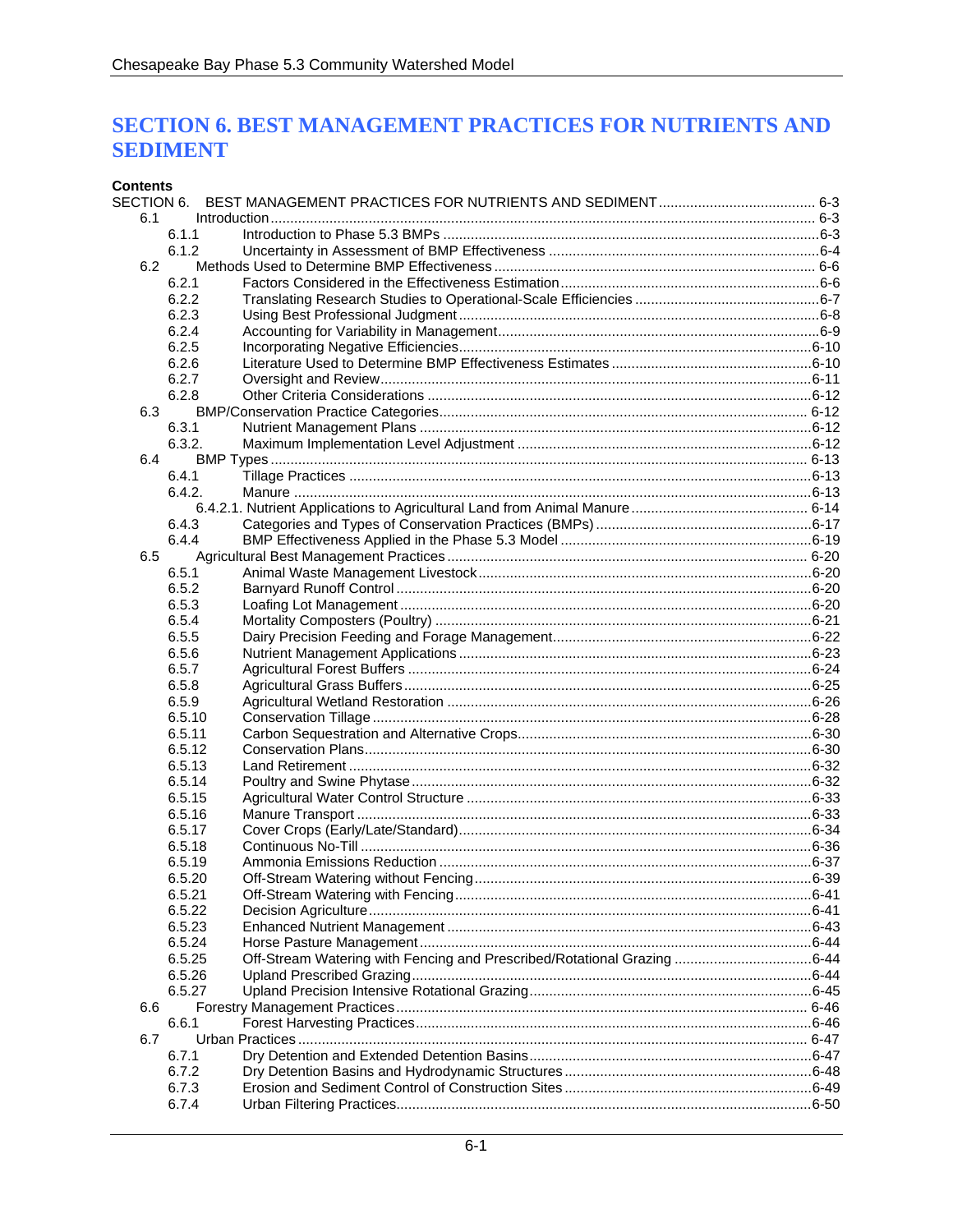|      | 6.7.5  |  |
|------|--------|--|
|      | 676    |  |
|      | 6.7.7  |  |
|      | 6.7.8  |  |
|      | 6.7.9  |  |
|      | 6.7.10 |  |
|      | 6.7.11 |  |
|      | 6.7.12 |  |
|      | 6.7.13 |  |
|      | 6.7.14 |  |
|      | 6.7.15 |  |
|      | 6.7.16 |  |
|      | 6717   |  |
|      | 6.7.18 |  |
| 6.8  |        |  |
|      | 6.8.1  |  |
|      | 6.8.2  |  |
|      | 6.8.3  |  |
|      | 6.8.4  |  |
|      | 6.8.5  |  |
|      | 6.8.6  |  |
|      | 6.8.7  |  |
|      | 6.8.8  |  |
| 6.9  |        |  |
| 6.10 |        |  |
|      |        |  |
|      |        |  |

#### **Figures**

| Figure 6-1. Schematic of movement and fate of manures including collection and application to agricultural land. 6-15 |  |
|-----------------------------------------------------------------------------------------------------------------------|--|
|                                                                                                                       |  |
|                                                                                                                       |  |
| <b>Tables</b>                                                                                                         |  |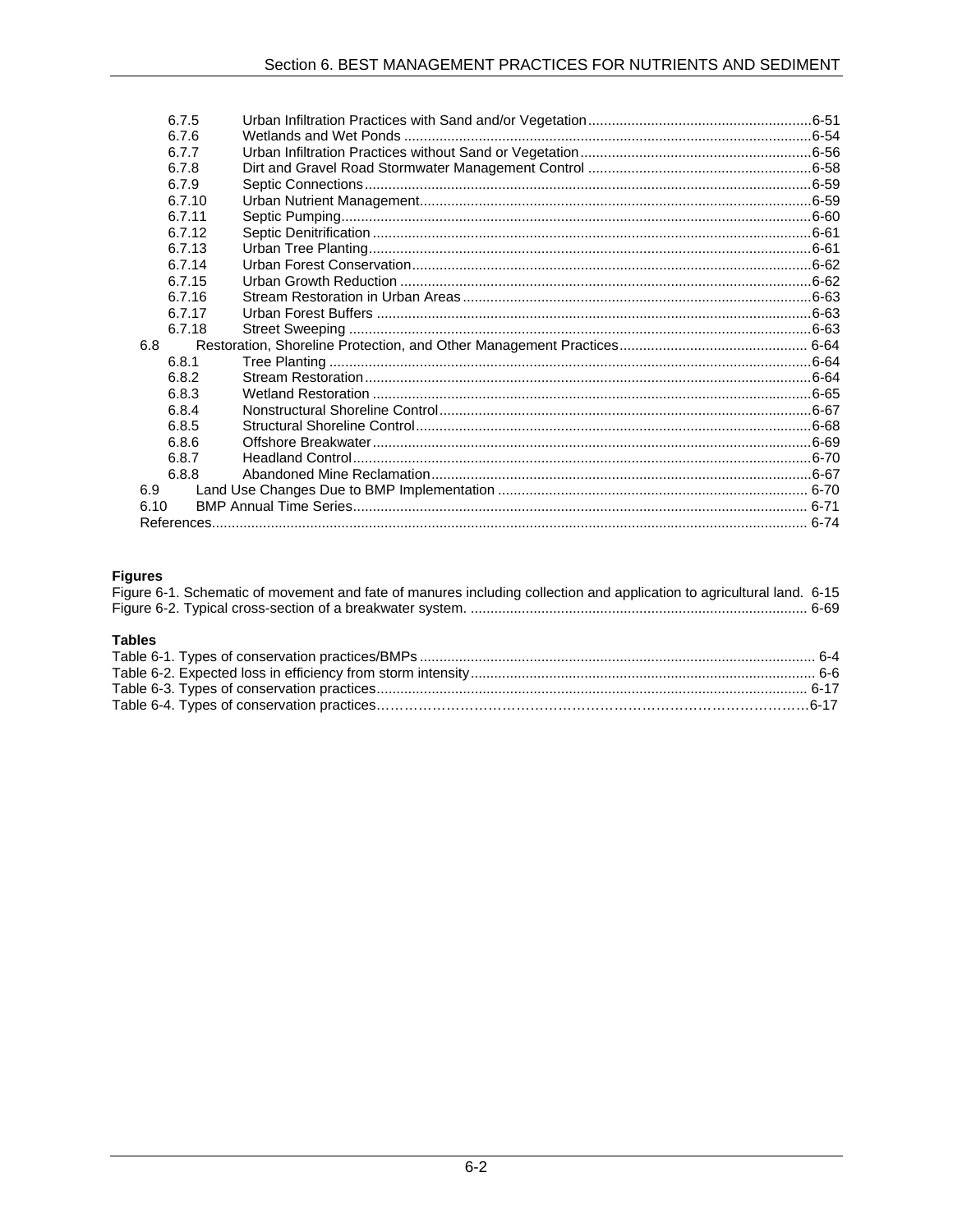# **SECTION 6. BEST MANAGEMENT PRACTICES FOR NUTRIENTS AND SEDIMENT**

# **6.1 Introduction**

### **6.1.1 Introduction to Phase 5.3 BMPs**

The effectiveness estimates for best management practices (BMPs) that are implemented and reported by the Chesapeake Bay partners, as well as those planned for future implementation, were reviewed and refined for the Phase 5.3 Model (Simpson and Weammert 2008). The objective was to develop BMP definitions and effectiveness estimates that represent the average operational condition of the entire watershed. In the previous versions of the Watershed Model, relatively optimistic effectiveness estimates were assigned that were often based on controlled research studies that were highly managed and maintained by BMP experts. That approach failed to take into account the variability of effectiveness estimates in real-world conditions where farmers, county stormwater officials, and others who are not BMP scientists, are implementing and maintaining BMPs across wide spatial and temporal scales with various hydrologic flow regimes, soil conditions, climates, management intensities, vegetation, and BMP designs. By assigning effectiveness estimates that are more closely aligned with operational, average conditions, the Phase 5.3 Model and any derivative watershed plans will better represent watershed monitoring observations.

BMP design objectives typically aim to meet three criteria of (1) minimizing off-site nutrient and sediment impacts, (2) maintaining a healthy productive soil base, and (3) meeting landowner/producer objectives. An array of nonpoint source conservation practices is available to address nutrient and sediment pollution problems. Soil, weather, slope, cropping system, tillage method, and management objectives, influence the set of practices used to reduce nutrient and sediment export and protect soil quality. The practices installed are the result of an on-site evaluation by a technical specialist. Site conditions, production system, crop rotation, owner/producer objectives, and other factors must be taken into account when developing a conservation plan, which is usually the first step in BMP installation.

Conservation practices, or BMPs, can take many forms, but essentially can be placed into one of four categories: prevention, land conversion, in-field protection, and reduced rate of load increase (Table 6.1).

The Chesapeake Bay Program (CBP) applies an adaptive management approach to BMP development that allows for forward progress in BMP implementation, management, and policy, while acknowledging uncertainty and knowledge limitations. The adaptive management approach to BMP development incorporates the best applicable science along with best current professional judgment into current effectiveness estimates, while acknowledging that going forward, the best available knowledge will improve and change.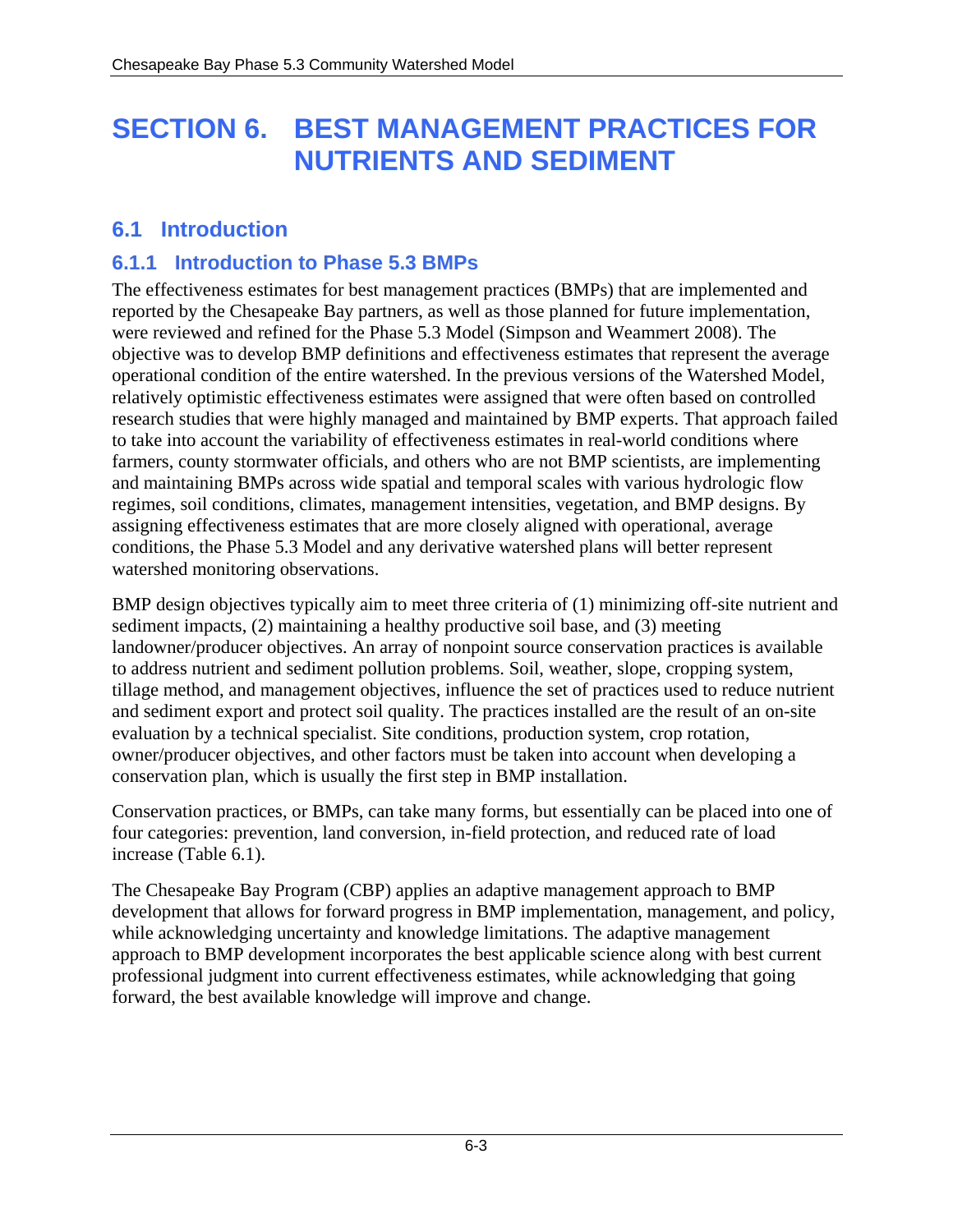| Category              | <b>Definition</b>                                                                                                                      | Result/example                                                                                                                                                  |
|-----------------------|----------------------------------------------------------------------------------------------------------------------------------------|-----------------------------------------------------------------------------------------------------------------------------------------------------------------|
| Application reduction | Creating less nutrients (through<br>feed additives) or using less<br>fertilizer or manure for land<br>application.                     | Reduces nutrient production (e.g.,<br>precision feeding, feed additives)<br>$-$ or $-$<br>Reduces rate of nutrients applied<br>(e.g., nutrient management plan) |
| Land use change       | Land is converted from one type<br>of land use to another. Often<br>results in a less intensive use<br>such as a grass or forest cover | Land restoration or enhancement<br>(e.g., wetlands)<br>$-$ or $-$<br>Land taken out of intensive<br>agricultural use (e.g., CRP, CREP)                          |
| Efficiency change     | Agronomic changes changing the<br>amount of nutrients exported from<br>land.                                                           | Conservation plans decrease loss                                                                                                                                |
| Load reduction        | The amount of nutrient entering<br>waterbodies is changed.                                                                             | Erosion control structures prevent<br>movement of sediment and nutrients<br>to surface water.                                                                   |
| Systems change        | Existing infrastructure that has<br>been converted to a different<br>system.                                                           | Septic connections result in fewer<br>septic systems and become point<br>sources.                                                                               |

#### **Table 6-1. Types of conservation practices/BMPs.**

Other types of BMP are applied in or adjacent to the estuary. Those estuarine BMPs include, submerged aquatic vegetation plantings, offshore structures to reduce wave action, and oyster bar protection or creation among others. Such tidal Bay BMPs are outside the Phase 5.3 model domain, which stops at the tidal water's edge, but to provide a complete accounting of all management practices used by the CBP, these estuarine BMPs are described in Section 6.8.

#### **6.1.2 Uncertainty in Assessment of BMP Effectiveness**

Uncertainty in estimates of BMP effectiveness is due to factors including (1) variability in precipitation, hydrology, soils, and geology; (2) variable performance of land management practices; (3) lag time between implementing a practice and full performance and observed water quality benefits; and (4) the effects of cover, slope, and other intrinsic factors on pollutant load delivery to receiving waters. To more realistically estimate operational pollutant removals from BMPs, one must examine the factors and then use them to adjust efficiencies estimated from research plots accordingly.

A research project at the plot- or field-scale generally fails to capture the entire suite of factors that determines actual real-world efficiencies when practices are widely implemented across the watershed. For example, pollutant transport occurs through a variety of environmental pathways that include the soil surface, vadose zone, saturated zone, tile drains, and streams. The time scale of the transport varies substantially depending on the pathway followed by water from the land surface to a stream. Surface runoff to a stream can take minutes to days, whereas leaching to groundwater followed by discharge to a stream can take months to decades.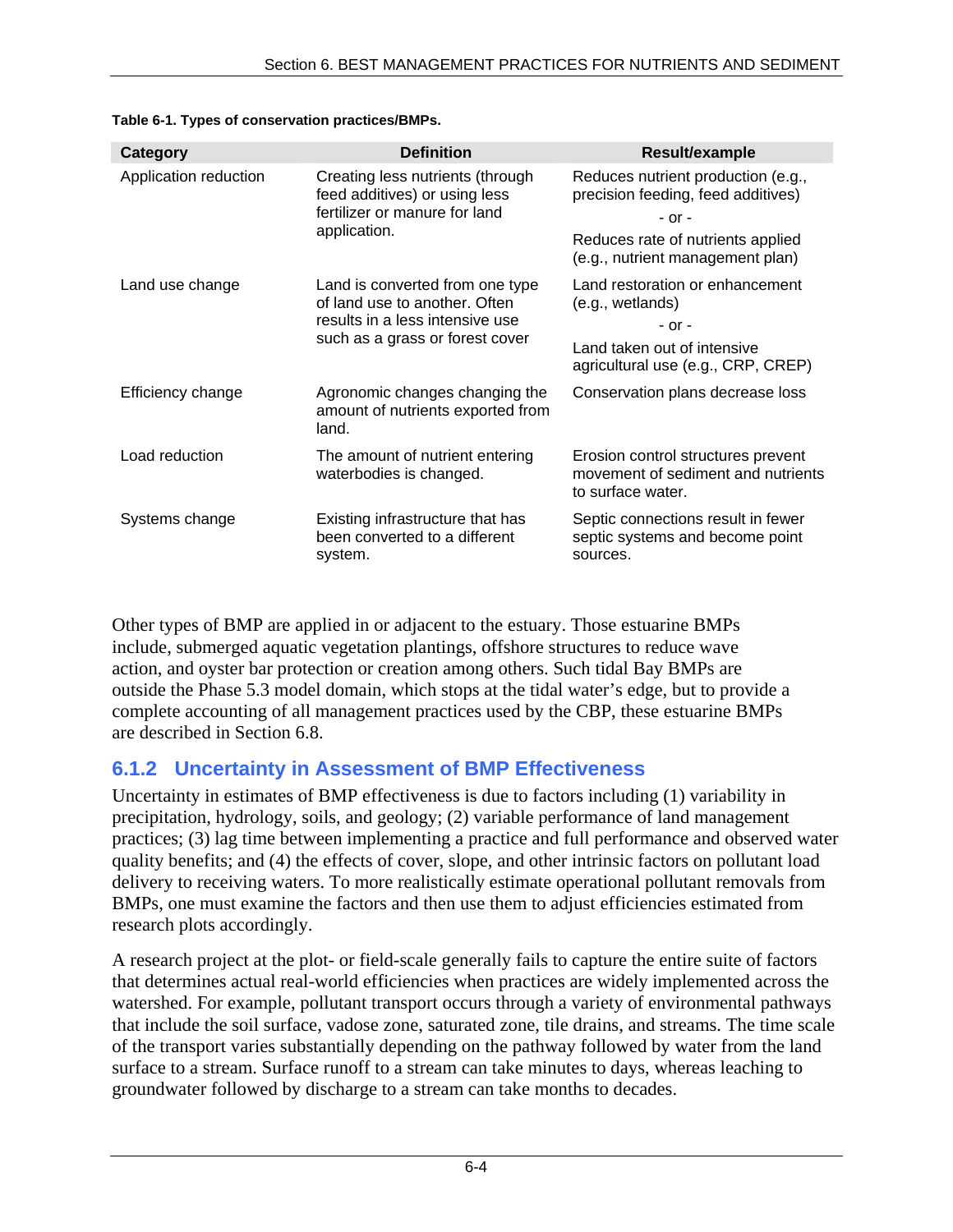In addition, efficiencies will change from the research/demonstration scale to the watershed/basin scale because of the differences in both scale and management differences between them. On a research site, the BMP is designed, operated, and maintained in a very controlled manner. That ensures that the BMP is achieving its full potential or is near its highest efficiency. On a watershed scale, the same level of control and oversight is impossible.

The nature of plot, field, and watershed scales introduce variability in BMP effectiveness. At the plot scale, the researcher controls the land and typically carries out only one experiment at a time. Varying levels of treatment(s), including controls, are applied in a replicable experimental design. Research designs use approaches that reduce variations in natural factors such as soil, hydrology, topography, and other conditions. Meteorological conditions are more consistent from plot to plot than soil conditions, and rainfall is often simulated, providing control over amount, intensity, and drop size distribution. Data are analyzed statistically to account for variability and significance of results.

At the field scale, research becomes more difficult as replication becomes less feasible or more expensive. Different levels of treatment are still feasible, and each field receives a uniform treatment across its full extent, but heterogeneity in soils, topography, weather, and management introduce larger errors into the observations, obscuring the effects of the treatments to a greater extent than at the plot scale. Rainfall is *in situ*, resulting in heterogeneous amounts and intensity across the research site.

At the watershed scale, the researcher becomes more of an observer than a manipulator of the research site. At the watershed scale, most water quality research projects attempt to interpret the cumulative result of multiple changes in land management practices taking place at different times. Replicating experiments is rarely feasible. Implementing specific practices usually cannot be targeted to specific places in the landscape and is often limited to a small percentage of the total land area. Timing and intensity of climatic events are often the main determinant of fluctuations in water quality. For agricultural land, weather and the agricultural economy play a large role in crop choices, tillage practices, and fertilizer application. If a control watershed is available, the researcher often has little control over its management. Also, there can be lag times between land use change and a response in water quality. Given the high level of natural variability in the watershed conditions and in the water quality data, failure to detect a change between pre- and post-BMP implementation is not an indication that BMPs were unsuccessful in reducing nutrient and sediment loads, but could simply be the *noise* of natural variation being louder than the *signal* of the reduced nutrient or sediment loads from BMP application.

Also, the time it takes for an implemented practice to reach its full potential will delay its pollution reduction potential. Being able to identify possible lag times in reaching BMP pollution reductions because of phased-in implementation, or time to fully reach BMP effectiveness as in the case of riparian buffers, would improve effectiveness estimates, but it is difficult and perhaps impossible to account for lag at the watershed scale.

Watershed management conditions, including operation and maintenance of BMPs, construction supervision, and/or land use change will also affect BMP efficiencies, usually making them lower than what is observed at research plot scales. While little quantitative information exists on how BMP efficiencies should be adjusted to account for the impacts of improper maintenance on receiving waters, general adverse impacts on practice operation are understood. If maintenance is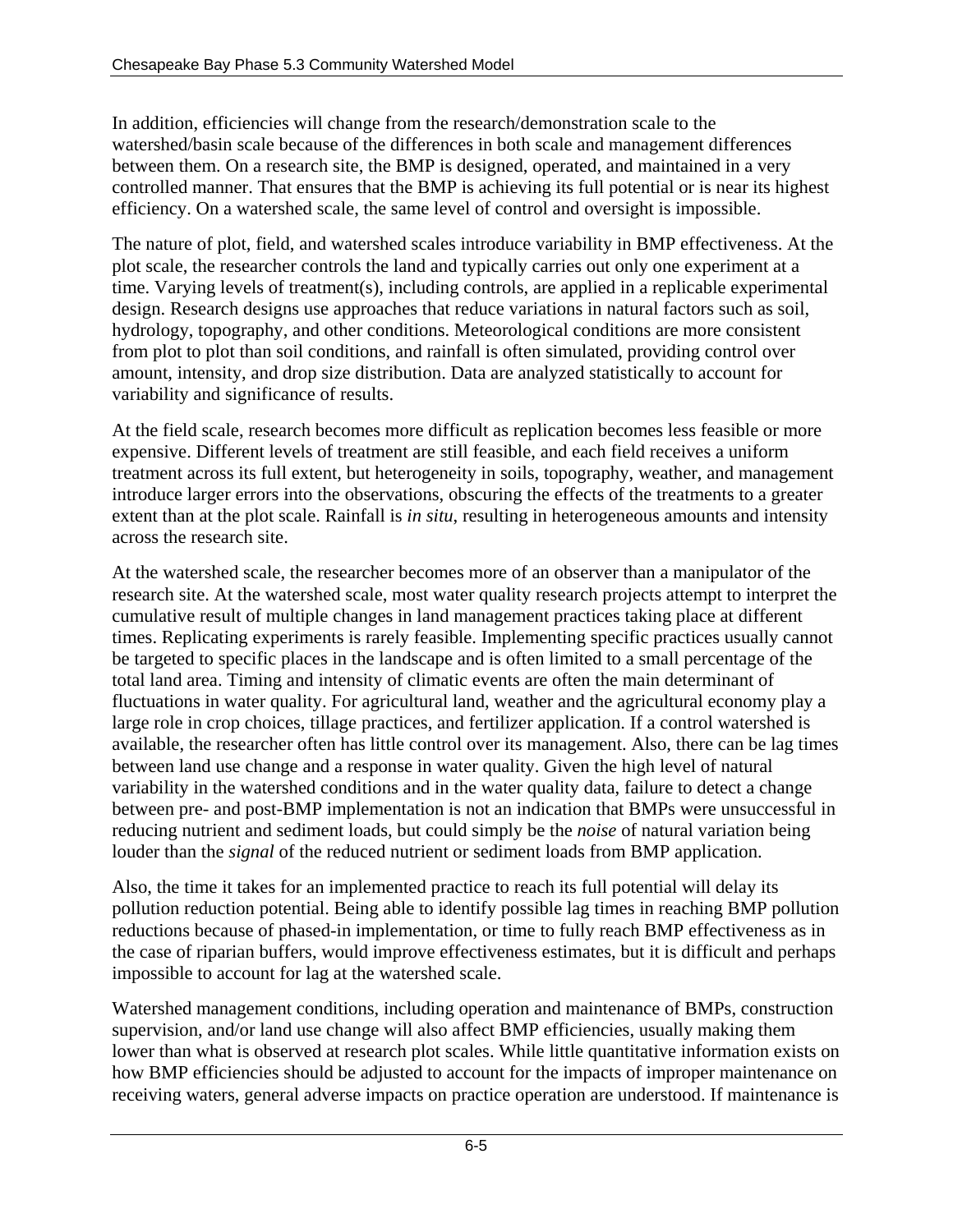neglected, a BMP could become impaired and will fail to provide its designed functions. Proper maintenance of outlet structures, flow splitters, and clean out gates are key to achieving a stormwater BMP's designed efficiency (Koon 1995).

Sediment accumulation is one maintenance concern that if left unaddressed will adversely affect the effectiveness of some BMPs, such as dry detention ponds. As sediment accumulates, it decreases the BMP's storage volume and detention time, bypassing its intended functions and increasing discharge of nutrient and sediment-rich stormwater (Livingston et al. 1997). Increased discharge leads to decreased downstream channel stability, resulting in increased sediment loads and a reduction in available aquatic habitat. The consequences of increased stormwater discharges from sediment filled BMPs are a reduction in the BMP's pollution-removal efficiencies, and ultimately, increased ecological impairments.

High rainfall events can also influence BMP function and efficiency particularly for events above a BMP's designed maximum storm (Maule et al. 2005; Glozier et al. 2006). Conservation practices are designed to function up to a specific storm event, for example, a 10-year storm. Many continue to perform in more intense storm events. However, there is a level of storm intensity that impedes performance, and in extreme circumstances, could prevent nutrient or sediment reduction altogether. Research that estimates performance boundaries related to weather events is sparse. In addition, conservation practices can perform above literature values during low intensity storm events. To the fullest extent of the available guidance, BMP efficiencies were adjusted at rainfall events within or beyond the design maximum.

The weather adjustment links an expected loss in BMP efficiency because of storm intensity (Table 6.2). Only post-processed conservation practices receive that form of adjustment as land use change and explicit BMP simulation would already have the effect of large events directly simulated. The adjustment is additive as described in Section 6.4.4.

#### **Table 6-2. Expected loss in efficiency from storm intensity.**

| <b>Storm recurrence frequency</b><br>0-15 year storm | <b>Efficiency level</b><br>conservation practice efficiency |
|------------------------------------------------------|-------------------------------------------------------------|
| 5-50 year storm                                      | 70% of conservation practice efficiency                     |
| $51 +$ year storm                                    | 30% of conservation practice efficiency                     |

# **6.2 Methods Used to Determine BMP Effectiveness**

### **6.2.1 Factors Considered in the Effectiveness Estimation**

Estimating BMP efficiencies under operational conditions was guided by one key question: Is BMP efficiency recommended by the experts and/or from literature representative of what would be expected at the watershed scale? If the efficiency does not represent watershed-wide effectiveness, an adjustment was made to reflect the operational conditions of the watershed. When no quantified data on how much to adjust research values to reflect operational values exist, best professional judgment was exercised using known scientific processes to make an adjustment on the efficiency.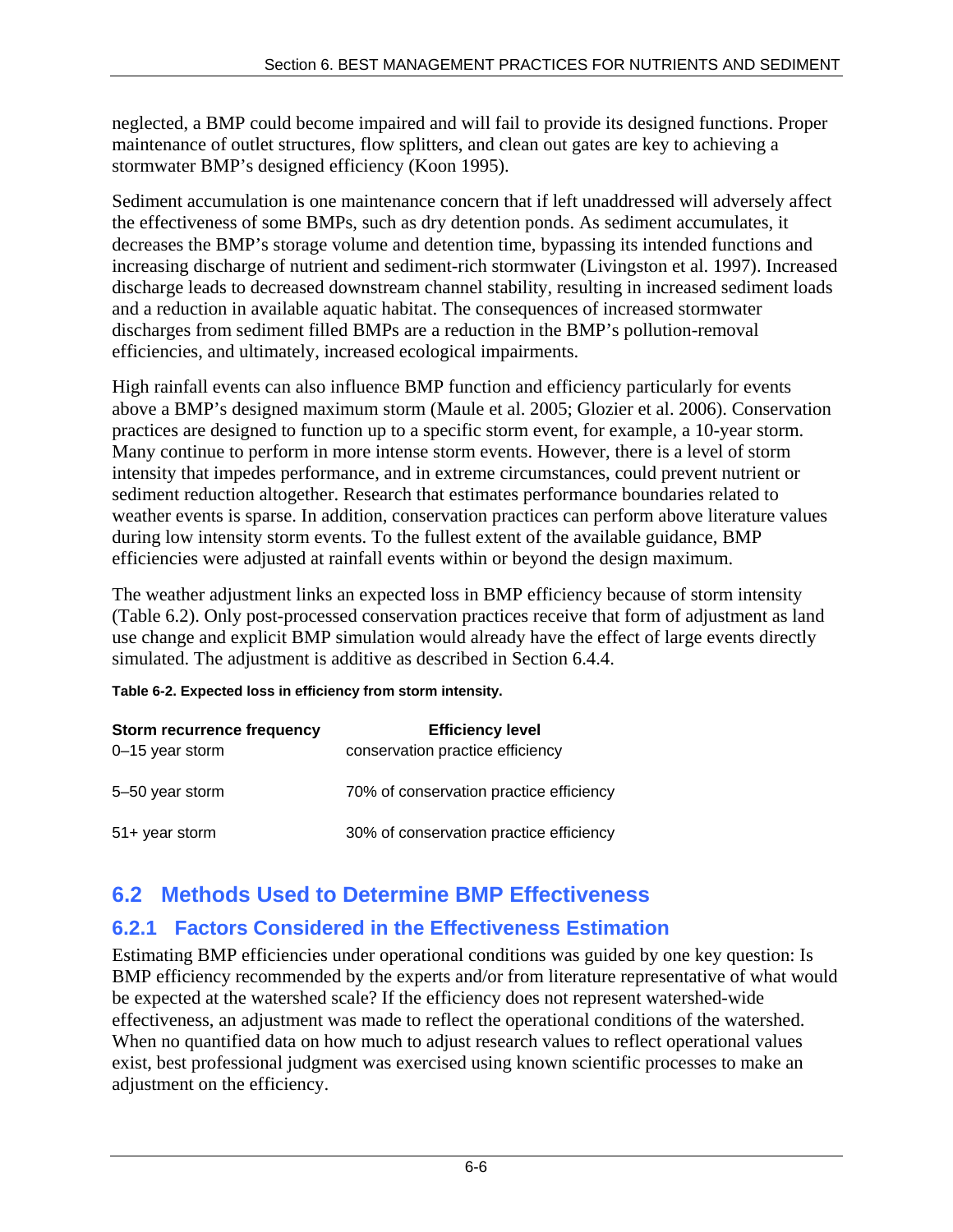The BMP efficiencies were estimated primarily through literature review and professional judgment. Literature on individual BMPs were reviewed and their definitions were recommended by selected experts (Simpson and Weammert 2008). Specifically, those experts were asked to review literature that is applicable to the Chesapeake Bay watershed, with the applicable location defined as humid, temperate climates east of the Rockies. Experts were also asked to provide efficiency recommendations that should be used in the CBP's Watershed Model and associated Tributary Strategies from literature values. The expert recommendations were augmented by applying the following criteria:

- Efficiency recommendations should reflect operational conditions, defined as the average watershed-wide condition. Research scale efficiencies were adjusted to account for differences on scaling up to the watershed scale.
- Studies with negative efficiencies, i.e., the BMP acted as a source, not a sink for nutrient or sediment, were included in the efficiency development process because they reflect real world operational conditions.
- The evaluation criteria and process should be consistent among all experts involved.
- Peer-reviewed literature has been subject to stringent evaluation, and results from that literature were given more weight than literature without the same review process.
- Data from individual BMP project sites were used over median or average values calculated from multi-site analysis.

The expected spatial and temporal variability for a practice was estimated on the basis of available science and knowledge of the expected geographic extent for the practice's implementation. Different reduction efficiencies were established for practice implementation across different physiographic, geomorphic, and hydrologic settings. Where possible, efficiencies were adjusted for surface water and groundwater interactions (permeability), along with geology and soil types (slope, seeps, floodplain, and such). BMPs like cover cropping are affected by age, size, time to maturity, species composition, and other site-specific conditions and this contributed to spatial and temporal variability in efficiencies.

Management conditions, including BMP operation and maintenance, design and construction supervision, or land use change will also affect efficiencies, usually making them lower than at research scales. While little quantitative information exists on how BMP efficiencies should be adjusted to account for the effects of improper maintenance on receiving waters, general adverse impacts of poor construction or maintenance are understood to occur. If maintenance is neglected a BMP can become impaired and will no longer provide its designed functions. Proper maintenance of outlet structures, flow splitters, and clean out gates is key to achieving a stormwater BMPs designed efficiency (Koon 1995). *Average* management was assumed, but it was assumed the practices were implemented and being operated and maintained. Reviews and audits of BMP implementation and performance are needed to better estimate the actual effects of reported practices.

### **6.2.2 Translating Research Studies to Operational-Scale Efficiencies**

Using research-site and demonstration-site derived efficiencies for watershed-scale implementation efforts will fail to reflect the spatial variability of the entire watershed. Both the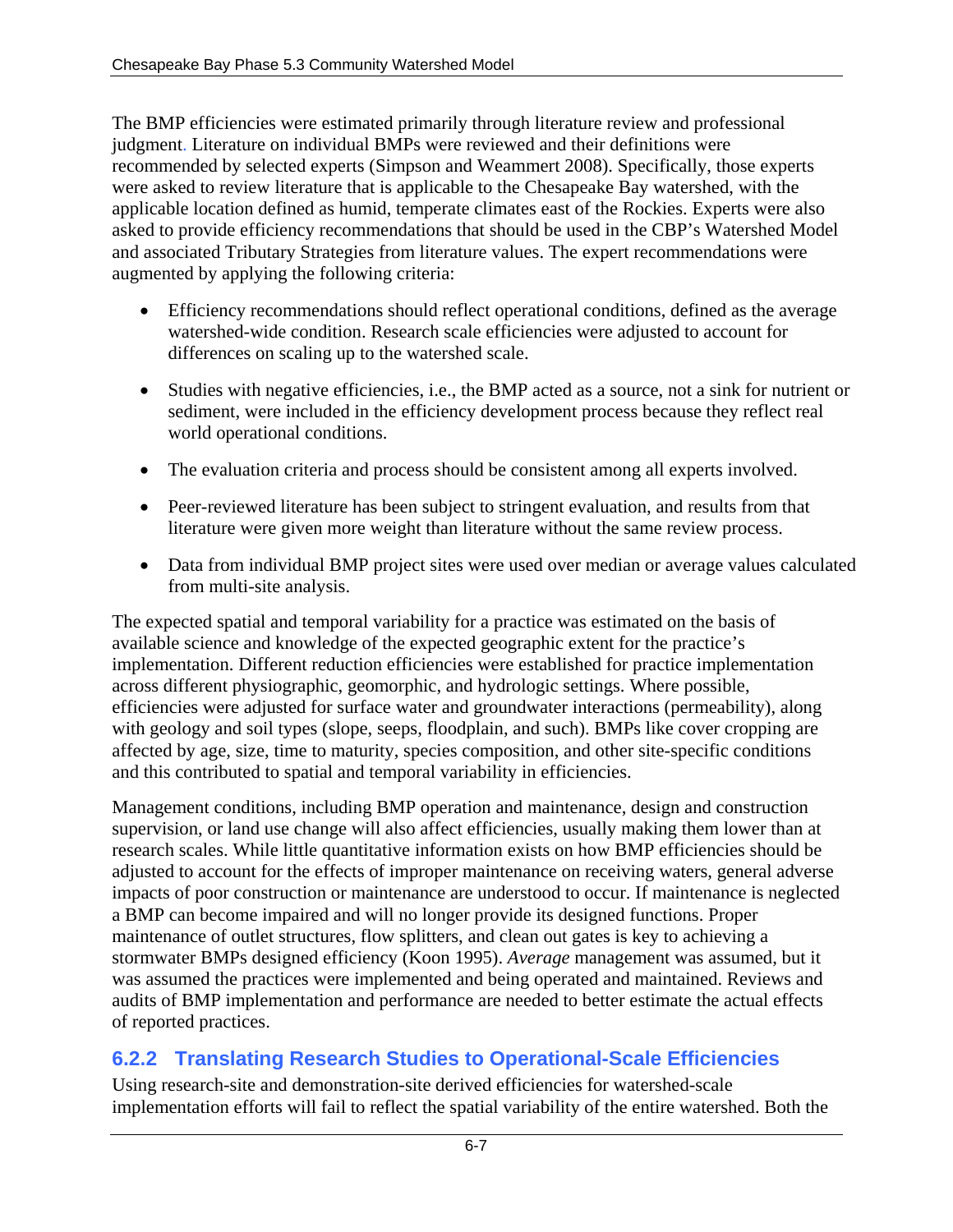scale and management differences between a research plot and a BMP site will alter efficiencies. The research-based estimates of BMPs need to be adjusted to provide more realistic estimates of efficiencies for widespread adoption of the practice.

Virtually all research data are generated under controlled management conditions; meaning that studies are done on typical or representative soils (marginal land is usually excluded), agronomic management is optimal (timely planting, precise farm management, high seed emergence, and such), and other hazards (goose grazing, deer grazing, and such) are minimized or excluded. Hence, the research estimates are more representative of a best-case scenario. This optimistic scenario needs to be adjusted to lower effectiveness when the efficiencies are being applied to widespread field implementation under *average conditions* across the Chesapeake Bay watershed.

Alternatively, given the multitude of factors that influence water quality at the watershed scale of analysis, detecting a change does not lead to the conclusion that the BMPs were responsible for the change unless the other factors can be ruled out. That problem becomes more severe as watershed size increases. For those reasons, the scale of the study was taken into account and reflected in efficiency adjustment as research and demonstration site derived efficiencies for watershed scale implementation fail to reflect the spatial viability of the entire watershed. Data extrapolation to any scale is difficult, but research, field, and watershed scale estimated efficiencies will differ for the same BMP, which justifies adjusting efficiencies when comparing BMP efficiencies between scales.

Lag time in BMP implementation is a factor that needs to be considered when estimating BMP efficiencies. Many practices are reported as implemented once the plan or design has been completed. In reality, the plan could call for phased implementation over as much as 5 to 10 years. In addition, with agricultural land the farmer might not implement the practice as scheduled because of climatic, management, or economic constraints. The time it takes for an implemented practice to reach its full potential can delay pollution reduction percentages. Efforts should be made to ensure that reported implementation is close to actual, and to determine if implementation and operation is as rigorous as specified in the practice. Identifying possible lag times in reaching BMP pollution reductions because of phased-in implementation or time to maturity will more accurately estimate effectiveness.

The loss pathways and hydrologic lag time associated with each practice was examined to see if an adjustment in effectiveness should be made. Transport of pollutants occurs through a variety of environmental pathways that include the soil surface, vadose zone, saturated zone, tile drains, and streams. The time scale of this transport varies substantially depending on the pathway followed by water from the land surface to the stream. For example, surface runoff to a stream can take minutes to days, whereas leaching to groundwater followed by discharge to a stream can take months to decades.

### **6.2.3 Using Best Professional Judgment**

While literature was reviewed and experts were recruited to suggest BMP efficiencies for annual practices in the BMP project, for several cases, it was necessary to use best professional judgment to adjust for spatial, temporal, and management variability and the estimated resulting change in practice effectiveness at widespread *average* implementation across the Chesapeake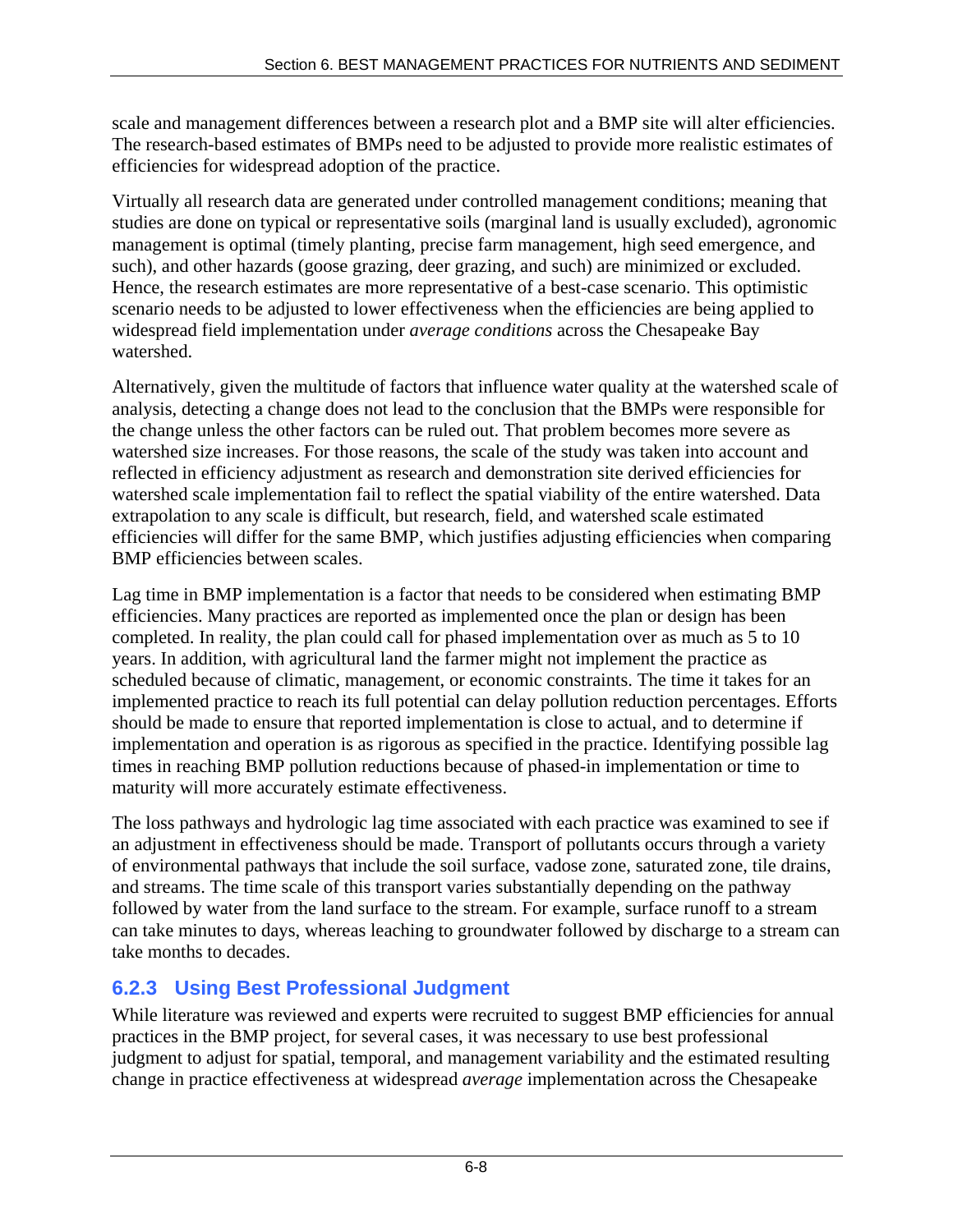Bay watershed (Simpson and Weammert 2008). On some occasions, it was necessary to adjust for differences in approach among the experts.

Following Simpson and Weammert (2008), EPA chose to consider the need for efficiency modification on the basis of best professional judgment on a practice-by-practice basis using availability of literature, field scale implementation data, recent revisions to BMP efficiencies, and other factors. That resulted in a variable application of best professional judgment to different practices, which was warranted on the basis of the factors above (Simpson and Weammert 2008).

It must also be recognized that the BMP efficiencies are being developed using an adaptive management approach that recognizes that our knowledge is incomplete. Adaptive management proposes a science-based and conservative approach to efficiencies. It allows BMP efficiency review and updating at recurring intervals on the basis of new research, monitoring, and experience. The conservative approach is always advisable in adaptive management and is particularly warranted here because few, if any, data suggest actual watershed-wide implementation efficiencies as high as those in the research literature. Several recent small watershed studies have indicated considerably lower reductions when groups of practices are applied in the watershed than would have been expected according to current efficiencies.

## **6.2.4 Accounting for Variability in Management**

When scaling up BMPs from the research plot or small scales to watershed-wide implementation, it is important to account for the impact that expanded variability will have on practice performance. Several studies have shown that when BMPs are applied across even a small watershed, the resulting improvement in water quality is far less than would have been projected on the basis of research-scale data. While some part of that could be because of *legacy* nutrients or sediments, it does not explain all the difference. U.S. Geological Survey research has suggested an average nitrogen lag time of about 10 years in the Bay watershed to see the full impact of BMP changes.

Spatial and temporal variability because of soils, hydrology, geology, climate, and so on are often recognized as sources of variability. However, management and operation can also be highly variable between research watershed scales, operational watershed scales and even between different managers in an operational watershed scale. When practices are implemented across a large area on parcels managed by many different individuals, it is important to assume an *average* level of expertise, control and management in planning design, implementation, and operation of any given BMP. While data might be limited quantifying the difference between research and average planning, design, implementation, and management, it is recognized that widespread implementation rarely has the same level of oversight and control that is essential to get statistically meaningful results observed at research scale. As a result, there is a need to lower effectiveness from the research scale when widespread implementation occurs.

While the effect of average management has been considered in proposed BMP efficiencies, whether a practice is fully or partially implemented and whether it is properly maintained and revised, replaced, or upgraded as needed was not considered in these BMP effectiveness estimates. Those tend to be program management and compliance issues and should be addressed in considering the actual likely impact of implementation of a suite of BMPs as part of a watershed management plan, however, they were not considered in developing efficiencies for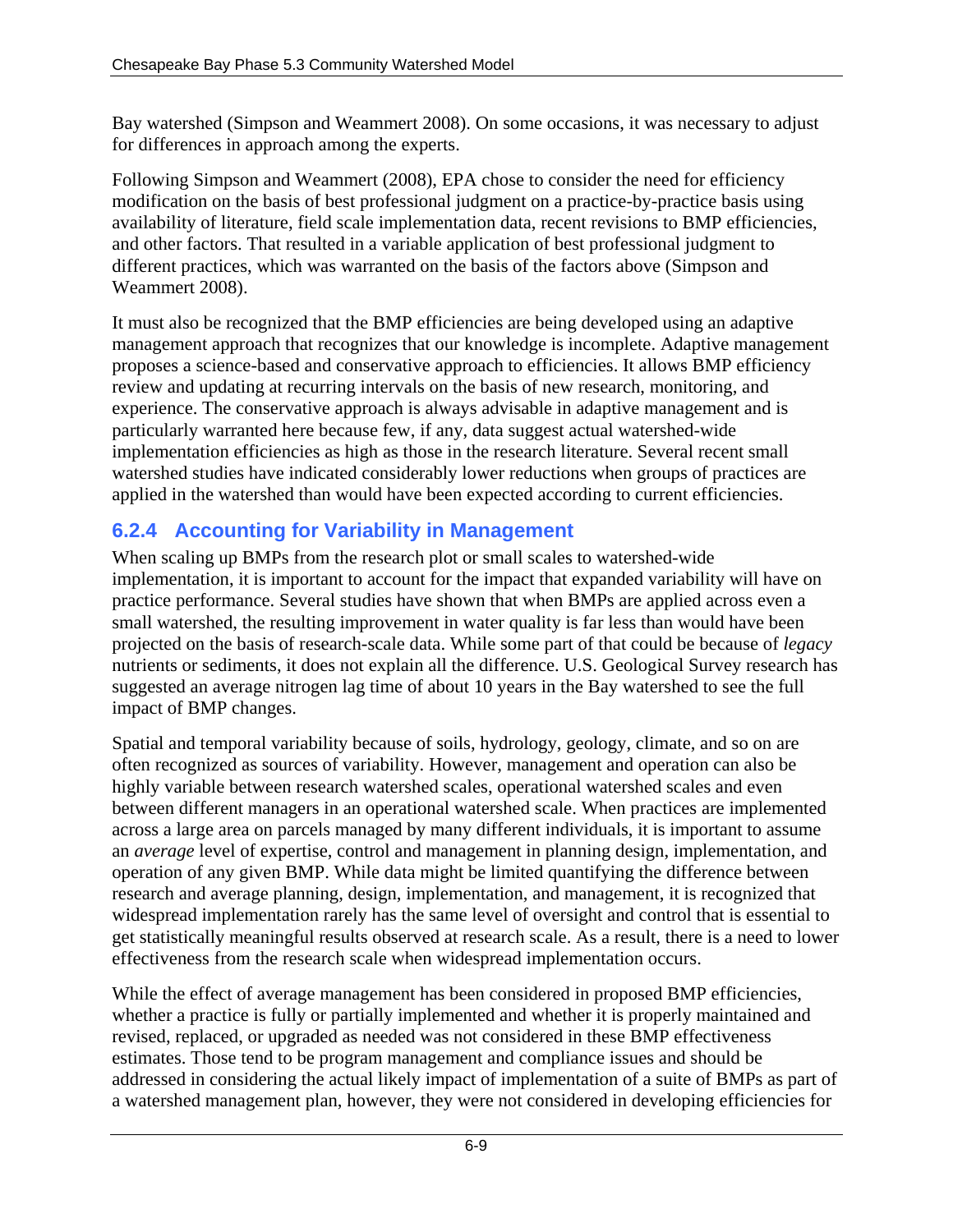individual BMPs. Following Simpson and Weammert (2008), EPA assumed the BMPs were implemented and revised, upgraded, or replaced as recommended for the practice.

### **6.2.5 Incorporating Negative Efficiencies**

Negative BMP efficiencies are reported in literature, usually because of natural processes, or issues associated with constructing and operating a BMP. Those negative efficiencies were included in the analysis because in some situations, BMPs act as a source rather than a sink (Simpson and Weammert 2008). Errors in the design, construction, and maintenance of a BMP can also create a system that is unable to provide its expected pollutant removal. In some cases, the errors can lead to flow bypassing the entire BMP, possibly resulting in negative efficiencies. Additionally, BMPs with permanent water pools often release phosphorous from saturated sediment, which can produce negative efficiencies.

#### **6.2.6 Literature Used to Determine BMP Effectiveness Estimates**

The literature cited in efficiency estimation was screened on the basis of pre-established criteria (Simpson and Weammert 2008). For existing BMP efficiencies that were developed with limited data or best professional judgment, newly available literature were consulted before refinement. Applicability and credibility of new studies were vigorously reviewed. Alternatively, for BMP efficiencies that were developed from sufficient/adequate data, a large body of consistent data was required to justify a refinement to the BMP efficiency. Among consulted literature, peerreviewed literature was given more weight than design standards and manuals. Peer-reviewed literature has undergone a robust, critical screening before it is published; while non-peerreviewed literature is not submitted to the same screening process. Design manuals are written to result in aspirational BMP effectiveness and often include additional components that increase the BMPs estimated median effectiveness. As such, more confidence lies in the peer-reviewed literature.

To respond to CBP workgroup concerns about the literature and data used, a task group within STAC was requested to review and assess the process whereby University of Maryland Mid Atlantic Water Program (UMD/MAWP) arrived at BMP effectiveness estimate recommendations. Specifically, the group was requested to review the logic, approach, and process used to develop BMP definitions and efficiencies. The STAC report concludes,

The Chesapeake Bay model must be calibrated to function with operational rather than research BMP efficiencies. Hence, if reported negative efficiencies reflect operational conditions, they should be considered in an assessment of the BMP efficiency literature. Peer-reviewed literature has more credibility than do design standards/manuals that have not been subjected to independent examination.

Peer-reviewed literature was also categorized on the basis of scope of research. Studies taking place on a single site with a single BMP more accurately represent the BMP efficiency compared to single site studies with multiple BMPs, and the two previous study types were preferable to multi-site studies. Multi-site review and analysis studies generally lost the specificity of individual site characteristics. Characteristics of a site like soils, climate, and hydrology are important in evaluating the effectiveness of a BMP. Also, multi-site review and analysis studies generate a median or average of one BMP or multiple BMPs, which can enhance or diminish the value of the effectiveness estimate. Furthermore, multi-site studies tend to underreport or not publish negative efficiencies.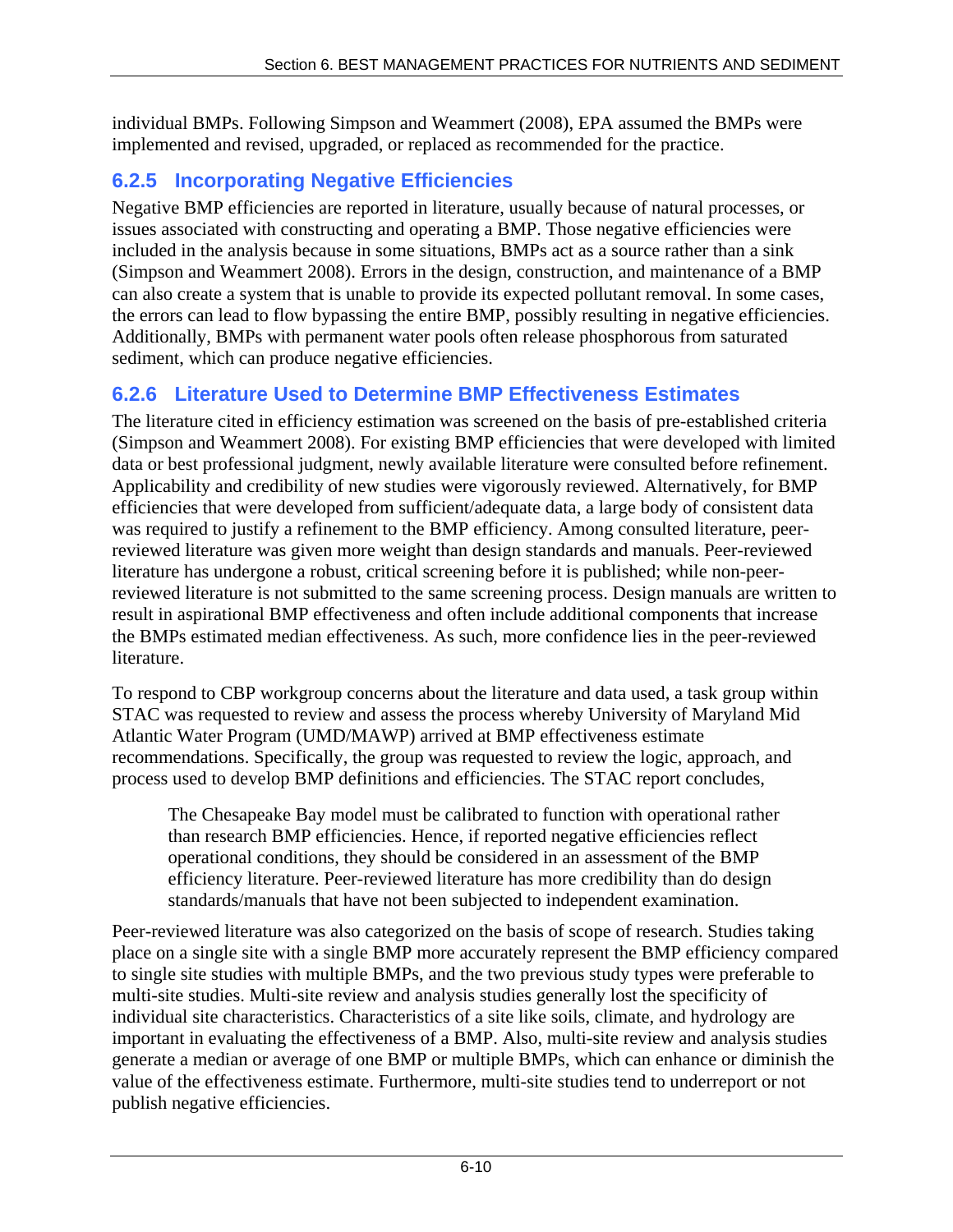In addition, studies on a single site were preferred over analysis from multi-site studies because the former is a study of individual BMP projects, while the latter is a collection of BMP projects that often use design ratings for single BMPs based on multiple BMP project sites or professional judgment. Multi-site analyses are defined as a review of one BMP whose average or median performance is based on multiple sites. Therefore, the analysis can also incorporate the efficiencies reported in the single-site studies, thus counting some studies twice during statistical calculations in the cases where both single-site and multi-site results are compiled. In addition, the average or median efficiencies reported in multi-site studies represent BMPs with optimum sizing and design specifications to increase removal efficiency. The high efficiency is often not achieved at all sites and, thus, cannot be reliably used, unless the BMP definition includes the optimum sizing and design specifications. Furthermore, not only are multi-site analysis relying on design guidelines for efficiency calculations, they primarily include positive removal efficiencies only, because of a tendency to underreport or not publish negative or low performance that are inconsistent with design manuals.

Another concern regarding multi-site studies is that BMP location information is often unavailable, making it difficult to determine the applicability of a study without the critical, sitespecific information on climate, soils, and hydrology. Also, the details of the methodology used in multi-site studies are often missing, and information on sampling and testing techniques and other characteristics are unavailable for review for errors or caveats.

The BMPs used in a multi-site analysis might not represent a single BMP; rather, treatment trains or multiple BMPs at the same site might have been used. As a result, a direct comparison of an individual BMP performance is impossible. Multi-site analysis could also include results that are not actually used in the site. For instance, it was found during the literature search that some urban stormwater BMP studies included results from agricultural waste treatment studies.

### **6.2.7 Oversight and Review**

As BMP efficiencies were reviewed and recommended by multiple experts, they naturally had different approaches to efficiency development and adjustment. Additional overview and adjustment were exercised to ensure consistency of BMP evaluations among all parties involved (Simpson and Weammert 2008).

CBP workgroups with expertise on specific BMPs reviewed the BMP reports. They first determined if tracking and reporting data on BMP implementation were available in each jurisdiction to receive credit in the Watershed Model for the BMPs associated nutrient and sediment reductions. Some BMPs are subcategorized by certain design elements. If a jurisdiction did not have existing infrastructure in place to report at subcategorical level, either the jurisdictional program managers refined reporting procedures to reflect that new detail or default definition and effectiveness estimates were substituted.

The reports were further reviewed to ensure all pollution reduction mechanisms associated with a BMP were captured by the definition and effectiveness estimate. Applicable NRCS practice codes were added to the BMP definitions to assist with tracking and reporting. While the source area workgroups reviewed and modified the practice reports, the Tributary Strategy Workgroup (TSWG) analyzed the reports for their modeling components. How the practices are modeled (i.e., BMP category) needed to be agreed to. After the TSWG and source area workgroups approved the BMP definitions and effectiveness estimates, the Nutrient Subcommittee (NSC),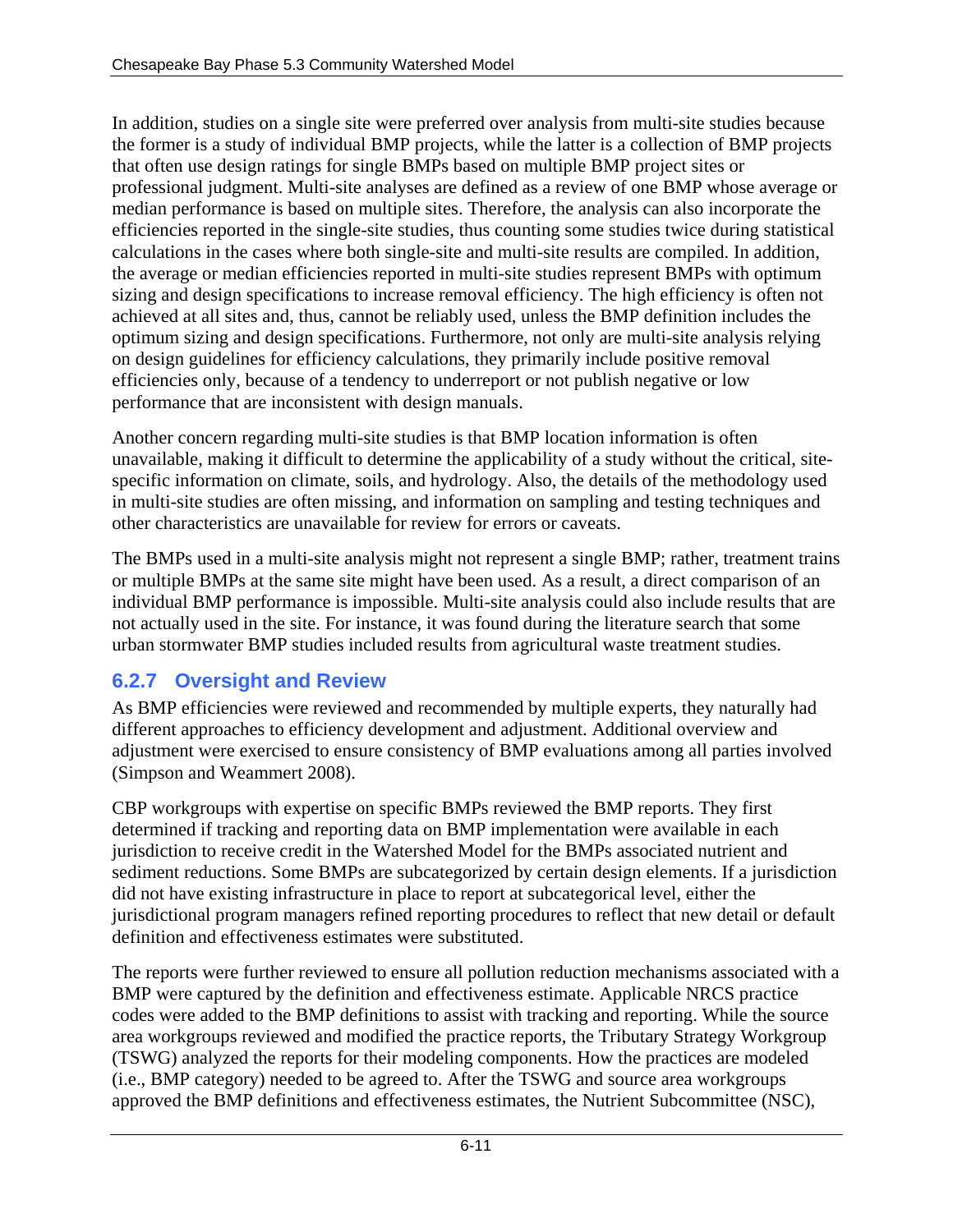along with UMD/MAWP conducted a ranking exercise across all the BMPs. That process was used to evaluate the logic and consistency of all the BMP effectiveness estimates. Following NSC approval of the BMP reports, the Water Quality Steering Committee approved the BMP definitions and effectiveness estimates for use in Bay policy and modeling.

### **6.2.8 Other Criteria Considerations**

It is important to note that none of the above criteria takes into account the variability and uncertainty associated with rate of implementation, operation and maintenance, replacement, spatial variability, or tracking and reporting of a BMP. Those factors that adjust efficiencies need to be investigated and applied to future efficiency refinement procedures.

Developing efficiencies that reflect operational, real-world conditions requires a holistic view point. Certain qualities of research studies do not incorporate all the factors that will influence operational efficiencies. To account for that, research-based effectiveness estimates must be adjusted using the aforementioned guidelines.

Model output and monitoring data must be consistent and used appropriately. Better research on demonstration and monitoring of BMP, system, and small watershed conservation effects will increase confidence in BMP effectiveness. Finally, managers, policy makers, and involved citizens must be made aware of potential implications of the iterative-adaptive BMP effectiveness approach so they understand the recurring need to change effectiveness estimates as knowledge advances (Simpson and Weammert 2007).

# **6.3 BMP/Conservation Practice Categories**

### **6.3.1 Nutrient Management Plans**

Nutrient management BMPs are developed by certified planners across most of the Chesapeake watershed. Certified planners come from both the public and private sector. Several studies have shown that plans developed by public and the private sector planners vary in their recommendations. However, both types of nutrient management plan rates were below the *preplan* rates. A reliable basin-wide method is unavailable to document what landowners actually apply in a given year.

### **6.3.2. Maximum Implementation Level Adjustment**

In the previous Phase 4.3 version of the Watershed Model, BMP implementation levels had few limits except for the land available to implement the BMPs on. There were two exceptions, in the case of the Conservation Reserve Program (CRP), limits are based on federal regulations, which call for no more than 25 percent of the total county crop acreage to be placed into the CRP. Conservation tillage limits were limited by the acres in crops that cannot use conservation tillage and allowed up to 75 percent of cropland to be in conservation tillage. All other practices were assumed to be able to be implemented at rates of 100 percent of available land.

For most *voluntary programs*, the level of participation varies according to the program's objectives; the incentives offered; and the threat, real or perceived, of regulatory action. Historically in the agricultural sector, voluntary conservation programs providing 50 to 75 percent cost sharing resulted in participation levels of between 40 to 60 percent of eligible landowners.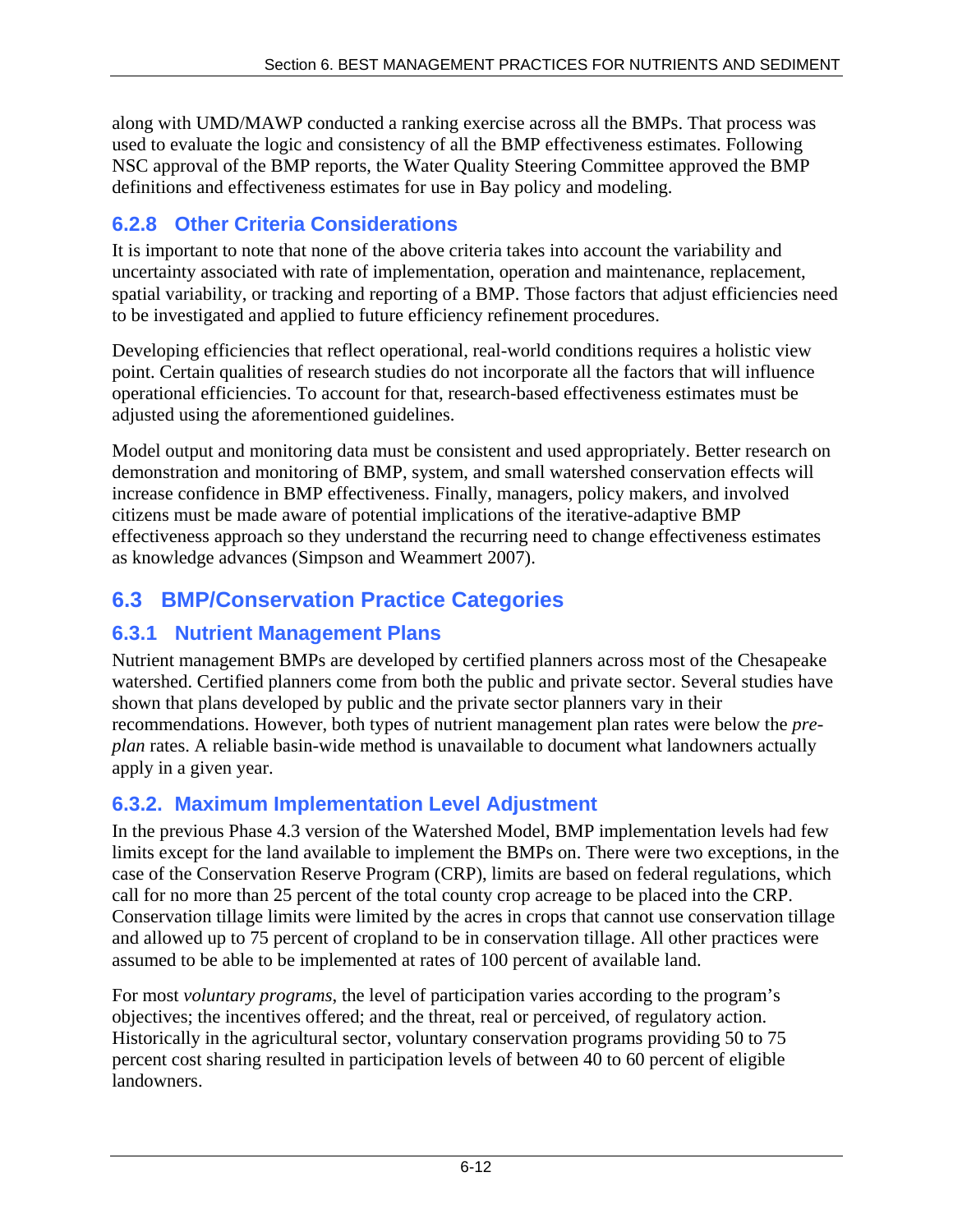A voluntary conservation program incorporating focused outreach and high cost-share levels of 75 percent or more might see participation increase to as high as 80 percent. Focused outreach consists of one-on-one landowner contacts and small group meetings. In addition, the area targeted is usually a small- to medium-sized watershed. Participation does not mean full plan implementation. Variations in conservation practice implementation and practice maintenance do occur. It is unlikely that the Bay Program partners could achieve this level of success at watershed-wide scales. For those reasons, EPA limit maximum implementation levels to 90 percent for each conservation practice.

# **6.4 BMP Types**

#### **6.4.1 Tillage Practices**

Tillage information on a county scale is obtained for the conventional and conservation tilled cropland from the Conservation Technology Information Center (CTIC 1989–2004). Those splits between conventional (high) tillage, and conservation (low) tillage are used in Phase 5.3 simulation years of 1985–2005 and are used to apportion the tilled cropland category.

#### **6.4.2. Manure**

Phase 5.3 includes manure management throughout the Chesapeake watershed irrespective of the number or location of confined animal feeding operations (CAFOs). Looking solely at CAFOs masks the more significant basin-wide problem of high animal unit (AU) density to available cropland. CAFOs normally constitute a high AU/cropland ratio, but the Chesapeake watershed has high concentrations of smaller family farms with the same problem as CAFOs, i.e., limited available cropland for manure application. This situation produces AU/cropland ratios equivalent to CAFO operations. That is why the combination of excess manure and high phosphorus levels in agricultural soils is not limited to areas adjacent to CAFOs. Soil testing has shown that the total number of fields in the high to very high range for soil phosphorus has steadily increased in animal production areas since 1985. Latest estimates place 60 percent of crop fields (basin-wide) in the high or very high range.

Phase 5.3 addresses CAFOs with the land use of *animal feeding operations*, which allows for simulating manure nutrient runoff from CAFO areas. The area of animal feeding operations is based on the population of different animal types within a land-segment and accounts for manure generated by beef cattle, dairy cows, swine, layers, broilers, and turkeys. Animal population data are obtained from the U.S. Agricultural Census for 1982, 1987, 1992, 1997, and 2002 for use in estimating both animal feeding operations and the application rates of manure nutrients to cropland and pasture. The very small areas used to represent animal feeding operations are taken from the pasture land use.

Animal feeding operations are determined by animal populations from a scenario-year. Those populations are generally projected for each animal type by state agricultural agencies or as trends from existing Agricultural Census animal populations by county. The county animal populations are distributed proportionally to land-segments according to the ratio of agricultural acres in a land-segment to agricultural acres in a county for a given scenario year. The different animal types are simplified by a conversion to animal units which calculates the necessary animal feeding operations acre. A more detailed description of the calculation of animal feeding operations can be obtained from Palace et al. (1998).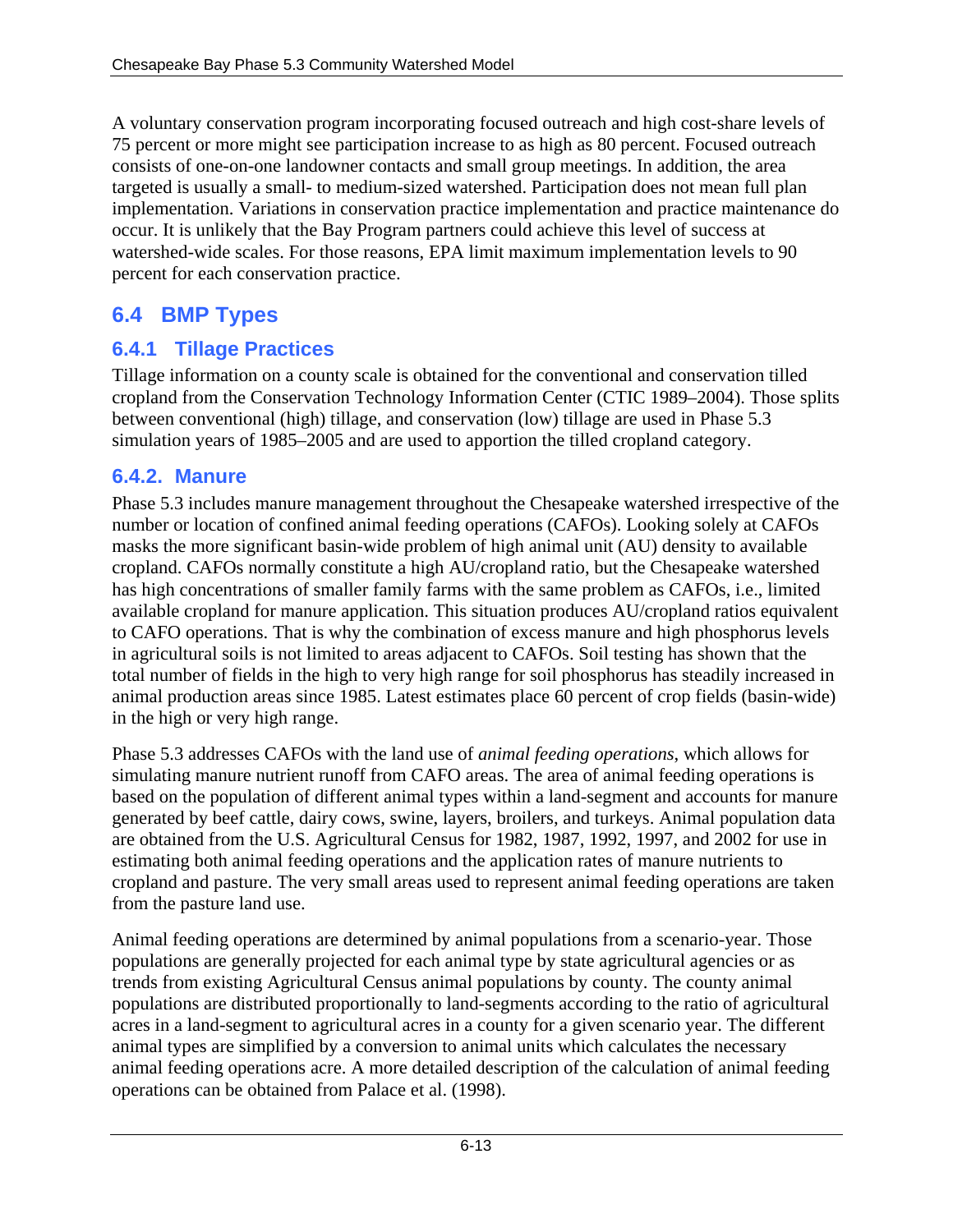#### **6.4.2.1. Nutrient Applications to Agricultural Land from Animal Manure**

Nutrients from manure are simulated as applied to the Phase 5.3 land uses of cropland (*conventional tillage receiving manure\** and *conservation tillage receiving manure)* hay land (*alfalfa and hay with nutrients)*, or simulated as directly excreted directly to *pasture*.

Model manure applications are developed with a mass balance of manure for each landsegment. The source information includes the following:

- County animal populations for each tracked animal type (beef, dairy, swine, poultry layers, broilers, and turkeys) for each model scenario-year.
- Land use acreage by land-segment as determined by methodologies described previously.
- Splits, by modeling land-segment, of the total agricultural acres in a county-segment and the total agricultural acres in a county.
- Nitrogen and phosphorus (and nutrient species within) content in manure/litter of six animal types (beef, dairy, swine, poultry layers, broilers, and turkeys).
- Splits, by land-segment, of the percent of each animal type that are confined with manure susceptible to runoff, confined with manure that is not susceptible to runoff, and pastured.
- For each animal type and model scenario-year, the percent of the total manure that is stored.
- For each animal type and for manure that is stored, not stored, and from pastured animals proportions of total nitrogen and total phosphorus (and nutrient species within), pass-through factors.
- Volatilization rates of nitrogen.
- Relative application rates of nitrogen and phosphorous to cropland (*conventional tillage receiving manure* and *conservation tillage receiving manure)* and hay land (*alfalfa and hay with nutrients)* by land-segment.
- For each animal type and for manure that is stored, not stored, and from pastured animals monthly proportions of the total applied/excreted manure over a year.

All the source data listed above is employed in a mass balance analysis to calculate inputs of nutrient applications to agricultural land from manure for each scenario-year. The inputs to the model are, specifically, monthly lb/acre applications of each nutrient species by land-segment to each of the agricultural land use categories.

Thorough explanations of the mass balance analysis calculations are found in Palace et al. (1998). Figure 6-1 is a flow diagram of the general process of determining nutrient applications from the source data.

\* Note: Land uses simulated by the Phase 5.3 Model, such as *alfalfa* and *conventional tillage receiving manure* are in italics.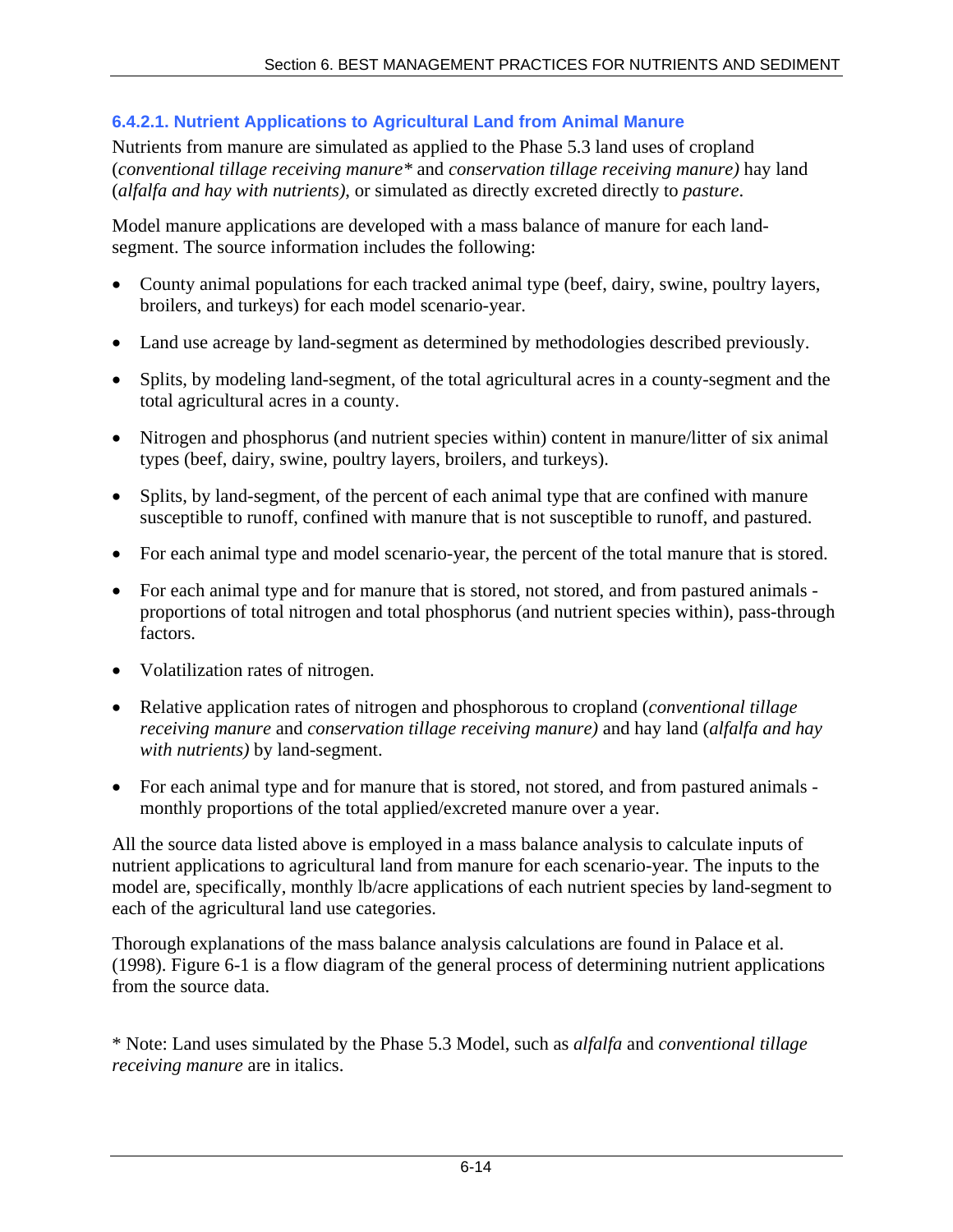

**Figure 6-1. Schematic of movement and fate of manures including collection and application to agricultural land.** 

To estimate the amount of nutrients in manure excreted in a land-segment, animal populations are converted to animal units  $(1 AU = 1,000$  lbs animal weight), and the nutrient content per animal unit is applied. The calculations assume average nutrient levels in voided manure for each animal type.

Different animal species create varied volumes of manure with distinct nutrient concentrations. The animal types accounted for in the mass balance include beef, dairy, swine, poultry layers, broilers, and turkeys. As already described for the animal feeding operations land use category, animal population data are obtained from the U.S. Agricultural Census (1982, 1987, 1992, and 1997). Generally, animal populations for a model scenario-year are interpolated from Agricultural Census animal populations by county or projected for future years for each animal type by state agricultural agencies. The county animal populations are distributed proportionally to land-segments according to the scenario-year ratio of agricultural acres in a land-segment to agricultural acres in a county.

The mass balance analysis distributes voided manure nutrients into three groups: confined/never susceptible to runoff, confined/susceptible to runoff, and pasture. It is assumed that dairy cows are in confined areas all the time, and all dairy manure is susceptible to runoff if livestock waste management systems are not used. Beef are assumed to be in pasture 100 percent of the time except for regions of the Bay basin where snow covers the ground a large portion of the winter when beef cattle are housed in feed lots or confined areas. Within these northern model landsegments, it is assumed that beef are pastured 80 percent of the time.

Manure produced in confined areas can be properly or improperly stored before land applications. Adequate storage allows farm operators to apply manure to their land when crops can use the nutrients and when the soil and weather conditions are appropriate. Animal waste management systems not only provide significant nutrient reduction benefits, but also greatly reduce a farmer's need for chemical fertilizers. Non-pastured livestock manure must be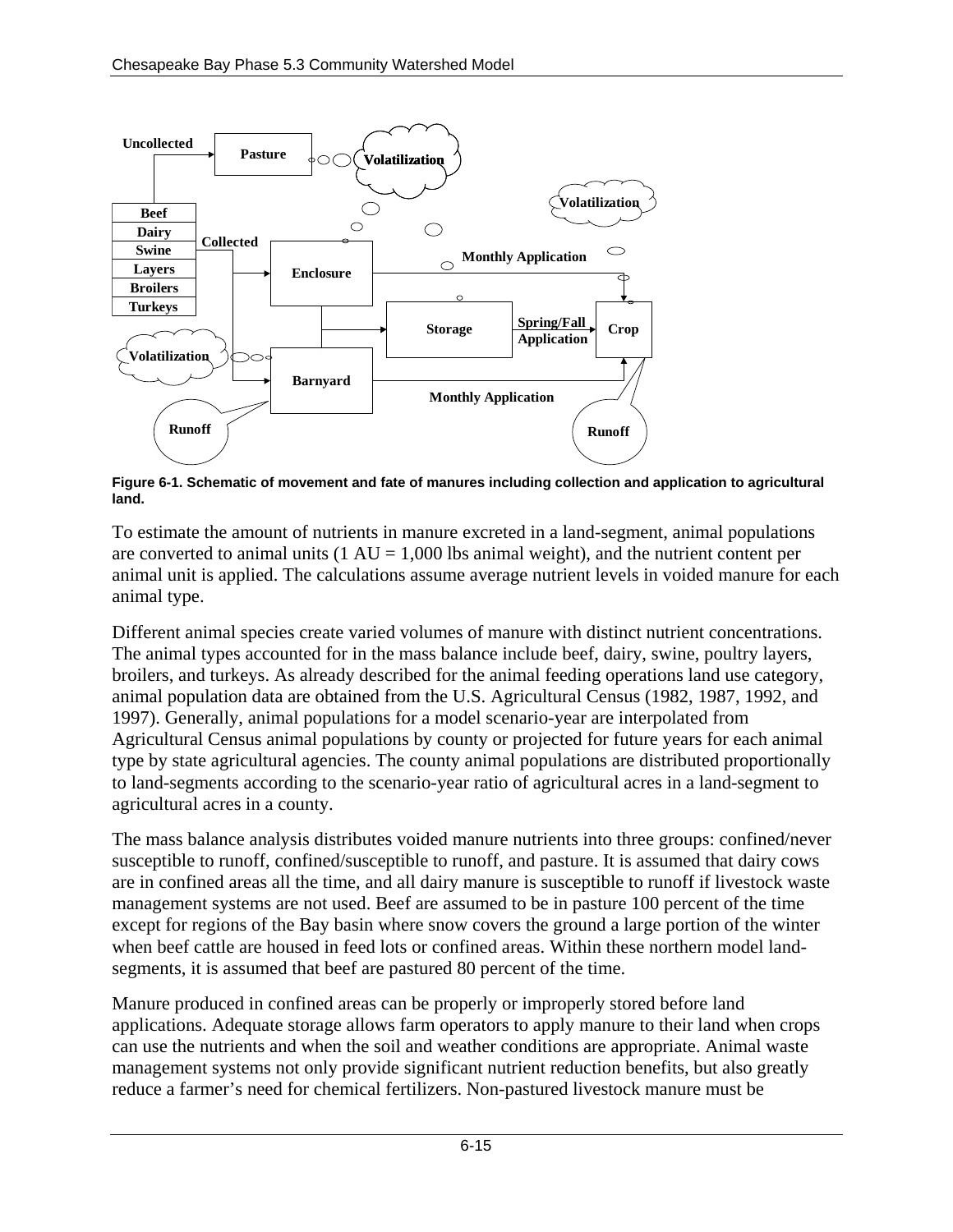stockpiled or spread daily if no storage system is available, resulting in a high potential for nutrient pollution to reach ground and surface waters. On the other hand, poultry manure remains in the production house for a majority of the time and is relatively dry so if it is properly stacked outside, the potential for nutrient loss is less than that of livestock waste.

For a given model scenario-year, the manure mass balance calculates the total nutrient mass generated from manure that is both stored and not stored. Losses of ammonia from volatilization from the period between manure generation to land application is taken out of the total. Volatilization over a period of several months, represents about a 50 percent loss of total nitrogen from freshly excreted manure (Loomis and Conner 1992). Nutrient losses from runoff are also subtracted according to defined percentages for stored and un-stored manure for each animal type. The remaining yearly nutrient mass is applied to cropland and hay acreage according to designated relative application rates and in predetermined monthly proportions. Most notably, un-stored manure is applied to cropland and hay uniformly over a 12-month period. That mostly addresses manure from non-pastured livestock where there is no storage system. The stored manure is applied in four individual spring and fall months in one-quarter allotments for livestock and greater spring proportions for poultry.

Alternatively for pasture manure, the mass balance calculates the total yearly nutrient mass voided by pastured animals, takes out ammonia losses from volatilization, and puts the remaining mass on pasture acres uniformly over a 12-month period. The product of the relational database mass-balance is, again, monthly nutrient applications in lbs/acre by species and by modeling state-segment to each of the agricultural land use categories.

In combination with land use acreage, also derived from Agricultural Census information, reasonable estimates of trends in manure nutrient applications, on a lb/acre basis, can be calculated. That is an important diagnostic number to be considered in developing tributary strategies with the worst-case scenario being a significant loss of agricultural land over time with nutrients from animal manure increasing while little of the remaining cropland and hay are following nutrient management plans. Overall, the large-scale, county-based, and repeatable Agricultural Census data are best for the two decade simulation period of the Phase 5.3 Model.

While the source data for animal populations is acceptable as a whole, inadequacies still exist, mostly from errors associated with survey information. Many assumptions or estimates are applied to the manure mass balance to derive lb/acre nutrient applications, including those mentioned previously for land use determinations.

In the case of nutrient content in manure/litter for individual animal types, concentrations are rooted in literature sources but are applied universally across the entire watershed according to animal class. In reality, different animal feeds would yield various nutrient concentrations in voided manure, but that information is not available to the nonpoint source project on a scale of the 40-million-acre watershed.

Last, assumptions are made as to the splits of each animal type that are confined with manure susceptible to runoff, confined with manure that is not susceptible to runoff, and pastured; the percent of the total manure that is stored; the proportions of nutrients that run off barnyards and the amount of ammonia volatilized; the relative application rates of nutrients to cropland and hay; and the monthly proportions of total applied and excreted manure over a year.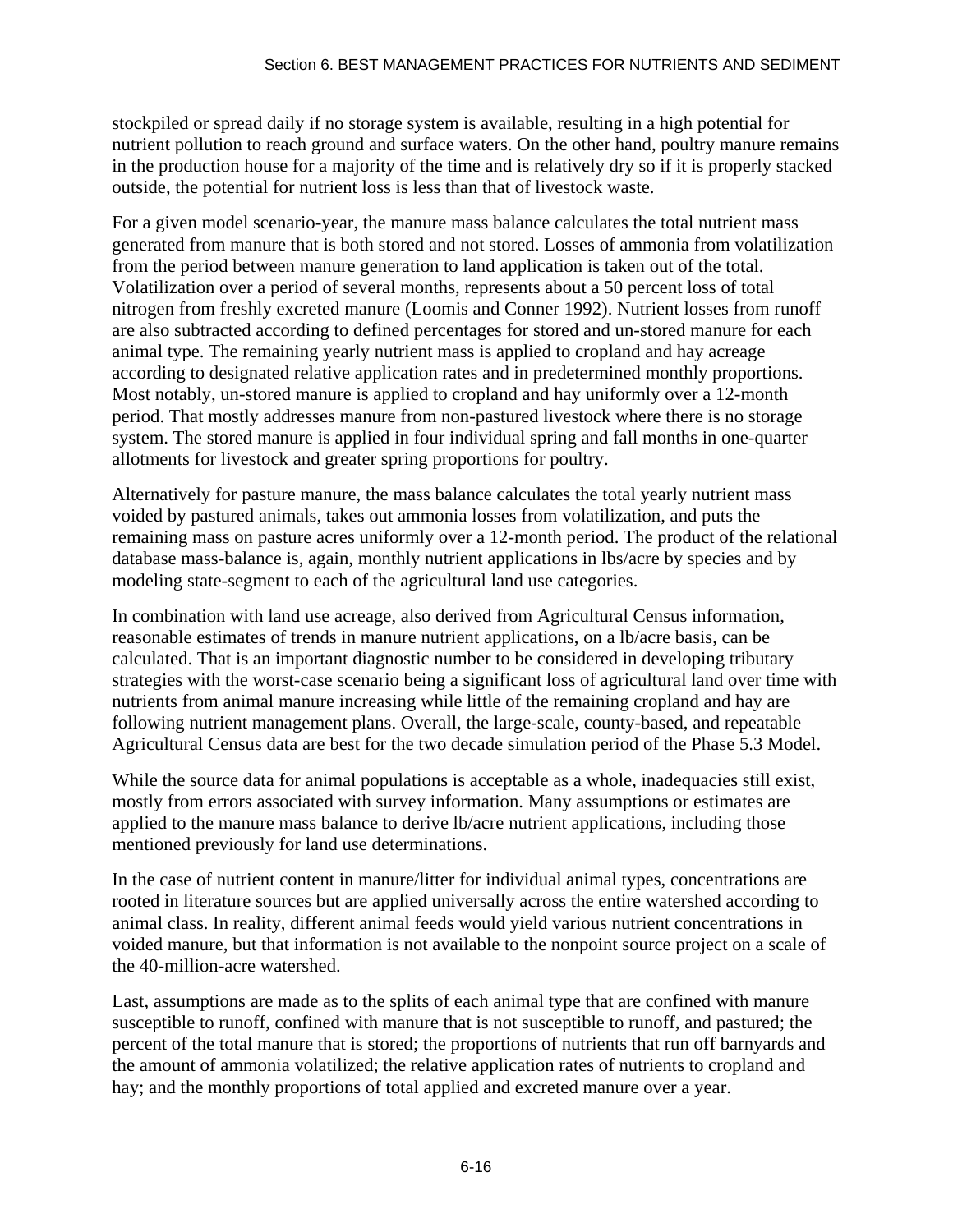Most of the above mentioned estimates are rooted in knowledge from Bay-state agricultural or environmental agency personnel or, in some cases, come from literature. As with land use assumptions and methodologies, the estimates were reviewed by Bay Program participants in the Tributary Strategy Workgroup and the Agricultural Nutrient Reduction Workgroup before employment in the manure mass balance.

In the past, the Tributary Strategy Workgroup determined means for filling data gaps in the Agricultural Census animal populations where certain numbers are not reported so that farmspecific information is not divulged. State representatives in the group, often collaborating with their agricultural agency, also defined extrapolation methodologies from Census data or forecasted trends to project watershed animal numbers that are defensible.

At a minimum, the following information is required for each BMP: BMP name, location by land-segment, amount, units of acres treated or planted or animal waste systems installed. Animal waste systems include animal type and animal numbers or units.

#### **6.4.3 Categories and Types of Conservation Practices (BMPs)**

There are four ways to incorporate BMPs into the Phase 5.3 Watershed Model. They are (1) land use change, (2) post-processed after model run efficiency factors, (3) a combination land use change and efficiency factors, and (4) explicit simulation of the BMP. The different BMPs simulated by any of those methods are listed in Table 6-3.

#### **Table 6-3. Types of conservation practices.**

*Agriculture* Nutrient Management Forest Buffers trp Forest Buffers Wetland Restoration Land Retirement to hyo Land Retirement to pas Grass Buffers Tree Planting Carbon Sequestration / Alternative Crops Conservation Tillage Continuous No Till Enhanced Nutrient Management Decision Agriculture Conservation Plans Cover Crop Early Other Wheat Cover Crop Standard Other Wheat Commodity Cover Crop Early Other Wheat Commodity Cover Crop Standard Other Wheat Cover Crop Early Drilled Rye Cover Crop Standard Drilled Rye Cover Crop Standard Drilled Barley Cover Crop Standard Drilled Wheat Cover Crop Standard Other Barley Cover Crop Standard Other Rye Off Stream Watering with Fencing Off Stream Watering Without Fencing Off Stream Watering With Fencing and Prescribed Grazing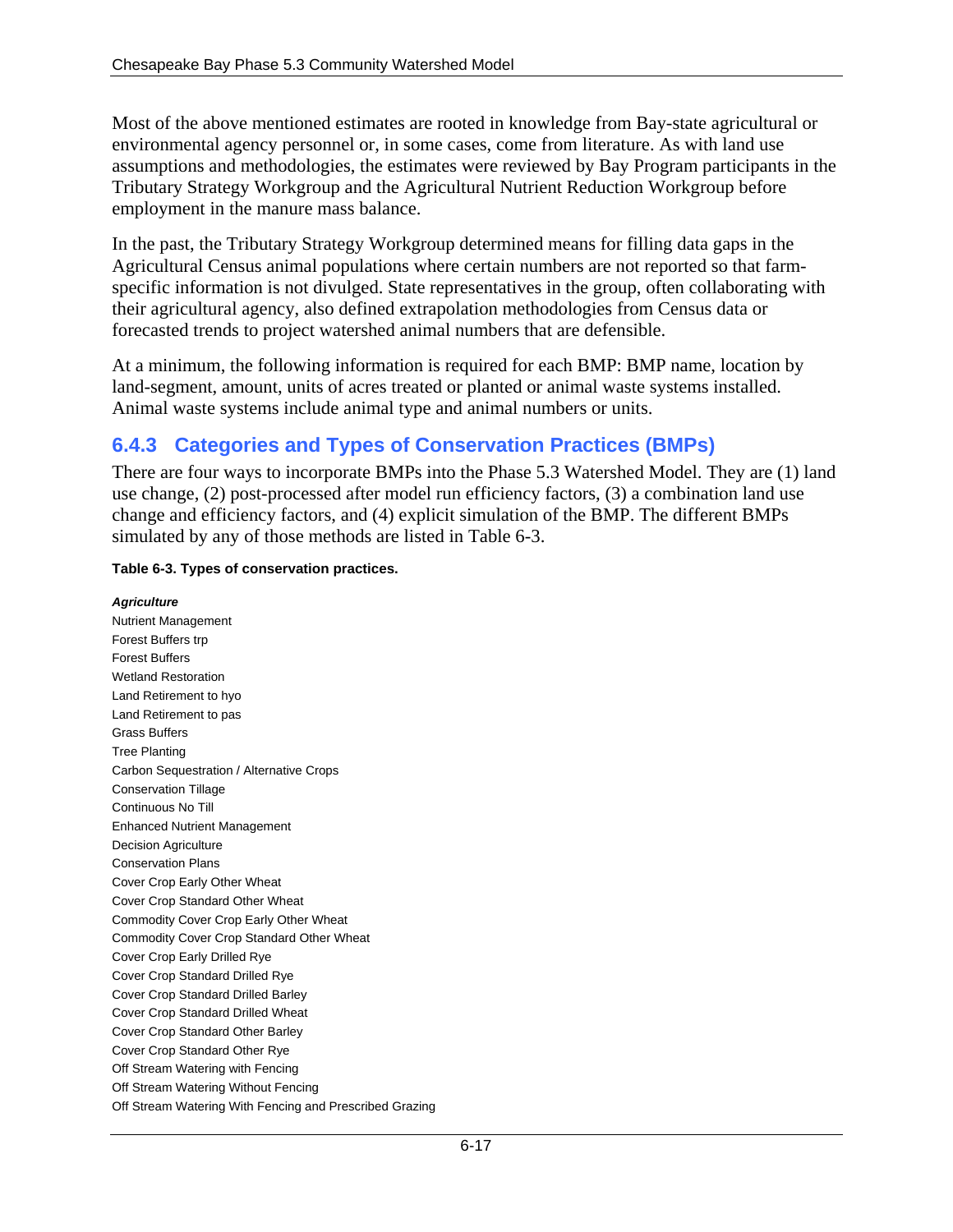Upland Prescribed Grazing Upland Precision Intensive Rotational Grazing Horse Pasture Management Animal Waste Management - Livestock Animal Waste Management - Poultry Barnyard Runoff Control Loafing Lot Management Mortality Composters Water Control Structures Poultry Phytase Swine Phytase Dairy Feed Management

#### *Developed: Urban/Suburban*

Forest Conservation Urban Growth Reduction Impervious Urban Surface Reduction Urban Forest Buffers Urban Grass Buffers Tree Planting Urban Abandoned Mine Reclamation Wet Ponds and Wetlands Dry Detention Ponds and Hydrodynamic Structures Dry Extended Detention Ponds Urban Infiltration Practices - no sand\veg\_no underdrain Urban Infiltration Practices - with sandveg\_no underdrain Urban Filtering Practices Erosion and Sediment Control Urban Nutrient Management Street Sweeping Mechanical Monthly Street Sweeping (In Units of Feet) Street Sweeping (In Units of Pounds) Urban Stream Restoration Non Urban Stream Restoration Septic Connections Septic Denitrification Septic Pumping

#### *Resource*

Forest Harvesting Practices Dirt & Gravel Road Erosion & Sediment Control - Driving Surface Aggregate + Raising the Roadbed Dirt & Gravel Road Erosion & Sediment Control - with Outlets Dirt & Gravel Road Erosion & Sediment Control - Outlets only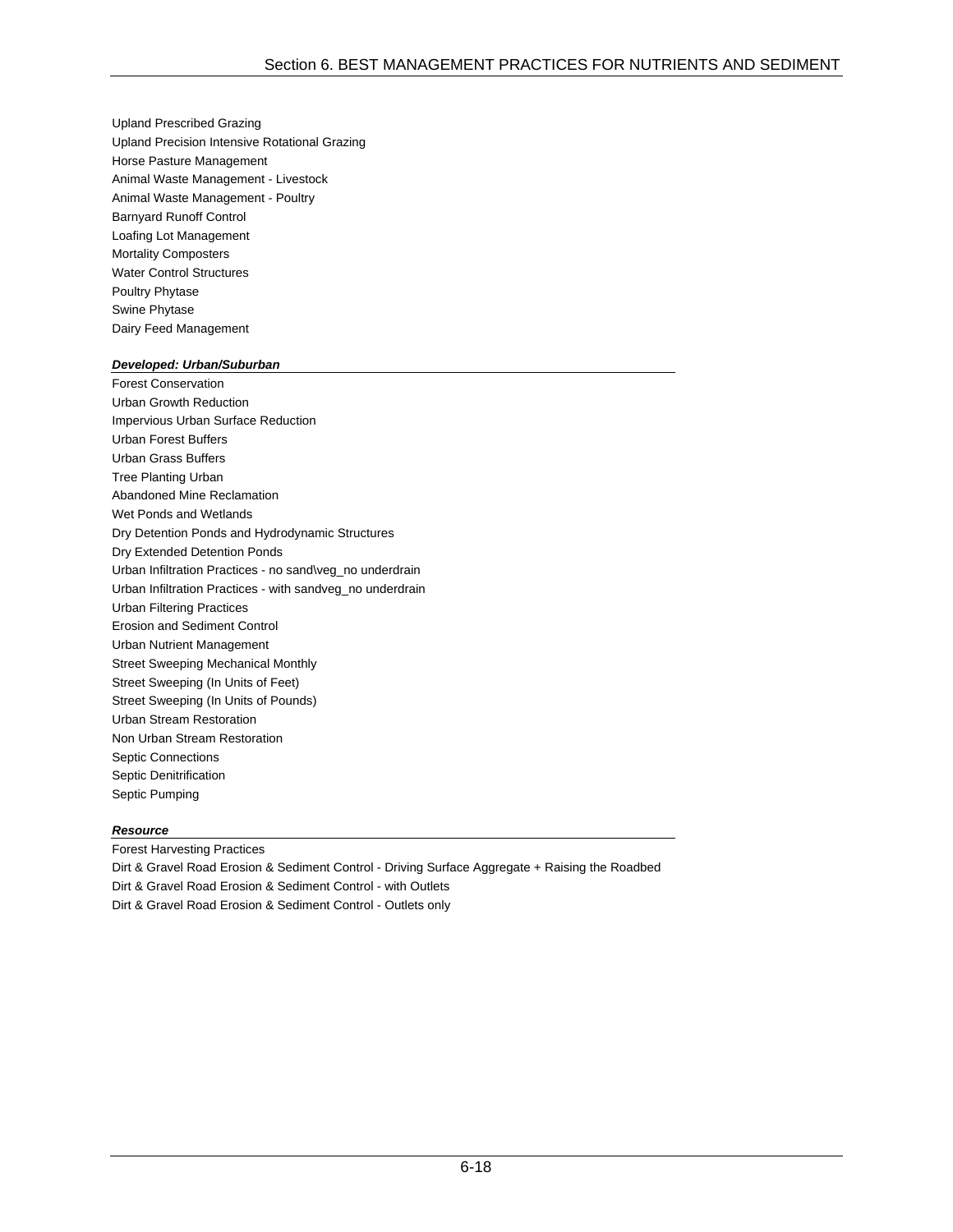### **6.4.4 BMP Effectiveness Applied in the Phase 5.3 Model**

In the Phase 5.3 Model the BMP reduction efficiencies are applied universally, across the entire Bay watershed. In the model, the simulation of a land use within a land-segment is not a representation of all the different types of that land use in the segment. The land use is modeled as a single representative average land use, therefore, the assumption of a representative nutrient and sediment reduction capacity is reasonable. Table 6.3 lists the BMPs in the model.

The BMP effectiveness inputs to the Phase 5.3 model are calculated with: 1) the source information of the land use data after integrating BMPs that involve land use changes; 2) the BMP implementation levels from CBP jurisdictions after compilation and computations for formatting and quality assurance; and 3) the BMP reduction efficiency file. Those three sources are used to compute, by land-segment and by land use, the model input inputs according to the following equation:

> Fraction Reduction = acres treated by  $BMP \times BMP$  efficiency total segment acres

Built into the program are assignments for each BMP as to whether the practice is considered *additive* or *multiplicative*. BMPs that cannot be applied to the same land use are mutually exclusive and are considered additive in nutrient reduction capabilities. An example of additive BMPs would be streambank protection with fencing and without fencing where the pasture land has either type of protection, but never both.

The other type of BMP, which applies to most controls, is considered to be multiplicative and several BMPs are applied on the same land use. Those practices are considered to behave as consecutive BMPs because one BMP reduces the nutrients available for subsequent BMPs to reduce. Multiplicative functions are applied to that class of BMP. An example of multiplicative BMPs would be a land use of *conservation tillage receiving manure* where cover crops, a farm plan, and a riparian forest buffer down-gradient from the cropland were are applied.

The product of the BMP relational database is, again, a spreadsheet file of pass-through factors for each land use and for total nitrogen, total phosphorus, and sediment by model land-segment. The Phase 5.3 Model *passes through* the fraction of the nutrient and sediment load resulting from the combined impact of BMPs. Pollutant reductions because of BMP land use changes are accounted for through the simulation of a lower-yielding land use. For details on how each of the BMP effectiveness estimates were assigned, see www.mawaterquality.org/bmp\_reports.htm.

For nutrient management plan implementation the Phase 5.3 Model calculates the impact of that BMP through an explicit simulation of nutrient management land uses rather than through the use of the BMP efficiencies. The input of nutrient management implementation acres by landsegment are determined from jurisdictional submissions.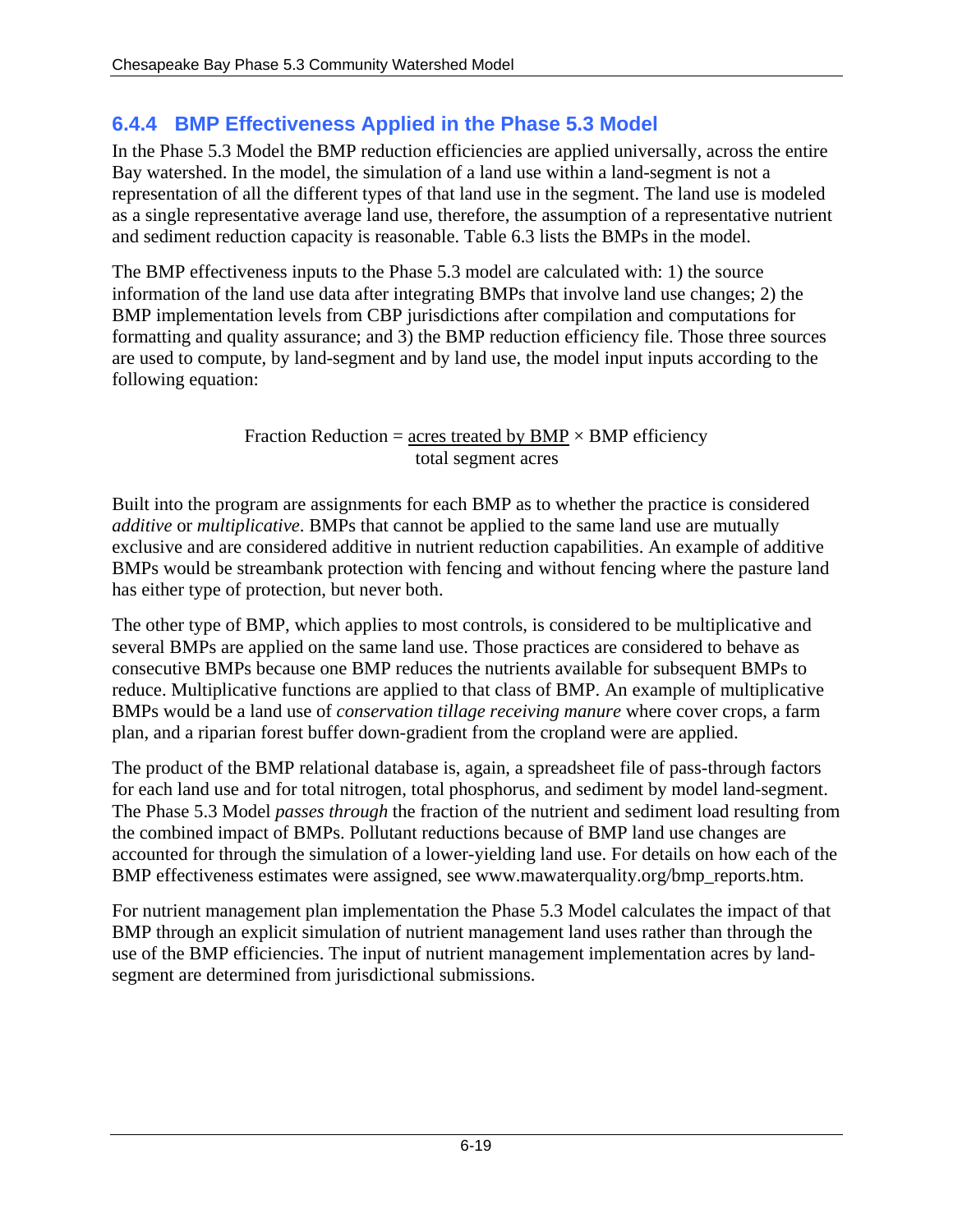# **6.5 Agricultural Best Management Practices**

### **6.5.1 Animal Waste Management Livestock**

Animal waste management systems are practices designed for proper handling, storage, and use of wastes generated from AFOs and include a means of collecting, scraping, or washing wastes and contaminated runoff from confinement areas into appropriate waste storage structures. Lagoons, ponds, or steel or concrete tanks are used for treating or storing liquid wastes. Storage sheds or pits are common storage structures for solid wastes. Controlling runoff from roofs, feedlots and loafing areas are an integral part of such systems.

| Definition:          | Practices designed for proper handling, storage, and use of wastes |
|----------------------|--------------------------------------------------------------------|
|                      | generated from animal feeding operations.                          |
| Land use:            | Animal feeding operation (afo) for livestock and poultry           |
| Efficiency credited: | Efficiency                                                         |
| Effectiveness        | TN: 80%, TP: 80%                                                   |
| estimate:            |                                                                    |
| Reference:           | Appendix H, BMP Basics                                             |

### **6.5.2 Barnyard Runoff Control**

| Definition:          | This practices includes the installation of practices to control runoff<br>from barnyard areas. This includes practices such as roof runoff<br>control, diversion of clean water from entering the barnyard and<br>control of runoff from barnyard areas. Use the first percent<br>efficiency if controls are installed on an operation with manure<br>storage; and the second percent if the controls are installed on a<br>loafing lot without manure storage. The sediment efficiency has not<br>been incorporated into the current watershed model but will be<br>included in the updated model that is under development at this time. |
|----------------------|---------------------------------------------------------------------------------------------------------------------------------------------------------------------------------------------------------------------------------------------------------------------------------------------------------------------------------------------------------------------------------------------------------------------------------------------------------------------------------------------------------------------------------------------------------------------------------------------------------------------------------------------|
| Land use:            | animal feeding operations (afo)                                                                                                                                                                                                                                                                                                                                                                                                                                                                                                                                                                                                             |
| Efficiency credited: | Efficiency                                                                                                                                                                                                                                                                                                                                                                                                                                                                                                                                                                                                                                  |
| Effectiveness        | TN: 20%, TP: 20%, TSS: 40%                                                                                                                                                                                                                                                                                                                                                                                                                                                                                                                                                                                                                  |
| estimate:            |                                                                                                                                                                                                                                                                                                                                                                                                                                                                                                                                                                                                                                             |
| Reference:           | <b>Tributary Strategies document</b>                                                                                                                                                                                                                                                                                                                                                                                                                                                                                                                                                                                                        |

#### **6.5.3 Loafing Lot Management**

| Definition:          | The stabilization of areas frequently and intensively used by people,<br>animals or vehicles by establishing vegetative cover, surfacing with<br>suitable materials, and/or installing needed structures. This does not |
|----------------------|-------------------------------------------------------------------------------------------------------------------------------------------------------------------------------------------------------------------------|
|                      | include poultry pad installation.                                                                                                                                                                                       |
| Land use:            | Animal feeding operation (afo) for livestock                                                                                                                                                                            |
| Efficiency credited: | Efficiency                                                                                                                                                                                                              |
| Effectiveness        | TN: 20%, TP: 20%, TSS: 40%                                                                                                                                                                                              |
| estimate:            |                                                                                                                                                                                                                         |
| Reference:           | NRCS Practice 561: Heavy Use Area Protection NRCS Guide                                                                                                                                                                 |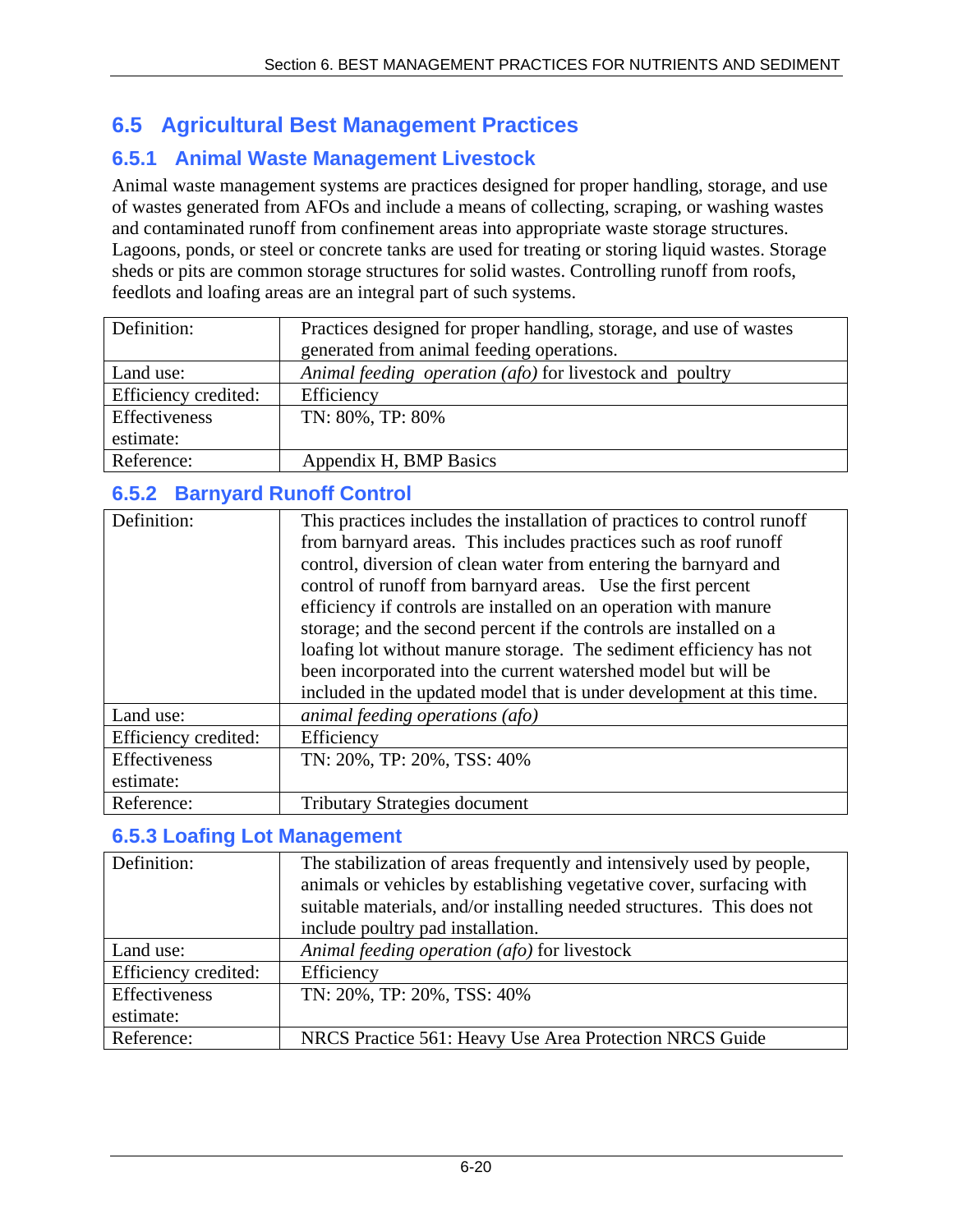### **6.5.4 Mortality Composters (Poultry)**

#### **BMP Definition**

Mortality composters involve composting routine mortality in a designed, on-farm facility, with subsequent land application of the compost. That prevents the necessity to bury dead animals that could result in nutrient leachate, or rendering of dead animals for processing into animal feeds or incineration. Mortality composting can be, and is, applied to various species including poultry, swine, and dairy calves.

While there are many objectives to mortality composting, Section 6 evaluates only its water quality benefit compared to burial. Mortality composting reduces the risk of disease transmission; prevents nuisances such as flies, vermin, and scavenging animals; and combats odor resulting from the anaerobic breakdown of proteins. In addition to water quality benefits, mortality composting benefits both human and animal health.

#### **BMP Subcategories**

Mortality composting effectiveness is categorized by broilers, layers, hens, turkeys, swine, and dairy calves.

#### **Applicable NRCS Code**

Practice components meet criteria standards under the USDA-NRCS National Handbook of Conservation Practices (NHCP) (http://www.nrcs.usda.gov/technical/standards/nhcp.html) and associated Field Office Technical Guides (http://www.nrcs.usda.gov/technical/efotg/) for each state. Cultural components consisting of shorter term conservation measures included in the Mortality Composting definition include the USDA-NRCS conservation practices listed below.

Animal Mortality Facility (316) An on-farm facility for the treatment or disposal of livestock and poultry carcasses.

#### **Purpose**

This practice can be applied as part of a conservation management system to support one or more of the following purposes:

- Decrease nonpoint source pollution of surface and groundwater resources
- Reduce the effect of odors that result from improperly handled animal mortality
- Decrease the likelihood of the spread of disease or other pathogens that result from the interaction of animal mortality and predators
- To provide contingencies for normal and catastrophic mortality events

#### **Conditions where practice applies**

This practice applies where animal carcass treatment or disposal must be considered as a component of a waste management system for livestock or poultry operations. It applies where on-farm carcass treatment and disposal are permitted by federal, state, and local laws, rules, and regulations. It also applies where a waste management system plan as described in the National Engineering Handbook (NEH), Part 651, Agricultural Waste Management Field Handbook (AWMFH) has been developed that accounts for the end use of the product from the mortality facility. The practice includes disposal of both normal and catastrophic animal mortality; however, it does not apply to catastrophic mortality resulting from disease.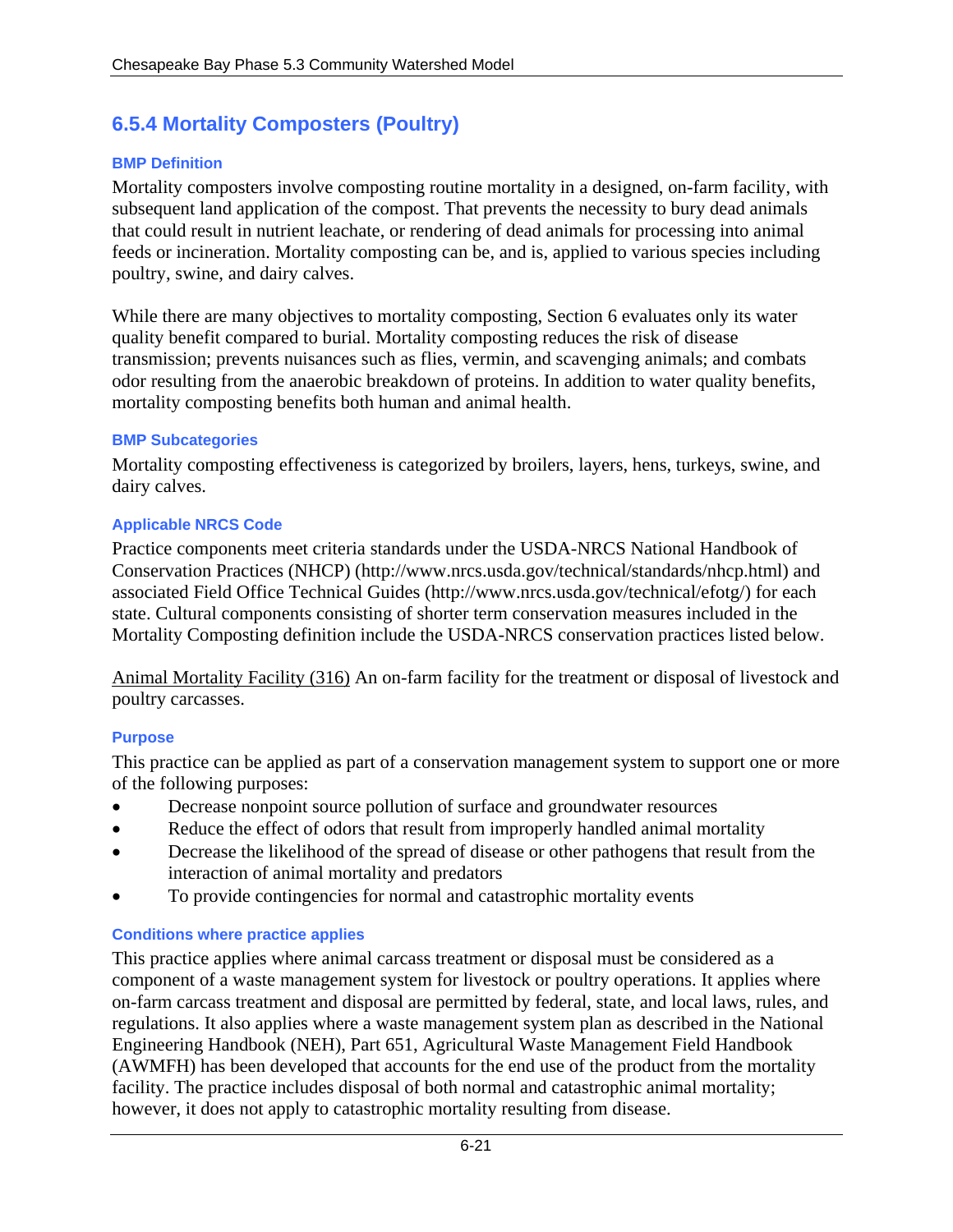#### **Effectiveness estimate**

The pollution reductions associated with mortality composting is calculated using a set of equations incorporating the average mortality weight, nitrogen and phosphorus composition, percent mortality, the number of animals each year, and an effectiveness estimate. Mortality is not consistent, it increases with animal weight. To account for that, average mortality weight is within the  $70<sup>th</sup>$  weight percentile. The average nutrient composition, percent mortality, and number of animals each year are dependent on each animal type. The effectiveness estimate remains the same regardless of species with 40 percent reduction for nitrogen and a 10 percent reduction for phosphorus when compared to burial.

| Definition:          | A physical structure and process for disposing of dead poultry.<br>Composed material is combined with poultry litter and land applied |
|----------------------|---------------------------------------------------------------------------------------------------------------------------------------|
|                      | using nutrient management plan recommendations.                                                                                       |
| Land use:            | animal feeding operations (afo)                                                                                                       |
| Efficiency credited: | Efficiency                                                                                                                            |
| Effectiveness        | TN: 40%, TP: 10%                                                                                                                      |
| estimate:            |                                                                                                                                       |
| Reference:           | UMD/MAWP                                                                                                                              |

#### **Application in the Phase 5.3 Model**

The CBP Agricultural Workgroup decided to not include mortality compositing in the Phase 5.3 Model because of the nutrient tradeoffs between a live animal generating manure over it's life cycle and the nutrients reduced by carcass composting were seen as difficult to calculate and probably trivial. This is because the Agricultural Census animal units of poultry for example, are numbers of animals housed, not numbers of animals finished. Using the Agricultural Census estimates of animal units in effect counts both the finished to market poultry and the associated mortality in the houses. In this case, counting the poultry mortalities as both producing manures, and as producing nutrient loads from composters, would double count the nutrient load from these animals. For this reason mortality composing was not a BMP used in the Phase 5.3 simulation.

### **6.5.5 Dairy Precision Feeding and Forage Management**

After adopting feed management practices, manure testing can result in an elevated manure nutrient content. For example, a switch to a more digestible forage, an encouraged feed management practice, could result in elevated manure phosphorus content. That improves net farm income by feeding nutrients more efficiently, one intent of feed management. The other purpose of feed management is to reduce the quantity of nutrients excreted in manure by minimizing the over-feeding of nutrients. It is that purpose, decreased manure nutrient content for improved water quality, that is able to receive credit for dairy precision feeding as a water quality BMP. Decreased manure nutrient content must be demonstrated for this credit.

Dairy precision feeding reduces the quantity of phosphorous and nitrogen fed to livestock by formulating diets within 110 percent of NRC recommended level to minimize the excretion of nutrients without negatively affecting milk production.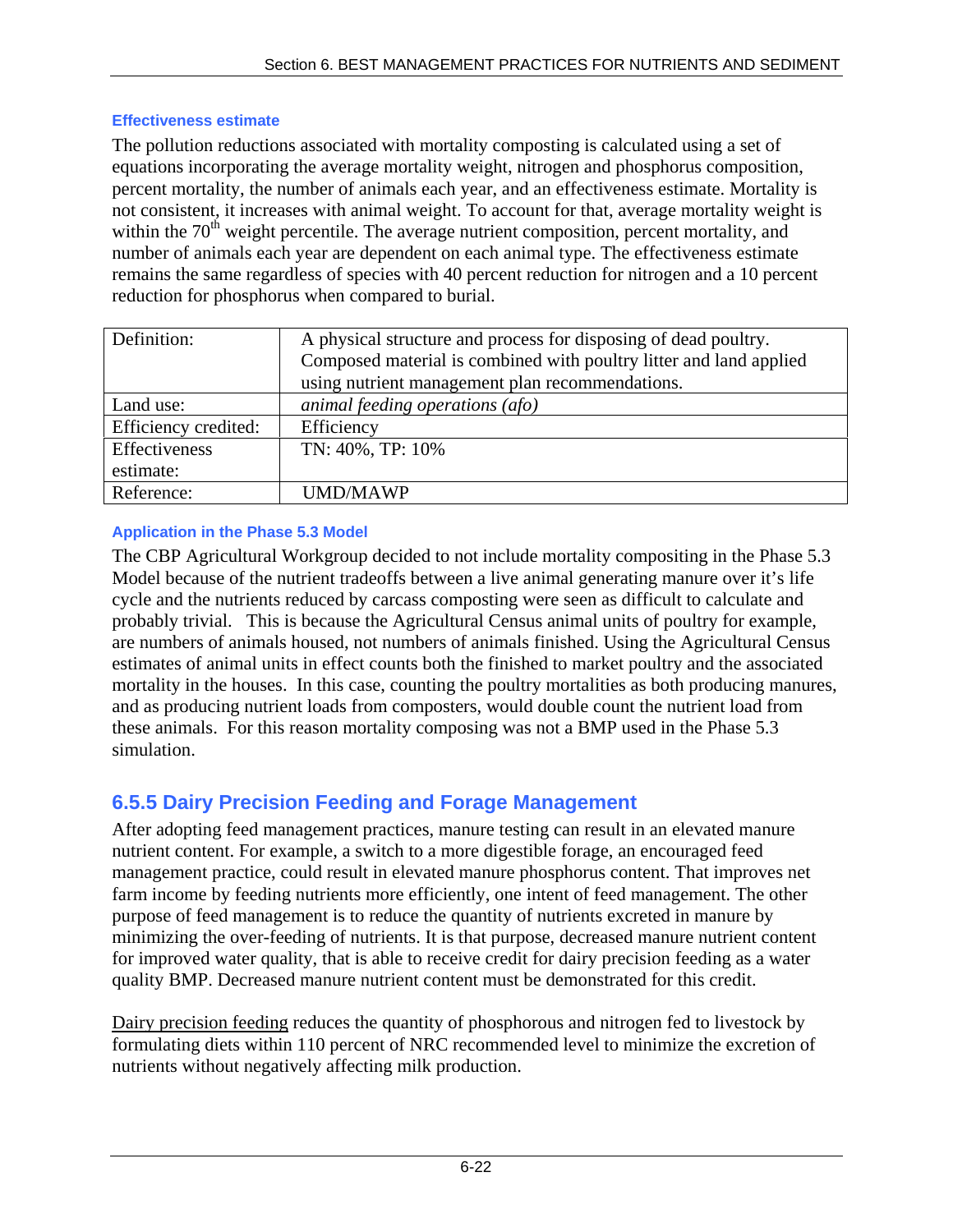There is one applicable NRCS code: Feed Management (592)—Managing the quantity of available nutrients fed to livestock and poultry for their intended purpose.

#### **Purpose**

- Supply the quantity of available nutrients required by livestock and poultry for maintenance, production, performance, and reproduction while reducing the quantity of nutrients, especially nitrogen and phosphorus, excreted in manure by minimizing the over-feeding of those and other nutrients.
- Improve net farm income by feeding nutrients more efficiently

#### **Conditions where practice applies**

- Confined livestock and poultry operations with a whole farm nutrient imbalance, with more nutrients imported to the farm than are exported or used by cropping programs.
- Confined livestock and poultry operations that have a significant buildup of nutrients in the soil because of manure land application.
- Confined livestock and poultry operations that land apply manure and do not have a land base large enough to allow nutrients to be applied at rates recommended by soil test and used by crops in the rotation.

| • Livestock and poultry operations seeking to enhance nutrient efficiencies. |
|------------------------------------------------------------------------------|
|                                                                              |

| Definition:                 | Reduces the quantity of phosphorous and nitrogen fed to livestock by     |
|-----------------------------|--------------------------------------------------------------------------|
|                             | formulating diets within 110% of NRC recommended level to minimize       |
|                             | the excretion of nutrients without negatively affecting milk production. |
| Land use:                   | animal feeding operations (afo)                                          |
| <b>Efficiency Credited:</b> | Application reduction                                                    |
|                             |                                                                          |
| Effectiveness               | TN: 24%; TP: 25%, or as reported by States                               |
| estimate:                   |                                                                          |
|                             |                                                                          |
| Reference:                  | UMD/MAWP                                                                 |

#### **6.5.6 Nutrient Management Applications**

| Definition:          | Nutrient management plan (NMP) implementation (crop) is a                 |  |  |
|----------------------|---------------------------------------------------------------------------|--|--|
|                      | comprehensive plan that describes the optimum use of nutrients to         |  |  |
|                      | minimize nutrient loss while maintaining yield. An NMP details the        |  |  |
|                      | type, rate, timing, and placement of nutrients for each crop. Soil, plant |  |  |
|                      | tissue, manure, or sludge tests are used to assure optimal application    |  |  |
|                      | rates. Plans should be revised every 2 to 3 years.                        |  |  |
| Land use:            | conventional tillage with manure (hwm), conventional tillage without      |  |  |
|                      | manure (hom), conservation tillage with manure (lwm), hay-fertilized      |  |  |
|                      | (hyw), alfalfa (alf), and pasture(pas)                                    |  |  |
| Efficiency credited: | Landuse change to nutrient management conventional tillage with           |  |  |
|                      | manure (nhi), nutrient management conventional tillage without            |  |  |
|                      | manure (nho), nutrient management conservation tillage with manure        |  |  |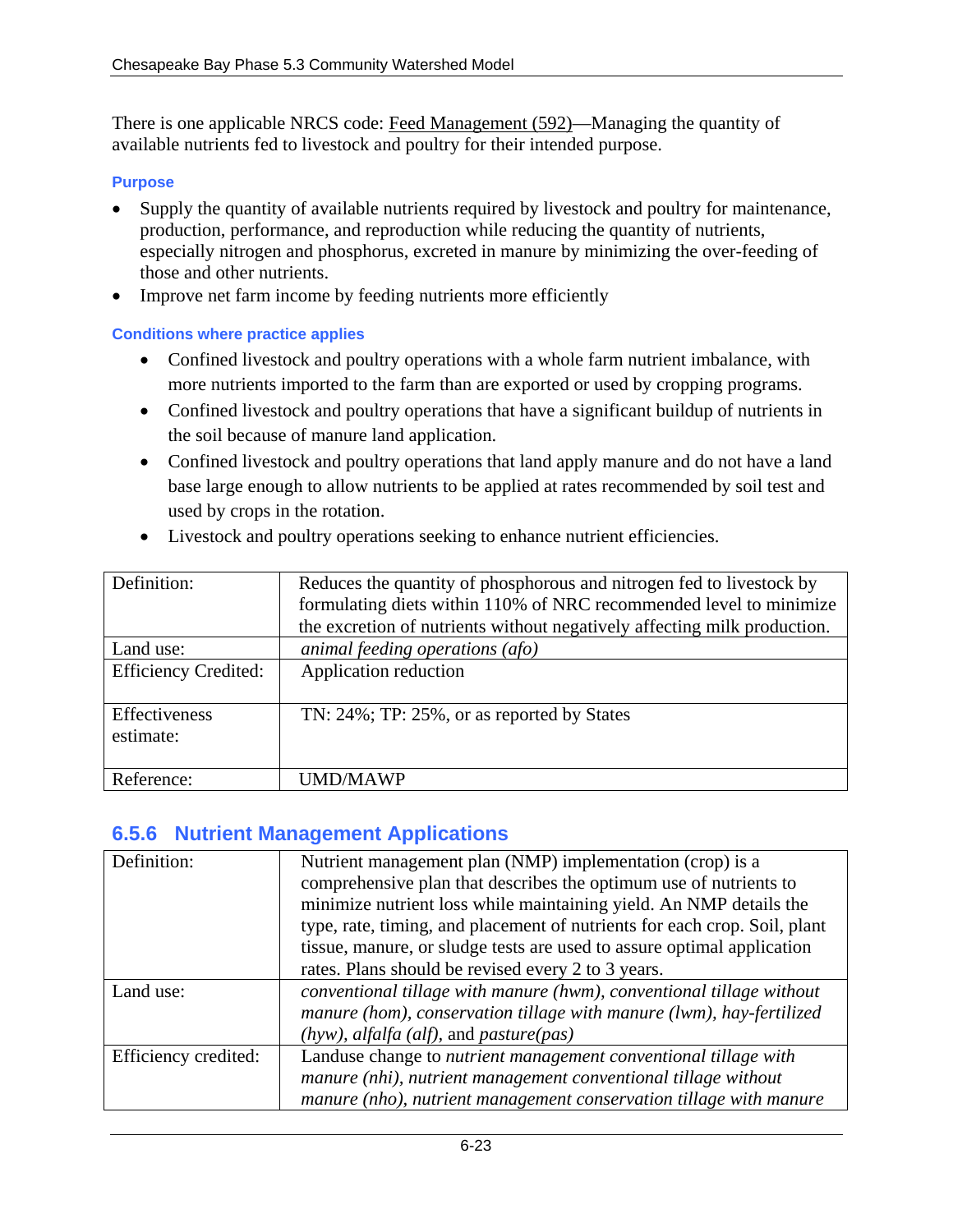|               | (nlo), nutrient management hay (nhy), nutrient management alfalfa<br>(nal), and nutrient management pasture (npa), respectively |
|---------------|---------------------------------------------------------------------------------------------------------------------------------|
| Effectiveness | N/A                                                                                                                             |
| estimate:     |                                                                                                                                 |
| Reference:    | <b>BMP</b> Basics                                                                                                               |

#### **6.5.7 Agricultural Forest Buffers**

Mature stands of trees with well-developed root systems, an organic surface layer, and understory vegetation adjacent to open water. Such areas provide multiple benefits, including wildlife habitat, water quality improvement, and temperature control. The wider the buffer is, the greater the variety and the higher the quality of those benefits. The recommended minimum width is 100 feet. Areas along streams receiving forest buffers are assumed to provide multiple benefits regardless of the state of the land uses adjacent to them. The type and frequency of forest buffer maintenance to ensure full use of the buffer's filtering/interception capabilities is not widely practiced.

| Definition:          | Agricultural riparian forest buffers are linear wooded areas along<br>rivers, stream and shorelines. Forest buffers help filter nutrients,<br>sediments and other pollutants from runoff as well as remove<br>nutrients from groundwater. The recommended buffer width for<br>riparian forest buffers (agriculture) is 100 feet, with 35 feet minimum<br>width required.                                                                                                                                                                                             |
|----------------------|----------------------------------------------------------------------------------------------------------------------------------------------------------------------------------------------------------------------------------------------------------------------------------------------------------------------------------------------------------------------------------------------------------------------------------------------------------------------------------------------------------------------------------------------------------------------|
| Land use:            | conventional tillage with manure (hwm), nutrient management<br>conventional tillage with manure (nhi), conventional tillage without<br>manure (hom), conservation tillage with manure (lwm), hay-fertilized<br>(hyw), alfalfa (alf), pasture (pas), nutrient management conventional<br>tillage without manure (nho), nutrient management conservation<br>tillage with manure (nlo), nutrient management hay (nhy), nutrient<br>management alfalfa (nal), nutrient management pasture (npa),<br>degraded riparian pasture (trp), and hay without nutrients ( $hyo$ ) |
| Efficiency credited: | Landuse change to forest, woodland, and wooded (for) and a<br>reduction efficiency for upland areas.                                                                                                                                                                                                                                                                                                                                                                                                                                                                 |
| Effectiveness        | Varies geographically TN: 19-65% (4x acres); TP: 30-45% (2x                                                                                                                                                                                                                                                                                                                                                                                                                                                                                                          |
| estimate:            | acres); TSS: 40-60% (2x acres). See table below.                                                                                                                                                                                                                                                                                                                                                                                                                                                                                                                     |
| Reference:           | Forest buffer white paper                                                                                                                                                                                                                                                                                                                                                                                                                                                                                                                                            |

| <b>Riparian Forest Buffers - Nutrient Reduction Effectiveness Estimates</b> |     |     |            |  |
|-----------------------------------------------------------------------------|-----|-----|------------|--|
|                                                                             | TN  | TP  | <b>TSS</b> |  |
| Inner Coastal Plain                                                         | 65% | 42% | 56%        |  |
| <b>Outer Coastal Plain Well Drained</b>                                     | 31% | 45% | 60%        |  |
| <b>Outer Coastal Plain Poorly Drained</b>                                   | 56% | 39% | 52%        |  |
| Tidal Influenced                                                            | 19% | 45% | 60%        |  |
| <b>Piedmont Schist/Gneiss</b>                                               | 46% | 36% | 48%        |  |
| <b>Piedmont Sandstone</b>                                                   | 56% | 42% | 56%        |  |
| Valley and Ridge - marble/limestone                                         | 34% | 30% | 40%        |  |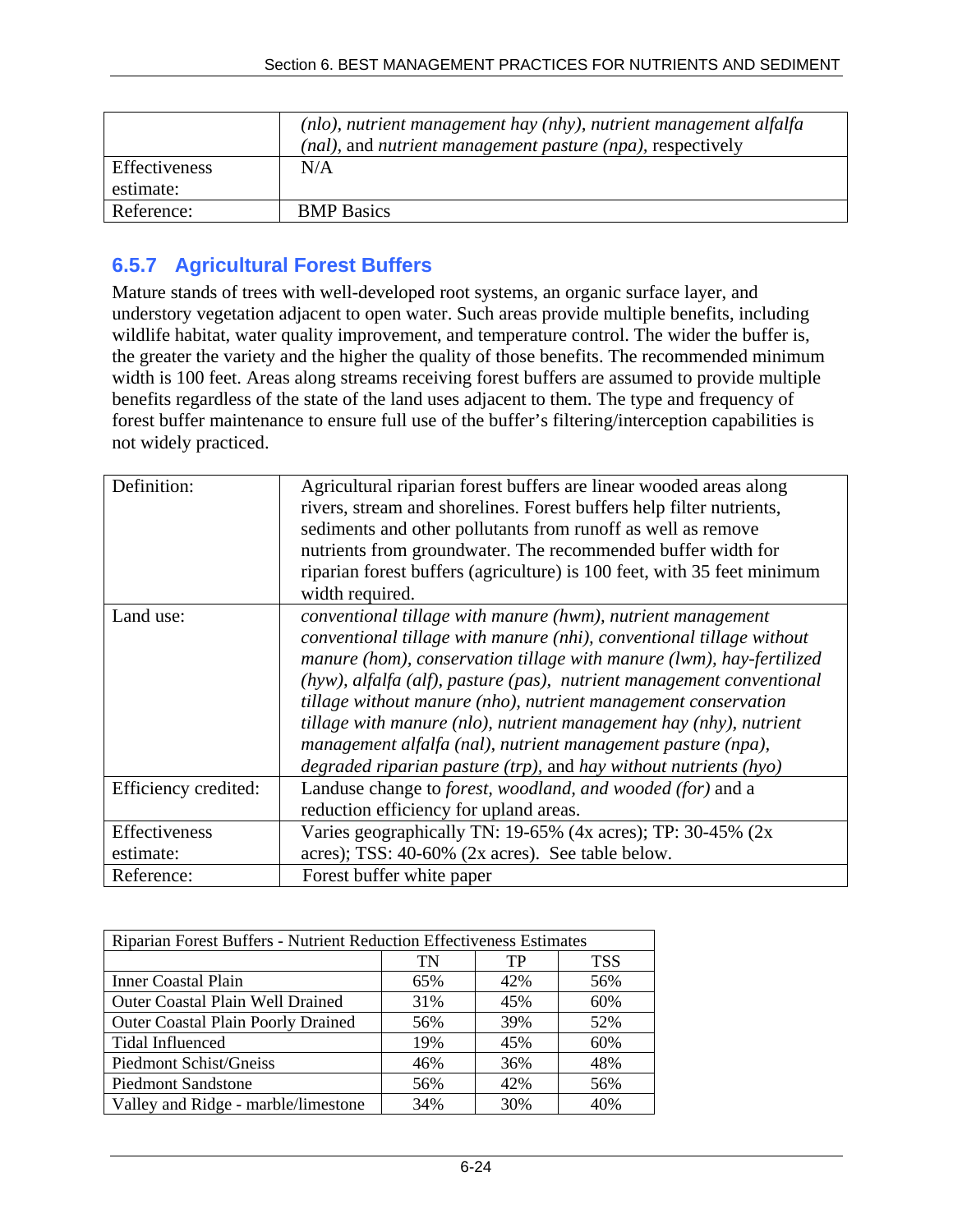| Valley and Ridge - sandstone/shale | 46% | 39% | $52\%$ |
|------------------------------------|-----|-----|--------|
| Appalachian Plateau                | 54% | 42% | 56%    |

### **6.5.8 Agricultural Grass Buffers**

An agricultural grass buffer is an area of grasses that is at least 35 feet wide on one side of a stream. The riparian area is managed to maintain the integrity of stream channels and shorelines, and to reduce the effects of upland sources of pollution by trapping, filtering, and converting sediments, nutrients, and other chemicals.

Grass buffers have been assumed to be 70 percent as efficient at reducing total nitrogen (TN) as forest buffers. The efficiency derived for TP is assumed to be 75 percent of the TSS efficiency. Emerging literature is raising questions about this, which suggests that it be re-evaluated as new data becomes available.

Practice components meet criteria standards under the USDA-NRCS NHCP (http://www.nrcs.usda.gov/technical/standards/nhcp.html) and associated Field Office Technical Guides (http://www.nrcs.usda.gov/technical/efotg/) for each state. Components included in the Riparian Forest Buffer Practices include the following USDA-NRCS conservation practices:

- Channel Bank Vegetation (322)
- Tree/Shrub Establishment (612)
- Tree/Shrub Site Preparation (490)

Areas along streams receiving forest buffers are assumed to provide multiple benefits regardless of the state of the land uses adjacent to them. The type and frequency of buffer maintenance to ensure full use of the buffer's filtering/interception capabilities is not widely practiced.

| Definition:          | Agricultural riparian grass buffers are linear strips of grass or other non-<br>woody vegetation maintained between the edge of fields and streams,<br>rivers or tidal waters that help filter nutrients, sediment, and other<br>pollutants from runoff. The recommended buffer width for riparian<br>grass buffers (agriculture) is 100 feet, with 35 feet minimum width<br>required.                                                                                                                                                                               |
|----------------------|----------------------------------------------------------------------------------------------------------------------------------------------------------------------------------------------------------------------------------------------------------------------------------------------------------------------------------------------------------------------------------------------------------------------------------------------------------------------------------------------------------------------------------------------------------------------|
| Land use:            | conventional tillage with manure (hwm), nutrient management<br>conventional tillage with manure (nhi), conventional tillage without<br>manure (hom), conservation tillage with manure (lwm), hay-fertilized<br>(hyw), alfalfa (alf), pasture (pas), nutrient management conventional<br>tillage without manure (nho), nutrient management conservation<br>tillage with manure (nlo), nutrient management hay (nhy), nutrient<br>management alfalfa (nal), nutrient management pasture (npa),<br>degraded riparian pasture (trp), and hay without nutrients ( $hyo$ ) |
| Efficiency credited: | Landuse change to hay without nutrients $(hyo)$ and reduction<br>efficiency for upland areas.                                                                                                                                                                                                                                                                                                                                                                                                                                                                        |
| Effectiveness        | Varies geographically. TN: 13-46% (4x acres); TP: 30-45% (2x acres);                                                                                                                                                                                                                                                                                                                                                                                                                                                                                                 |
| estimate:            | TSS: 40-60% (2x acres). See table below.                                                                                                                                                                                                                                                                                                                                                                                                                                                                                                                             |
| Reference:           | UMD/MAWP                                                                                                                                                                                                                                                                                                                                                                                                                                                                                                                                                             |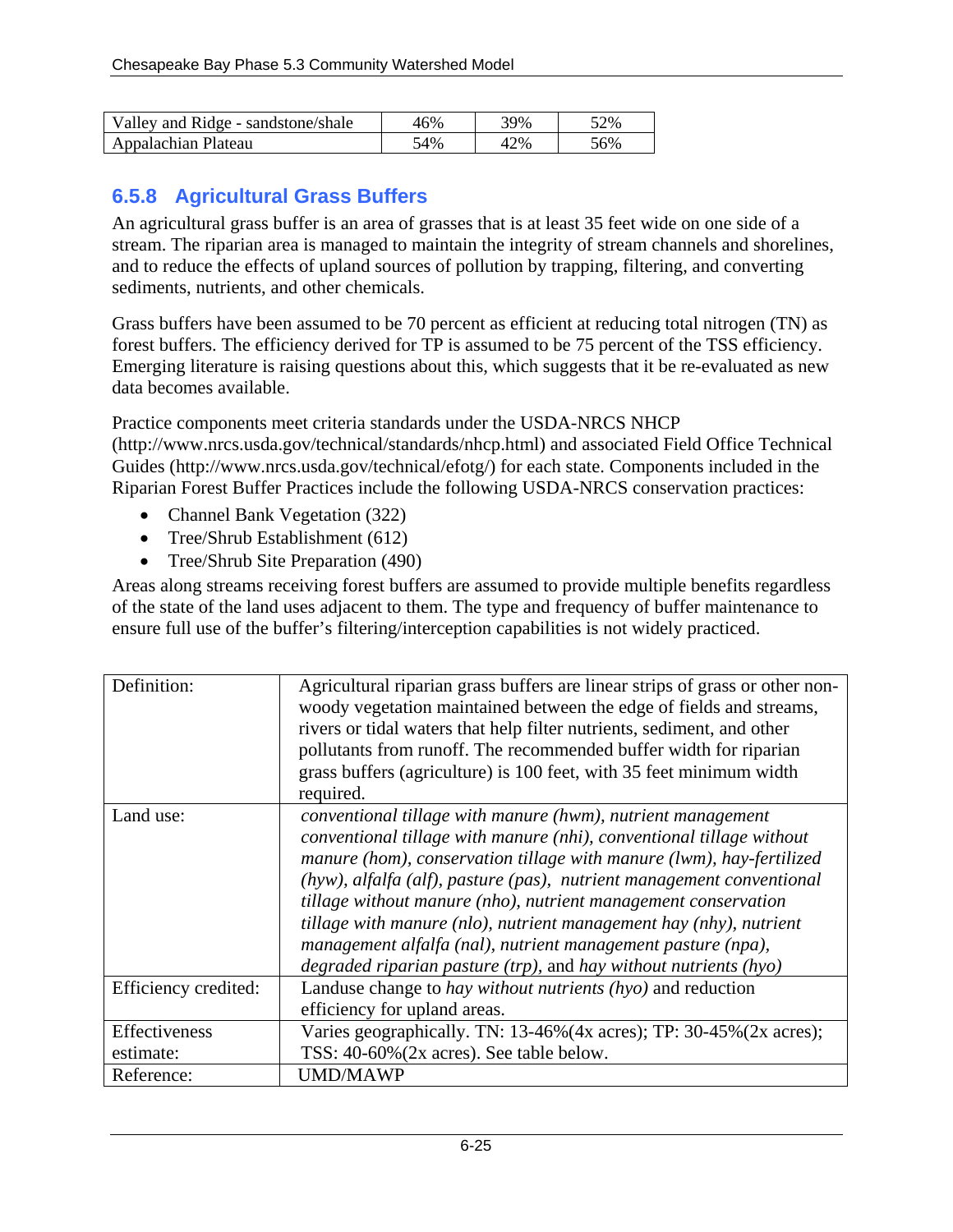| Riparian Grass Buffers - Nutrient Reduction Effectiveness Estimates |     |     |            |
|---------------------------------------------------------------------|-----|-----|------------|
|                                                                     | TN  | TP  | <b>TSS</b> |
| <b>Inner Coastal Plain</b>                                          | 46% | 42% | 56%        |
| <b>Outer Coastal Plain Well Drained</b>                             | 21% | 45% | 60%        |
| <b>Outer Coastal Plain Poorly Drained</b>                           | 39% | 39% | 52%        |
| Tidal Influenced                                                    | 13% | 45% | 60%        |
| <b>Piedmont Schist/Gneiss</b>                                       | 32% | 36% | 48%        |
| <b>Piedmont Sandstone</b>                                           | 39% | 42% | 56%        |
| Valley and Ridge - marble/limestone                                 | 24% | 30% | 40%        |
| Valley and Ridge - sandstone/shale                                  | 32% | 39% | 52%        |
| Appalachian Plateau                                                 | 38% | 42% | 56%        |

### **6.5.9 Agricultural Wetland Restoration**

The CBP uses the following definitions to classify wetland restoration on agricultural land and wetland creation:

Reestablishment (restore)—Manipulation of the physical, chemical, or biological characteristics of a site with the goal of returning natural/historic functions to a *former* wetland. Results in a gain in wetland acres.

Establishment (create)—Manipulation of the physical, chemical, or biological characteristics present to develop a wetland that did not previously exists on an upland or deepwater site. Results in a gain in wetland acres.

The literature search for this practice focuses only the water quality benefits that wetlands provide and literature on the wildlife, mitigation wetlands, and natural wetlands are not considered.

These wetland treatment system designs have an even flow distribution and adequate retention time. The temporal variability of water flow through wetlands also results in variability of water detention times, which in turn affects the removal efficiencies. The longer water is detained within a wetland the more material could be removed from the water within the wetland. As flow variability increases the effective water detention time decreases and therefore the removal efficiency decreases (Jordan et al. 2003). It is intuitively clear that a wetland with steady water flow is likely to have higher removal rate than a wetland with the same amount of annual flow concentrated during a few days of high flow. Understanding these temporal flow conditions is necessary to provide estimated effectiveness.

Practice components meet criteria standards under the USDA-NRCS NHCP (http://www.nrcs.usda.gov/technical/standards/nhcp.html) and associated Field Office Technical Guides (http://www.nrcs.usda.gov/technical/efotg/) for each state. Components included in the Wetland Restoration Practices on Agricultural Land, and Wetland Creation include the following USDA-NRCS conservation practices:

- Constructed Wetland (656)
- Wetland Creation (658)
- Wetland Restoration (657)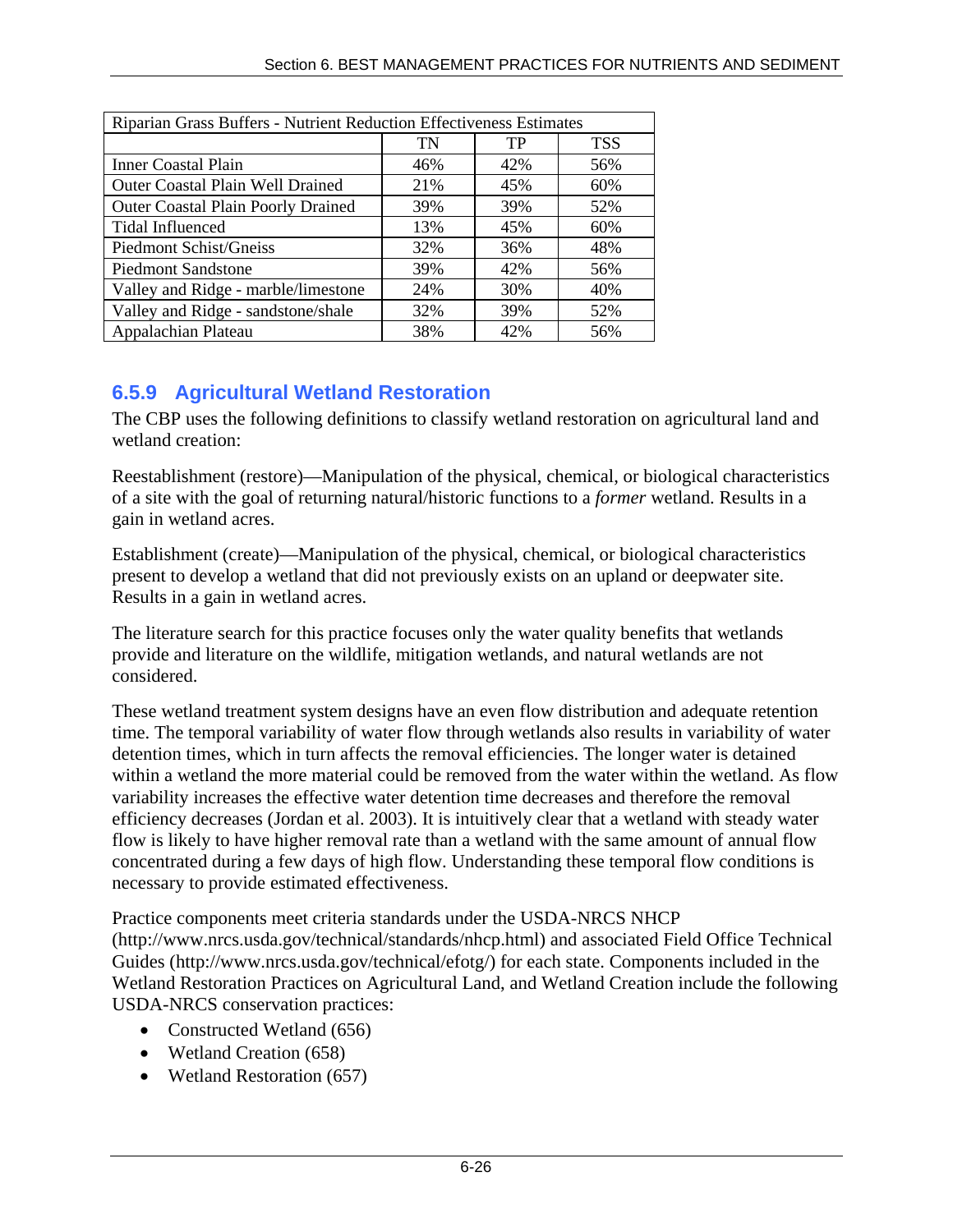#### Restored versus created wetlands

Agricultural wetland restoration activities re-establish the natural hydraulic condition in a field that existed before the installation of subsurface or surface drainage. In contrast, *wetland creation* establishes a wetland in a place where none previously existed. Created wetlands can use artificial or highly engineered hydrology. Often created wetlands have regulated water inputs, with water being pumped or fed in at steady controlled rates. In contrast, restored wetlands generally have natural or unregulated water inputs, with water entering through surface or subsurface flows at variable uncontrolled rates.

Wetlands that are created (new location), restored (re-establishing prior hydrology) or enhanced (changing wetland type) have the ability to filter nutrients and sediment from water before its release into an open water system. The reduction efficiency of a wetland as a filtering agent varies with season, vegetation, and water retention time.

The CBP uses drainage area to predict wetland creation and restoration effectiveness. Removal of total nitrogen and phosphorus by restored wetlands can be predicted from the relationship between the percentage of nitrogen or phosphorus removed and the percentage of the watershed occupied by wetland receiving discharge from the entire watershed. Following Simpson and Weammert (2007), CBP assumes that removal proceeds exponentially with detention time, as expected with first order kinetics, and also assumes that detention time (wetland volume divided by water flow rate) is proportional to the percentage of watershed occupied by wetland. This follows if water discharge is proportional to watershed area and if different wetlands have similar average depths. Finally, CBP assumes that there is no removal if there is no wetland area (i.e., the curve must go through the origin). Based on these assumptions:

 $Removal = 1 - e<sup>-k (area)</sup>$ 

Where *removal* is the proportion (not percentage) of the input removed by the wetland, *area* is the proportion watershed area occupied by wetland, and *k* is a fitted parameter. A non-linear regression was used to fit this equation to data from studies reported in the literature.

| Definition: | Agricultural wetland restoration activities reestablish the natural<br>hydraulic condition in a field that existed before the installation of<br>subsurface or surface drainage. Projects can include restoration,<br>creation and enhancement acreage. Restored wetlands can be any<br>wetland classification including forested, scrub-shrub or emergent<br>marsh.                                                                                                                                                                                             |
|-------------|------------------------------------------------------------------------------------------------------------------------------------------------------------------------------------------------------------------------------------------------------------------------------------------------------------------------------------------------------------------------------------------------------------------------------------------------------------------------------------------------------------------------------------------------------------------|
| Land use:   | conventional tillage with manure (hwm), nutrient management<br>conventional tillage with manure (nhi), conventional tillage without<br>manure (hom), conservation tillage with manure (lwm), hay-fertilized<br>(hyw), alfalfa (alf), pasture (pas), nutrient management conventional<br>tillage without manure (nho), nutrient management conservation<br>tillage with manure (nlo), nutrient management hay (nhy), nutrient<br>management alfalfa (nal), nutrient management pasture (npa),<br>degraded riparian pasture (trp), and hay without nutrients (hyo) |

When wetland area or drainage area is unreported CBP recommends the following.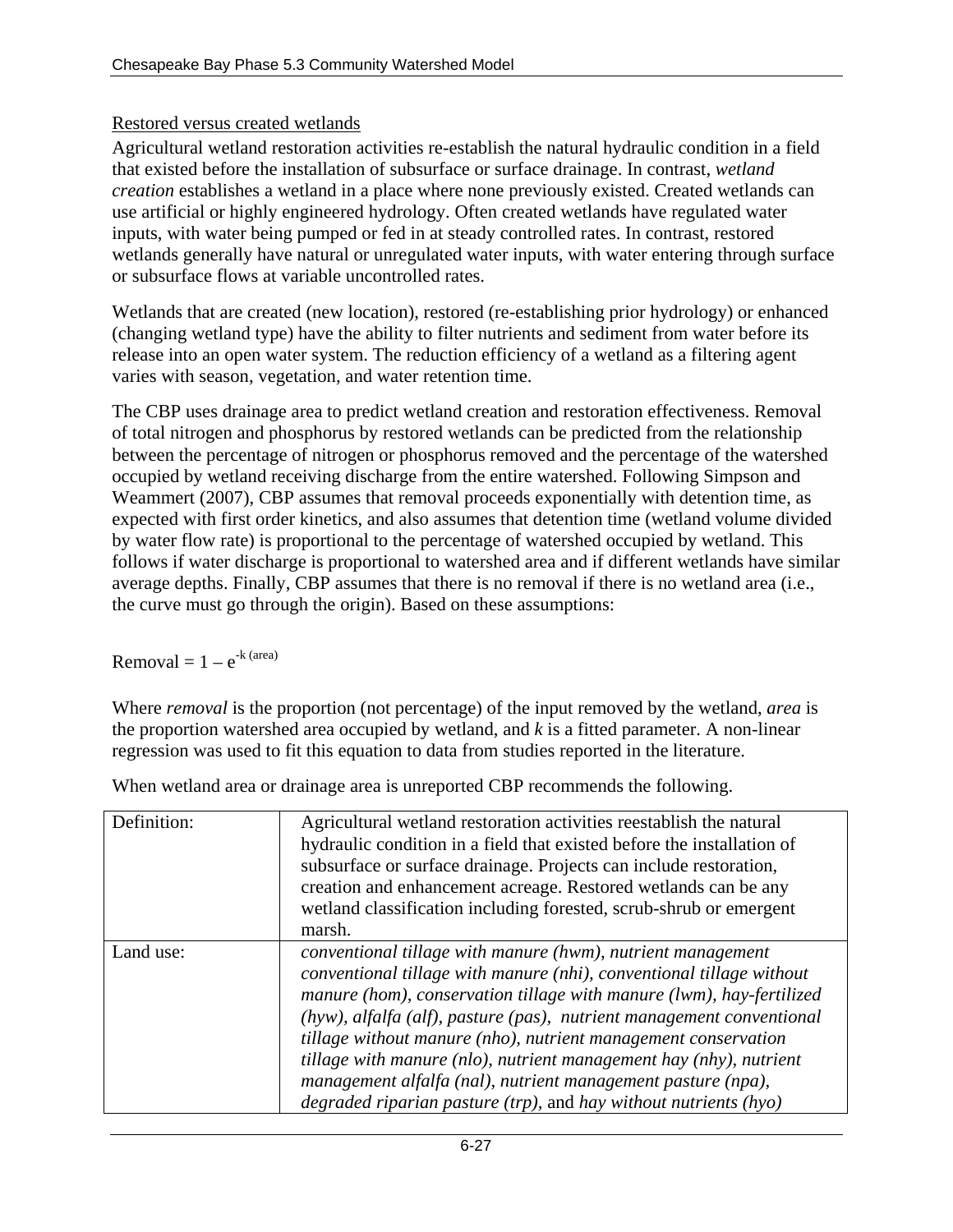| Efficiency credited: | Efficiency                              |
|----------------------|-----------------------------------------|
| Effectiveness        | Varies geographically. See table below. |
| estimate:            |                                         |
| Reference:           | UMD/MAWP                                |

TN and TP removal effectiveness estimates for wetlands broken down by geomorphic region.

|                      | Area of wetland | <b>TN Removal</b>    | <b>TP</b> Removal | <b>TSS Removal</b> |
|----------------------|-----------------|----------------------|-------------------|--------------------|
| Geomorphic           | as % of         | <b>Effectiveness</b> | Effectiveness     | Effectiveness      |
| Province             | watershed area  | Estimate             | Estimate          | Estimate           |
| Appalachian          | 1%              | 7%                   | 12%               | 15%                |
| Piedmont and         | 2%              | 14%                  | 26%               | 15%                |
| Valley               |                 |                      |                   |                    |
| <b>Coastal Plain</b> | 4%              | 25%                  | 50%               | 15%                |

The assigned percents for each geomorphic area are based on scientific understanding of the natural hydrology and geology found in each region and are used to determine the drainage area. The area of wetland as a percent of watershed area is then compared to the graph provided from the equation to determine TN removal and TP removal.

### **6.5.10 Conservation Tillage**

Conservation tillage involves planting, growing, and harvesting crops with minimal disturbance to the soil surface. Conservation tillage is designed to reduce erosion and maintain or improve soil health properties. Conservation tillage increases infiltration by reducing surface sealing and enhancing macropore connectivity and flow. Conservation tillage techniques include minimum tillage, mulch tillage, ridge tillage, and no-till. No-till farming is a form of conservation tillage in which the crop is planted directly into vegetative cover or crop residue with little disturbance of the surface soil. Minimum tillage farming involves some disturbance of the soil but uses tillage equipment that leaves much of the vegetation cover or crop residue on the surface. The Chesapeake Bay Watershed Model uses annual reports of conservation tillage acres (CTIC) and conservation tillage is explicitly modeled as a separate land use.

Conservation tillage systems have traditionally required two standard components: (a) a minimum of 30 percent of the soil surface covered by crop residue and/or organic residues immediately following the planting operation; and (b) a non-inversion tillage method. Direct field measurements are relied on to determine the percent residue covering the soil surface.

Conservation tillage is limited on slopes that are too steep for row crops because of potential for erosion and unsafe equipment operations. No-till poses a management problem on fields with poor drainage in heavy soils because of low soil temperature in the spring. Finally, the benefits of no-till will increase incrementally during the transition period from conventional to conservation tillage systems with the improvement of soil physical properties.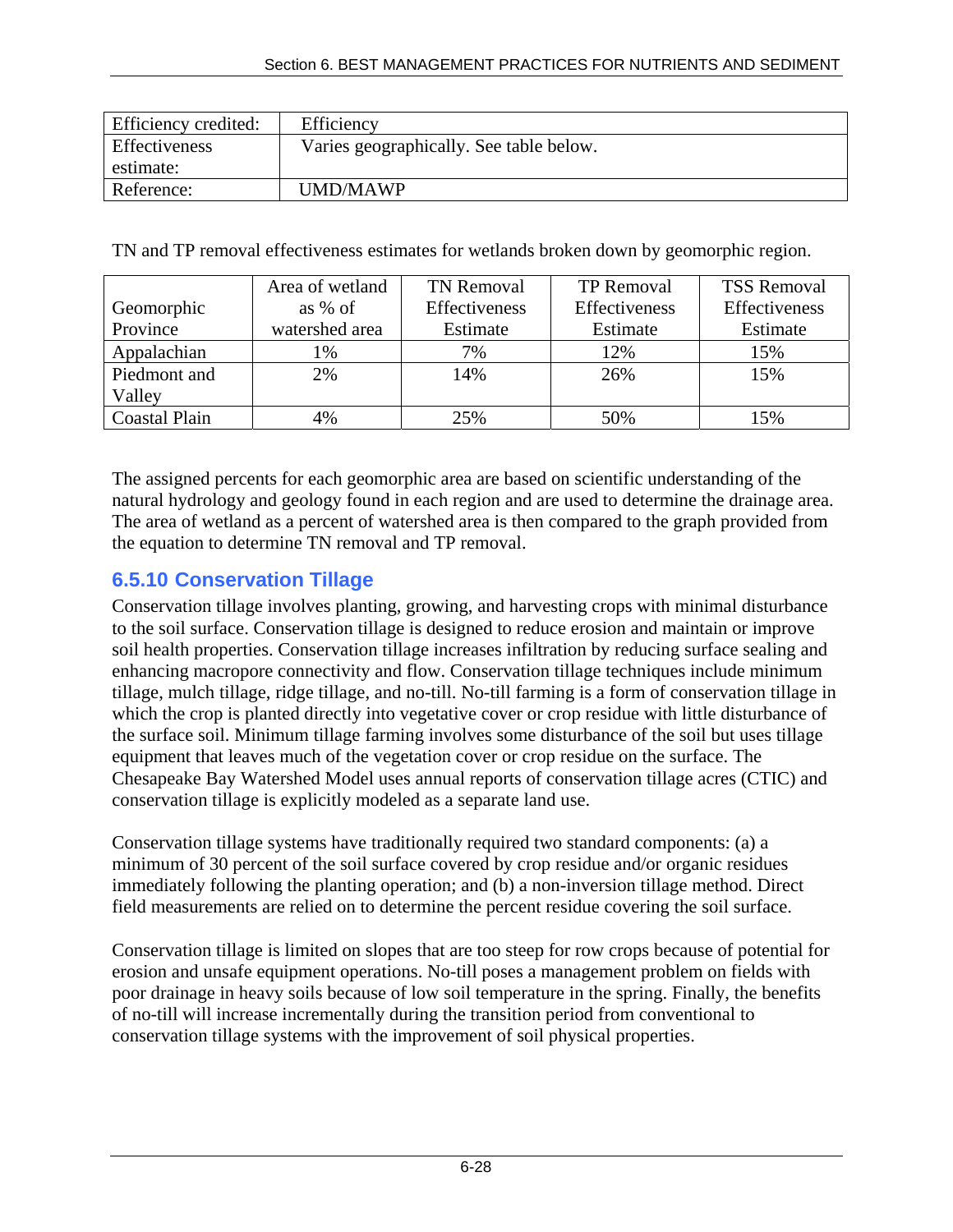#### **NRCS Practice Standards**

Practice components meet criteria standards under the USDA-NRCS NHCP (http://www.nrcs.usda.gov/technical/standards/nhcp.html) and associated Field Office Technical Guides (http://www.nrcs.usda.gov/technical/efotg/) for each state. Cultural components consisting of shorter term conservation measures included in the Conservation Tillage Practices definition include the following USDA-NRCS conservation practices:

- Residue and Tillage Management, Mulch Till (345)
- Residue and Tillage Management, No-Till/Strip Till/Direct Seed (329)
- Residue and Tillage Management, Ridge Till (346)

Traditional tillage methods included some form of inversion tillage equipment, loose soil surface and no crop residue. Those conditions result in nutrient and sediment loss during moderate to severe storm events. In addition, soil surface temperatures are high and moisture levels low.

A sufficient crop residue on the soil surface and the use of a non-inversion tillage practices, reduces the amount of loose surface soil and provides some protection against evaporation and high temperatures. The residue also acts as a barrier to storm event sheet flow reducing water velocity and improving infiltration. As a result, nutrient and sediment edge-of-field loss is substantially lower than under a conventional tillage system.

Pollution reduction mechanisms for conservation tillage are as follow (Dinnes 2004):

- Reduced erosion and transport of nutrient enriched sediment and particulate
- Improved water infiltration and nutrient (phosphorous) adsorption to soil matrix
- Improved stabilization of soil surface to impede wind and water erosion detachment and transport of nutrient enriched sediment and particulates
- Reduced volume of runoff water reaching surface waters
- Temporary nutrient sequestration in soil organic matter

The secondary benefits of conservation tillage are as follow (Dinnes 2004):

- Decreased evaporation/increased moisture retention
- Reduced production costs; Reduced equipment requirements with no-till
- Carbon sequestration
- Yield increases in slight to moderate drought years
- Reduced loss of sediment-bound pesticides and chemicals

| Definition: | Conservation tillage involves planting and growing crops with           |  |  |
|-------------|-------------------------------------------------------------------------|--|--|
|             | minimal disturbance of the surface soil. Conservation tillage requires  |  |  |
|             | two components, (a) a minimum 30% residue coverage at the time of       |  |  |
|             | planting and (b) a non-inversion tillage method. No-till farming is a   |  |  |
|             | form of conservation tillage in which the crop is seeded directly into  |  |  |
|             | vegetative cover or crop residue with little disturbance of the surface |  |  |
|             | soil. Minimum tillage farming involves some disturbance of the soil,    |  |  |
|             | but uses tillage equipment that leaves much of the vegetation cover or  |  |  |
|             | crop residue on the surface.                                            |  |  |
| Land use:   | conventional tillage with manure (hwm), nutrient management             |  |  |
|             | conventional tillage with manure (nhi), conventional tillage without    |  |  |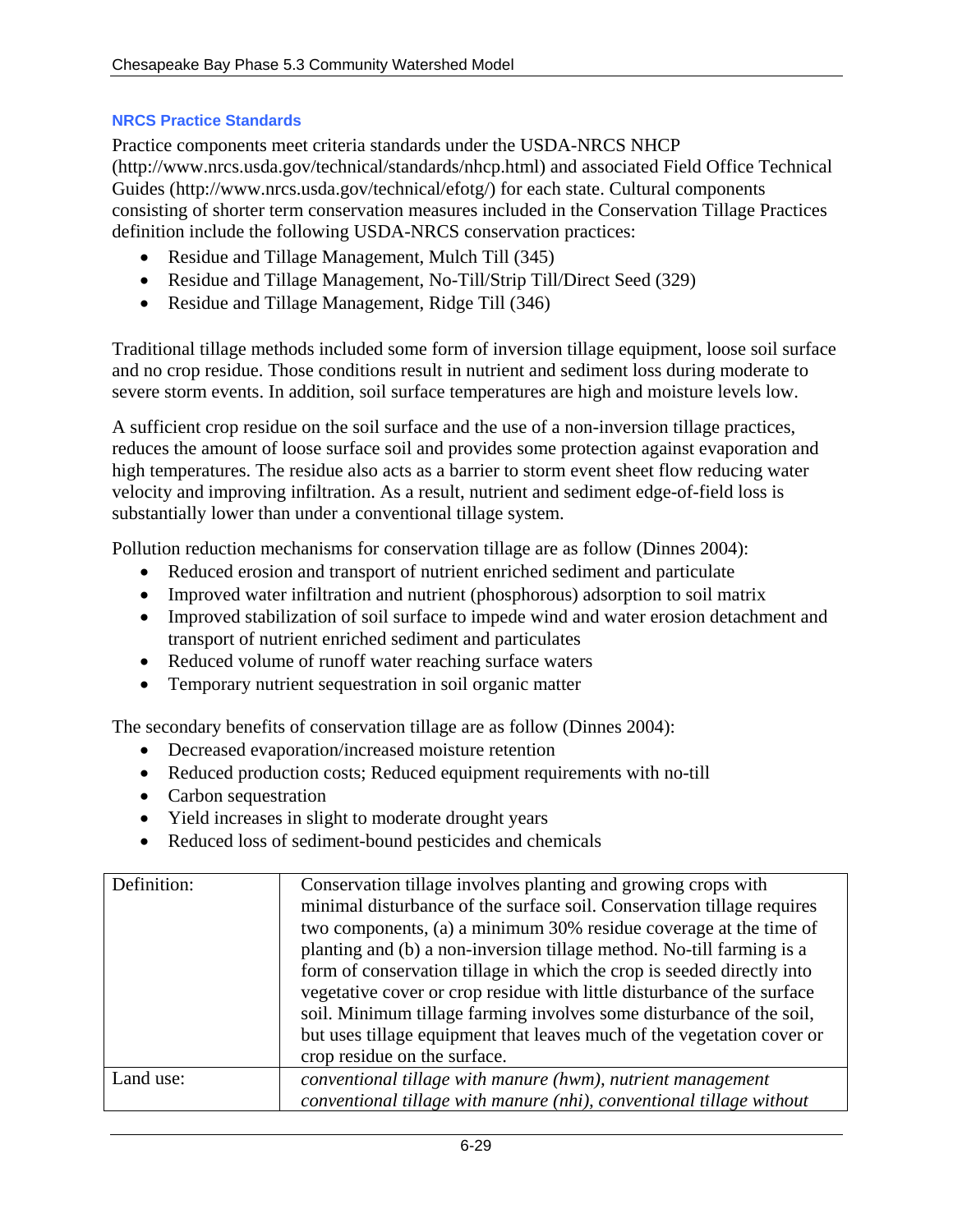|                      | manure (hom), and nutrient management conventional tillage without<br>manure (nho) |
|----------------------|------------------------------------------------------------------------------------|
| Efficiency credited: | Land use change to <i>conservation tillage with manure (lwm)</i> and               |
|                      | nutrient management conservation tillage with manure (nlo)                         |
| Effectiveness        | N/A, directly simulated as a land use. Possible recommendation of:                 |
| estimate:            | TN: 8%, TP: 22%, TSS: 30%                                                          |
| Reference:           | <b>UMD/MAWP</b>                                                                    |

#### **6.5.11 Carbon Sequestration and Alternative Crops**

| Definition:          | Carbon Sequestration refers to the conversion of cropland to hay land<br>(warm season grasses). The hay land is managed as a permanent hay<br>land providing a mechanism for sequestering carbon within the soil.<br>(Note: this practice has not be incorporating into the watershed model)<br>nor has specifications been developed for its use as an approved<br>BMP) |
|----------------------|--------------------------------------------------------------------------------------------------------------------------------------------------------------------------------------------------------------------------------------------------------------------------------------------------------------------------------------------------------------------------|
| Land use:            | Row crops of <i>conventional tillage with manure (hwm)</i> , <i>nutrient</i><br>management conventional tillage with manure (nhi), conventional<br>tillage without manure (hom), nutrient management conventional<br>tillage without manure (nho), conservation tillage with manure (lwm),<br>and nutrient management conservation tillage with manure(nlo)              |
| Efficiency credited: | Landuse change to hay without nutrients (hyo)                                                                                                                                                                                                                                                                                                                            |
| Effectiveness        | N/A, simulated as land use change.                                                                                                                                                                                                                                                                                                                                       |
| estimate:            |                                                                                                                                                                                                                                                                                                                                                                          |
| Reference:           | <b>BMP</b> Basics                                                                                                                                                                                                                                                                                                                                                        |

### **6.5.12 Conservation Plans**

*Conservation Planning: Field and Pasture Erosion Control Practices* are a combination of practices, other than conservation tillage or no-till, that reduces soil loss to or below tolerance. Practice components meet criteria standards under the USDA-NRCS NHCP (http://www.nrcs.usda.gov/technical/standards/nhcp.html) and associated Field Office Technical Guides (http://www.nrcs.usda.gov/technical/efotg/) for each state. The practices help to control erosion and nutrient runoff by modifying cultural or structural practices. Cultural practices can change from year to year and include changes to crop rotations. The practices do not include reduction credits to certain cultural practice changes on crop or hay land, such as conservation tillage or cover crop practices which are credited as individual BMPs. However, cultural practice changes are reflected in pastureland reduction efficiencies. Structural components consisting of longer term conservation measures included in the *Field and Pasture Erosion Control Practices* include the following USDA-NRCS conservation practices. Note that credit cannot be taken for each practice implemented under a farm erosion and sediment plan or an NRCS Conservation Plan; the suite of practices listed in the plan are prescribed to meet a USDA-NRCS RUSLE2 prediction of soil losses at or below the soil loss tolerance value (T) for the accredited land acreage.

Applicable NRCS codes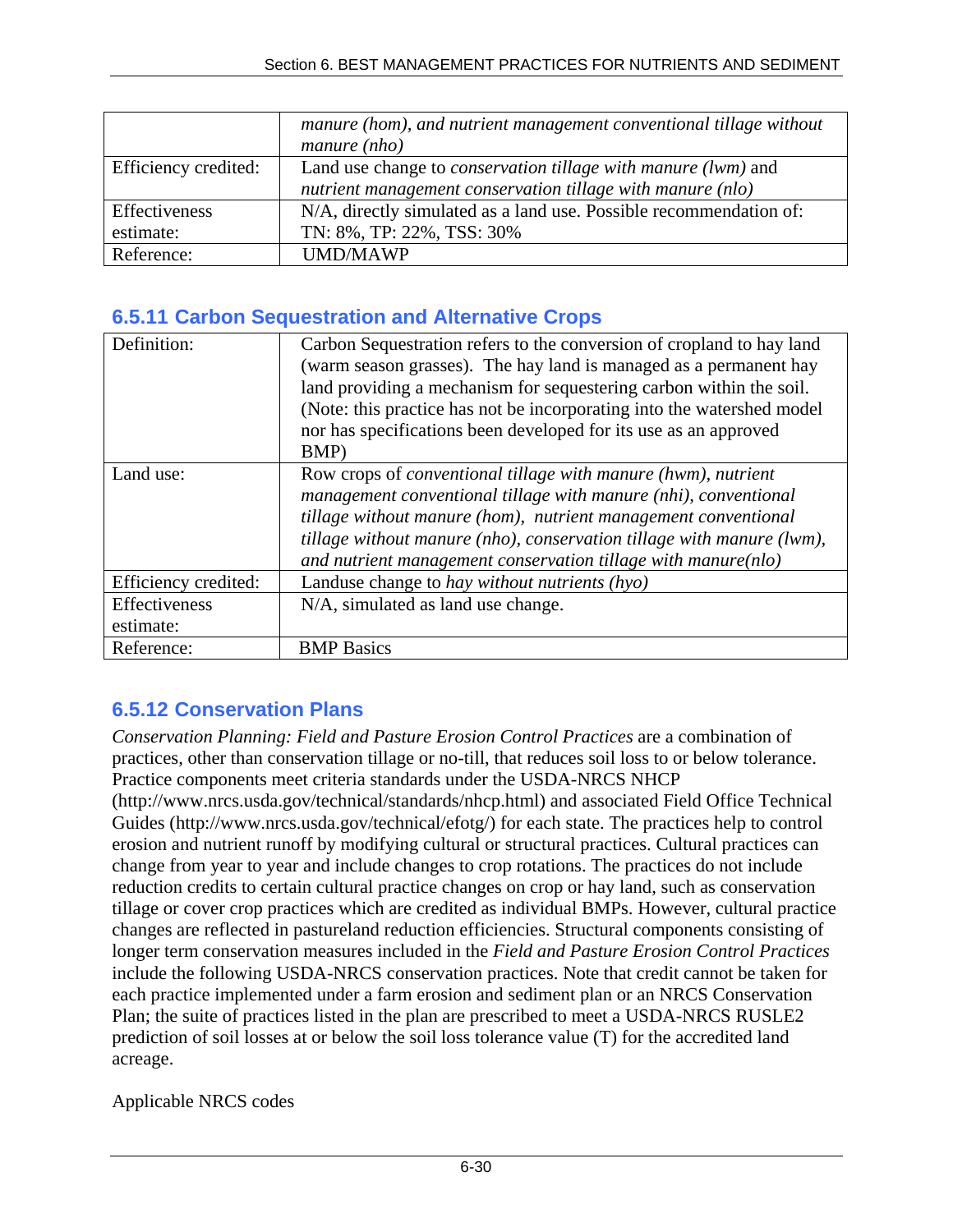- Access Road (560)
- Alley Cropping (311)
- Animal Trails and Walkways (575)
- Conservation Cover (327)
- Conservation Crop Rotation (328)
- Contour Buffer Strips (332)
- Contour Farming (330)
- Critical Area Planting (342)
- Diversion (362)
- Field Border (386)
- Filter Strip (393)
- Grade Stabilization Structure (410)
- Grassed Waterway (312)
- Lined Waterway or Outlet (468)
- Residue Management, Seasonal (344)
- Rock Barrier (555)
- Row Arrangement (557)
- Sediment Basin (350)
- Strip cropping (585)
- Structure for Water Control (587)
- Terrace  $(600)$
- Underground Outlet (620)
- Water and Sediment Control Basin (638)
- Windbreak/Shelterbelt Establishment (380)

Many conservation practices are available to address soil movement, transport, and loss from agricultural fields. The practices used are site-specific based on site conditions, landowner operation, and land use. This situation makes it difficult to know the effect of any one conservation practice. Because conservation practices can be combined in any way to meet the individual field situation, it is not practical to establish practice efficiencies for individual field practices or combination of practices.

The one item all conservation plans have in common is their objective of reaching and maintaining an average soil loss level of *T*.

| Definition: | Farm conservation plans are a combination of agronomic, management<br>and engineered practices that protect and improve soil productivity and<br>water quality, and to prevent deterioration of natural resources on all or<br>part of a farm. Plans can be prepared by staff working in conservation<br>districts, natural resource conservation field offices or a certified<br>private consultant. In all cases, the plan must meet technical standards. |
|-------------|-------------------------------------------------------------------------------------------------------------------------------------------------------------------------------------------------------------------------------------------------------------------------------------------------------------------------------------------------------------------------------------------------------------------------------------------------------------|
| Land use:   | conventional tillage with manure (hwm), nutrient management<br>conventional tillage with manure (nhi), conventional tillage without<br>manure (hom), conservation tillage with manure (lwm), hay-fertilized<br>(hyw), alfalfa (alf), pasture (pas), nutrient management conventional<br>tillage without manure (nho), nutrient management conservation                                                                                                      |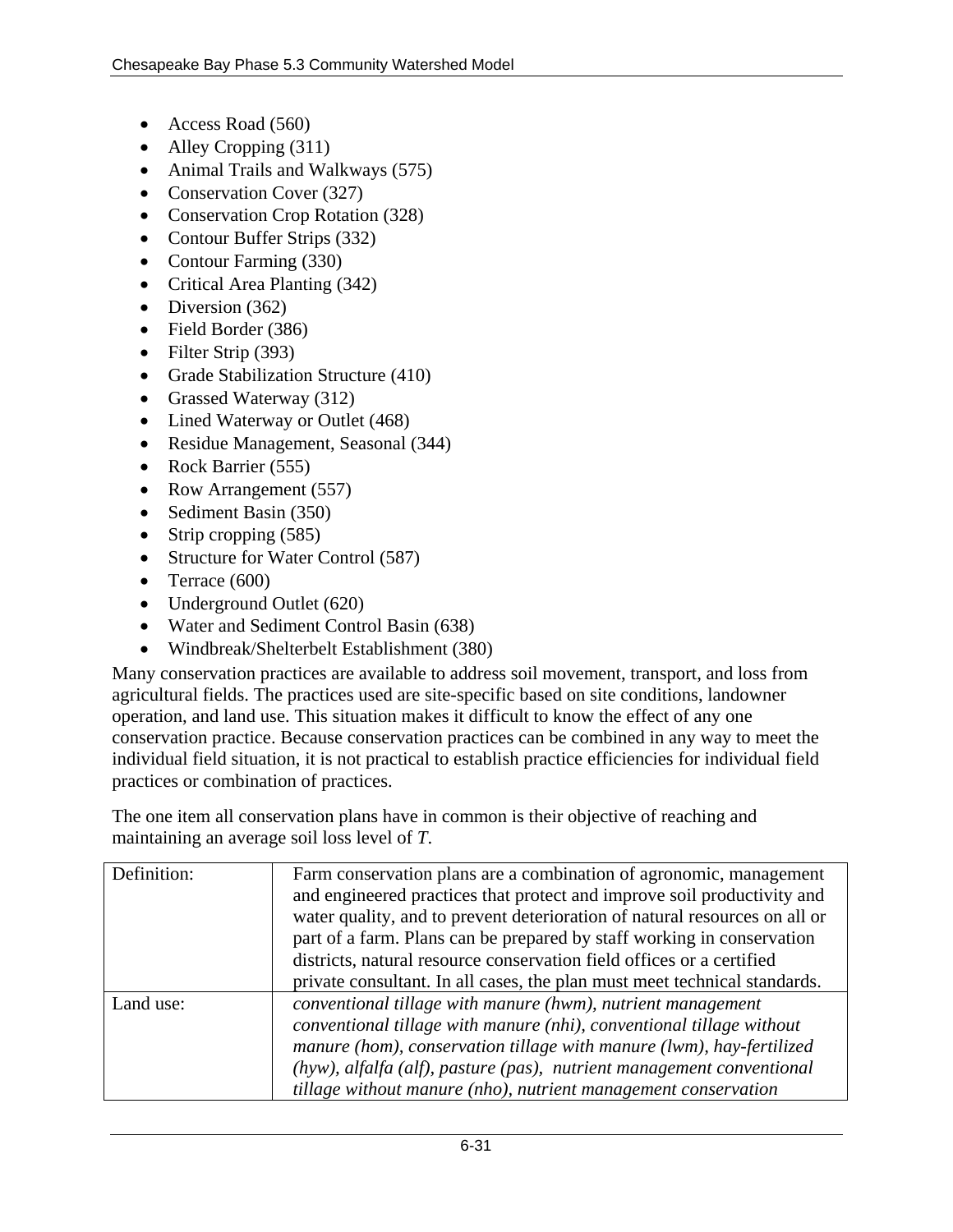|                      | tillage with manure (nlo), nutrient management hay (nhy), nutrient<br>management alfalfa (nal), nutrient management pasture (npa),<br>degraded riparian pasture (trp), and hay without nutrients (hyw) |    |    |            |
|----------------------|--------------------------------------------------------------------------------------------------------------------------------------------------------------------------------------------------------|----|----|------------|
| Efficiency credited: | Efficiency varies by land use                                                                                                                                                                          |    |    |            |
| Effectiveness        | Land use                                                                                                                                                                                               | TN | TP | <b>TSS</b> |
| estimate:            | conventional till                                                                                                                                                                                      |    | 15 | 25         |
|                      | conservation till                                                                                                                                                                                      |    |    |            |
|                      | hay                                                                                                                                                                                                    |    |    | 8          |
|                      | pasture                                                                                                                                                                                                |    | 10 | 14         |
| Reference:           | UMD/MAWP                                                                                                                                                                                               |    |    |            |

### **6.5.13 Land Retirement**

Agricultural land retirement takes marginal and highly erosive cropland out of production by planting permanent vegetative cover such as shrubs, grasses, or trees. Agricultural agencies have a program to assist farmers in land retirement procedures. Land retired and planted to trees is reported under *Tree Planting*.

| Definition:                | Agricultural land retirement takes marginal and highly erosive cropland<br>out of production by planting permanent vegetative cover such as<br>shrubs, grasses, and/or trees. Agricultural agencies have a program to<br>assist farmers in land retirement procedures.                                                                                                                                                                                                                                                                                               |
|----------------------------|----------------------------------------------------------------------------------------------------------------------------------------------------------------------------------------------------------------------------------------------------------------------------------------------------------------------------------------------------------------------------------------------------------------------------------------------------------------------------------------------------------------------------------------------------------------------|
| Land use:                  | conventional tillage with manure (hwm), nutrient management<br>conventional tillage with manure (nhi), conventional tillage without<br>manure (hom), conservation tillage with manure (lwm), hay-fertilized<br>(hyw), alfalfa (alf), pasture (pas), nutrient management conventional<br>tillage without manure (nho), nutrient management conservation<br>tillage with manure (nlo), nutrient management hay (nhy), nutrient<br>management alfalfa (nal), nutrient management pasture (npa),<br>degraded riparian pasture (trp), and hay without nutrients ( $hyo$ ) |
| Efficiency credited:       | Landuse change to either hay without nutrients $(hyo)$ or pasture (pas)<br>depending on the management practice applied.                                                                                                                                                                                                                                                                                                                                                                                                                                             |
| Effectiveness<br>estimate: | N/A, directly simulated as a land use change.                                                                                                                                                                                                                                                                                                                                                                                                                                                                                                                        |
| Reference:                 | <b>BMP</b> Basics                                                                                                                                                                                                                                                                                                                                                                                                                                                                                                                                                    |

### **6.5.14 Poultry and Swine Phytase**

Phytase can be injected into poultry feeds by the integrator or other feed suppliers. Manure phosphorous reductions occur because less phosphorous needs to be blended into feed rations, resulting in a phosphorous source reduction. A reduction up to approximately 30 percent in manure phosphorus might be possible under optimum conditions.

| Definition: | Phytase can be injected into poultry feeds by the integrator or other feed |
|-------------|----------------------------------------------------------------------------|
|             | suppliers. Manure phosphorous reductions occur because less                |
|             | phosphorous needs to be blended into feed rations, resulting in a          |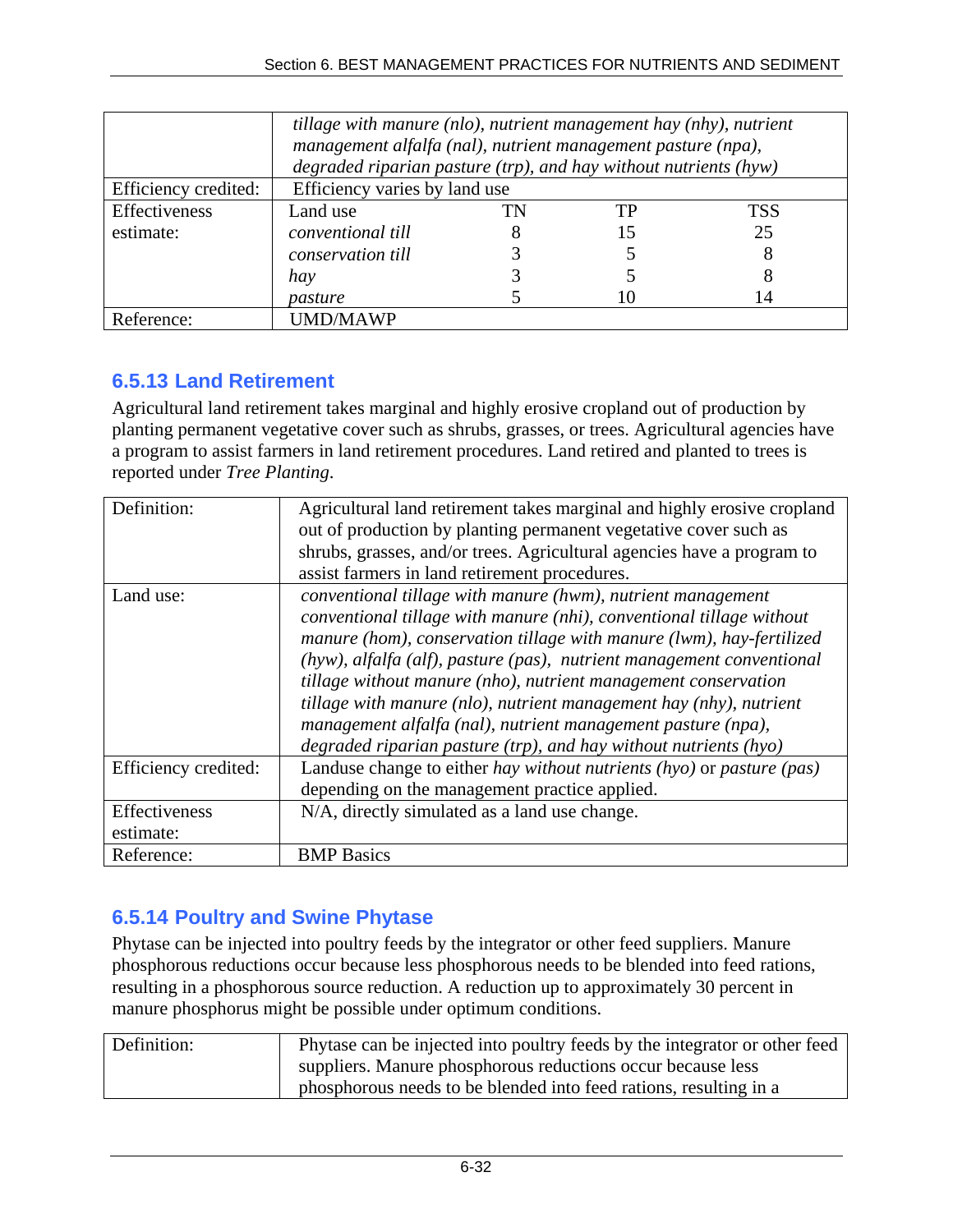|                      | phosphorous source reduction.                                          |
|----------------------|------------------------------------------------------------------------|
| Land use/Animal      | Animal feeding operations (afo) of broilers, pullets, layers, turkeys, |
| type:                | sows, hogs for breeding, and hogs for slaughter.                       |
| Efficiency credited: | Application reduction                                                  |
| Effectiveness        | Default: Broilers 16%; Layers 21%; Pullets 21%; Turkeys 16%;           |
| estimate:            | Sows and hogs 0%                                                       |
| Reference:           | <b>BMP</b> Basics                                                      |

### **6.5.15 Agricultural Water Control Structure**

The Water Control Structure BMP consists of installing and managing boarded gate systems in agricultural land that contains surface drainage ditches. The ditch systems are often necessary in coastal plain regions to create agricultural land suitable for cultivation on flat topography. Load reduction occurs as the result of both volume reduction and nutrient concentration reduction. By desig, these drainage water control structures reduce the total volume of water flow. Also, the inorganic nitrogen concentrations in the drainage waters are reduced through denitrification or recycled for plant growth. As runoff occurs beyond the agronomic growing season, nitrogen continues to be reduced by denitrification. For application of this practice to the Chesapeake Bay region's coastal soils, a nitrogen reduction efficiency of 33 percent is provided for each managed and drained acre.

Proper installation and management of the boarded gate structures is critical to achieve the stated nitrogen reductions. Installation can be according to NRCS code number 537 and must include an operation and maintenance plan using the following methods: (1) maintain flashboard settings to retain storm runoff water levels within 30 inches of the ground surface along at least 50 percent of the upstream ditch reach all year; and (2) maintain flashboard settings to retain storm runoff water levels within 12–18 inches of the ground surface in winter if no small grain crop is present.

| Definition:          | Installing and managing boarded gate systems in agricultural land that<br>contains surface drainage ditches.                                                                                                                                                                                                                                                                                                                                                                    |
|----------------------|---------------------------------------------------------------------------------------------------------------------------------------------------------------------------------------------------------------------------------------------------------------------------------------------------------------------------------------------------------------------------------------------------------------------------------------------------------------------------------|
| Land use:            | conventional tillage with manure (hwm), nutrient management<br>conventional tillage with manure (nhi), conventional tillage without<br>manure (hom), conservation tillage with manure (lwm), hay-fertilized<br>(hyw), alfalfa (alf), nutrient management conventional tillage without<br>manure (nho), nutrient management conservation tillage with manure<br>(nlo), nutrient management hay (nhy), nutrient management alfalfa<br>$(nal)$ , and hay without nutrients $(hyo)$ |
| Efficiency credited: | Efficiency                                                                                                                                                                                                                                                                                                                                                                                                                                                                      |
| Effectiveness        | TN: 33%                                                                                                                                                                                                                                                                                                                                                                                                                                                                         |
| estimate             |                                                                                                                                                                                                                                                                                                                                                                                                                                                                                 |
| Reference:           | WCS Reccs                                                                                                                                                                                                                                                                                                                                                                                                                                                                       |

#### **6.5.16 Manure Transport**

Alternative uses of manure/manure transport is the practice of reducing or eliminating excess nutrient applications within the Chesapeake Bay by either transporting the manure outside of the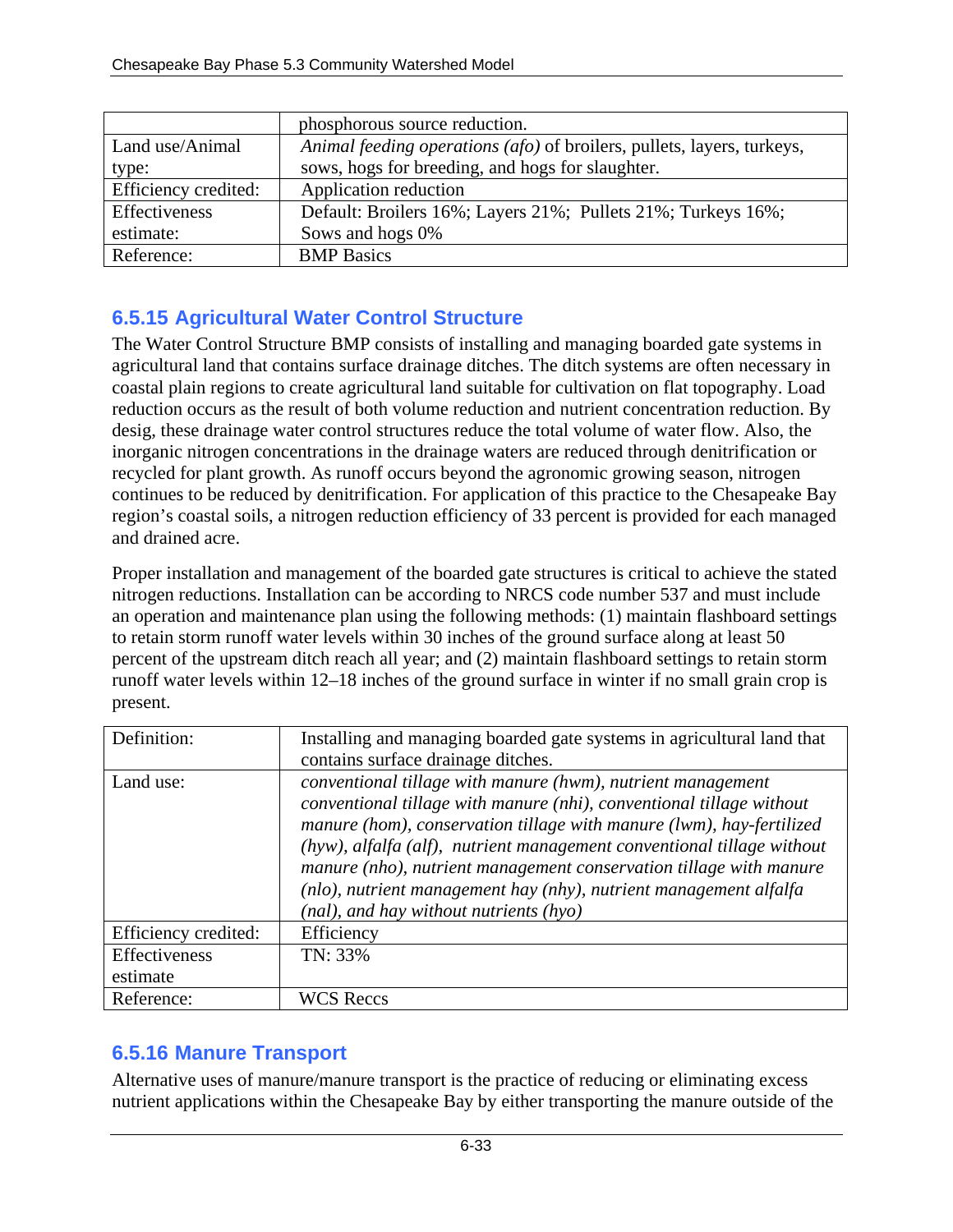Chesapeake Bay watershed or finding an alternative use for the excess manure. Excess manure is defined as manure nutrients produced within an area that exceeds the recommended application rates associated with the crops grown.

| Definition:          | Manure is transported by truck from the county of origin to another or<br>out of the watershed. Manure transported to another county in the<br>watershed results in increased manure mass in the receiving county |
|----------------------|-------------------------------------------------------------------------------------------------------------------------------------------------------------------------------------------------------------------|
| Land use/Animal      | Animal feeding operations (afo) of beef heifers, dairy heifers, other                                                                                                                                             |
| type:                | cattle, hogs and pigs for breeding, hogs for slaughter, horses, broilers,                                                                                                                                         |
|                      | layers, pullets, turkeys, sheep and lambs, milk goats, and angora                                                                                                                                                 |
|                      | goats.                                                                                                                                                                                                            |
| Efficiency credited: | Application reduction                                                                                                                                                                                             |
| Effectiveness        | N/A                                                                                                                                                                                                               |
| estimate:            |                                                                                                                                                                                                                   |
| Reference:           | <b>BMP</b> Basics                                                                                                                                                                                                 |

# **6.5.17 Cover Crops (Early/Late/Standard)**

This BMP refers to (non-harvested) cereal cover crops specifically designed for nutrient removal. This BMP is more prevalent in the lower Chesapeake Bay basin because of the longer growing season. The crops capable of nutrient removal include rye, wheat, barley, and to a lesser extent, oats. There is no BMP reduction credit for legume cover crops such as clover and vetch that fix their own nitrogen from the atmosphere.

Significant amounts of nitrogen can remain in the soil after harvest of summer annual crops such as corn, soybeans, and vegetables. Nitrate nitrogen is particularly subject to leaching toward groundwater if substantial nitrogen remains in the soil as crop uptake of the summer annual crop ceases. Fall nitrate nitrogen levels in soils are more pronounced following years of less crop nutrient uptake because of drought conditions. The cereal cover crops trap nitrogen in their tissues as they grow, provided root growth is sufficient to reach the available soil nitrogen.

This BMP also provides some benefit for sediment erosion control, particularly when established after low residue crops. The BMP is less effective in reducing phosphorus than sediment losses because some phosphorous is transported in water soluble forms in addition to particulate forms. Because corn does not sufficiently uptake nitrogen, cover crops are essential following moderate drought conditions. However, droughts can leave more nitrogen than the cover crop can trap. In years when rainfall has allowed excellent summer annual crop yields, cover crops are warranted because abundant soil nitrogen is available. Effectiveness is reduced when cover crops are established on very sandy soils where residual nitrate might have already migrated below the early rooting depth of a cover crop.

#### **Small Grain Enhancement/Commodity Cover Crop**

Commodity cereal cover crops differ from cereal cover crops because they can be harvested for grain, hay, or silage and can receive nutrient applications but only on or after March 1 of the spring following their establishment. The intent of the practice is to modify normal small grain production practices by eliminating fall and winter fertilization so that the crops scavenge available soil nitrogen similarly to cover crops for part of their production cycle. That can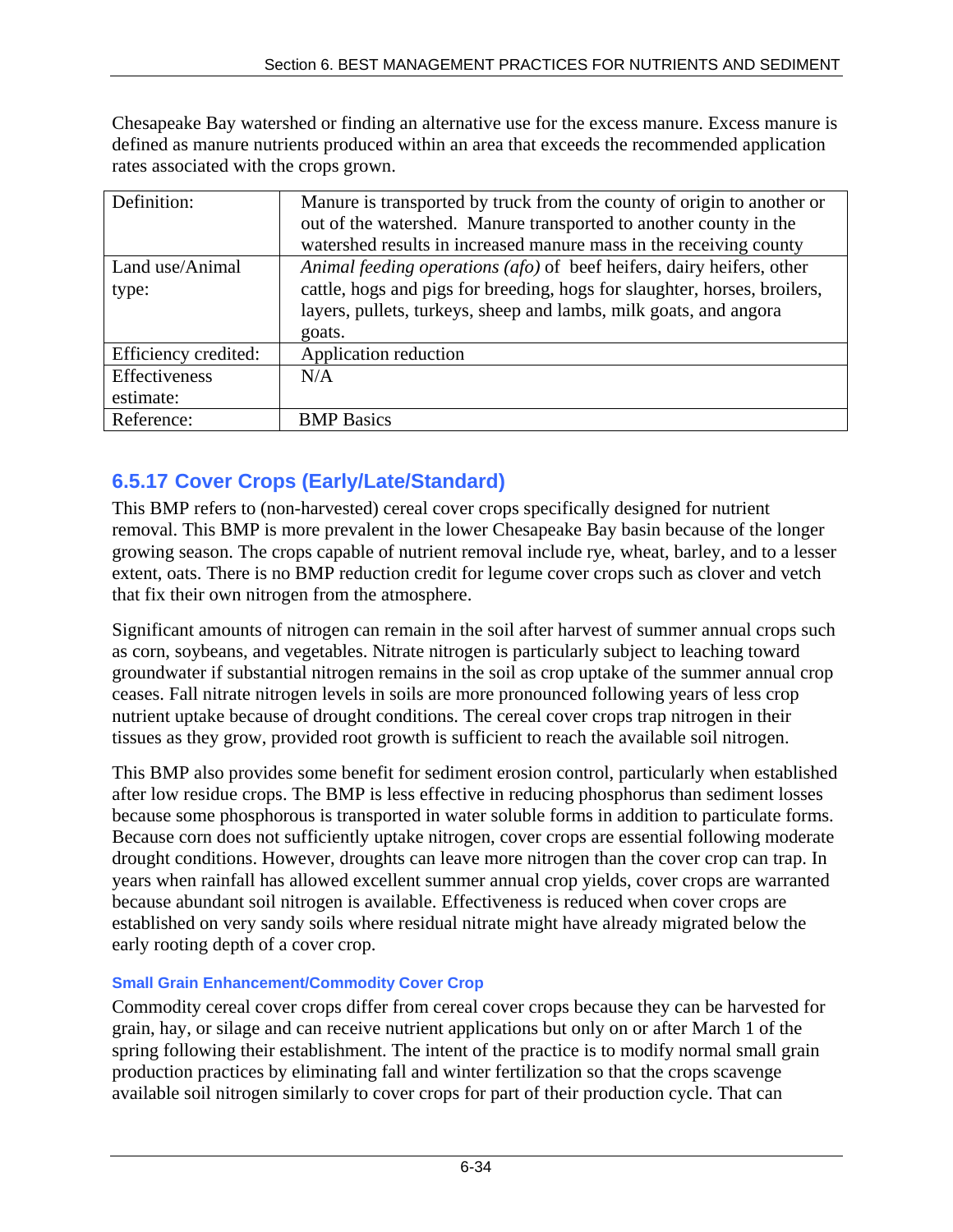encourage planting of more acreage of cereal grains by providing farmers with the flexibility of planting an inexpensive crop in the fall and delaying the decision to either kill or harvest the crop according to crop prices, silage needs, weather conditions, and such, in the spring.

#### **Planting Date Categories**

Original planting dates established by the CBP were refined and a new category added. Revised planting dates better reflect breakouts associated with jurisdictional cover crop programs. Early planting of a fall established cereal cover crop is critical in achieving substantial uptake of nitrogen in the fall. Research indicates that nitrogen uptake and trapping ability diminished rapidly when planting dates extend beyond optimum planting dates. To be eligible for level 1 reduction credit, referred to as early planting, the cover crop must be planted earlier than 14 days before the long-term published average date of the first killing frost in the fall. To be eligible for level 2 reduction credit, called standard planting, the cover crop must be planted 14 days before the average frost date up to the published long-term average date of the first killing frost in the fall.

There are benefits of planting cover crops later than the first frost that become evident in the spring. To capture the limited benefit, a third planting date category, called late planting, that explores a cover crop BMP with a much discounted efficiency for planting from the first frost date and up to 3 weeks after is added. The BMP provides a highly discounted efficiency to either late planted wheat or rye, according to that crop's benefit during spring growth. The BMP would need to be incorporated with a no-till drill system to receive any reduction credit.

To illustrate the different planting dates, on the Eastern Shore of the average first frost date is October 15, thus, early planting occurs up to October 1, standard planting occurs from October 1 to October 15, and late planting occurs October 16 to November 5.

The planting dates were revised from the late and early planting dates used for reporting by the jurisdictions. Original planting dates were defined as up to 7 days before published first frost date for early planted cover crops, and late planted cover crops were planted up to 7 days after the published first frost date. Previous and future cover crop acres reported will need to be categorized into the new early, standard, and late planting dates.

Planting date time frames are

Level One Early: Anything before 2 weeks before average frost date.

Level Two Standard: From 2 weeks before average frost date up to average frost date.

Level Three Late: From average frost date plus 3 weeks.

The pollutant reduction mechanisms of cover crops are (Dinnes 2004):

- Improved stabilization of soil surface to impede wind and water erosion detachment and transport of nutrient enriched sediment and particulates
- Improved water infiltration and nutrient adsorption to soil matrix
- Increased crop growing season for greater use of available nutrients
- Reduced in-field volume of runoff water
- Reduced erosion and transport of nutrient enriched sediments and particulates
- Temporary nutrient sequestration in soil organic matter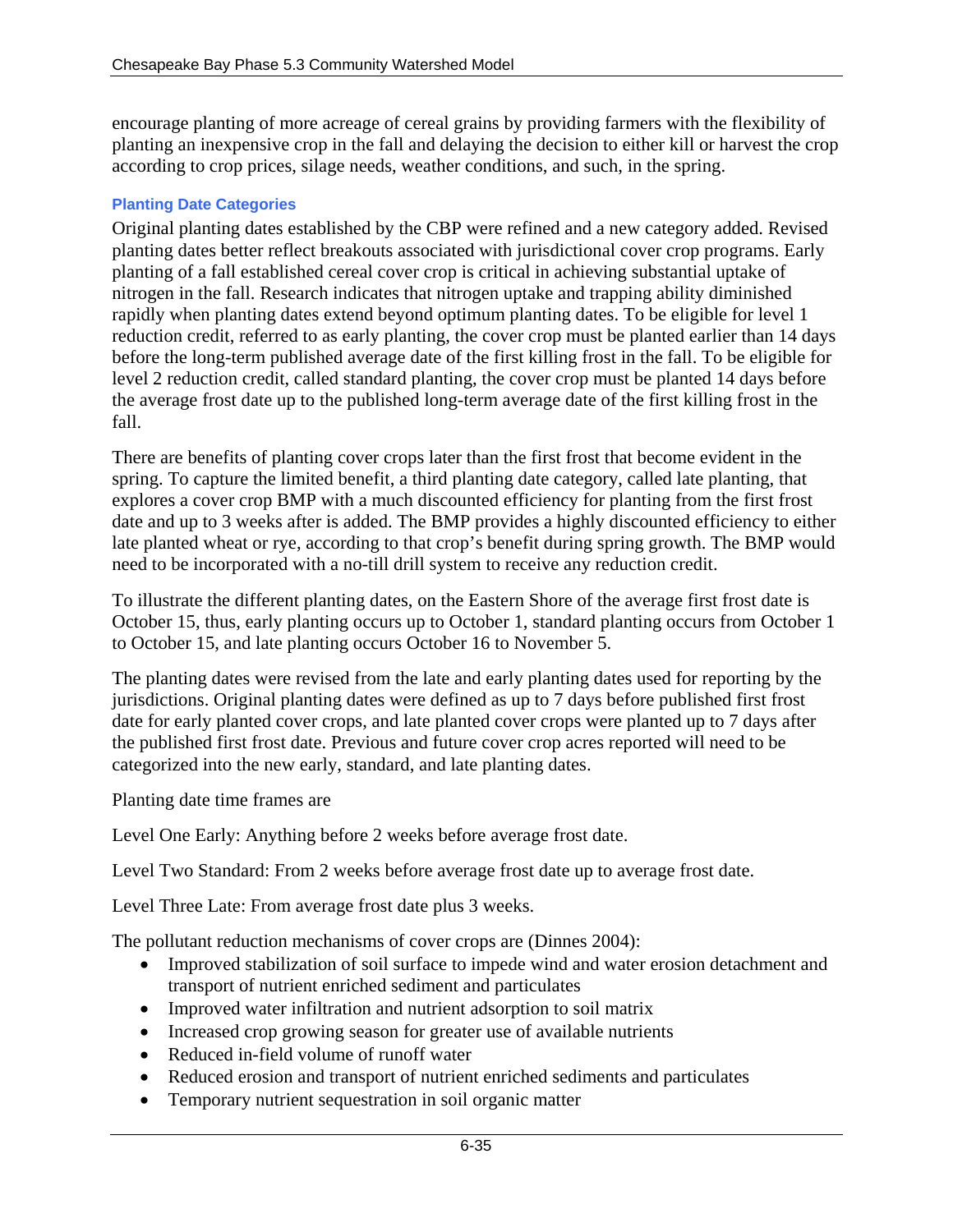- Trapping and retention of transported nutrient enriched sediments and particulates
- Vegetative assimilation

| Definition:                | Cereal cover crops reduce erosion and the leaching of nutrients to<br>groundwater by maintaining a vegetative cover on cropland and<br>holding nutrients within the root zone. This practice involves the<br>planting and growing of cereal crops (non-harvested) with minimal<br>disturbance of the surface soil. The crop is seeded directly into<br>vegetative cover or crop residue with little disturbance of the surface<br>soil. These crops capture or "trap" nitrogen in their tissues as they<br>grow. By timing the cover crop burn or plow-down in spring, the<br>trapped nitrogen can be released and used by the following crop.<br>Different species are accepted as well as, different times of planting<br>(early, late and standard), and fertilizer application restrictions.<br>Manure application on cover crops is not modeled and acres of cover<br>crops that receive manure are not eligible. There is a sliding scale of<br>efficiencies based on crop type and time of planting.<br>Commodity cover crops differ from cereal cover crops in that they<br>can be harvested for grain, hay, or silage and they might receive<br>nutrient applications, but only after March 1 of the spring following<br>their establishment. The intent of the practice is to modify normal<br>small grain production practices by eliminating fall and winter<br>fertilization so that crops function similarly to cover crops by<br>scavenging available soil nitrogen for part of their production cycle. |
|----------------------------|------------------------------------------------------------------------------------------------------------------------------------------------------------------------------------------------------------------------------------------------------------------------------------------------------------------------------------------------------------------------------------------------------------------------------------------------------------------------------------------------------------------------------------------------------------------------------------------------------------------------------------------------------------------------------------------------------------------------------------------------------------------------------------------------------------------------------------------------------------------------------------------------------------------------------------------------------------------------------------------------------------------------------------------------------------------------------------------------------------------------------------------------------------------------------------------------------------------------------------------------------------------------------------------------------------------------------------------------------------------------------------------------------------------------------------------------------------------------------------------------------------------------|
| Land use:                  | conventional tillage with manure (hwm), nutrient management<br>conventional tillage with manure (nhi), conventional tillage without<br>manure (hom), conservation tillage with manure (lwm), nutrient<br>management conventional tillage without manure (nho), and nutrient<br>management conservation tillage with manure (nlo)                                                                                                                                                                                                                                                                                                                                                                                                                                                                                                                                                                                                                                                                                                                                                                                                                                                                                                                                                                                                                                                                                                                                                                                       |
| Efficiency credited:       | Efficiency                                                                                                                                                                                                                                                                                                                                                                                                                                                                                                                                                                                                                                                                                                                                                                                                                                                                                                                                                                                                                                                                                                                                                                                                                                                                                                                                                                                                                                                                                                             |
| Effectiveness<br>estimate: | Varies greatly, see Simpson and Weammert (2008).                                                                                                                                                                                                                                                                                                                                                                                                                                                                                                                                                                                                                                                                                                                                                                                                                                                                                                                                                                                                                                                                                                                                                                                                                                                                                                                                                                                                                                                                       |
| Reference:                 | <b>UMD/MAWP</b>                                                                                                                                                                                                                                                                                                                                                                                                                                                                                                                                                                                                                                                                                                                                                                                                                                                                                                                                                                                                                                                                                                                                                                                                                                                                                                                                                                                                                                                                                                        |

### **6.5.18 Continuous No-Till**

The Continuous No-Till (CNT) BMP is a crop planting and management practice in which soil disturbance by plows, disk, or other tillage equipment is eliminated. In most cases, large amounts of crop residue are left on the surface to protect the soil from storm events. CNT involves no-till methods on all crops in a multi-crop, multi-year rotation. Also included with the CNT BMP will be other practices such as cover crops, nutrient management, and aspects of carbon sequestration. CNT is mutually exclusive of all other BMPs. Therefore, when an acre is reported under CNT, it will not be eligible for additional reductions from implementing other practices, such as cover crops or nutrient management planning. Implementing the CNT BMP system will result in the reduction of nonpoint source pollution to waters from nutrients and sediments. The purpose of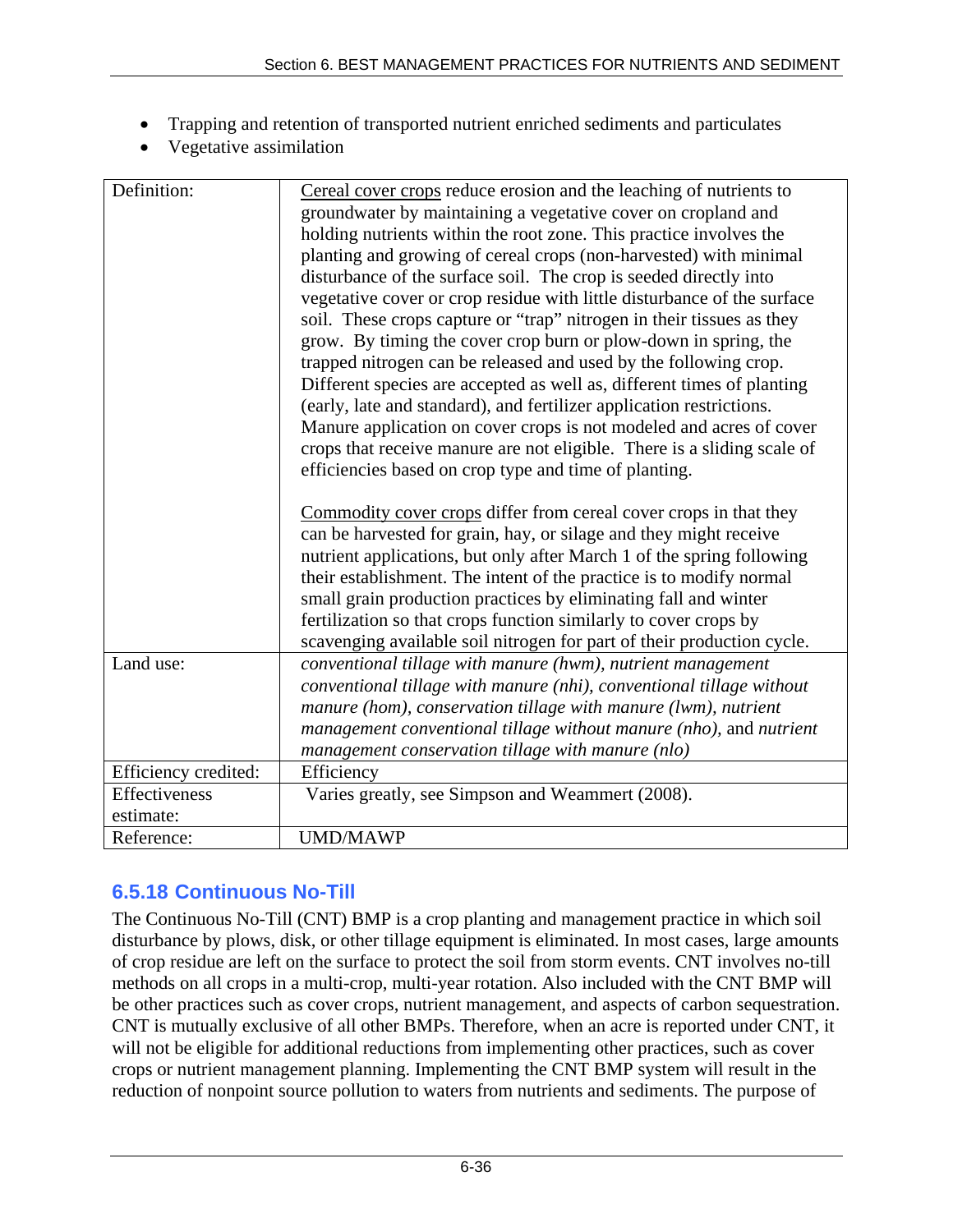the CNT BMP is to improve soil organic matter content and soil quality and reduce sediment and runoff with the use of no-till planting, and to use nutrient management indicators to manage the movement of nitrogen, and phosphorus.

Multi-crop, multi-year rotations on cropland are eligible. Crop residue should remain on the field. Planting a cover crop might be needed to maintain residue levels. Producers must have and follow a current nutrient management plan. The system must be maintained for a minimum of 5 years. All crops must be planted using no-till methods.

The Chesapeake Bay Watershed Model has conventional tillage crop land-uses and conservation tillage land-uses (30 percent crop residue or conservation tillage), but it does not have an explicit land use that defines the properties of continuous no-till. Since continuous no-till is considered a subset of conservation tillage it is necessary to calculate the effects of CNT as a reduction efficiency relative to the efficiency already achieved by the conservation tillage land use.

| Definition:          | The Continuous No-Till (CNT) BMP is a crop planting and<br>management practice in which soil disturbance by plows, disk or<br>other tillage equipment is eliminated. CNT involves no-till methods<br>on all crops in a multi-crop, multi-year rotation. When an acre is<br>reported under CNT, it will not be eligible for additional reductions<br>from the implementation of other practices such as cover crops or<br>nutrient management planning.<br>Multi-crop, multi-year rotations on cropland are eligible. Crop |
|----------------------|---------------------------------------------------------------------------------------------------------------------------------------------------------------------------------------------------------------------------------------------------------------------------------------------------------------------------------------------------------------------------------------------------------------------------------------------------------------------------------------------------------------------------|
|                      | residue should remain on the field. Planting of a cover crop might be<br>needed to maintain residue levels. Producers must have and follow a                                                                                                                                                                                                                                                                                                                                                                              |
|                      | current nutrient management plan. The system must be maintained<br>for a minimum of five years. All crops must be planted using no-till<br>methods.                                                                                                                                                                                                                                                                                                                                                                       |
| Land use:            | conservation tillage with manure (hwm) and nutrient management                                                                                                                                                                                                                                                                                                                                                                                                                                                            |
|                      | conservation tillage with manure (nhi)                                                                                                                                                                                                                                                                                                                                                                                                                                                                                    |
| Efficiency credited: | Efficiency                                                                                                                                                                                                                                                                                                                                                                                                                                                                                                                |
| Effectiveness        | Varied by geography within the following ranges; TN: 10-15%; TP:                                                                                                                                                                                                                                                                                                                                                                                                                                                          |
| estimate:            | 20-40%; TSS: 70%                                                                                                                                                                                                                                                                                                                                                                                                                                                                                                          |
| Reference:           | <b>CNT</b> Report                                                                                                                                                                                                                                                                                                                                                                                                                                                                                                         |

## **6.5.19 Ammonia Emissions Reduction**

Biofilters are composed of housing ventilation systems that pass air through a biofilter media that incorporates a layer of organic material, typically a mixture of compost and wood chips or shreds that supports a microbial population and reduces ammonia emissions by oxidizing volatile organic compounds into carbon dioxide, water, and inorganic salts. A biofilter system can be, and is, applied to various species including poultry, swine, and dairy.

Treatment effectiveness depends on many factors such as, moisture levels, filter median type/pore size, and detention time. Nicolai and Janni (1998) showed to achieve successful treatment, biofilters must have a sufficient detention time and fans that can accommodate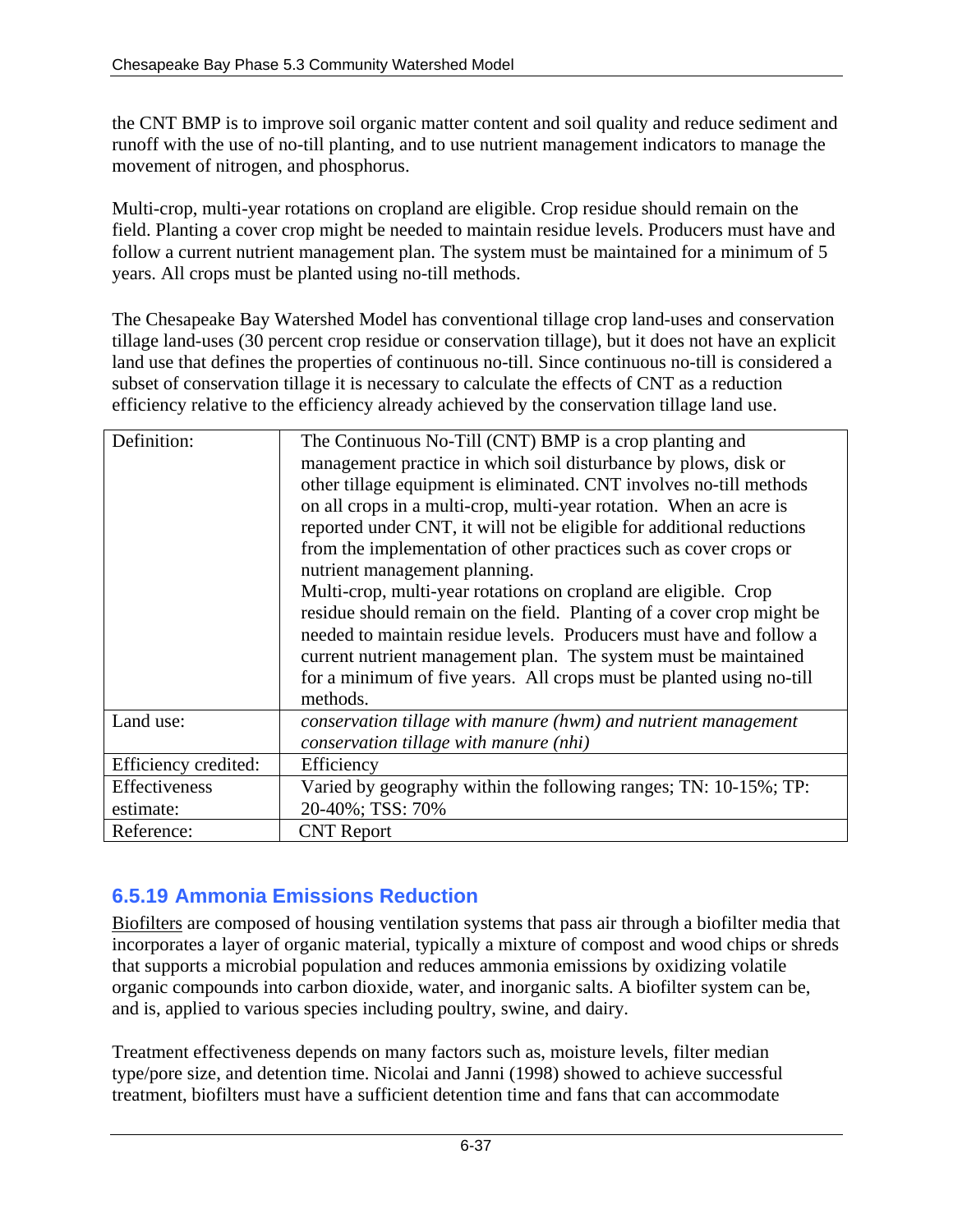pressure loss through the biofilter; moisture content of the filter media must remain between 40– 70 percent; and biofilters must be composed of a media mixture range from 30:70 to 50:50 ratio by weight of compost and wood chips or other inert fill materials. Their research showed no difference between 4-second and 6-second detention times, or 4 seconds and 8 seconds, but detention times of less than 4 seconds will affect performance.

In addition to the nutrient benefits, biofilters also have the potential to provide other co-benefits including

- Filters also retain or trap particles
- Reduce odor, microbial bioaerosol and hydrogen sulfide emissions

Covers: There are two categories of covers, permeable and impermeable, each composed of various materials. Permeable covers include straw, geotextile, clay balls, perlite, rigid foam, oil, natural crust, and organic materials (corn stalks, sawdust, wood shavings, rice hulls, ground corncobs, and grass clippings). Impermeable covers include inflatable plastic (positively pressurized), floating plastic (negatively pressurized), floating plastic, suspended plastic, concrete, and wood/steel. A cover can be, and is, applied to various species including swine and dairy. This report focuses on permeable plastics that cover liquid lagoons, in particular geotextiles, because they are most widely implemented throughout the Chesapeake Bay watershed.

Using permeable plastics composed of nonwoven fabric, thermally bonded, continuous polypropylene filaments, covers create a physical barrier to prevent mass transfer of volatile chemical compounds from the liquid by covering manure storage facilities to decrease wind velocity (decrease surface area), and reduce radiation onto the manure storage surface (lower temperature). Permeable covers act as biofilters at the manure/air interface by physically limiting the emissions of ammonia and other gases from the surface of storage lagoons and create a biologically active zone where the emitted ammonia and other gases will be aerobically decomposed by microorganisms.

There are many advantages to geotextiles. They have low costs, are relatively effective at odor and gas reductions and are resistant to rot, moisture, and chemical attack. Their disadvantages include a short life time, decreases in performance over time, costly disposal, can become submerged, and safety is a main issue during agitation and pumping.

Straw covers are not recommended because they cannot be managed in a way that does not result in the release of ammonia when land applied. Future development of straw covers should include application methods to overcome that barrier. Note that while there are active management systems that draw and trap greenhouse gases (methane), this practice uses static covers that do not trap methane.

In addition to the water and air quality benefits, covers also have the potential to provide other co-benefits, such as reducing the transfer of hydrogen sulfide and other odorous compounds.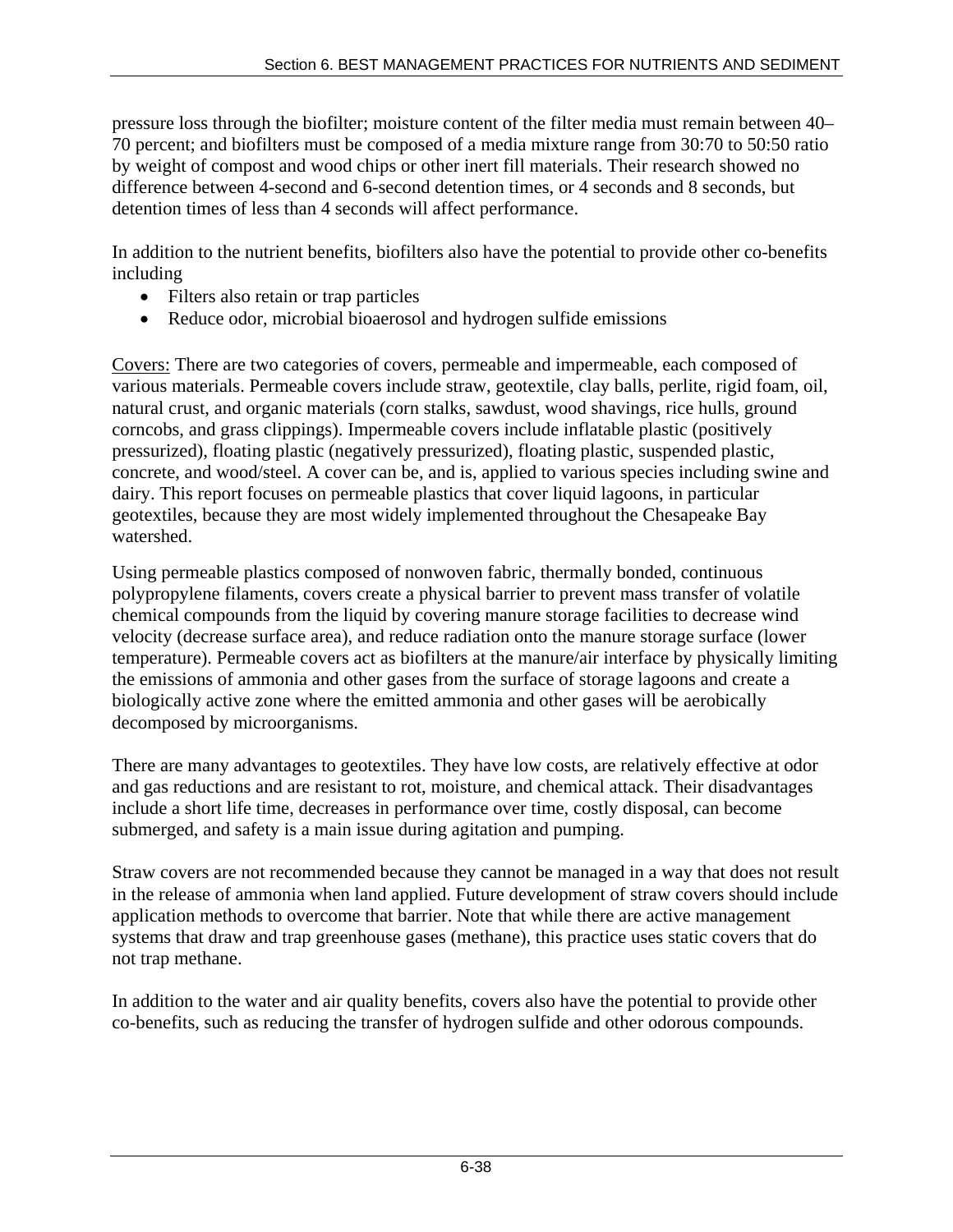Vegetative Filter: Vegetative barrier planted near poultry houses in the direct path of fan discharge. Intercepts high ammonia concentrations leaving the production facility, prevents or minimizes local deposition.

Litter treatment: a surface application of an acidifier to poultry litter to acidify poultry litter and maintain ammonia in the non-volatile ionized form (ammonium). One approach is to incorporate acidifying agents such as aluminum sulfate (alum), sodium bisulfate, acidified clay, calcium chloride, calcium sulfate, magnesium chloride, and magnesium sulfate. Litter treatments create an acidic environment resulting in more ammonium forming and less ammonia volatilizing. Alum also reduces phosphorus runoff by precipitating soluble phosphorus. To receive ammonia emission reduction credit alum must be applied at a rate of 250 lbs/1,000 square feet.

In addition to the nutrient benefits, litter treatment also has the potential to provide other cobenefits including

- Improved air quality for poultry living and humans working in confined spaces leading to improved poultry health and performance as some amendments suppress bacterial pathogens and pests (darkling beetles) and expose to ammonia levels can damage the bird's respiratory system, and also result in poor body weight, feed efficiency, and condemnation rate
- Reduced or altered ventilation resulting in potential energy savings
- Increased proportion of nitrogen in the manure, creating a more valuable macronutrient ratio

| $55.1$ $\mu$ to $\mu$ and $\mu$ . |                                                                                                                                                                                                                                                                                                          |
|-----------------------------------|----------------------------------------------------------------------------------------------------------------------------------------------------------------------------------------------------------------------------------------------------------------------------------------------------------|
| Description:                      | Litter amendments like alum suppress the formation of<br>ammonia from ammonium in litter. Biofilters attached to<br>animal enclosure ventilation systems detoxify ammonia.<br>Geotextile manure covers reduce surface area and<br>temperature of manure, therefore preventing ammonia<br>volatilization. |
| Land use/Animal Type:             | Animal feeding operations (afo) of beef heifers, dairy<br>heifers, other cattle, hogs and pigs for breeding, hogs for<br>slaughter, horses, broilers, layers, pullets, turkeys, sheep<br>and lambs, milk goats, and angora goats.                                                                        |
| Efficiency credited:              | Application reduction                                                                                                                                                                                                                                                                                    |
| Effectiveness estimate:           | Alum TN 50%; Biofilters TN 60%; Geotextile covers TN<br>15%                                                                                                                                                                                                                                              |
| Reference:                        | UMD/MAWP                                                                                                                                                                                                                                                                                                 |

• Reduced runoff of soluble phosphorus from land applied litter because of phosphorus sorption by alum.

# **6.5.20 Alternative Watering Facilities**

This BMP requires the use of alternative drinking water sources away from streams to reduce the time livestock spend near and in streams and streambanks reducing direct manure deposition to streambeds and banks and reducing riparian area erosion.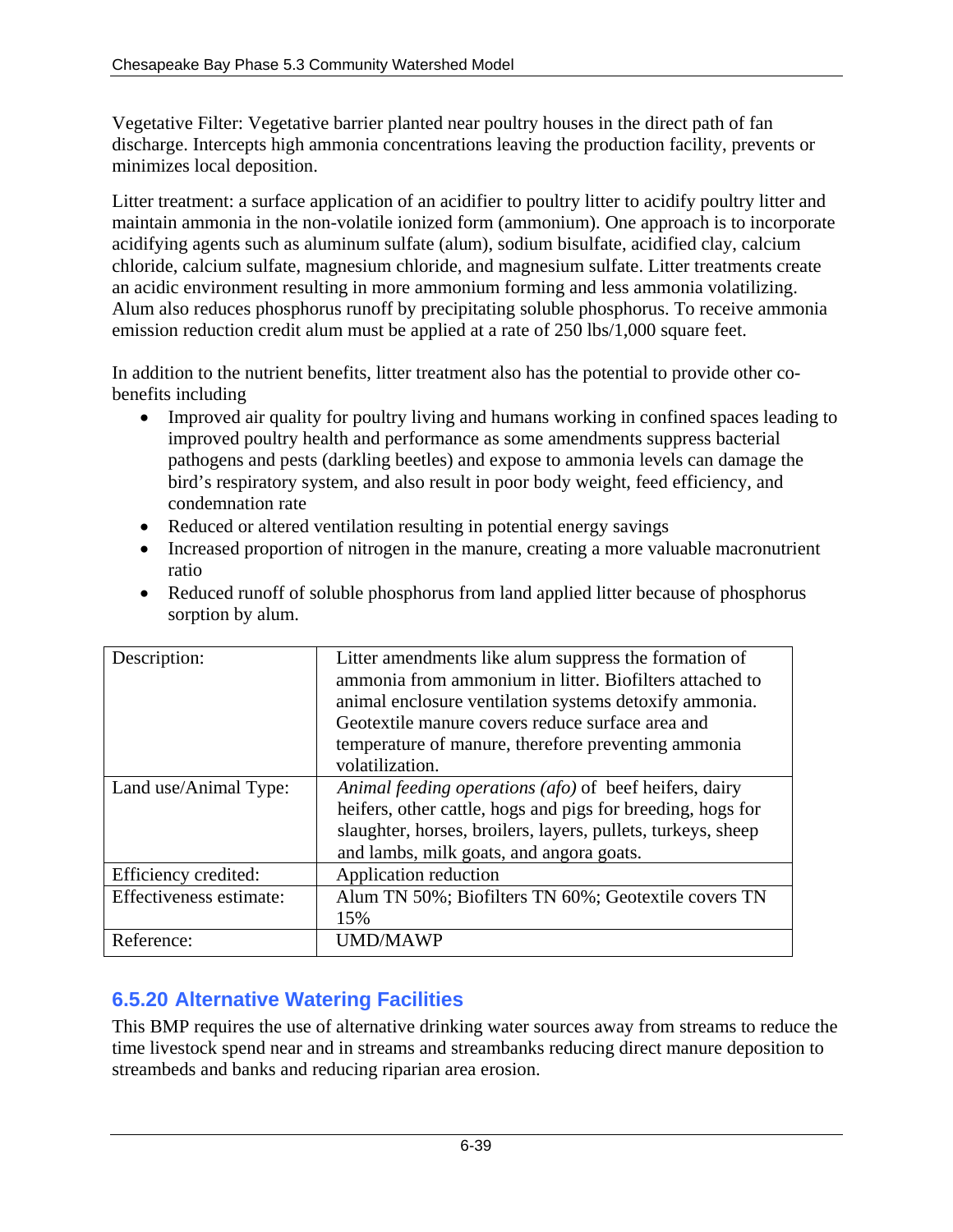Off-Stream Watering without Fencing (remote livestock watering system alone) is a standalone BMP and is not applied to the same acre as upland prescribed grazing or upland precision intensive rotational grazing, nor can it be applied in conjunction with Off-Stream Watering with Fencing as it is assumed to be a benefit to the livestock stream access corridor when exclusion occurs. This BMP is applied against the pasture land use loadings as this is how this BMP has been tracked and reported.

#### Applicable NCRS Codes:

Practice components meet criteria standards under the USDA-NRCS NHCP (http://www.nrcs.usda.gov/technical/standards/nhcp.html) and associated Field Office Technical Guides (http://www.nrcs.usda.gov/technical/efotg/) for each state. Components included in the Off-stream Watering with Fencing Practices include the following USDA-NRCS conservation practices:

- Heavy Use Area Protection (561)
- Pipeline  $(516)$
- Pond (378)
- Pumping Plant (533)
- Spring Development (574)
- Streambank and Shoreline Protection (580)
- Stream Crossing (578)
- Use Exclusion (472)
- Water Harvesting Catchment (636)
- Water Well (642)
- Watering Facility (614)

Note that credit cannot be taken for each practice; one or a suite of practices might be required to meet the definition of Off-stream Watering without Fencing Practices for the credited land acreage.

| Definition:          | Alternative watering facilities typically involves the use of permanent<br>or portable livestock water troughs placed away from the stream<br>corridor. The source of water supplied to the facilities can be from any<br>source including pipelines, spring developments, water wells, and<br>ponds. In-stream watering facilities such as stream crossings or access<br>points are not considered in this definition. The modeled benefits of<br>alternative watering facilities can be applied to pasture acres in<br>association with or without improved pasture management systems<br>such as prescribed grazing or PIRG. They can also be applied in<br>conjunction with or without stream access control. |
|----------------------|-------------------------------------------------------------------------------------------------------------------------------------------------------------------------------------------------------------------------------------------------------------------------------------------------------------------------------------------------------------------------------------------------------------------------------------------------------------------------------------------------------------------------------------------------------------------------------------------------------------------------------------------------------------------------------------------------------------------|
| Land use:            | nutrient management pasture (npa) and pasture (pas)                                                                                                                                                                                                                                                                                                                                                                                                                                                                                                                                                                                                                                                               |
| Efficiency credited: | Efficiency                                                                                                                                                                                                                                                                                                                                                                                                                                                                                                                                                                                                                                                                                                        |
| Effectiveness        | TN: 5%, TP: 8%, TSS: 10%                                                                                                                                                                                                                                                                                                                                                                                                                                                                                                                                                                                                                                                                                          |
| estimate             |                                                                                                                                                                                                                                                                                                                                                                                                                                                                                                                                                                                                                                                                                                                   |
| Reference:           | UMD/MAWP; Pasture science panel Reccs 3/18/10, BMP Basics                                                                                                                                                                                                                                                                                                                                                                                                                                                                                                                                                                                                                                                         |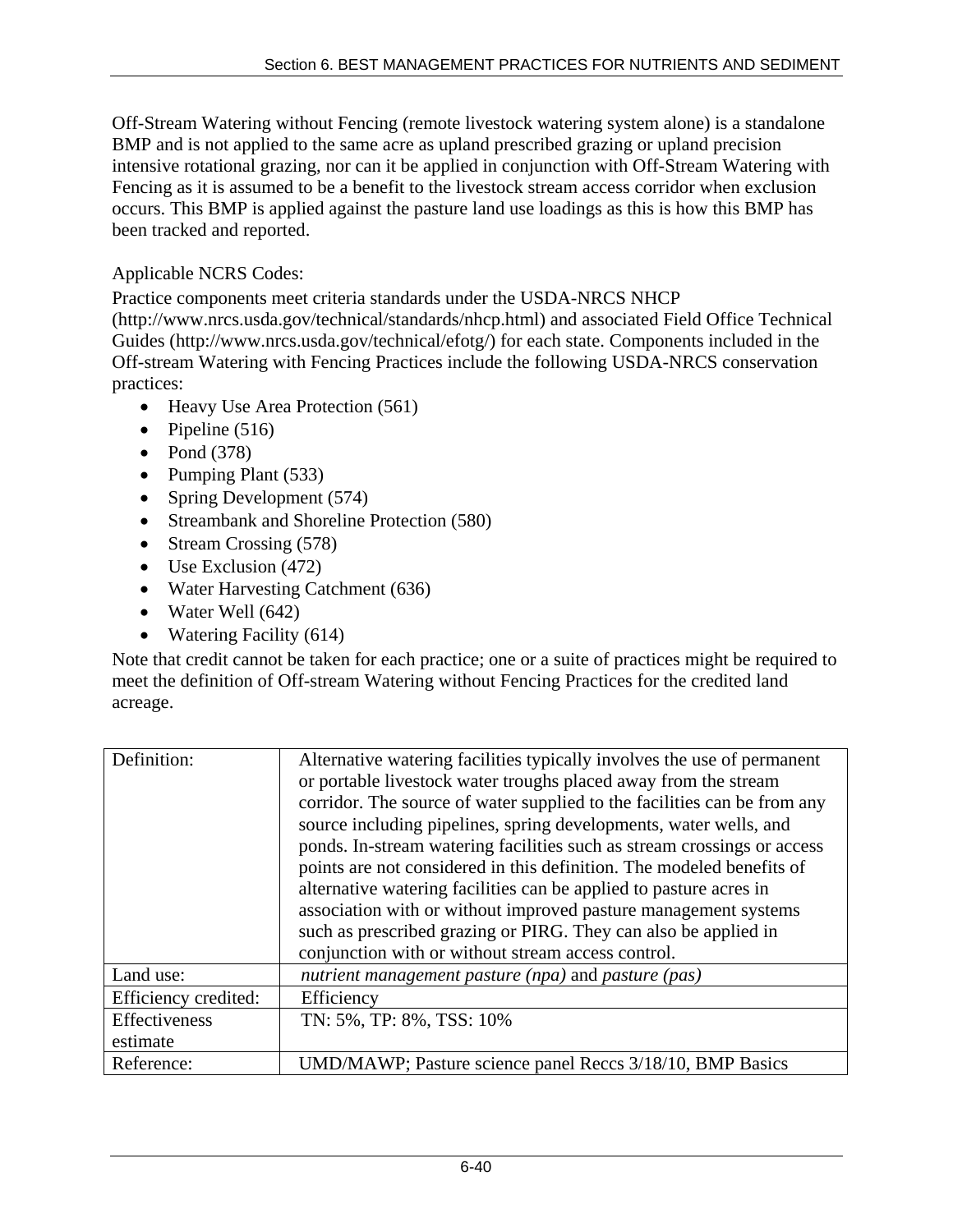### **6.5.21 Stream Access Control with Fencing**

Off-Stream Watering with Fencing consists of stream exclusion with remote livestock watering system or protected stream access, and it is applied to the degraded stream corridor land use.

- If the stream corridor excluded is less than 35 feet wide from top-of-bank to fence line, a land use change converts acres of degraded stream corridor land use to grass without nutrients if grass; or forest if trees are planted and tracked and reported as such.
- If the stream corridor excluded is 35 feet or wider from top-of-bank to fence line, the land use change converts acres as noted above, plus includes a grass or forested riparian buffer BMP if tracked and reported separately. This BMP includes a ratio of upslope treatment area that is additive to any other pasture management efficiencies within that treatment area.
- The default values for converted degraded stream corridors that do not have documented land use or width considerations will use the most conservative values; i.e. acreage conversion to grass without nutrients land use based on a 15-foot exclusion width. This would produce a land use change BMP converting the degraded stream corridor to grass without nutrients.

| Definition:                | Stream access control with fencing involves excluding a strip of land<br>with fencing along the stream corridor to provide protection from<br>livestock. The fenced areas may be planted with trees or grass, or left to<br>natural plant succession, and can be of various widths. To provide the<br>modeled benefits of a functional riparian buffer, the width must be a<br>minimum of 35 feet from top-of-bank to fence line. If an entity is<br>installing a riparian buffer practice in conjunction with stream<br>protection fencing, and can track and report these installations,<br>additional upland benefits of those riparian buffers can be applied in the<br>model. The implementation of stream fencing provides stream access<br>control for livestock but does not necessarily exclude animals from<br>entering the stream by incorporating limited and stabilized in-stream<br>crossing or watering facilities. The modeled benefits of stream access<br>control can be applied to degraded stream corridors in association with<br>or without alternative watering facilities. They can also be applied in<br>conjunction with or without pasture management systems such as<br>prescribed grazing or PIRG. |
|----------------------------|---------------------------------------------------------------------------------------------------------------------------------------------------------------------------------------------------------------------------------------------------------------------------------------------------------------------------------------------------------------------------------------------------------------------------------------------------------------------------------------------------------------------------------------------------------------------------------------------------------------------------------------------------------------------------------------------------------------------------------------------------------------------------------------------------------------------------------------------------------------------------------------------------------------------------------------------------------------------------------------------------------------------------------------------------------------------------------------------------------------------------------------------------------------------------------------------------------------------------------|
| Land use:                  | degraded riparian pasture (trp)                                                                                                                                                                                                                                                                                                                                                                                                                                                                                                                                                                                                                                                                                                                                                                                                                                                                                                                                                                                                                                                                                                                                                                                                 |
| Efficiency credited:       | Landuse change to hay without nutrients and efficiency applied to<br>upland areas.                                                                                                                                                                                                                                                                                                                                                                                                                                                                                                                                                                                                                                                                                                                                                                                                                                                                                                                                                                                                                                                                                                                                              |
| Effectiveness<br>estimate: | Varies geographically TN: 13-46% (4x acres); TP: 30-45% (2x acres);<br>TSS: 40-60% (2x acres)                                                                                                                                                                                                                                                                                                                                                                                                                                                                                                                                                                                                                                                                                                                                                                                                                                                                                                                                                                                                                                                                                                                                   |
| Reference:                 | UMD/MAWP; Pasture science panel Reccs 3/18/10                                                                                                                                                                                                                                                                                                                                                                                                                                                                                                                                                                                                                                                                                                                                                                                                                                                                                                                                                                                                                                                                                                                                                                                   |

## **6.5.22 Decision Agriculture**

In practice, decision agriculture includes a broad suite of BMPs, and many are tracked and reported separately for the CBP and are credited there. Those BMPs reduce nitrogen loss, but are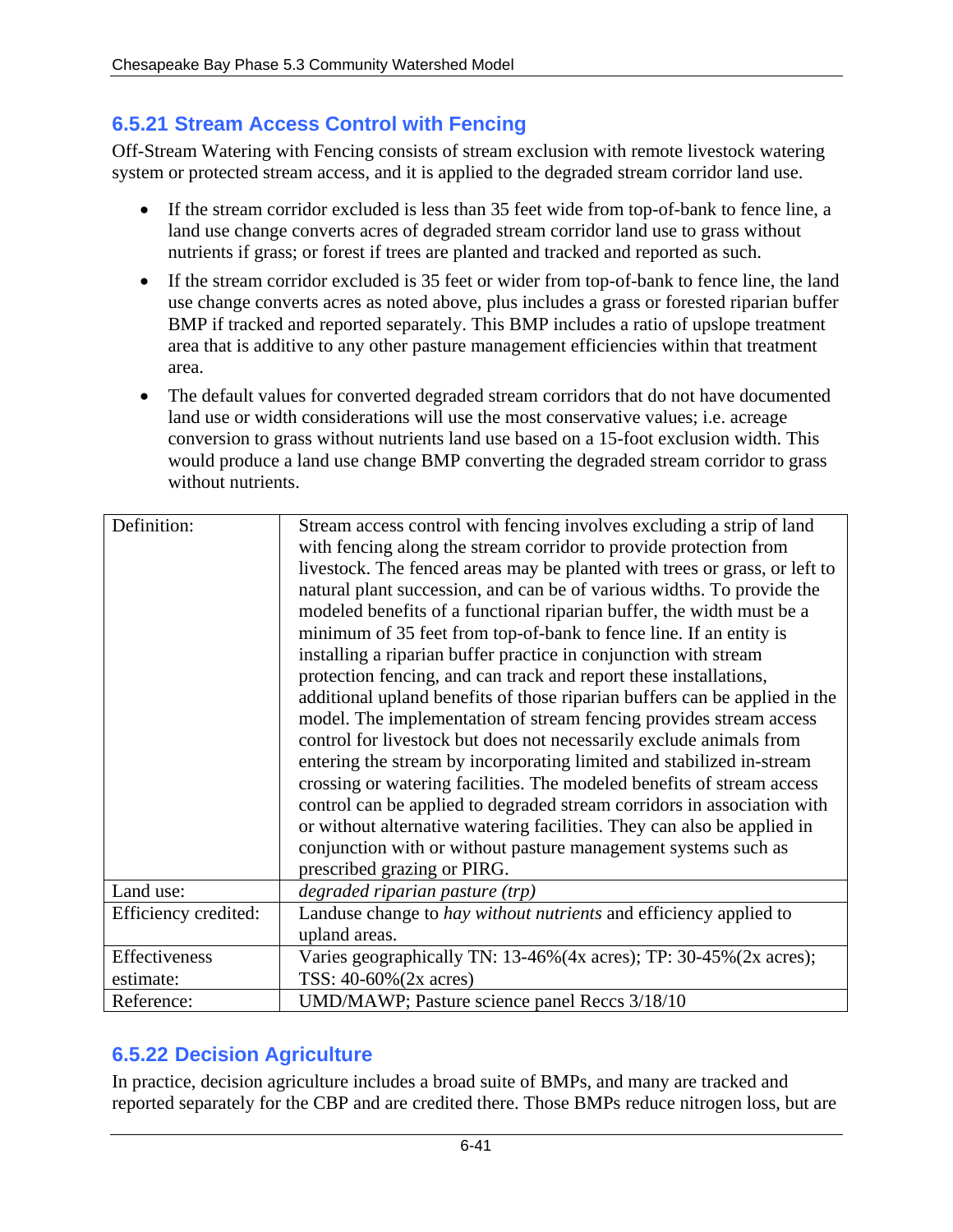not credited under NUE, and include conservation tillage, crop rotation, cover crops, conservation plans, and nutrient management with incorporation or injection (NRCS 2007). This report concentrates on improved nutrient use efficiency and captures only the elements that relate to it. Examples of decision agriculture components include the following (Fixen 2005a, 2005b):

Crop Testing: detect nitrogen excess through use of a leaf color chart, corn stalk nitrate test or real time chlorophyll measurement for variable rate application. The test provides a report card on that season's NUE, taken in the fall, and provides very helpful feedback for determining rates, timing, and form for the next year.

Crop Nutrient Removal: Evaluate the gap between application and removal to maintain existing soil fertility levels through the use of charts to software.

Soil Testing: Measure soil nutrient supplying capacity to understand within field variability in soil test levels and select appropriate nutrient rate. Those results should be turned into fertilizer rate maps.

Plant and Grain Analysis: Real-time sensing of plant and grain characteristics to evaluate past nutrient management practices and produce protein maps to manage fertilizer application on a site-specific basis

Nutrient Response Measurement: Measure response to each nutrient in question with controlled experiments to refine nutrient management decisions

Economic Analysis: Analyze relationship between nutrient use decisions, yield potential, and production costs

Nutrient Source Integration: Assists in developing manure management plans to reduce the probability of water quality impairments, automates manure application records, and estimates supplemental fertilizer needs.

Environmental Risk Assessment: Environmental risk assessment reviews a specific site for its potential to impair water quality on the basis of location and transport factors

Aerial Imagery and Strip Trials (On-Farm Network 2008): When taken near the end of the growing season, aerial photos highlight the spatial variability across the field so farmers can avoid sampling in areas where planter or applicator skips, diseased or pest damaged areas, weedy patches and other non-uniform areas are responsible for spatial variability. Replicated nitrogen fertilizer strip trials are several side-by-side strips the length of a field, where farmers estimate yield differences between treatments and confirm whether the variability observed in the imagery can be attributed to nitrogen by coupling yield monitors with GPS. To provide value, strip trials need to be replicated with at least three repetitions per trial. If replicated strip trials are not feasible or growers do not have yield monitors with GPS results of stalk nitrate testing can help interpret and independently verify yield responses observed from aerial imagery or according to observed areas that appear to be under stress.

Stalk nitrate tests (On-Farm Network 2008): Stalk nitrate tests, by testing previous management activities and intensities, are the best way to guess optimal nitrogen rate. End-of-the-season stalk nitrate test shows if too low or deficient, marginal, optimal, or excess nitrogen was available to produce optimal grain yields. Use test results to improve NUE by sharing results with other local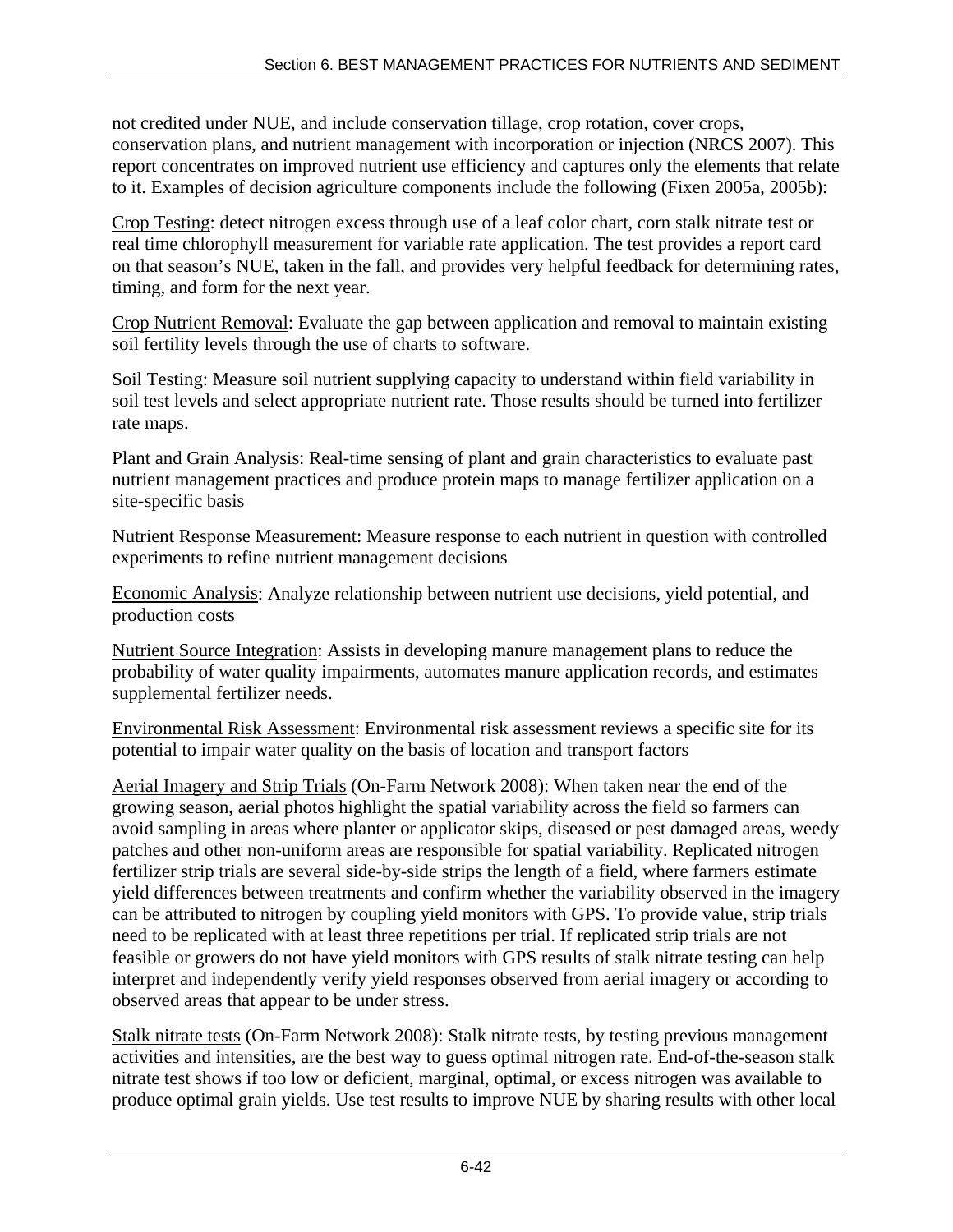farmers with stalk results to compare their individual results to those of the group and work with specialists (extension, NRCS, consultants, researchers) familiar with the test.

| Definition:          | A management system that is information and technology based, is     |
|----------------------|----------------------------------------------------------------------|
|                      | site specific and uses one or more of the following sources of data: |
|                      | soils, crops, nutrients, pests, moisture, or yield for optimum       |
|                      | profitability, sustainability, and protection of the environment.    |
| Land use:            | conventional tillage with manure (hwm), conventional tillage without |
|                      | manure (hom), conservation tillage with manure (lwm), hay-fertilized |
|                      | $(hyw)$ , and <i>alfalfa</i> $\text{ (alf)}$                         |
| Efficiency credited: | Efficiency and landuse change to nutrient management equivalent      |
| Effectiveness        | TN: 4% is applied after landuse change                               |
| estimate:            |                                                                      |
| Reference:           | NRCS practice Precision Ag                                           |

## **6.5.23 Enhanced Nutrient Management**

Enhanced nutrient management matches nutrient availability (from all sources) to crop need according to the long-term average yield. The objective is to balance crop uptake with nutrient availability, resulting in zero residual nutrients. Because weather is highly variable, there could be a slight decrease in yield in any one year.

The nitrogen and phosphorus recommendations used in conventional nutrient management planning are approximately 30 percent higher than what is needed to meet crop need. That is done to ensure nutrient availability as the plant grows. Under average growing conditions and average yield, approximately 30 percent of the applied nutrients will not be used by the crop. In exceptional years, yields will increase until available nutrients are depleted. In drought years, residual nutrients will be greater than the expected 30 percent. Residual nutrients will likely leave the field before the next growing season either through leaching or surface runoff, assuming no use of cover crops. That condition adversely affects off-site water quality and nutrient costs the following year.

Matching crop uptake with available nutrients (from all sources) on the basis of the long-term average yield, assumes an accurate estimation of residual (in soil) nutrients and crop uptake rate (yield). Under-estimating either condition will result in a yield loss for that year.

For that reason, some type of incentive or crop (yield) insurance is likely necessary to offset the risk of yield loss.

| Definition: | Based on research, the nutrient management rates of nitrogen           |
|-------------|------------------------------------------------------------------------|
|             | application are set approximately 35% higher than what a crop needs    |
|             | to ensure nitrogen availability under optimal growing conditions. In a |
|             | yield reserve program using enhanced nutrient management, the          |
|             | farmer would reduce the nitrogen application rate by 15%. An           |
|             | incentive or crop insurance is used to cover the risk of yield loss.   |
|             | This BMP effectiveness estimate is based on a reduction in nitrogen    |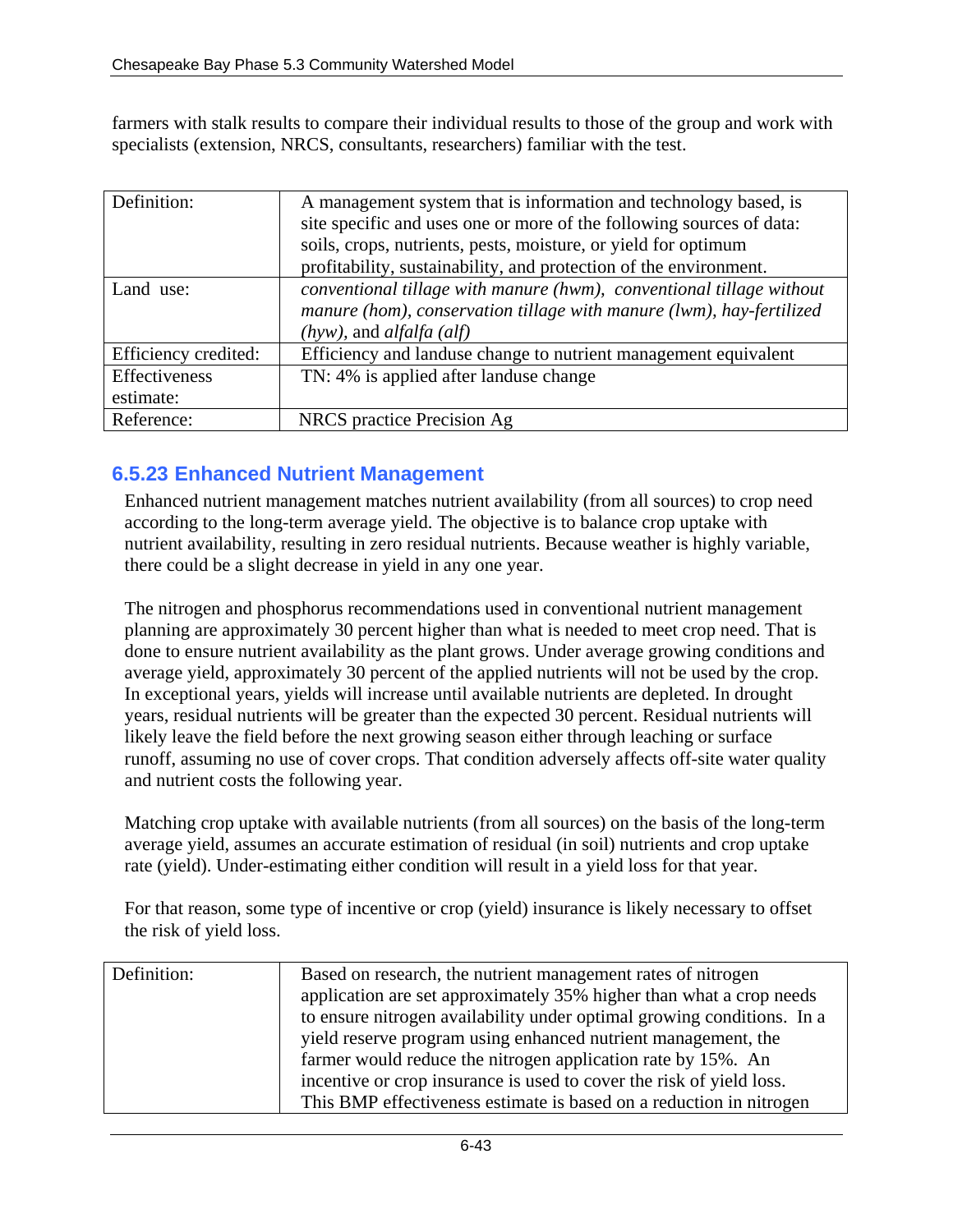|                      | loss resulting from nutrient application to cropland 15% lower than  |
|----------------------|----------------------------------------------------------------------|
|                      | the nutrient management recommendation. The effectiveness            |
|                      | estimate is based on conservativeness and data from a program run by |
|                      | <b>American Farmland Trust.</b>                                      |
| Land use:            | conventional tillage with manure (hwm), conventional tillage without |
|                      | manure (hom), conservation tillage with manure (lwm), hay-fertilized |
|                      | $(hyw)$ , and <i>alfalfa</i> ( <i>alf</i> )                          |
| Efficiency credited: | Efficiency and landuse change to nutrient management equivalent.     |
| Effectiveness        | TN: 7% is applied after landuse change.                              |
| estimate:            |                                                                      |
| Reference:           | <b>UMD/MAWP</b>                                                      |

## **6.5.24 Horse Pasture Management**

Horse pasture management includes maintaining a 50 percent pasture cover with managed species (desirable inherent) and managing high traffic areas. High traffic area management is used to reduce the highest load contributing areas associated with pasture lands, and maintaining a 50 percent cover will improve the pasture to further reduce erosion and nutrient loss. High traffic areas are concentration areas within the pasture where the grass is sparse or nonexistent. Those often are feeding areas, such as hay deposits around fence lines. The areas are treated as sacrifice areas.

Horse pasture management does not include off-stream watering with and without fencing; instead, the stream protection BMPs are credited as separate practices. Where pastures are in contact with a stream, managing animal contact to the stream is necessary. The dominant source of nutrient and sediment loss from pasture lands is associated with animal contact with the stream. Also, overstocking causes many nutrient and sediment problems. Horse pasture management plans should include pasture management, heavy use area improvement, and management of stocking densities.

| Definition:          | Stabilizing overused small pasture containment areas (animal  |
|----------------------|---------------------------------------------------------------|
|                      | concentration area) adjacent to animal shelters or farmstead. |
| Land use:            | pasture (pas) and nutrient management pasture (npa)           |
| Efficiency credited: | Efficiency                                                    |
| Effectiveness        | TN: N/A TP: 20% TSS: 40%                                      |
| estimate:            |                                                               |
| Reference:           | <b>UMD/MAWP</b>                                               |

## **6.5.25 Prescribed Grazing**

Prescribed grazing, which typically includes forms of rotational grazing, limits the manure load and other impacts of livestock to pasture. Other benefits of this BMP system include improved infiltration/runoff characteristics, healthier grass stands, reduced need for fertilizers or other inputs, and reduced erosion.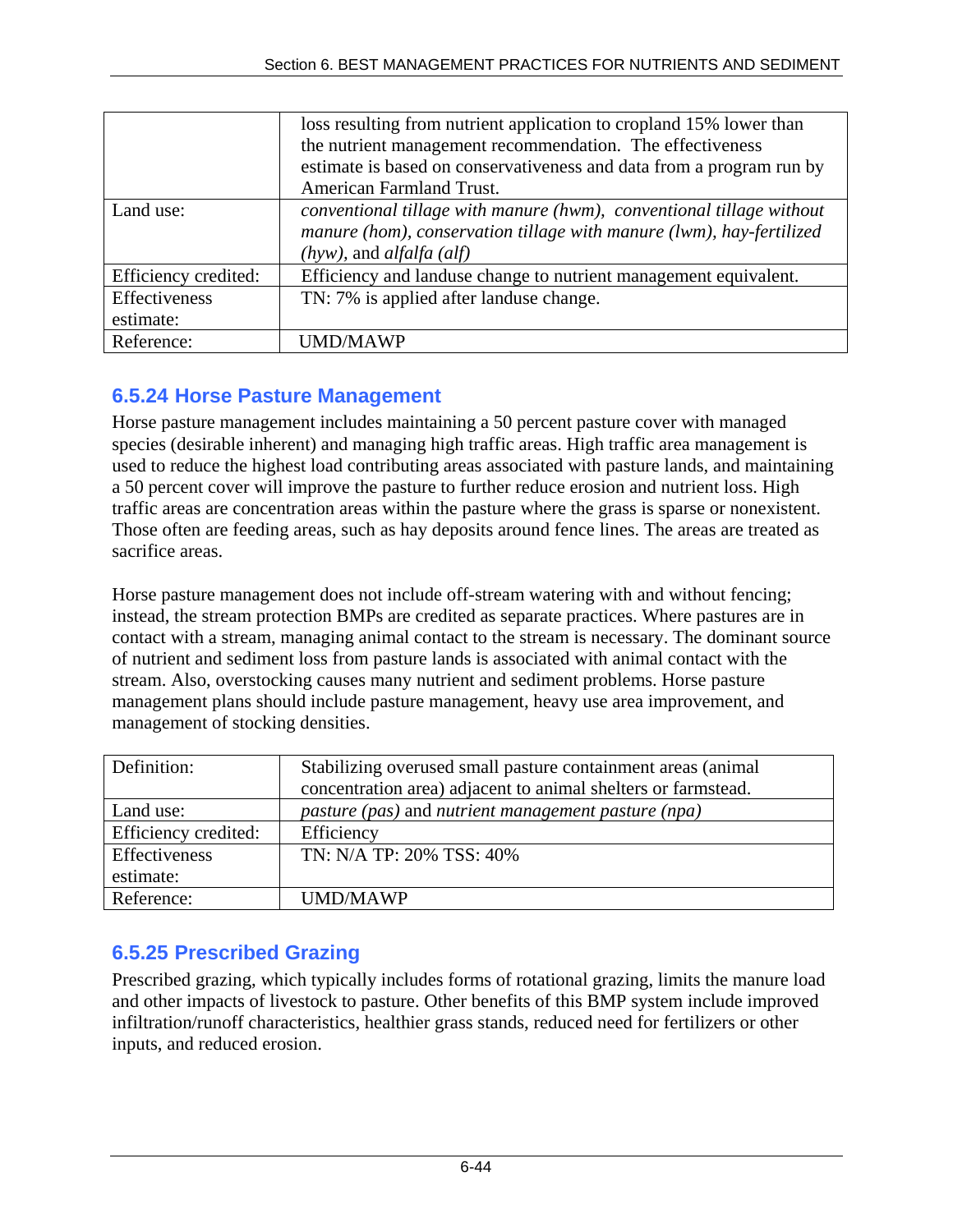This BMP uses pasture management and grazing techniques to improve the quality and quantity of the forages grown on pastures and reduce the impact of animal travel lanes or other degraded areas of the upland pastures. This BMP is applied to upland pasture acres *not* associated with streams, or with streams with livestock exclusion fencing. Other benefits of this part of this BMP system include improved infiltration/runoff characteristics, healthier grass stands, reduced need for fertilizers or other inputs, and reduced erosion.

| Definition:          | This practice utilizes a range of pasture management and grazing<br>techniques to improve the quality and quantity of the forages grown on<br>pastures and reduce the impact of animal travel lanes, animal<br>concentration areas or other degraded areas. Prescribed grazing can be<br>applied to pastures intersected by streams or upland pastures outside of<br>the degraded stream corridor (35 feet width from top of bank). The<br>modeled benefits of prescribed grazing practices can be applied to<br>pasture acres in association with or without alternative watering<br>facilities. They can also be applied in conjunction with or without<br>stream access control. Pastures under the proscribed grazing systems<br>are defined as having a vegetative cover of 60% or greater. |
|----------------------|--------------------------------------------------------------------------------------------------------------------------------------------------------------------------------------------------------------------------------------------------------------------------------------------------------------------------------------------------------------------------------------------------------------------------------------------------------------------------------------------------------------------------------------------------------------------------------------------------------------------------------------------------------------------------------------------------------------------------------------------------------------------------------------------------|
| Land use:            | pasture (pas) and nutrient management pasture (npa)                                                                                                                                                                                                                                                                                                                                                                                                                                                                                                                                                                                                                                                                                                                                              |
| Efficiency credited: | Efficiency                                                                                                                                                                                                                                                                                                                                                                                                                                                                                                                                                                                                                                                                                                                                                                                       |
| Effectiveness        | Varies geographically: TN: 9-11%, TP: 24%, TSS: 30%                                                                                                                                                                                                                                                                                                                                                                                                                                                                                                                                                                                                                                                                                                                                              |
| estimate:            |                                                                                                                                                                                                                                                                                                                                                                                                                                                                                                                                                                                                                                                                                                                                                                                                  |
| Reference:           | Pasture science panel Reccs 3/18/10                                                                                                                                                                                                                                                                                                                                                                                                                                                                                                                                                                                                                                                                                                                                                              |

## **6.5.26 Precision Intensive Rotational Grazing**

This BMP uses pasture management and grazing techniques to improve the quality and quantity of the forages grown on pastures and reduce the impact of animal travel lanes or other degraded areas of the upland pastures. This BMP is applied to upland pasture acres *not* associated with streams, or with streams with livestock exclusion fencing. This BMP requires intensive management of livestock rotation similar to Managed Intensive Grazing systems (MIG) that have very short rotation schedules. Other benefits of this part of this BMP system include improved infiltration/runoff characteristics, healthier grass stands, reduced need for fertilizers or other inputs, and reduced erosion.

| Definition: | This practice utilizes more intensive forms pasture management and<br>grazing techniques to improve the quality and quantity of the forages |
|-------------|---------------------------------------------------------------------------------------------------------------------------------------------|
|             | grown on pastures and reduce the impact of animal travel lanes, animal                                                                      |
|             | concentration areas or other degraded areas of the upland pastures.                                                                         |
|             | Precision intensive rotational grazing (PRIG) can be applied to pastures                                                                    |
|             | intersected by streams or upland pastures outside of the degraded                                                                           |
|             | stream corridor (35 feet width from top of bank). The modeled benefits                                                                      |
|             | of the PIRG practice can be applied to pasture acres in association with                                                                    |
|             | or without alternative watering facilities. They can also be applied in                                                                     |
|             | conjunction with or without stream access control. This practice                                                                            |
|             | requires intensive management of livestock rotation, also known as                                                                          |
|             | Managed Intensive Grazing systems (MIG), that have very short                                                                               |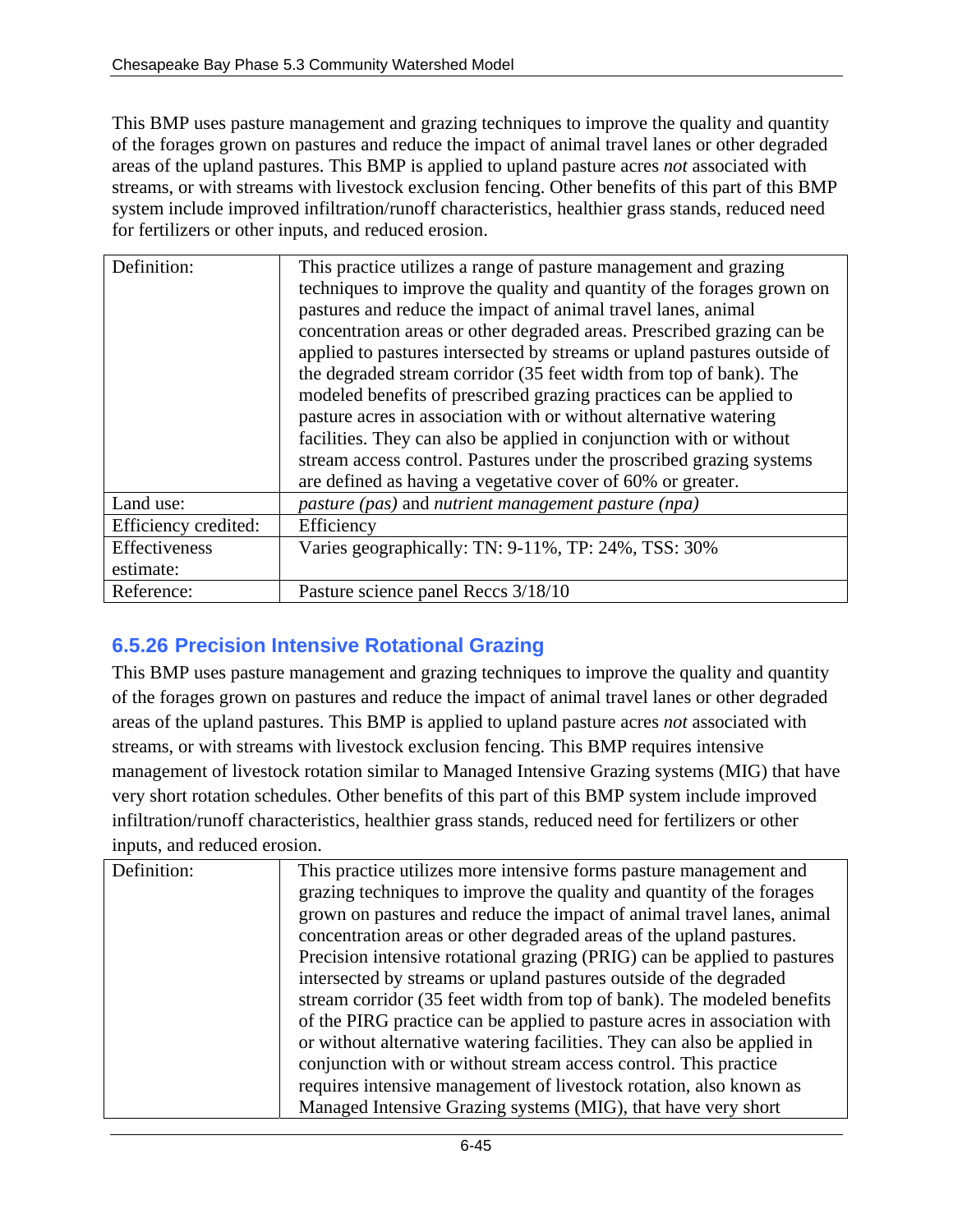|                      | rotation schedules. Pastures are defined as having a vegetative cover of<br>60% or greater. |
|----------------------|---------------------------------------------------------------------------------------------|
|                      |                                                                                             |
| Land use:            | <i>pasture (pas)</i> and <i>nutrient management pasture (npa)</i>                           |
| Efficiency credited: | Efficiency                                                                                  |
| Effectiveness        | Varies geographically: TN: 9-11%, TP: 24%, TSS: 30%                                         |
| estimate:            |                                                                                             |
| Reference:           | Pasture science panel Reccs 3/18/10                                                         |

# **6.6 Forestry Management Practices**

## **6.6.1 Forest Harvesting Practices**

Commercial tree harvest operations disturb ground cover, expose soil, and open the forest floor to direct sunlight and rainfall. Log landings, skid trails, and haul roads are the primary areas of disturbance. A system of integrated conservation practices will prevent off-site sediment impact, protect stream crossings, and neutralize stormwater runoff, provided they are installed in the proper location, meet design specifications, and are maintained.

Specific, individual forestry BMPs focus primarily on controlling water quantity and energy because water movement serves as the primary mechanism for sediment and associated nutrient detachment and transport. Dissolved nutrients tend to be less affected by typical forestry BMPs. Riparian BMPs, such as streamside buffer strips, can have a significant effect on dissolved nutrient loads.

Forest harvesting practices compose a suite of practices that reduce sediment and nutrient pollution to water bodies originating from forest harvesting activities at managed levels. Such activities include road, trail, and landing construction, use, and closure; harvesting and log removal activities; and site preparation or within-rotation treatments.

Components consisting of conservation measures included in the Forest Harvesting Practices definition include the following USDA-NRCS conservation practices:

- Forest Trails and Landings (655)
- Forest Slash Treatment (384)

(http://www.nrcs.usda.gov/technical/standards/nhcp.html) and associated Field Office Technical Guides (http://www.nrcs.usda.gov/technical/efotg/) for each state.

Actual annual harvested (disturbed) forest acreage is unknown, so individual county percentages are provided by the Forestry workgroup.

| Definition:                | Forest harvesting practices are a suite of BMPs that minimize the<br>environmental impacts of road building, log removal, site preparation,<br>and forest management. These practices help reduce suspended<br>sediments and associated nutrients that can result from forest |
|----------------------------|-------------------------------------------------------------------------------------------------------------------------------------------------------------------------------------------------------------------------------------------------------------------------------|
| Land Use:                  | operations.                                                                                                                                                                                                                                                                   |
|                            | harvested forest(hvf) and forests, woodlots, and wooded (for)                                                                                                                                                                                                                 |
| <b>Efficiency Credited</b> | Efficiency                                                                                                                                                                                                                                                                    |
| Effectiveness              | TN: 50%, TP: 60%, TSS: 60%                                                                                                                                                                                                                                                    |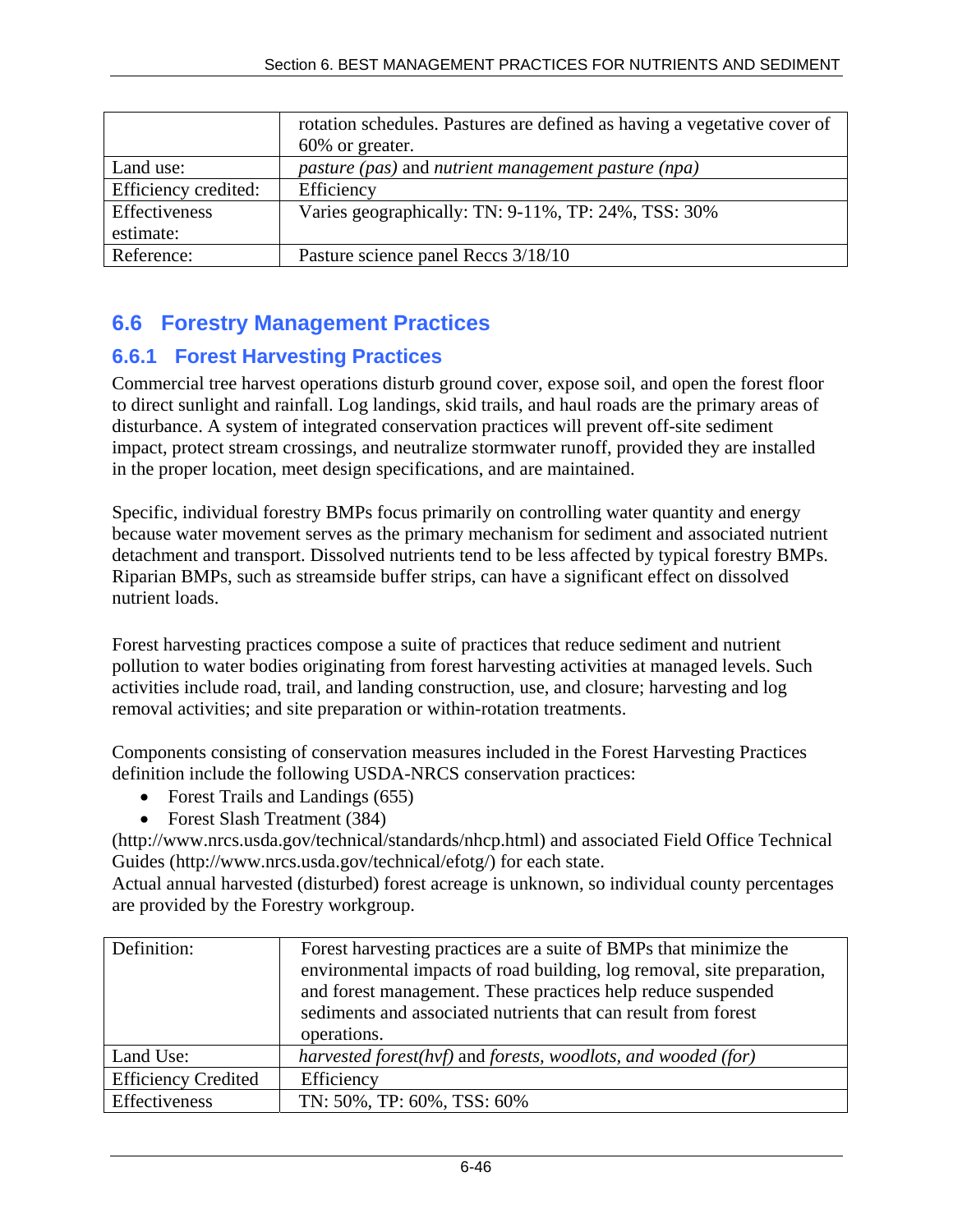| Estimate  |          |
|-----------|----------|
| Reference | UMD/MAWP |

### **6.7 Urban Practices**

#### **6.7.1 Dry Detention and Extended Detention Basins**

Dry extended detention (ED) basins are depressions created by excavation or berm construction that temporarily store runoff and release it slowly via surface flow or groundwater infiltration following storms. Dry ED basins are designed to dry out between storm events, in contrast with wet ponds, which contain standing water permanently. As such, they are similar in construction and function to dry detention basins, except that the duration of detention of stormwater is designed to be longer, theoretically improving treatment effectiveness. In the literature, dry ED basins are often lumped with, or considered as, dry detention basins. However, some sources clarify that dry ED basins have specific structures that act to retain stormwater for some minimum period (e.g., 24 hours) following a storm event, using a secondary low-flow orifice feature. Dry detention basins are distinguished from dry extended detention basins in that the design of the latter uses a control low flow outlet that releases water over a given period. A dry detention basin does not use a low-flow outlet directly discharging to the stream and retaining water for a shorter period than the dry extended detention basin design.

The surface of the detention basin itself often consists of planted grass or can consist of concrete or some other liner. The grassed surfaces require periodic mowing but can improve trapping of sediments compared with smooth surfaces such as concrete, and can allow infiltration of stormwater if the underlying soil is permeable. Ancillary treatment structures such as wetlands or permanent pools can also be built in series with dry ED basins, an arrangement sometimes referred to as a *treatment train.*

The water quality functions of dry extended detention ponds operate primarily by removing suspended particles via settling because of decreased water velocity. If plants such as grasses are present, they can further reduce velocity by increasing roughness of the surface. Nitrogen and phosphorus can be removed via settling of particulate forms and plant and microbial uptake. Phosphorus can also sorb to soil particles. Significant removal of nitrate is unlikely because the aerobic soil conditions are not favorable to microbial denitrification. These stormwater BMPs are designed to store surface runoff water and release it slowly to streams, attenuating flood peaks resulting from storms. That hydrologic function of detention basins is often considered a water quality function that helps to reduce stream channel incision, bank erosion, and loss of in-stream habitat structures that is typical of streams in urban areas with extensive watershed areas covered by impervious surfaces such as building, roads, and parking lots (Schueler 1994).

| Definition: | Dry extended detention (ED) basins are depressions created by            |
|-------------|--------------------------------------------------------------------------|
|             | excavation or berm construction that temporarily store runoff and        |
|             | release it slowly via surface flow or groundwater infiltration following |
|             | storms. Dry ED basins are designed to dry out between storm events, in   |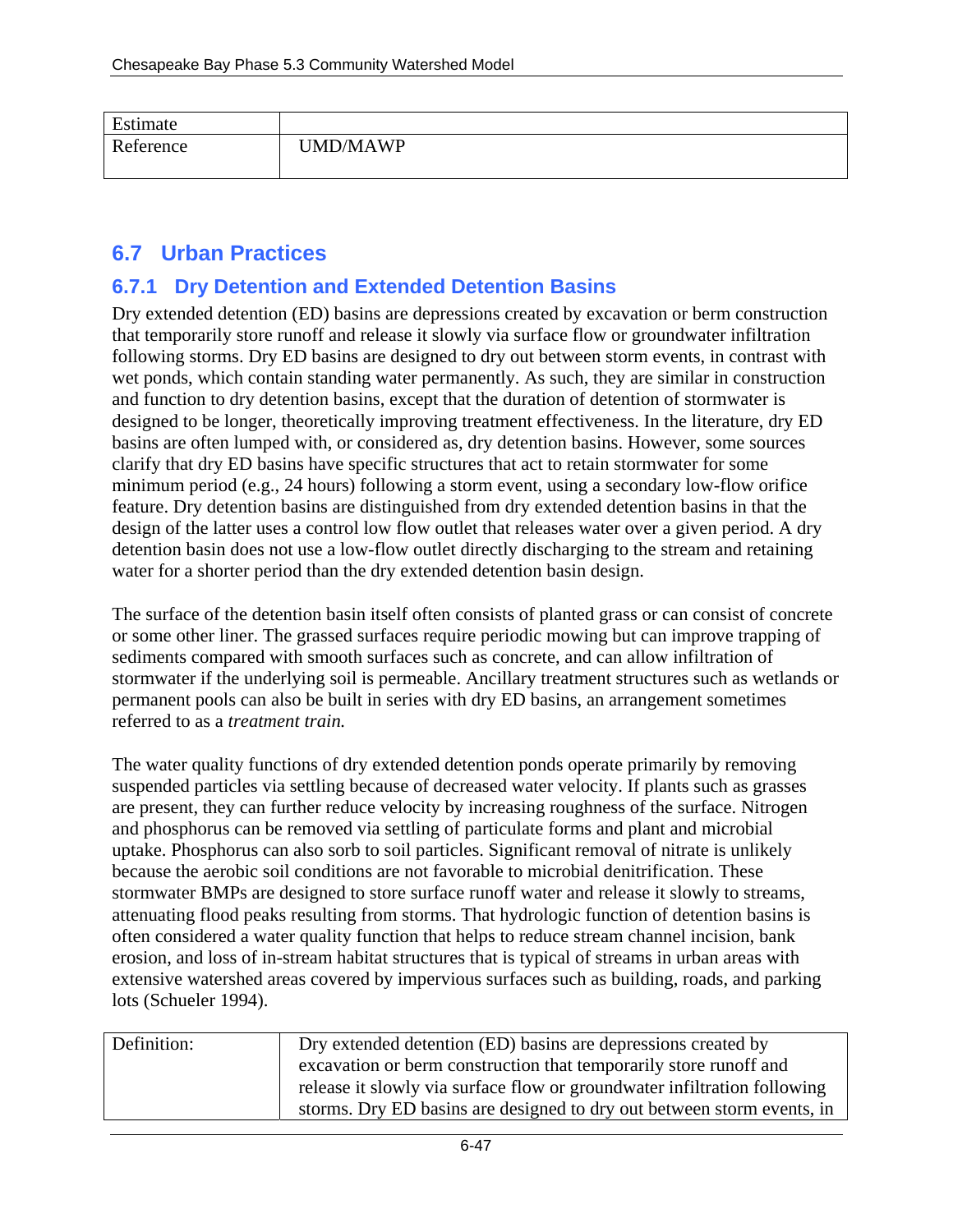|                      | contrast with wet ponds, which contain standing water permanently. As<br>such, they are similar in construction and function to dry detention<br>basins, except that the duration of detention of stormwater is designed<br>to be longer, theoretically improving treatment effectiveness. |
|----------------------|--------------------------------------------------------------------------------------------------------------------------------------------------------------------------------------------------------------------------------------------------------------------------------------------|
| Land use:            | high-intensity developed impervious (imh), high-intensity developed<br>pervious (puh), low-intensity developed pervious (pul), low-intensity<br>developed impervious (iml), and combined sewer system (css)                                                                                |
| Efficiency credited: | Efficiency                                                                                                                                                                                                                                                                                 |
| Effectiveness        | TN: 20%, TP: 20%, TSS: 60%                                                                                                                                                                                                                                                                 |
| estimate:            |                                                                                                                                                                                                                                                                                            |
| Reference:           | I IMD/MAWP                                                                                                                                                                                                                                                                                 |

## **6.7.2 Dry Detention Basins and Hydrodynamic Structures**

Dry detention basins are depressions or basins created by excavation or berm construction that temporarily store runoff and release it slowly via surface flow or groundwater infiltration following storms. Dry detention ponds are designed to dry out between storm events, in contrast with wet ponds, which contain standing water permanently. The surface of the detention basin itself often consists of planted grass or can consist of concrete or some other liner. The grassed surfaces require periodic mowing but can improve trapping of sediments compared with smooth surfaces such as concrete and can also allow infiltration of stormwater if the underlying soil is permeable. Structures to reduce flow velocity such as rock berms can also be included, for example as seen in the second photograph above. Dry detention basins can also consist of belowground tanks or vaults that temporarily store stormwater.

Hydrodynamic structures are devices designed to improve quality of stormwater using features such as swirl concentrators, grit chambers, oil barriers, baffles, micropools, and absorbent pads that are designed to remove sediments, nutrients, metals, organic chemicals, or oil and grease from urban runoff. These are generally proprietary devices such as Stormceptor*®*, StormVault*®*, and Vortechs*®* that are installed belowground, thereby allowing use of aboveground space for parking or other uses. They also can be effective in removing contaminants that are not removed by less highly-engineered systems. However, they can also require greater maintenance than other BMPs and might not be economical for large runoff volumes.

The water quality functions of dry detention ponds operate primarily by removing suspended particles via settling because of decreased water velocity. If plants such as grasses are present, they can further reduce velocity by increasing roughness of the surface. Nitrogen and phosphorus can be removed via settling of particulate forms and plant and microbial uptake. Phosphorus can also sorb to soil particles. Significant removal of nitrate is unlikely because the aerobic soil conditions are not favorable to microbial denitrification. These stormwater BMPs are designed to store surface runoff water and release it slowly to streams, attenuating flood peaks resulting from storms. This hydrologic function of detention basins is often considered a water quality function that helps to reduce stream channel incision, bank erosion, and loss of instream habitat structures that is typical of streams in urban areas with extensive watershed areas covered by impervious surfaces such as building, roads, and parking lots (Schueler 1994).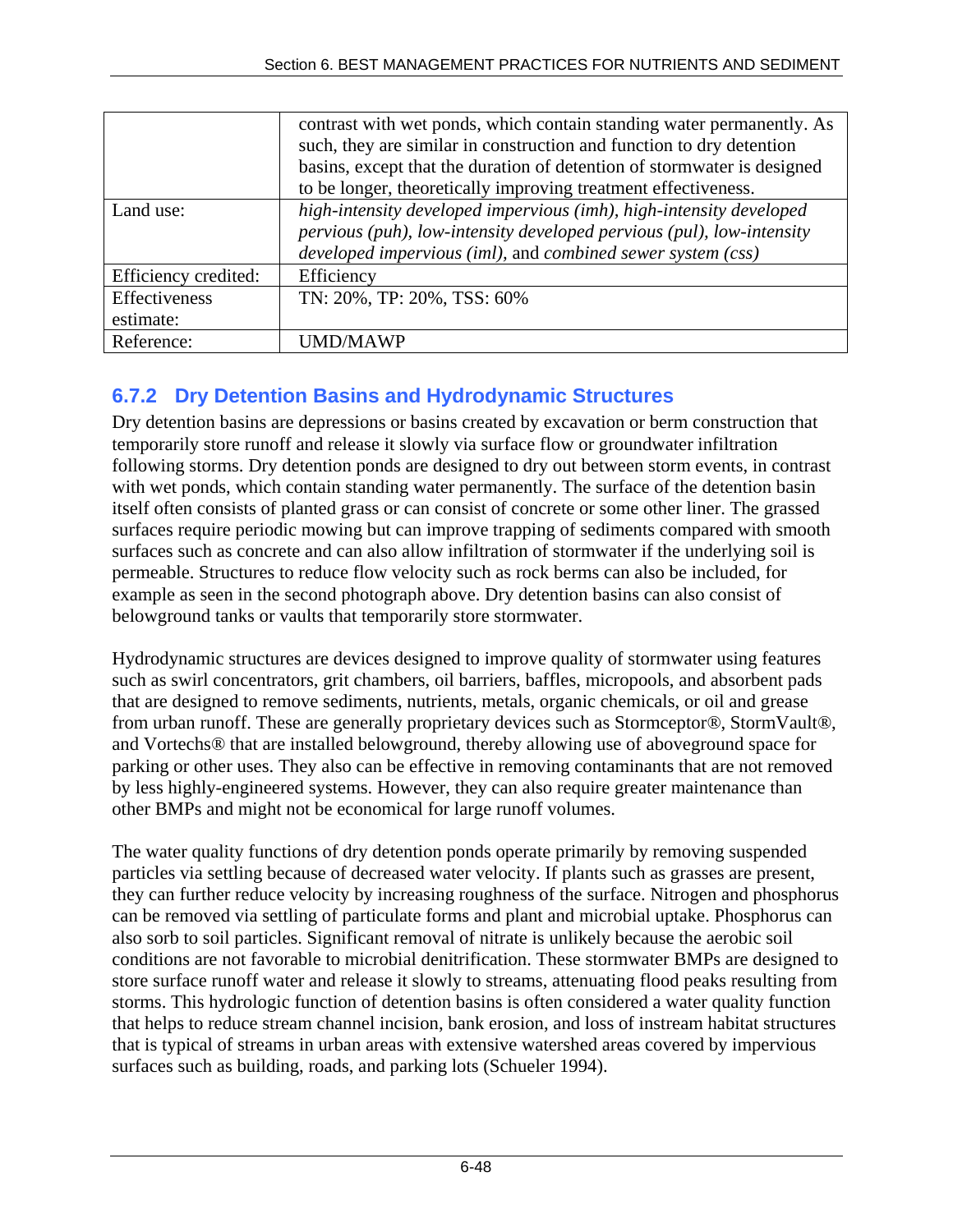Detention basins provide little habitat value for organisms other than soil invertebrates, and if they are constructed from cement, even that function is negligible. Hydrodynamic structures provide essentially zero habitat other than for microbial communities.

A number of definitions of various configurations of urban dry detention basin and hydrodynamic structure BMPs have been developed. Those include

- Dry detention ponds and hydrodynamic structure practices are used to moderate flows and remain dry between storm events. These are storm water design features that provide a gradual release of water to increase the settling of pollutants and protect downstream channels from frequent storm events. A variety of products for these storm water inlets known as swirl separators, or hydrodynamic structures, are modifications of the traditional oil-grit separator and include an internal component that creates a swirling motion as storm water flows through a cylindrical chamber. These designs allow sediment to settle out as storm water moves in this swirling path. Additional compartments or chambers are sometimes present to trap oil and other floatables (CBP 2006).
- Dry Pond: Designed to moderate influence on peak flows and drains completely between storm events (Idaho Department of Environmental Quality 1998).
- Underground Dry Detention Facility: Designed to dry out between storms and provides storage below ground in tanks and vaults (Idaho Department of Environmental Quality 1998).
- Hydrodynamic structures are not considered a standalone BMP. They act similar to a dry detention pond and, therefore, are included in this group.

| Definition:          | Dry detention basins are depressions or basins created by excavation or<br>berm construction that temporarily store runoff and release it slowly via<br>surface flow or groundwater infiltration following storms.                                                                                                           |
|----------------------|------------------------------------------------------------------------------------------------------------------------------------------------------------------------------------------------------------------------------------------------------------------------------------------------------------------------------|
|                      | Hydrodynamic structures are devices designed to improve quality of<br>stormwater using features such as swirl concentrators, grit chambers, oil<br>barriers, baffles, micropools, and absorbent pads that are designed to<br>remove sediments, nutrients, metals, organic chemicals, or oil and<br>grease from urban runoff. |
| Land use:            | high-intensity developed impervious (imh), high-intensity developed<br>pervious (puh), low-intensity developed pervious (pul), low-intensity<br>developed impervious (iml), and combined sewer system (css)                                                                                                                  |
| Efficiency credited: | Efficiency                                                                                                                                                                                                                                                                                                                   |
| Effectiveness        | TN: 5%, TP: 10%, TSS: 10%                                                                                                                                                                                                                                                                                                    |
| estimate:            |                                                                                                                                                                                                                                                                                                                              |
| Reference:           | <b>UMD/MAWP</b>                                                                                                                                                                                                                                                                                                              |

## **6.7.3 Erosion and Sediment Control of Construction Sites**

Developing land for industrial, commercial, or residential uses include activities such as clearing and grading. Removing vegetation and disturbing soil from development and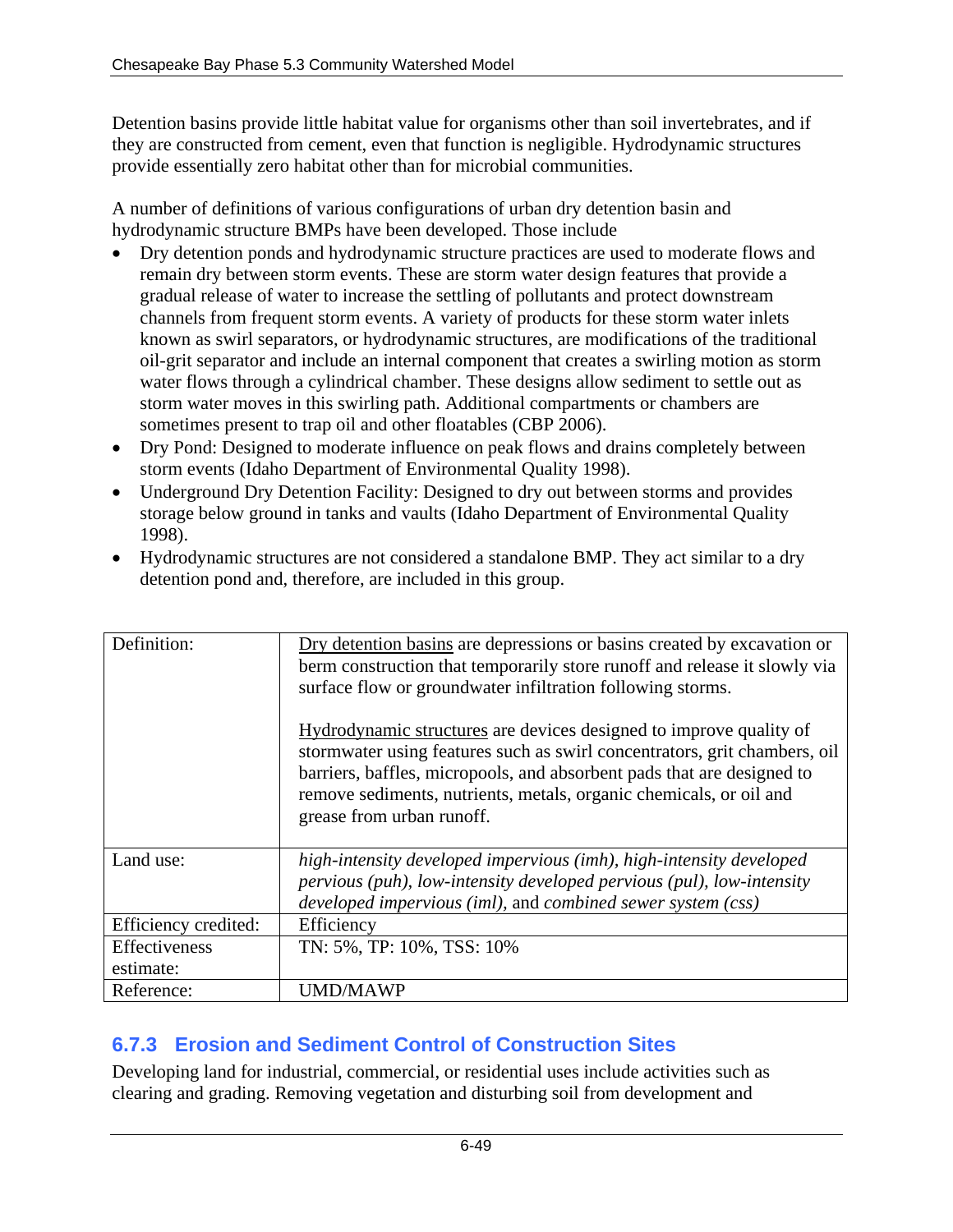construction leave soil exposed and susceptible to erosion by wind and water. Nitrogen and phosphorus can also be transported from development sites via adsorption to eroded soil particles or dissolution in runoff from exposed areas. Erosion and sediment control practices protect water resources from sediment pollution and increases in runoff associated with land development activities. By retaining soil on-site, sediment and attached nutrients are prevented from leaving disturbed areas and polluting streams.

The water quality functions of erosion and sediment control BMPs result from diversion of surface runoff treatment areas (e.g. using terracing, berms, or swales), reducing water velocity (e.g., using check dams), filtration (e.g., by silt fences), and by removing suspended particle via settling or infiltration. Grasses are often planted on exposed soils, sometimes stabilized with nets or mats, to reduce erosion, and in swales to reduce velocity by increasing roughness of the surface. Nitrogen and phosphorus can be removed via settling of particulate forms and plant and microbial uptake. Phosphorus can also sorb to soil particles. Significant removal of nitrate is unlikely because the aerobic soil conditions are not favorable to microbial denitrification (an exception would be sediment ponds with permanent standing water). The combined effect of these types of BMPs are likely to promote infiltration, reduce runoff velocity, and store surface runoff water, attenuating flood peaks resulting from storms. That hydrologic function is considered a water quality function that helps to reduce stream channel incision, bank erosion, and loss of in-stream habitat structures that is typical of streams in urban areas with extensive watershed areas covered by impervious surfaces such as building, roads, and parking lots (Schueler 1994).

| Definition:          | Erosion and sediment control practices protect water resources from<br>sediment pollution and increases in runoff associated with land<br>development activities. By retaining soil on-site, sediment and attached<br>nutrients are prevented from leaving disturbed areas and polluting<br>streams. |
|----------------------|------------------------------------------------------------------------------------------------------------------------------------------------------------------------------------------------------------------------------------------------------------------------------------------------------|
| Land use:            | bare-construction (bar) and low-intensity developed pervious (pul)                                                                                                                                                                                                                                   |
| Efficiency credited: | Efficiency                                                                                                                                                                                                                                                                                           |
| Effectiveness        | TN: 25%, TP: 40%, TSS: 40%                                                                                                                                                                                                                                                                           |
| estimate:            |                                                                                                                                                                                                                                                                                                      |
| Reference:           | UMD/MAWP                                                                                                                                                                                                                                                                                             |

## **6.7.4 Urban Filtering Practices**

Urban filtering practices capture and temporarily store runoff and pass it through a filter bed of either sand or an organic media. There are various sand filter designs, such as aboveground, belowground, and perimeter designs. An organic media filter uses another medium besides sand to enhance pollutant removal for many compounds because of the increased cation exchange capacity achieved by increasing the organic matter. The systems require yearly inspection and maintenance to receive pollutant reduction credit.

If the media are periodically removed and replaced, effectiveness is maintained, if filters are not replaced they will likely clog or leach pollutants. Organic filters are more effective at removing heavy metals but can leach nutrients if the organic matter begins to break down. Research shows sand filters have negligible retention (Strecker et al. 2004). With organic filters, sites can achieve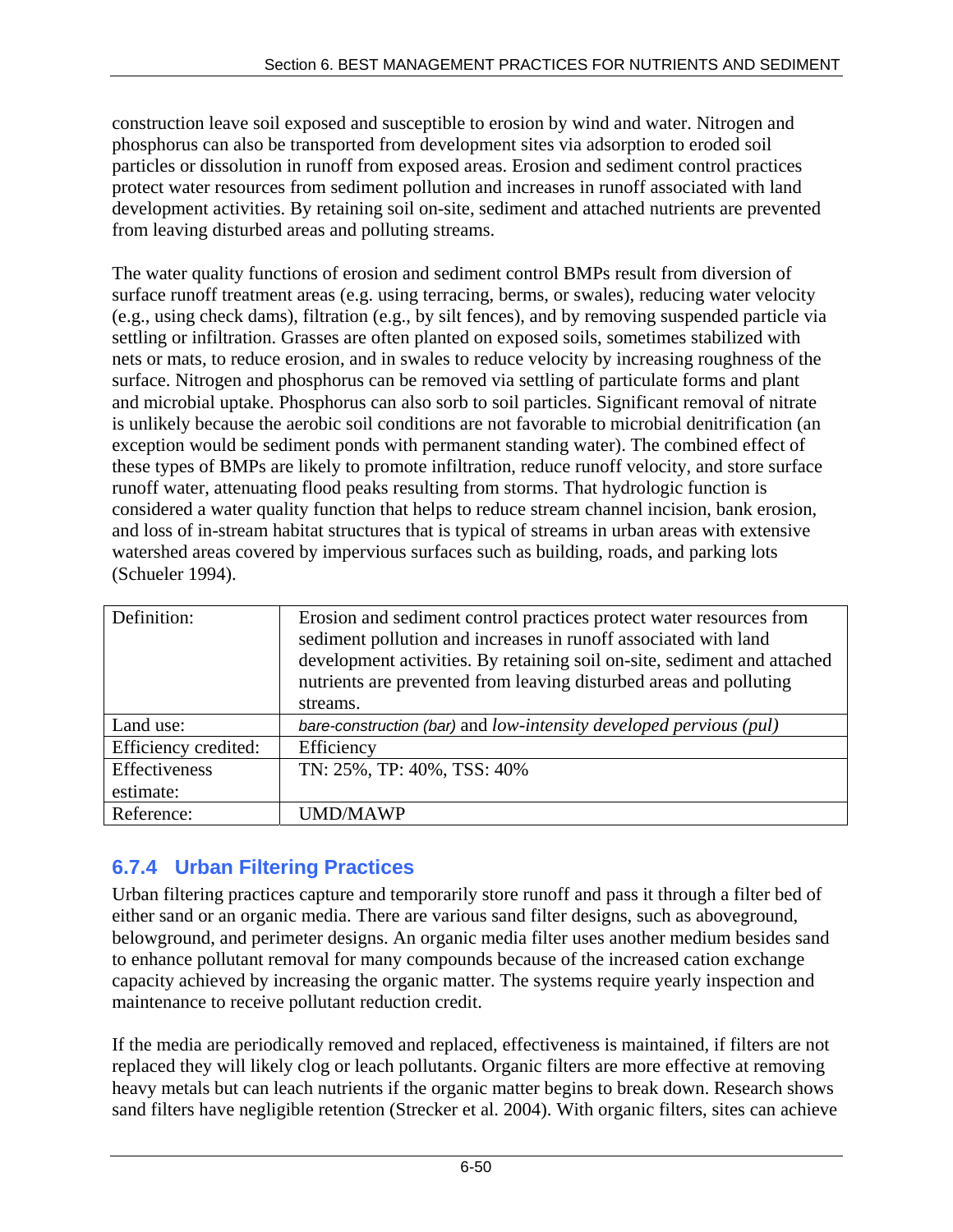higher retention. Therefore, no runoff reduction is associated with filters. The systems filter materials and then water is returned to the conveyance system. If runoff is first filtered and then infiltrated, the BMP becomes an infiltration BMP. Other benefits include heavy metal removal with organic media.

Maintenance: Filter performance will become zero without maintenance. They can clog within 6 months, and the pollutant removal values used here are based on at least annual inspection and maintenance to ensure proper performance. Filters require at least yearly inspection. Sediment and floatable contaminants should be removed, and periodic replacement of filter media is needed.

| Definition:          | Practices that capture and temporarily store runoff and pass it through a<br>filter bed of either sand or an organic media. There are various sand<br>filter designs, such as above ground, below ground, perimeter, etc. An<br>organic media filter uses another medium besides sand to enhance<br>pollutant removal for many compounds due to the increased cation<br>exchange capacity achieved by increasing the organic matter. These |
|----------------------|--------------------------------------------------------------------------------------------------------------------------------------------------------------------------------------------------------------------------------------------------------------------------------------------------------------------------------------------------------------------------------------------------------------------------------------------|
|                      | systems require yearly inspection and maintenance to receive pollutant<br>reduction credit.                                                                                                                                                                                                                                                                                                                                                |
| Land use:            | high-intensity developed impervious (imh), high-intensity developed<br>pervious (puh), low-intensity developed pervious (pul), low-intensity<br>developed impervious (iml), combined sewer system (css), and<br>extractive - active/abandoned mines (ext)                                                                                                                                                                                  |
| Efficiency credited: | Efficiency                                                                                                                                                                                                                                                                                                                                                                                                                                 |
| Effectiveness        | TN: 40%, TP: 60%, TSS: 80%                                                                                                                                                                                                                                                                                                                                                                                                                 |
| estimate:            |                                                                                                                                                                                                                                                                                                                                                                                                                                            |
| Reference:           | <b>UMD/MAWP</b>                                                                                                                                                                                                                                                                                                                                                                                                                            |

## **6.7.5 Urban Infiltration Practices with Sand and/or Vegetation**

This practice is characterized by a depression to form an infiltration basin where sediment is trapped and water infiltrates the soil. No underdrains are associated with infiltration basins and trenches, because by definition these systems provide complete infiltration. Design specifications require infiltration basins and trenches to be built in good soil; they are not constructed on poor soils, such as C and D soil types. Engineers are required to test the soil before approved to build is issued. To receive credit over the longer term, jurisdictions must conduct yearly inspections to determine if the basin or trench is still infiltrating runoff. Other benefits include heavy metal removal, runoff reduction, and groundwater recharge.

Effectiveness (applied to the runoff from acres treated):

From a removal perspective, infiltration basins and trenches function like sand filters. It is difficult to monitor actual pollutant removal because the water is infiltrating below the surface and only a portion of it is captured. The pollutant removal for infiltration basins and trenches is equated to the sand filter value.

Some basins/trenches are lined with rocks, while some have vegetation. Systems solely lined with rocks have some TSS and TP removal. Rock-lined basins have a layer of soil; thus, TP is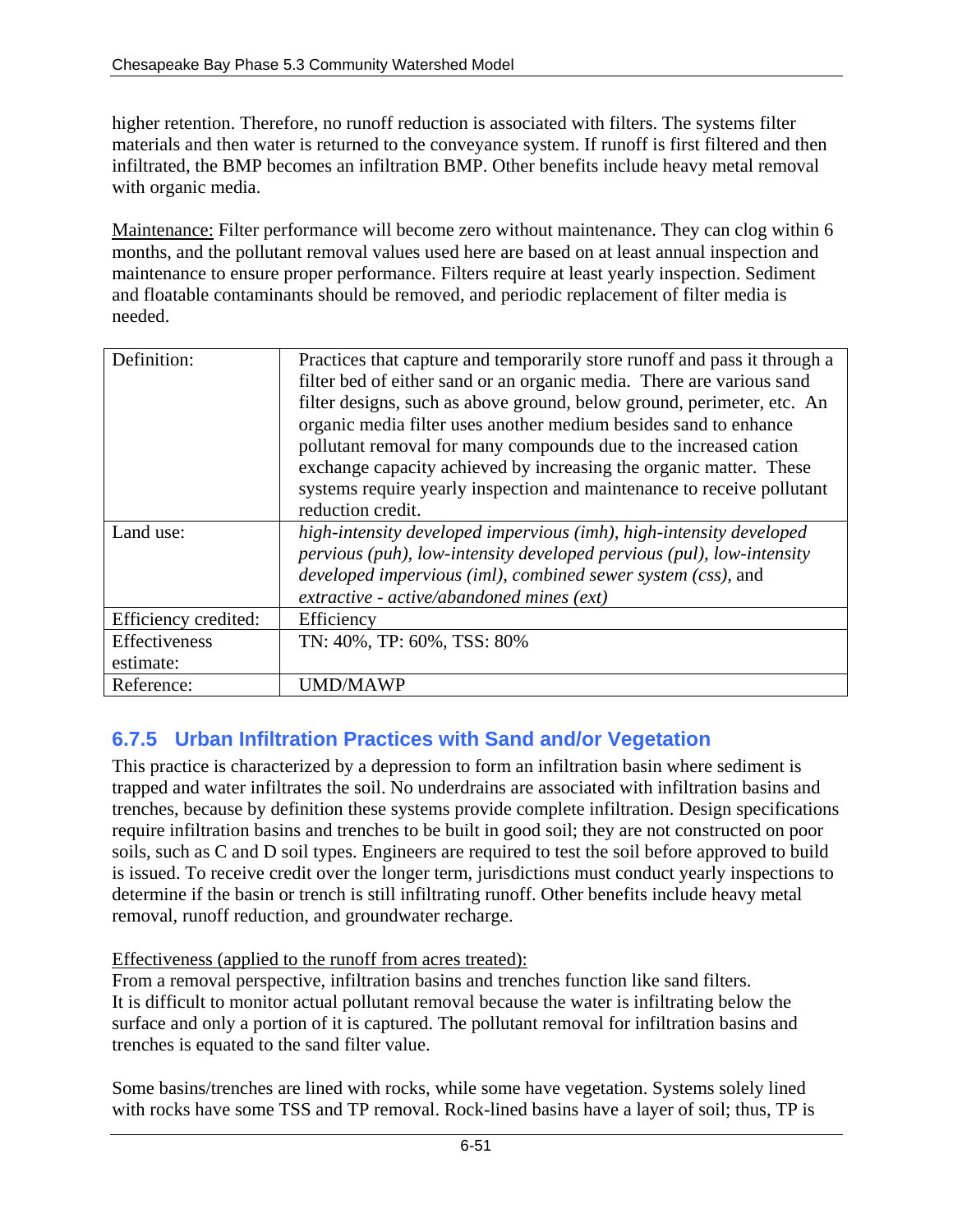removed, but without vegetation, TN is not removed. The ideal basin has no surface discharge, with 100 percent infiltration. With larger events, some surface overflow or bypass occurs, and no treatment results for the overflow. What is infiltrated captures most of the TSS moving through the system, some TP removal occurs, but very little TN is removed.

Runoff reduction is estimated to be 80 percent on the basis of CWP (2008) memo. The table shows a runoff reduction range of 60–90 percent with CWP best professional judgment range of 50–90 percent. The 50 percent, however, is for sites where an underdrain must be used. The CBP assumes that basins and trenches are not constructed on sites needing to use an underdrain, given the intent of the practice. Assuming the practice is designed with adequate pretreatment and soil infiltration testing, 80 percent RR is used and is a more conservative value than the 90 percent assigned by CWP (2008).

The CWP technical memo recommends 25 percent for TP and 15 percent for TN. A 15 percent reduction in TN is used here for systems with sand or vegetation, and 0 percent TN removal for systems without sand or vegetation, to be consistent with the other infiltration and filtration BMPs in this report and to be conservative.

A PR of 95 percent for TSS is assigned on the basis of infiltration numbers from the University of New Hampshire Stormwater Center 2007 annual report.

 $TR = RR + \{(100 - RR) \times PR\}$ 

Where: TR – total removal RR – runoff removal PR – pollutant removal

Total removal: TSS:  $80 + \{(100-80) \times .95\} = 95$ TP:  $80 + \{(100-80) \times .25\} = 85$ TN with sand and/or vegetation:  $80 + \{(100-80) \times 15\} = 85$ TN without sand and/or vegetation:  $80 + \{(100-80) \times 0\} = 80$ Values are rounded down to the nearest factor of 5

Error Bars:

Because of the lack of research on infiltration basins and trenches compared to other infiltration techniques, sand filter error bar values are used as infiltration basins and trenches function like a sand filter: TN 10 TP 15 TSS 10 – as the TR value is 95 percent, crop the  $+10$  to  $+5$  so TR is not above 100 percent

Maintenance: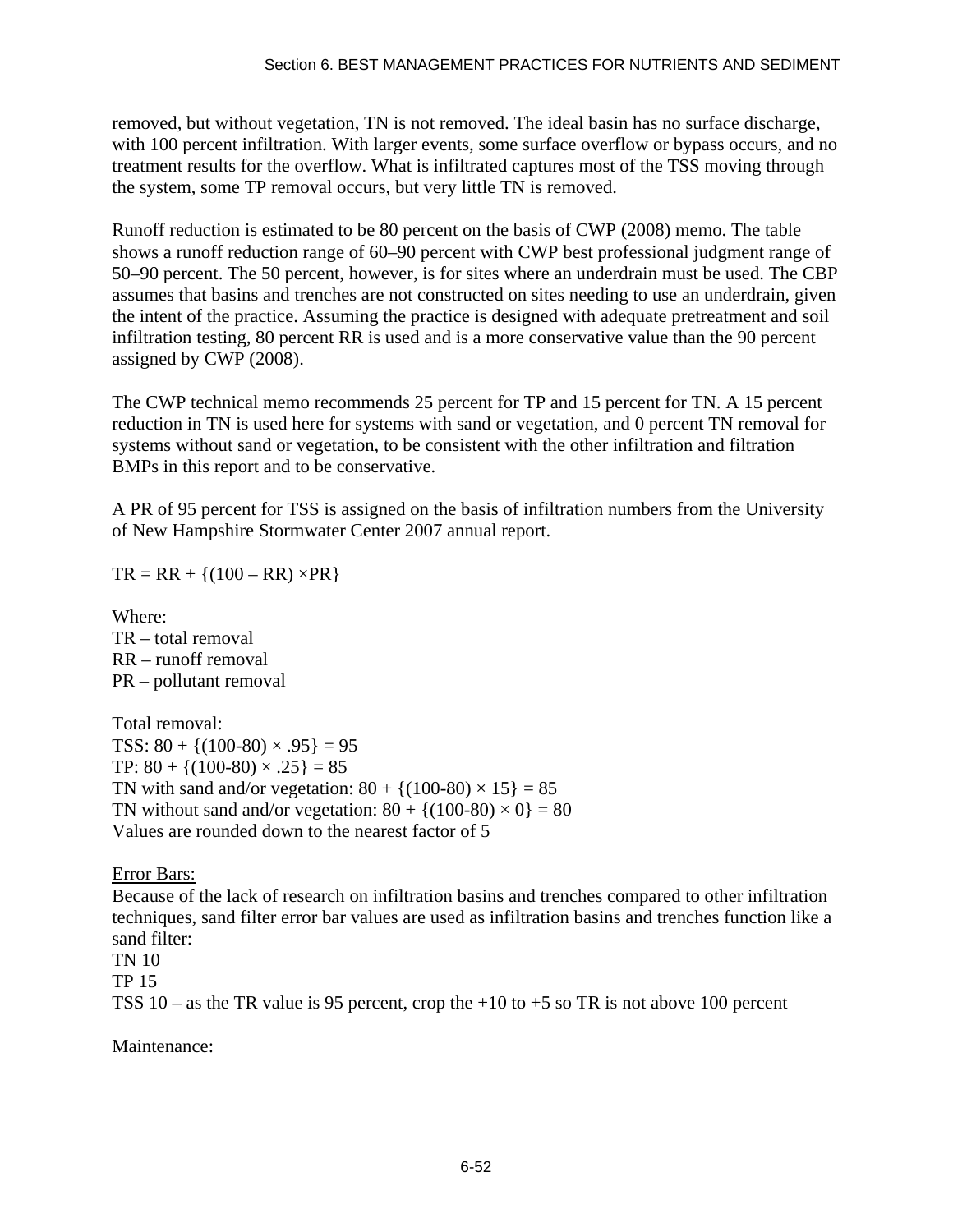Because infiltration is the main mechanism that reduces runoff and pollutants, maintaining infiltration is critical. As clogging occurs, flow begins to bypass the BMP. Such systems will capture much sediment, so maintenance is key.

#### **Factors that Create Variability in Performance**

Shut off event for all infiltration and filtration practices:

Most BMPs are designed for a 1-inch storm event to capture the water quality volume. With a 1.5-inch to 2-inch rain event, all practices begin to show bypass flow or overflow. Some sites can handle more runoff but after 1 inch, most sites become inundated. To determine the sizing criteria and water quality rainfall depth, engineers work backward starting with the total impervious area. The CBP Watershed Model shuts down treatment for all flow beyond 1 inch.

#### **Effectiveness Estimate—Range of values**

Equation Used to Determine Effectiveness Estimates:  $TR = RR + \{100 - RR) \times PR\}$ TR – total removal RR – runoff removal PR – pollutant removal

#### Tiered approach to range:

Starting with year 2 and continuing on, use a random sampling of the range as done for the range of performance values for nutrients.

For TSS pollutant removal, initial (first year) instillations will be at the low end of range and up (bottom of error bar) to the median. For nutrient removal, use random sampling of the range because scientists do not have an understanding of vegetative management and its effect on nutrient removal and cycles. While some locations cut vegetation back, some let it grow wild. By using random sampling within the range, that accounts for time needed to establish vegetation and the variability in managing vegetation once it becomes established.

#### **How It Is Modeled**

When a jurisdiction cannot report which soil type or if an underdrain is present, the value with the lowest mass removal is used (per WTWG policy). For example, when soil type and the presence of underdrains cannot be determined for bioretention the C and D soil types with underdrain estimates (TP = 45 percent, TN  $25$  = percent, and TSS = 55 percent) are assigned as these are the lowest effectiveness estimates. For vegetated open channels the C and D soil types soils without an underdrain (TP = 10 percent, TN = 10 percent, and TSS = 50 percent) is assigned. The values for C and D soils with an underdrain and no sand or vegetation are assigned  $(TP = 20$  percent,  $TN = 10$  percent and  $TSS = 55$  percent) to permeable pavement and pavers. The infiltration trenches and basins default values are for A and B soils with no underdrain and no sand or vegetation (TP = 85 percent, TN = 80 percent, and TSS = 95 percent).

| Definition: | A depression to form an infiltration basin where sediment is trapped  |
|-------------|-----------------------------------------------------------------------|
|             | and water infiltrates the soil. No underdrains are associated with    |
|             | infiltration basins and trenches, because by definition these systems |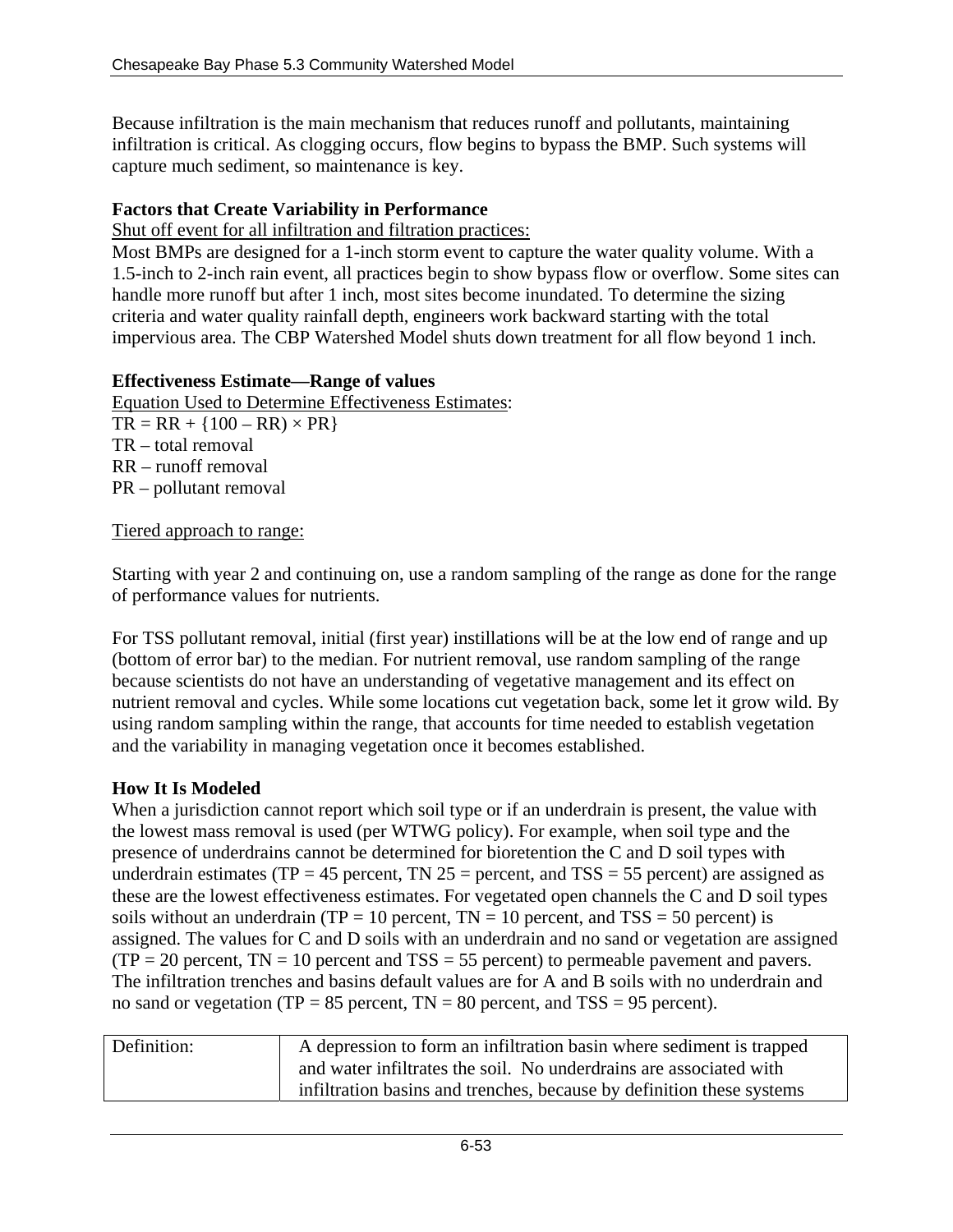|                      | provide complete infiltration. Design specifications require infiltration<br>basins and trenches to be build in good soil, they are not constructed on<br>poor soils, such as C and D soil types. Engineers are required to test the<br>soil before approved to build is issued. To receive credit over the |
|----------------------|-------------------------------------------------------------------------------------------------------------------------------------------------------------------------------------------------------------------------------------------------------------------------------------------------------------|
|                      | longer term, jurisdictions must conduct yearly inspections to determine                                                                                                                                                                                                                                     |
|                      | if the basin or trench is still infiltrating runoff.                                                                                                                                                                                                                                                        |
| Land use:            | high-intensity developed impervious (imh), high-intensity developed                                                                                                                                                                                                                                         |
|                      | pervious (puh), low-intensity developed pervious (pul), low-intensity                                                                                                                                                                                                                                       |
|                      | developed impervious (iml), combined sewer system (css), and                                                                                                                                                                                                                                                |
|                      | extractive - active/abandoned mines (ext)                                                                                                                                                                                                                                                                   |
| Efficiency credited: | Efficiency                                                                                                                                                                                                                                                                                                  |
| Effectiveness        | TN: 85%, TP: 85%, TSS: 90%                                                                                                                                                                                                                                                                                  |
| estimate:            |                                                                                                                                                                                                                                                                                                             |
| Reference:           | <b>UMD/MAWP</b>                                                                                                                                                                                                                                                                                             |

## **6.7.6 Wetlands and Wet Ponds**

A water impoundment structure that intercepts stormwater runoff then releases it to an open water system at a specified flow rate. These structures retain a permanent pool and usually have retention times sufficient to allow settlement of some portion of the intercepted sediments and attached nutrients/toxics. Until recently, the practices were designed specifically to meet water quantity, not water quality objectives. There is little or no vegetation living in the pooled area, nor are outfalls directed through vegetated areas before open water release. Nitrogen reduction is minimal.

Wet ponds and wetlands used as a BMP for managing urban stormwater runoff are man-made landscape features that have characteristics and functions similar to their natural counterparts. Wet ponds are depressions or basins created by excavation or berm construction that receive sufficient water via runoff, precipitation, and groundwater to contain standing water year-round at depths too deep to support rooted emergent or floating-leaved vegetation (in contrast with dry ponds, which dry out between precipitation events). Wetlands, on the other hand, have soils that are saturated with water or flooded with shallow water that support rooted floating or emergent aquatic vegetation (e.g. cattails). Some systems can contain submergent vegetation, or emergent vegetation along the shorelines, blurring the distinction between the two.

While there are similarities between natural and stormwater wetlands or wet ponds, there are also differences. In general, stormwater systems have a water balance dominated by surface runoff (rather than groundwater), *flashy* hydroperiods, well-defined boundaries, low species diversity and habitat value, and elevated contaminant and sediment concentrations compared with their natural counterparts (Schueler 1992).

Historically, stormwater management has concentrated on water quantity i.e., peak flow management, not water quality. In general, stormwater wet pond designs did not offer mechanisms (retention times, shallow water depths) for significant water quality reduction. In many cases the systems, because of design features (expansion limitations, steep interior side slopes), are not easy candidates for retrofits.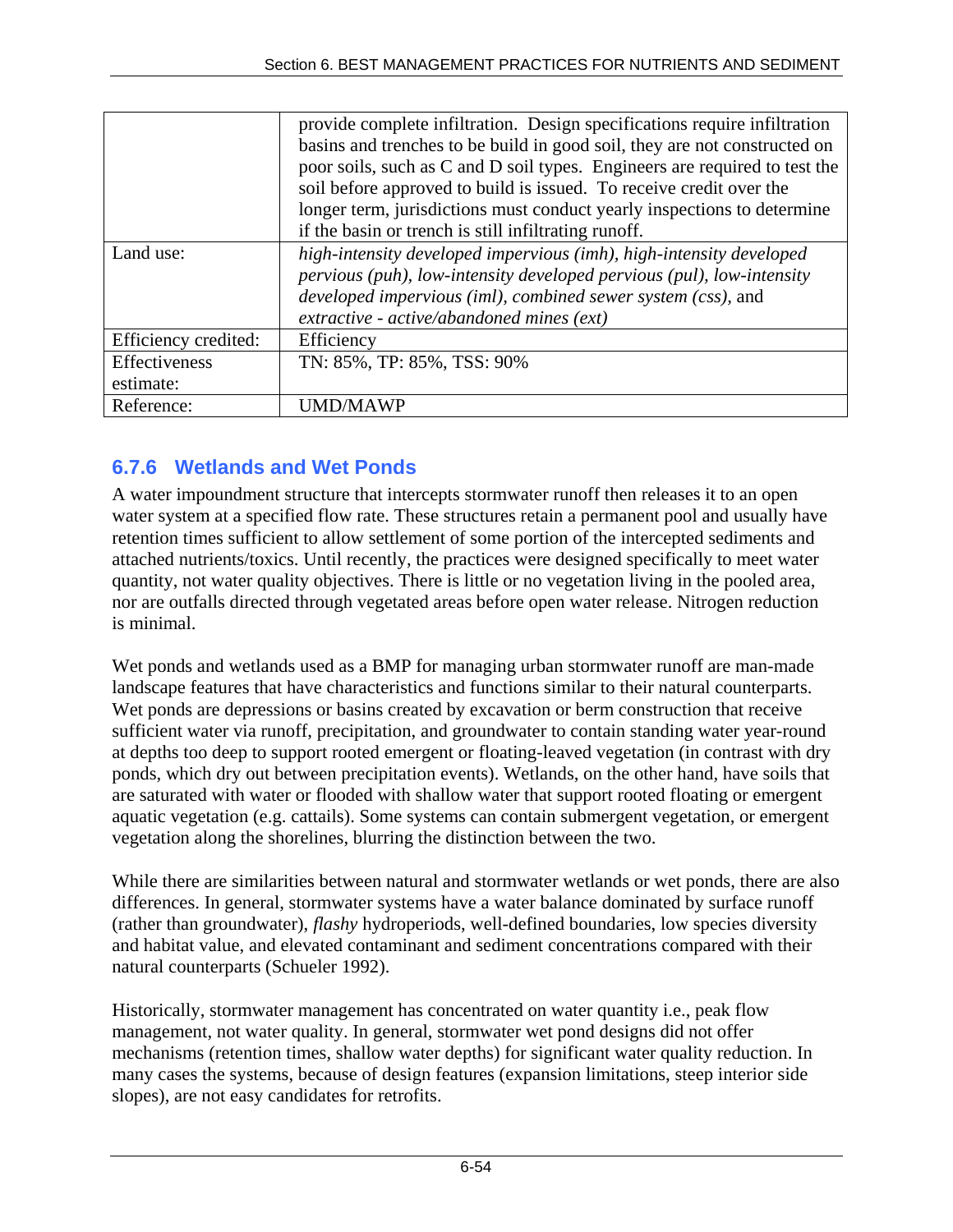The water quality functions of urban wet ponds and wetland BMPs operate via similar mechanisms to those occurring in natural systems. Suspended particles are removed via settling resulting from low water velocities in the systems and physical filtration by plants if present (Schueler 1992; Brix 1993). Nitrogen is removed primarily via plant and microbial uptake, nitrification-denitrification reactions, and particulate settling, while phosphorus is removed primarily via soil sorption and settling of phosphorus sorbed to particulate matter. Wetlands and wet ponds can also remove, transform, or retain metals, pesticides, pathogens, oils, and other organic and inorganic constituents of surface runoff (Kadlec and Knight 1996; Mitsch and Gosselink 2000; BMP Database 2007). Furthermore, many stormwater BMPs are designed to store surface runoff water, releasing it slowly to streams with the goal of attenuating flood peaks resulting from storms. This hydrologic function of wet ponds and wetlands is often considered a water quality function that helps to reduce stream channel incision, bank erosion, and loss of instream habitat structures that is typical of streams in urban areas with extensive watershed areas covered by impervious surfaces such as building, roads, and parking lots (Schueler 1994).

In addition to water quality functions, wetland BMPs, and to a lesser extent wet pond BMPs provide habitat for fish, aquatic invertebrates, birds, mammals, reptiles, and amphibians (Schueler 1992). However, if not designed properly, the structures can also provide habitat for disease vectors such as mosquitoes (NC State 2005). Wet ponds and wetland BMPs can also be important for human quality of life, providing aesthetic or recreational value. Because they are often small and isolated from other habitats such as forests and streams, plant and wildlife species diversity might be low. Nonetheless, their presence in otherwise highly developed landscapes can increase their value as habitat for wildlife as well as use by humans (Mitsch and Gosselink 2000).

| Definition:          | A water impoundment structure that intercepts stormwater runoff then       |
|----------------------|----------------------------------------------------------------------------|
|                      | releases it to an open water system at a specified flow rate. These        |
|                      | structures retain a permanent pool and usually have retention times        |
|                      | sufficient to allow settlement of some portion of the intercepted          |
|                      | sediments and attached nutrients/toxics. Until recently, these practices   |
|                      | were designed specifically to meet water quantity, not water quality       |
|                      | objectives. There is little or no vegetation living within the pooled area |
|                      | nor are outfalls directed through vegetated areas prior to open water      |
|                      | release. Nitrogen reduction is minimal.                                    |
| Land use:            | high-intensity developed impervious (imh), high-intensity developed        |
|                      | pervious (puh), low-intensity developed pervious (pul), low-intensity      |
|                      | developed impervious (iml), combined sewer system (css), and               |
|                      | extractive - active/abandoned mines (ext)                                  |
| Efficiency credited: | Effectiveness                                                              |
| Effectiveness        | TN: 20%, TP: 45%, TSS: 60%                                                 |
| estimate:            |                                                                            |
| Reference:           | UMD/MAWP                                                                   |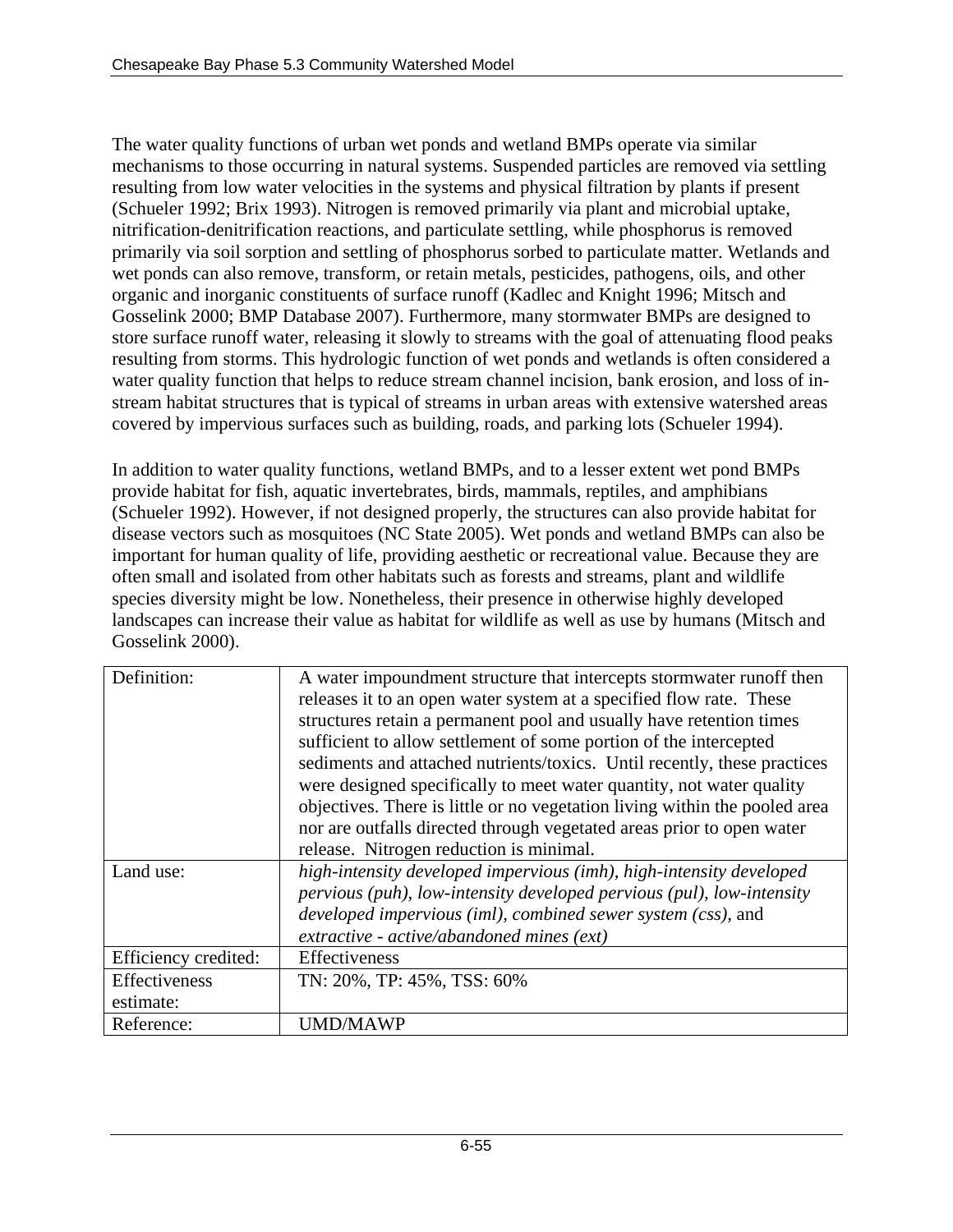## **6.7.7 Urban Infiltration Practices without Sand or Vegetation**

This is an urban infiltration practice that uses a depression to form an infiltration basin where sediment is trapped and water infiltrates the soil, but no underdrains are associated with infiltration basins and trenches because by definition the systems provide complete infiltration. Design specifications require infiltration basins and trenches to be built in good soil; they are not constructed on poor soils, such as C and D soil types. Engineers are required to test the soil before approved to build is issued. To receive credit over the longer term, jurisdictions must conduct yearly inspections to determine if the basin or trench is still infiltrating runoff. Other benefits include heavy metal removal, runoff reduction, and groundwater recharge.

#### Effectiveness (applied to the runoff from acres treated):

From a removal perspective, infiltration basins and trenches function like sand filters. It is difficult to monitor actual pollutant removal because the water is infiltrating below the surface and only a portion of it is captured. The pollutant removal for infiltration basins and trenches is equated to the sand filter value.

Some basins/trenches are lined with rocks, while some have vegetation. Systems solely lined with rocks have some TSS and TP removal. Rock lined basins have a layer of soil thus TP is removed, but without vegetation TN is not removed. The ideal basin has no surface discharge, with 100 percent infiltration. With larger events, some surface overflow or bypass occurs and no treatment results for the overflow. What is infiltrated captures most of the TSS moving through the system, some TP removal occurs, but very little TN is removed.

Runoff reduction is estimated to be 80 percent, on the basis of CWP (2008) memo. The table shows a runoff reduction range of 60–90 percent with CWP best professional judgment range of 50–90 percent. The 50 percent, however, is for sites where an underdrain must be used. The CBP assumes that basins and trenches are not constructed on sites needing to use an underdrain, given the intent of the practice. Assuming the practice is designed with adequate pretreatment and soil infiltration testing, 80 percent RR is used and is a more conservative value than the 90 percent assigned by CWP (2008).

The CWP technical memo recommends 25 percent for TP and 15 percent for TN. A 15 percent reduction in TN is used here for systems with sand or vegetation, and 0 percent TN removal for systems without sand or vegetation, to be consistent with the other infiltration and filtration BMPs in this report and to be conservative.

A PR of 95 percent for TSS is assigned on the basis of infiltration numbers from the University of New Hampshire Stormwater Center 2007 annual report.

 $TR = RR + \{(100 - RR) \times PR\}$ 

Where: TR – total removal RR – runoff removal PR – pollutant removal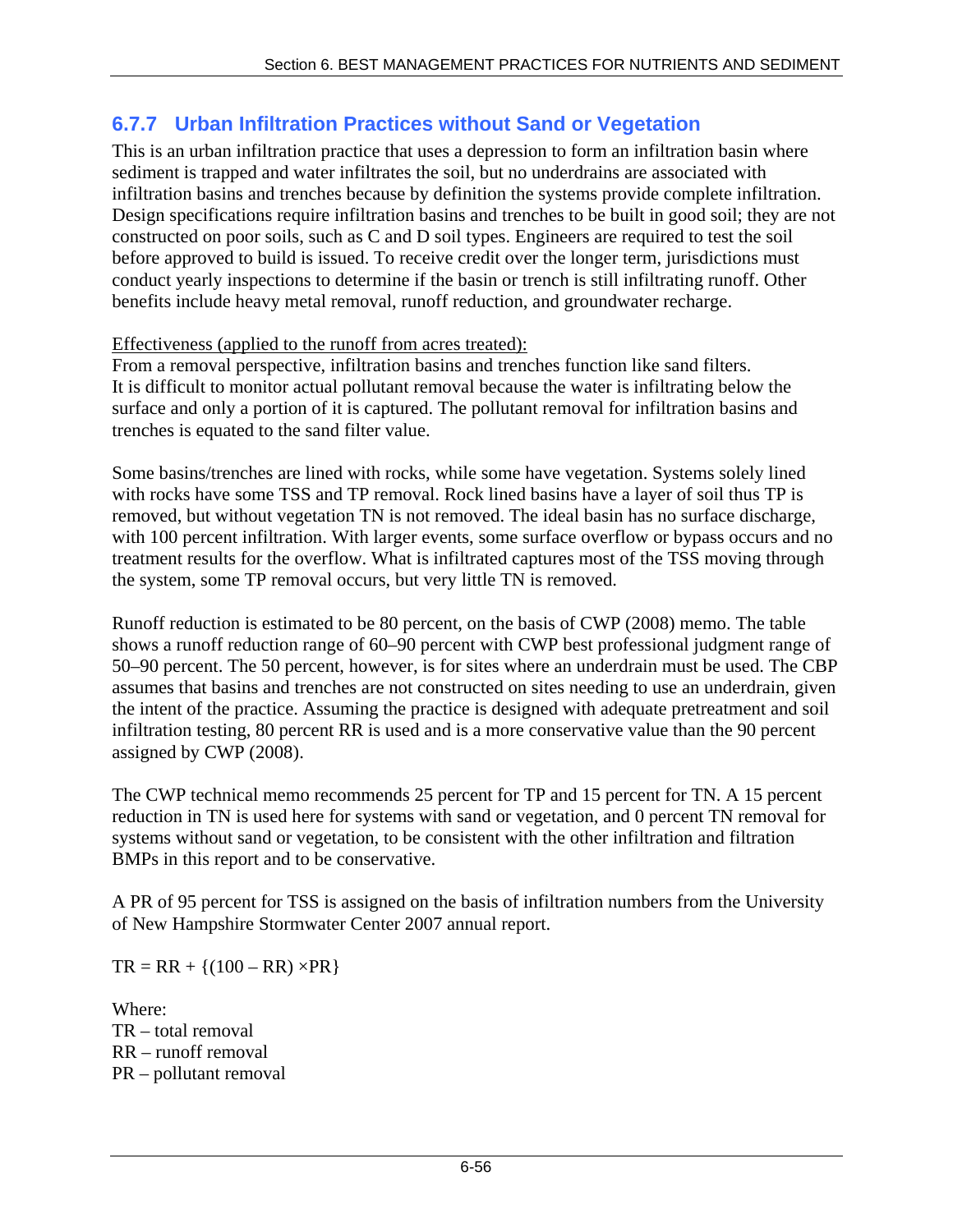Total removal: TSS:  $80 + \{(100-80) \times .95\} = 95$ TP:  $80 + \{(100-80) \times .25\} = 85$ TN with sand and/or vegetation:  $80 + \{(100-80) \times 15\} = 85$ TN without sand and/or vegetation:  $80 + \{(100-80) \times 0\} = 80$ Values are rounded down to the nearest factor of 5

#### Error Bars:

Because of the lack of research on infiltration basins and trenches compared to other infiltration techniques, sand filter error bar values are used as infiltration basins and trenches function like a sand filter:

TN 10 TP 15 TSS 10 – as the TR value is 95 percent, crop the +10 to +5 so TR is not above 100 percent

#### Maintenance:

As infiltration is the main mechanism that reduces runoff and pollutants, maintaining infiltration is critical. As clogging occurs flow begins to bypass the BMP. The systems will capture a lot of sediment, so maintenance is key.

#### **Factors that Create Variability in Performance**

Shut-off event for all infiltration and filtration practices:

Most BMPs are designed for a 1-inch storm event to capture the water quality volume. With a 1.5-inch to 2-inch rain event, all practices begin to show bypass flow or overflow. Some sites can handle more runoff but after 1 inch most sites become inundated. To determine the sizing criteria and water quality rainfall depth, engineers work backwards starting with the total impervious area. The CBP Watershed Model shuts down treatment for all flow beyond 1 inch.

#### **Effectiveness Estimate—Range of values**

Equation Used to Determine Effectiveness Estimates:  $TR = RR + \{100 - RR) \times PR\}$ TR – total removal

RR – runoff removal

PR – pollutant removal

#### Tiered approach to range:

Starting with year 2 and continuing on, use a random sampling of the range as done for the range of performance values for nutrients.

For TSS pollutant removal, initial (first year) instillations will be at the low end of range and up (bottom of error bar) to the median. For nutrient removal, use random sampling of the range because scientists do not have an understand of vegetative management and its effect on nutrient removal and cycles. While some locations cut vegetation back, some let it grow wild. By using random sampling within the range this accounts for time needed to establish vegetation and the variability in managing vegetation once it becomes established.

#### **How It Is Modeled**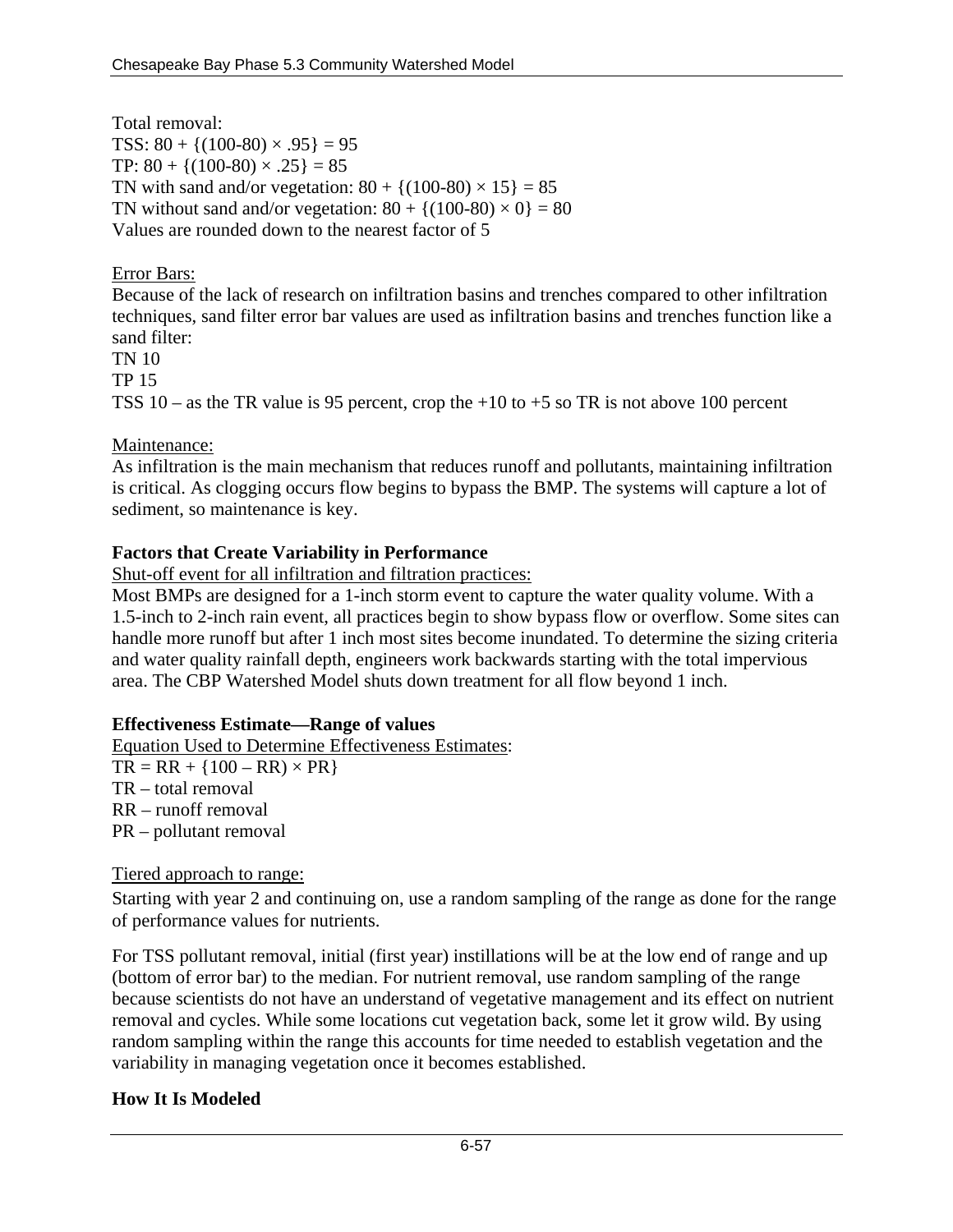When a jurisdiction cannot report which soil type or if an underdrain is present the value with the lowest mass removal is used (per WTWG policy). For example, when soil type and the presence of underdrains cannot be determined for bioretention the C and D soil types with underdrain estimates (TP = 45 percent, TN = 25 percent, and TSS = 55 percent) are assigned as these are the lowest effectiveness estimates. For vegetated open channels the C/D soils without an underdrain  $(TP = 10$  percent,  $TN = 10$  percent, and  $TSS = 50$  percent) is assigned. The values for C/D soil with an underdrain and no sand or vegetation are assigned ( $TP = 20$  percent,  $TN = 10$  percent and TSS = 55 percent) to permeable pavement and pavers. The infiltration trenches and basins default values are for A and B soils with no underdrain and no sand or vegetation ( $TP = 85$ ) percent,  $TN = 80$  percent, and  $TSS = 95$  percent).

| Definition:          | A depression to form an infiltration basin where sediment is trapped<br>and water infiltrates the soil. No underdrains are associated with<br>infiltration basins and trenches, because by definition these systems<br>provide complete infiltration.     |
|----------------------|-----------------------------------------------------------------------------------------------------------------------------------------------------------------------------------------------------------------------------------------------------------|
| Land use:            | high-intensity developed impervious (imh), high-intensity developed<br>pervious (puh), low-intensity developed pervious (pul), low-intensity<br>developed impervious (iml), combined sewer system (css), and<br>extractive - active/abandoned mines (ext) |
| Efficiency credited: | Effectiveness                                                                                                                                                                                                                                             |
| Effectiveness        | TN: 80%, TP: 85%, TSS: 90%                                                                                                                                                                                                                                |
| estimate:            |                                                                                                                                                                                                                                                           |
| Reference:           | <b>UMD/MAWP</b>                                                                                                                                                                                                                                           |

## **6.7.8 Dirt and Gravel Road Stormwater Management Control**

In many rural areas of the Ridge and Valley, Piedmont, and Allegheny Plateau, local (county) roads are unpaved. Often, the roads were initially constructed as part of a logging operation and over time were integrated into the local community transportation system.

In most cases, the roads are gravel or packed soil surfaces. They do not have stormwater management controls, nor were they built to minimize erosion effects on local streams during severe rainfall events. The road edge often becomes the collection point for concentrated stormwater flows resulting in gully erosion and high sediment loads to streams.

Although the stormwater practices used to address this problem are site specific, the overall objective is to minimize stormwater runoff concentration and velocity, protect areas of concentrated flow from erosion, and prevent degradation of water quality or habit in local streams.

| Definition:          | Minimize stormwater runoff concentration and velocity, protect areas of<br>concentrated flow from erosion, and prevent degradation of water<br>quality or habit in local streams. There are three types with varying<br>reductions: driving surface aggregate (DSA), no DSA, and DSA with<br>outlets |
|----------------------|------------------------------------------------------------------------------------------------------------------------------------------------------------------------------------------------------------------------------------------------------------------------------------------------------|
| Land use:            | forests, woodlots and wooded (for), high-intensity developed pervious<br>(puh), and low-intensity developed pervious (pul)                                                                                                                                                                           |
| Efficiency credited: | Load reduction                                                                                                                                                                                                                                                                                       |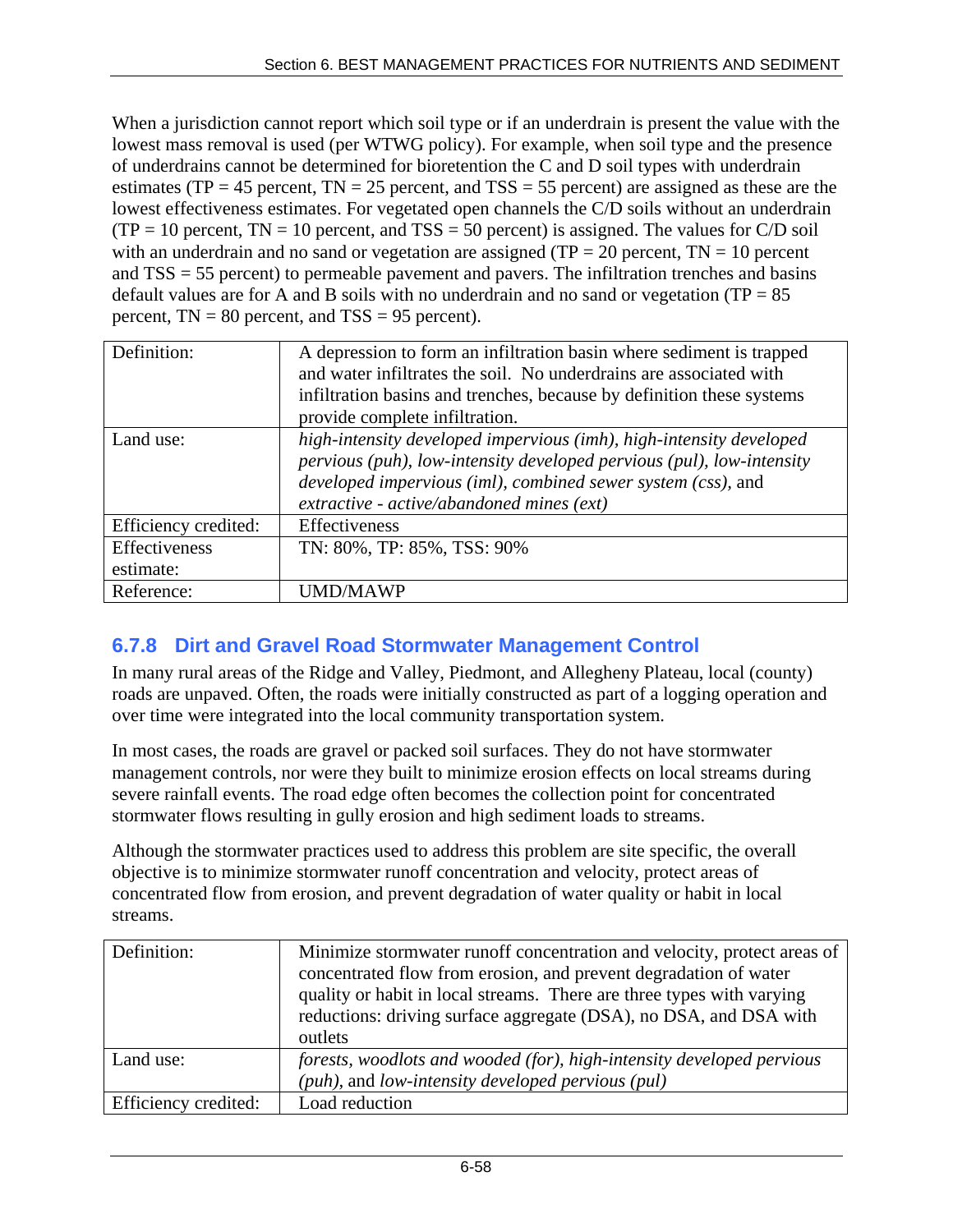| Effectiveness | The mass of sediment reduced per linear foot of treated dirt or gravel |
|---------------|------------------------------------------------------------------------|
| estimate:     | road depends on the presence or absence of DSA. The greatest           |
|               | reductions for this management practice are for DSA combined with      |
|               | outlets = 3.6 lbs sediment/ft; followed by DSA alone = 2.96 lbs        |
|               | sediment/ft; and no $DSA = 1.76$ lbs sediment/ft.                      |
| Reference:    | UMD/MAWP, Erosion and Sediment Control CBC Final Report                |

## **6.7.9 Septic Connections**

| Definition:          | This is when septic systems get converted to public sewer. This        |
|----------------------|------------------------------------------------------------------------|
|                      | reduces the number of systems because the waste is sent into the sewer |
|                      | and treated at a wastewater treatment plant.                           |
| Land use:            | onsite wastewater management systems (sep)                             |
| Efficiency credited: | Systems change                                                         |
| Effectiveness        | N/A                                                                    |
| estimate:            |                                                                        |
| Reference:           | Appendix H                                                             |

## **6.7.10 Urban Nutrient Management**

Urban areas are divided into pervious and impervious urban areas in the Chesapeake Bay Watershed Model. Pervious urban areas account for suburban areas, parks, lawns, and areas in which water is able to percolate through the soil. Alternatively, impervious urban land are areas such as roads, paved lots, and rooftops where water is unable to percolate through the soil profile. These lands use groups are derived from CBP Land Use (CBPLU) categories and are described in Watershed Model Appendix E: Watershed Land Uses and Model Linkages to the Airshed and Estuarine Models. The following equations use CBP Land Use estimates to calculate the two categories of urban areas:

(2) Pervious Urban = (CBPLU High Intensity Urban  $\times$  0.15) + (CBPLU Low Intensity Urban  $\times$  $(0.6) + (CBPLU Herbaceous Urban \times 0.9) + (CBPLU Urban \times 0.9) + (CBPLU Exposed \times 0.6)$ 

(3) Impervious Urban = (CBPLU High Intensity Urban  $\times$  0.85)+(CBPLU Low Intensity Urban $\times$  $(0.4) + (CBPLU Herbaceous Urban \times 0.1) + (CBPLU Urban \times 0.1) + (CBPLU Exposed \times 0.4)$ 

Generally, on a portion of pervious urban acres including some lawns, golf courses, and portions of park land, intensive turf management practices are applied. For those areas, an estimated recommended fertilizer application is 130 pounds of nitrogen/acre. A portion of the pervious urban areas has little or no turf maintenance and has fertilizer applied only once every 3 years, if at all. Such areas can include lawns, medians of highways, roadside rights of way, and portions of parks. Considering the differences in the amount of fertilizer applied to various types of pervious land and the limitation of the use of the various types of urban land use averaged to represent a single urban land use, an average fertilizer application of 50 pounds of nitrogen/acre/year is applied to all pervious land in the Phase 5.3 Watershed Model. Fertilizer is usually applied during the spring and early fall. For that reason, the timing of fertilizer applications are split into eight periods each with a distribution of 10 days. The applications begin on the following days and last for 10 days; March 9, April 9, May 9, June 9, July 9, August 9, September 9, and October 9. With the implementation of the urban nutrient management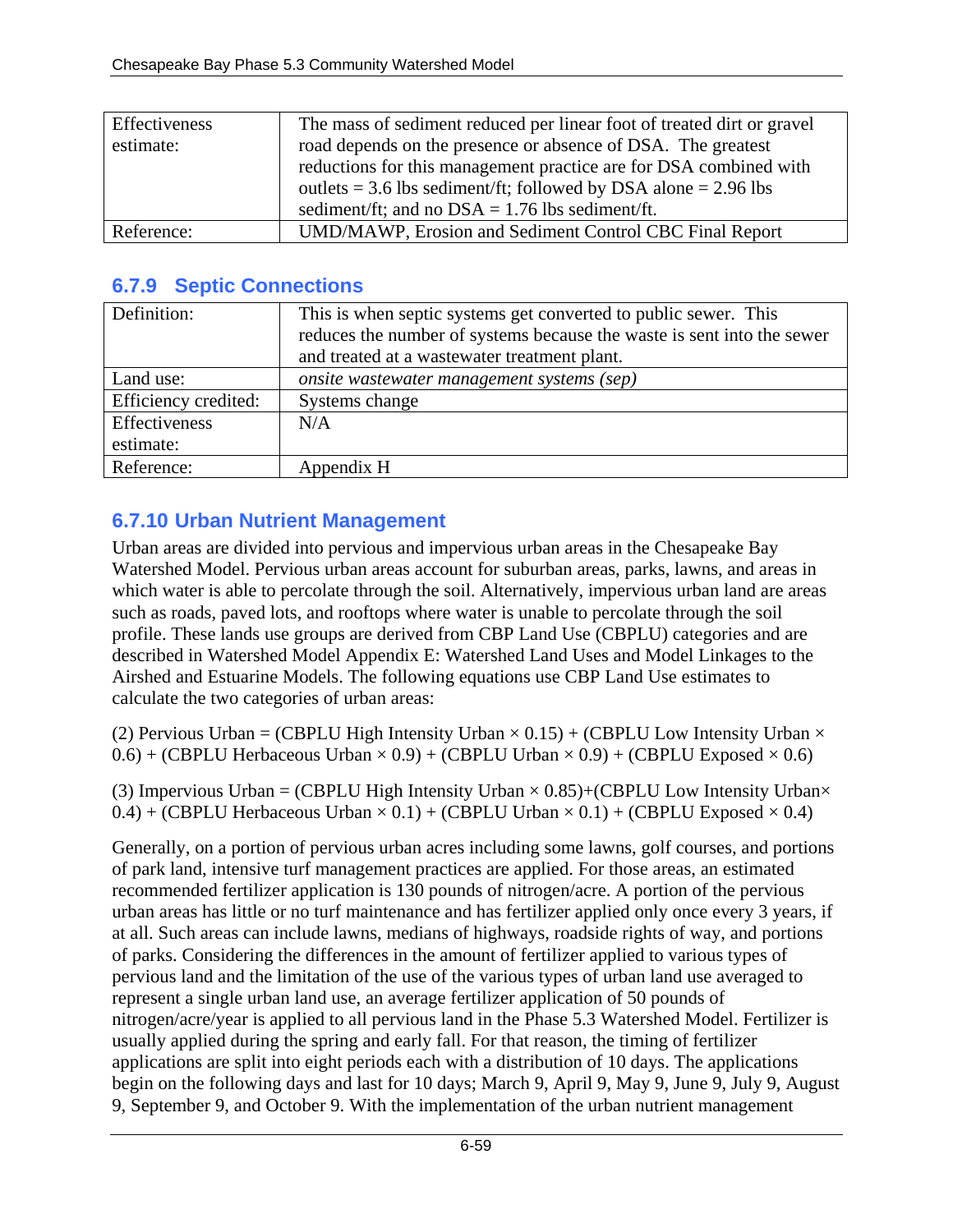practice, a reduction of urban fertilizer is applied. Urban nutrient management involves public education (targeting urban/suburban residents and businesses) to encourage reduction of excessive fertilizer use. The CBP Nutrient Subcommittee's Tributary Strategy Workgroup has estimated that urban nutrient management reduces nitrogen loads by 17 percent and phosphorus loads by 22 percent.

| Definition:          | Urban nutrient management involves the reduction of fertilizer to grass<br>lawns and other urban areas. The implementation of urban nutrient<br>management is based on public education and awareness, targeting<br>suburban residences and businesses, with emphasis on reducing<br>excessive fertilizer use |
|----------------------|---------------------------------------------------------------------------------------------------------------------------------------------------------------------------------------------------------------------------------------------------------------------------------------------------------------|
| Land use:            | high-intensity developed pervious (puh) and low-intensity developed                                                                                                                                                                                                                                           |
|                      | <i>pervious</i> ( <i>pul</i> )                                                                                                                                                                                                                                                                                |
| Efficiency credited: | Efficiency                                                                                                                                                                                                                                                                                                    |
| Effectiveness        | TN: 17%, TP: 22%, TSS: N/A                                                                                                                                                                                                                                                                                    |
| estimate:            |                                                                                                                                                                                                                                                                                                               |
| Reference:           | Appendix H                                                                                                                                                                                                                                                                                                    |

## **6.7.11 Septic Pumping**

For onsite wastewater management systems (OSWMS), commonly called septic systems, nutrient reductions are achieved through three types of management practices. Those practices are frequent maintenance and pumping, connection of OSWMS to sewage treatment systems, and OSWMS denitrification. For all the septic system BMPs, the nutrient reduction efficiency is applied only to nitrogen as it is assumed that phosphorus is entirely treated by OSWMS.

Whenever septic tanks are pumped and septage removed, the OSWMS has an increased capacity to remove settable and floatable solids from the wastewater (Robillard and Martin 1990a). Septic tank pumping promotes biological digestion of a portion of the solids and allows for storage space for the remaining undigested solid portion of the wastewater. OSWMS effluent flows out of septic tanks and into an underground soil adsorption system (field). The pumping of septic tanks is one of several measures that can be implemented to protect soil adsorption systems from clogging and failure (Robillard and Martin 1990b). This measure reduces the nitrogen loads by an estimated 5 percent. The level of BMP implementation is reported by signatory states as the number of systems implemented. A ratio is formed of the number of pumpouts reported and the total number of septic systems. If a system fails, soil adsorption fields are often unable to adequately filter and treat wastewater; consequently non-treated septic system effluent can drain directly into ground and surface water sources.

| Definition: | Septic systems achieve nutrient reductions through several types of    |
|-------------|------------------------------------------------------------------------|
|             | management practices, including frequent maintenance and pumping.      |
|             | On average, septic tanks need to be pumped once every three to five    |
|             | years to maintain effectiveness. The pumping of septic tanks is one of |
|             | several measures that can be implemented to protect soil absorption    |
|             | systems from failure. When septic tanks are pumped and sewage          |
|             | removed, the septic system's capacity to remove settable and floatable |
|             | solids from wastewater is increased.                                   |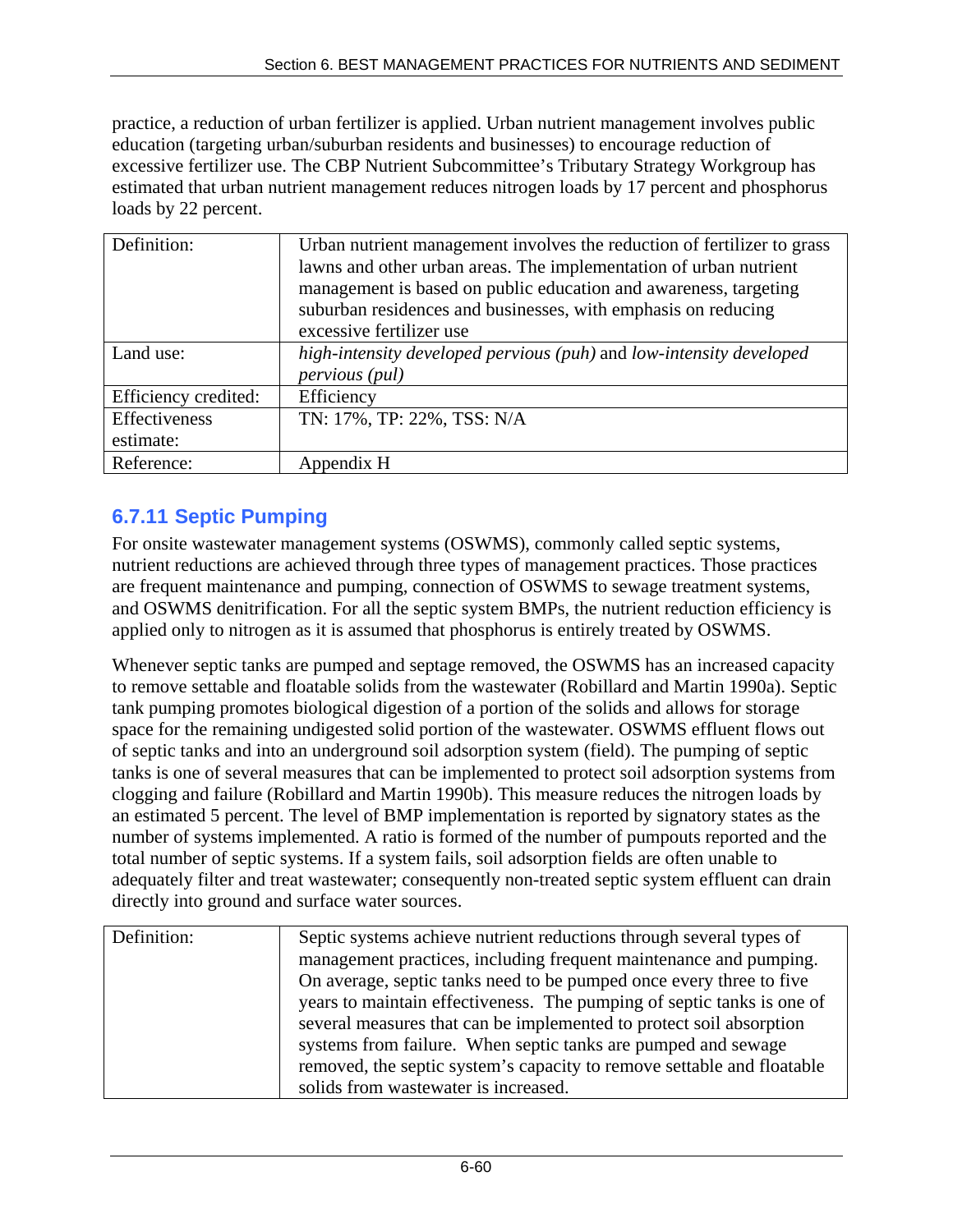| Land use:            | onsite wastewater management systems (sep) |
|----------------------|--------------------------------------------|
| Efficiency credited: | Efficiency                                 |
| Effectiveness        | TN: 55%                                    |
| estimate:            |                                            |
| Reference:           | Appendix H, BMP Basics                     |

## **6.7.12 Septic Denitrification**

Denitrification in OSWMSs is accomplished through a sand mound system with effluent recirculation. The nitrogen load is reduced by 50 percent when denitrification is incorporated in septic systems.

| Definition:          | Septic denitrification represents the replacement of traditional septic<br>systems with more advanced systems that have additional nitrogen<br>removal capabilities. Traditional septic systems usually consist of a<br>large tank designed to hold the wastewater allowing grits and solids<br>time for settling and decomposition. Wastewater then flows to the<br>second component, the drainfield. An enhanced septic system like that<br>shown can provide further treatment of nitrogen through processes that<br>encourage denitrification of the wastewater. |
|----------------------|----------------------------------------------------------------------------------------------------------------------------------------------------------------------------------------------------------------------------------------------------------------------------------------------------------------------------------------------------------------------------------------------------------------------------------------------------------------------------------------------------------------------------------------------------------------------|
| Land use:            | onsite wastewater management systems (sep)                                                                                                                                                                                                                                                                                                                                                                                                                                                                                                                           |
| Efficiency credited: | Efficiency                                                                                                                                                                                                                                                                                                                                                                                                                                                                                                                                                           |
| Effectiveness        | TN: 50%                                                                                                                                                                                                                                                                                                                                                                                                                                                                                                                                                              |
| estimate:            |                                                                                                                                                                                                                                                                                                                                                                                                                                                                                                                                                                      |
| Reference:           | Appendix H, BMP Basics                                                                                                                                                                                                                                                                                                                                                                                                                                                                                                                                               |

## **6.7.13 Urban Tree Planting**

The tree planting BMP includes any tree plantings on any site except those along rivers and streams. Plantings along rivers and streams are considered riparian buffers and are treated differently. The definition of tree planting does not include reforestation. Reforestation replaces trees removed during timber harvest and does not result in an additional nutrient reduction or an increase in the forest acreage.

| Definition:          | Urban tree planting is planting trees on urban pervious areas at a rate<br>that would produce a forest-like condition over time. The intent of the<br>planting is to eventually convert the urban area to forest. If the trees are<br>planted as part of the urban landscape, with no intention to covert the<br>area to forest, then this would not count as urban tree planting |
|----------------------|-----------------------------------------------------------------------------------------------------------------------------------------------------------------------------------------------------------------------------------------------------------------------------------------------------------------------------------------------------------------------------------|
| Land use:            | high-intensity developed pervious (puh) and low-intensity developed<br><i>pervious (pul)</i>                                                                                                                                                                                                                                                                                      |
|                      |                                                                                                                                                                                                                                                                                                                                                                                   |
| Efficiency credited: | Land use change to <i>forest and woodlot</i>                                                                                                                                                                                                                                                                                                                                      |
| Effectiveness        | N/A                                                                                                                                                                                                                                                                                                                                                                               |
| estimate:            |                                                                                                                                                                                                                                                                                                                                                                                   |
| Reference:           | Appendix H, BMP Basics                                                                                                                                                                                                                                                                                                                                                            |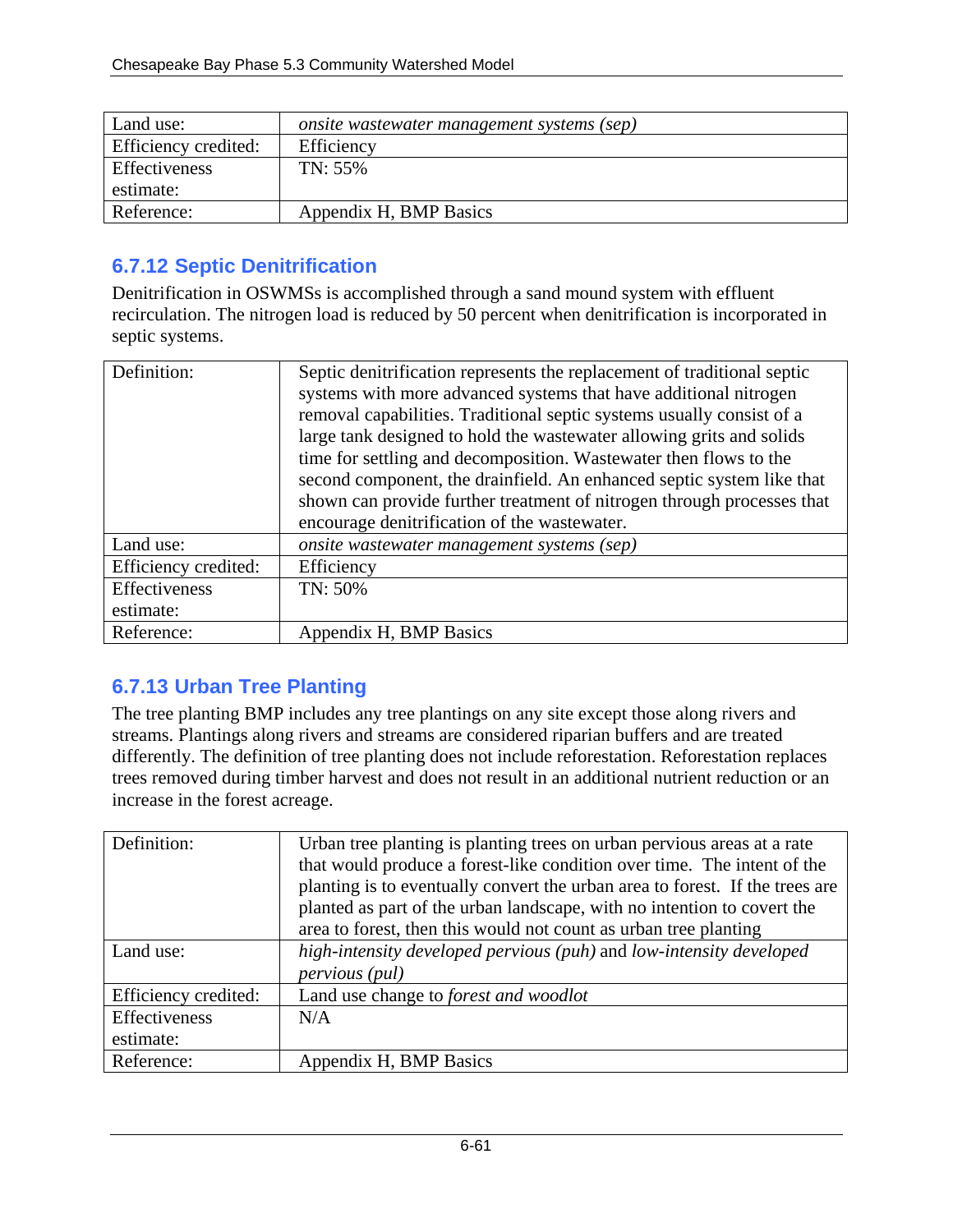## **6.7.14 Urban Forest Conservation**

Forest conservation land use conversion is based on estimates in the amount of forest land saved between 1993 and 2000 as a result of Maryland's Forest Conservation Act. Incorporating forest conservation practices consist of a land use conversion from developed land (pervious urban) to forest. Maryland's Forest Conservation Act helps to maintain and enhance forest cover by requiring the identification of priority areas for forest retention, setting guidelines for development that require the retention of 15–50 percent of the forested area, and replanting of cleared areas. Priority areas are designated as 100-year flood plains, intermittent and perennial streams and their buffers, steep slopes, and critical habitats. This BMP reduces deforestation created by urban development by requiring that a certain percentage of developed land remain as forested land. Substituting forest land for what would otherwise be urban land is best understood in the context of how the Phase 4 Watershed Model projects land use. For any year other than 1990, the year of the CBP land use database, land use is projected forward or backward according to population. As population increases in a model segment, urban land use area increases proportional to the 1990 urban land use and population, and the land uses of forest and agriculture, proportionally decrease. Forest Conservation Act BMPs reduce the constant rate of urbanization as projected through population growth.

| Definition:          | Urban forest conservation applies only to Maryland at this time. This   |
|----------------------|-------------------------------------------------------------------------|
|                      | BMP in Maryland is the implementation of the Maryland Forest            |
|                      | Conservation Act that requires developers to maintain at least 20% of a |
|                      | development site in trees (forest condition). This is actually a        |
|                      | preventative type of BMP which alters the rate of urban conversion.     |
|                      | The acreage is calculated from the annual urban increase (population    |
|                      | based). The 20% is specific to the Maryland Act and could be different  |
|                      | for each jurisdiction or various locations within a jurisdiction.       |
| Land use:            | high-intensity developed pervious (puh) and low-intensity developed     |
|                      | <i>pervious (pul)</i>                                                   |
| Efficiency credited: | Land use change to <i>forest and woodlot</i>                            |
| Effectiveness        | N/A                                                                     |
| estimate:            |                                                                         |
| Reference:           | Appendix H                                                              |

### **6.7.15 Urban Growth Reduction**

| Definition:          | Change from urban to non-urban landuse in forecasted conditions.    |
|----------------------|---------------------------------------------------------------------|
| Land use:            | high-intensity developed impervious (imh), high-intensity developed |
|                      | pervious (puh), low-intensity developed pervious (pul), and low-    |
|                      | <i>intensity developed impervious (iml)</i>                         |
| Efficiency credited: | Landuse change to non-urban landuses                                |
| Effectiveness        | N/A                                                                 |
| estimate:            |                                                                     |
| Reference:           | Old NPS table                                                       |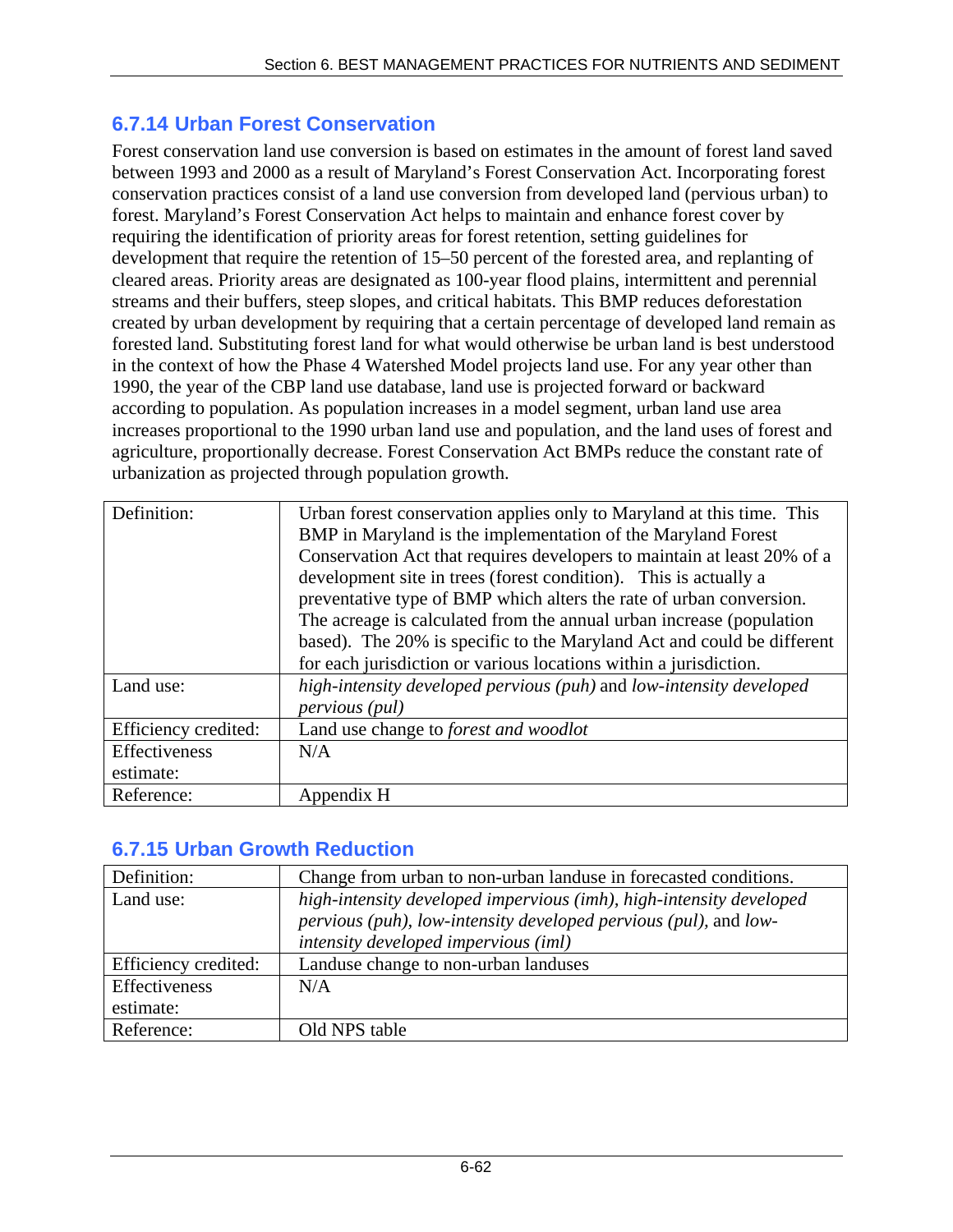## **6.7.16 Stream Restoration in Urban Areas**

Stream restoration in urban areas is used to restore the urban stream ecosystem by restoring the natural hydrology and landscape of a stream. Stream restoration in urban areas is used to help improve habitat and water quality conditions in degraded streams. Typically, streams in need of restoring have watershed conditions that have destabilized the stream channel and eroded streambanks. The objectives for stream restoration in urban areas include reducing stream channel erosion, promoting physical channel stability, reducing the transport of pollutants downstream, and working toward a stable habitat with a self-sustaining, diverse aquatic community. Stream restoration activities in urban areas should result in a stable stream channel that experiences no net aggradation or degradation over time.

As a result, relatively minor storm events can produce surface water quantities that overwhelm established stream channels. This results in streambank erosion and channel cutting that will continue unless peak flows are reduced or streambanks/channels are protected.

| Definition:          | Stream restoration in urban areas is used to restore the urban stream<br>ecosystem by restoring the natural hydrology and landscape of a stream,<br>to improve habitat and water quality conditions |
|----------------------|-----------------------------------------------------------------------------------------------------------------------------------------------------------------------------------------------------|
| Land use:            | high-intensity developed impervious (imh), high-intensity developed<br>pervious (puh), low-intensity developed pervious (pul), and low-<br>intensity developed impervious (iml)                     |
| Efficiency credited: | Load reduction                                                                                                                                                                                      |
| Effectiveness        | N/A                                                                                                                                                                                                 |
| estimate:            |                                                                                                                                                                                                     |
| Reference:           | <b>WCS Reccs</b>                                                                                                                                                                                    |

## **6.7.17 Urban Forest Buffers**

| Definition:          | An area of trees at least 35 feet wide on one side of a stream, usually<br>accompanied by trees, shrubs and other vegetation, that is adjacent to a<br>body of water. The riparian area is managed to maintain the integrity of<br>stream channels and shorelines, to reduce the impacts of upland sources<br>of pollution by trapping, filtering, and converting sediments, nutrients,<br>and other chemicals. |
|----------------------|-----------------------------------------------------------------------------------------------------------------------------------------------------------------------------------------------------------------------------------------------------------------------------------------------------------------------------------------------------------------------------------------------------------------|
| Land use:            | high-intensity developed pervious (puh) and low-intensity developed<br><i>pervious (pul)</i>                                                                                                                                                                                                                                                                                                                    |
| Efficiency credited: | Efficiency                                                                                                                                                                                                                                                                                                                                                                                                      |
| Effectiveness        | TN: 25%, TP: 50%. TSS: 50%                                                                                                                                                                                                                                                                                                                                                                                      |
| estimate:            |                                                                                                                                                                                                                                                                                                                                                                                                                 |
| Reference:           | UMD/MAWP, Forest Buffer White Paper                                                                                                                                                                                                                                                                                                                                                                             |

## **6.7.18 Street Sweeping**

| Definition: | Street sweeping and storm drain cleanout practices rank among the    |
|-------------|----------------------------------------------------------------------|
|             | oldest practices used by communities for a variety of purposes to    |
|             | provide a clean and healthy environment, and more recently to comply |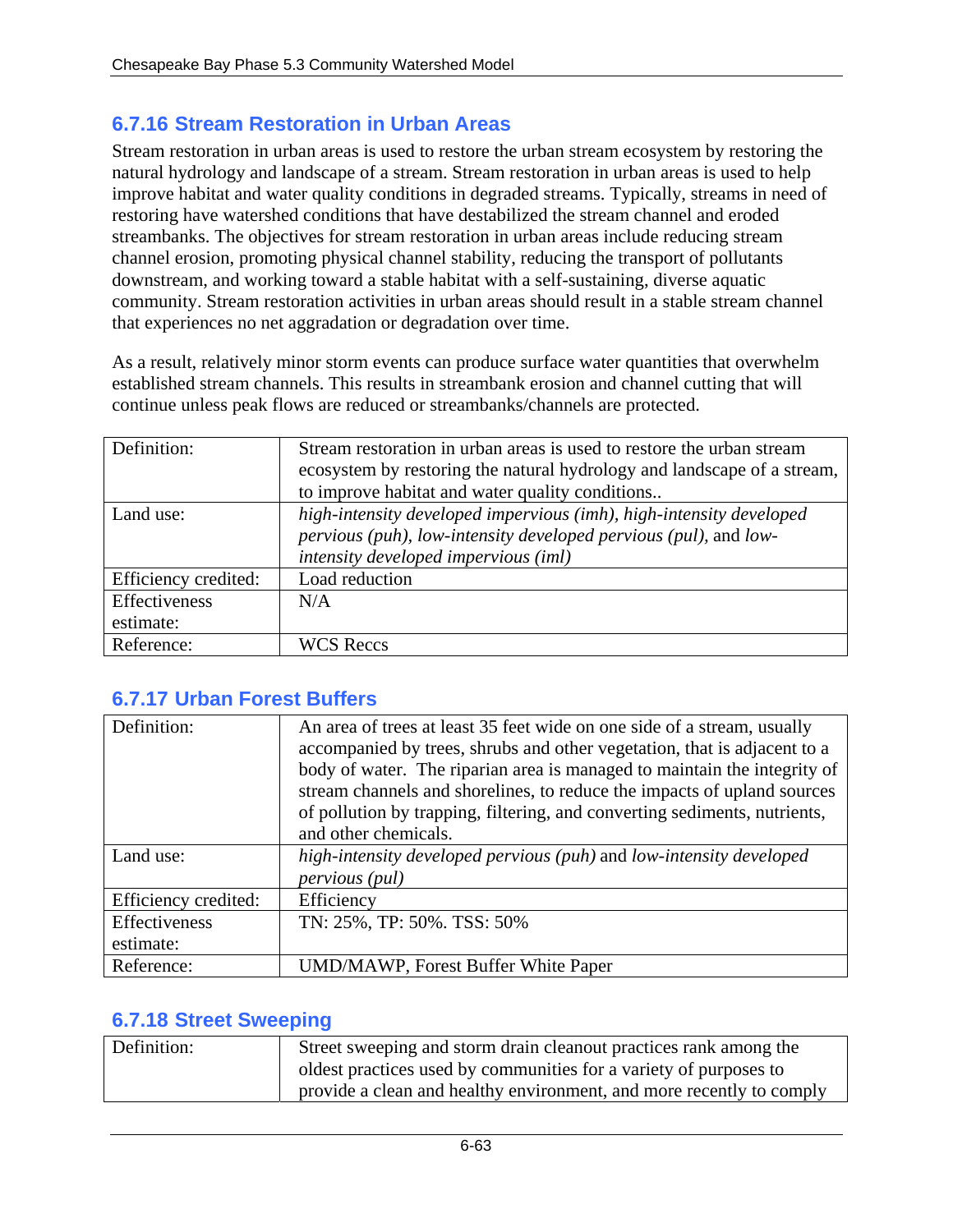|                            | with their National Pollutant Discharge Elimination System stormwater<br>permits. The ability for these practices to achieve pollutant reductions is<br>uncertain given current research findings. Only a few street sweeping<br>studies provide sufficient data to statistically determine the impact of<br>street sweeping and storm drain cleanouts on water quality and to<br>quantify their improvements. The ability to quantify pollutant loading<br>reductions from street sweeping is challenging given the range and<br>variability of factors that impact its performance, such as the street<br>sweeping technology, frequency and conditions of operation in addition<br>to catchment characteristics. Fewer studies are available to evaluate the<br>pollutant reduction capabilities due to storm drain inlet or catch basin |
|----------------------------|---------------------------------------------------------------------------------------------------------------------------------------------------------------------------------------------------------------------------------------------------------------------------------------------------------------------------------------------------------------------------------------------------------------------------------------------------------------------------------------------------------------------------------------------------------------------------------------------------------------------------------------------------------------------------------------------------------------------------------------------------------------------------------------------------------------------------------------------|
|                            | cleanouts.                                                                                                                                                                                                                                                                                                                                                                                                                                                                                                                                                                                                                                                                                                                                                                                                                                  |
| Land use:                  | Imh, iml                                                                                                                                                                                                                                                                                                                                                                                                                                                                                                                                                                                                                                                                                                                                                                                                                                    |
| Efficiency credited:       | Efficiency                                                                                                                                                                                                                                                                                                                                                                                                                                                                                                                                                                                                                                                                                                                                                                                                                                  |
| Effectiveness<br>estimate: | TN: 3%, TP: 3%, TSS: 9%                                                                                                                                                                                                                                                                                                                                                                                                                                                                                                                                                                                                                                                                                                                                                                                                                     |
|                            |                                                                                                                                                                                                                                                                                                                                                                                                                                                                                                                                                                                                                                                                                                                                                                                                                                             |
| Reference:                 | Street sweeping                                                                                                                                                                                                                                                                                                                                                                                                                                                                                                                                                                                                                                                                                                                                                                                                                             |

## **6.8 Restoration, Shoreline Protection, and Other Management Practices**

## **6.8.1 Tree Planting**

Tree planting includes any tree planting, except those used to establish riparian forest buffers, targeting lands that are highly erodible or identified as critical resource areas. Tree planting is also called afforestation. This BMP results in a land use conversion from row crop to forest. It is assumed that the density of the plantings is sufficient to produce a forest-like condition over time

| Definition:          | Urban tree planting is planting trees on urban pervious areas at a rate<br>that would produce a forest-like condition over time. The intent of<br>the planting is to eventually convert the urban area to forest. If the |  |  |  |  |
|----------------------|--------------------------------------------------------------------------------------------------------------------------------------------------------------------------------------------------------------------------|--|--|--|--|
|                      | trees are planted as part of the urban landscape, with no intention to<br>covert the area to forest, then this would not count as urban tree<br>planting                                                                 |  |  |  |  |
| Land use:            | high-intensity developed pervious (puh) and low-intensity developed<br><i>pervious (pul)</i>                                                                                                                             |  |  |  |  |
| Efficiency credited: | Landuse change to <i>forest and woodlots</i>                                                                                                                                                                             |  |  |  |  |
| Effectiveness        | N/A                                                                                                                                                                                                                      |  |  |  |  |
| estimate:            |                                                                                                                                                                                                                          |  |  |  |  |
| Reference:           | Appendix H                                                                                                                                                                                                               |  |  |  |  |

## **6.8.2 Stream Restoration**

Stream restoration is a collection of site-specific engineering techniques used to stabilize an eroding streambank and channel. The objective is to prevent further streambank damage and cropland loss by correcting unstable eroding streambanks using a variety of techniques to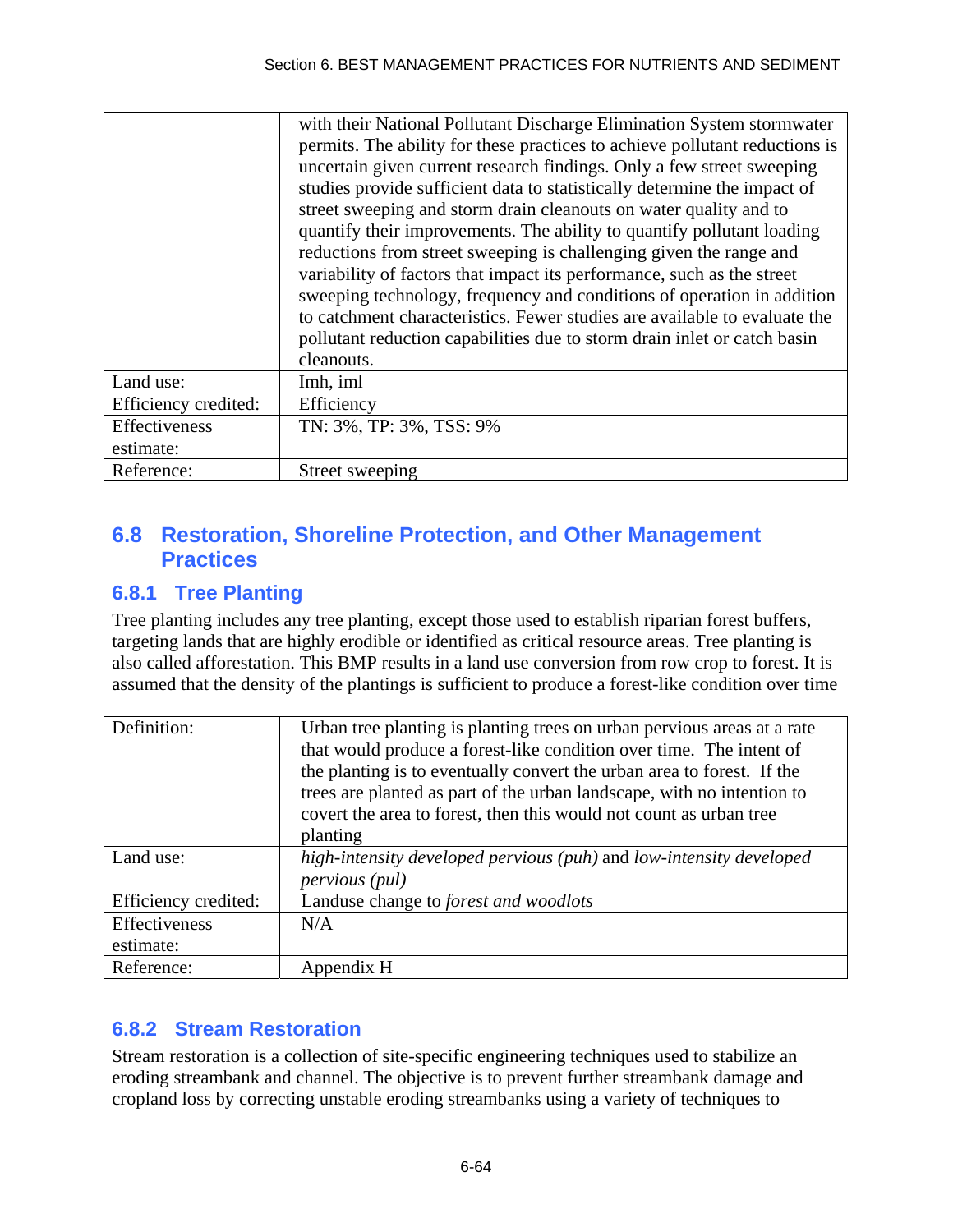improve water quality by reducing nutrients and sediment entering the stream. These are riparian areas not associated with animal entry. This BMP is treated as a load reduction in the model, so nutrient and sediment contribution from the adjacent land is less than land adjacent to other streams.

| Definition:          | A collection of site-specific engineering techniques used to stabilize<br>an eroding streambank and channel. These are areas not associated<br>with animal entry.                                                                                                                                                                                                                                                                                                                                                              |
|----------------------|--------------------------------------------------------------------------------------------------------------------------------------------------------------------------------------------------------------------------------------------------------------------------------------------------------------------------------------------------------------------------------------------------------------------------------------------------------------------------------------------------------------------------------|
| Land use:            | conventional tillage with manure (hwm), nutrient management<br>conventional tillage with manure(nhi), conventional tillage without<br>manure (hom), nutrient management conventional tillage without<br>manure (nho), conservation tillage with manure (lwm), nutrient<br>management conservation tillage with manure (nlo), hay-fertilized<br>(hyw), nutrient management hay (nhy), alfalfa (alf), nutrient<br>management alfalfa (nal), hay without nutrients (hyo), pasture (pas),<br>and nutrient management pasture (npa) |
| Efficiency credited: | Load reduction                                                                                                                                                                                                                                                                                                                                                                                                                                                                                                                 |
| Effectiveness        | 0.02 lbs N/ft; 0.003 lbs $P/ft$ ; 2 lbs Sed/ft                                                                                                                                                                                                                                                                                                                                                                                                                                                                                 |
| estimate:            |                                                                                                                                                                                                                                                                                                                                                                                                                                                                                                                                |
| Reference:           |                                                                                                                                                                                                                                                                                                                                                                                                                                                                                                                                |

## **6.8.3 Wetland Restoration**

#### Wetland Restoration and Creation:

*Wetland Restoration:* Returning natural/historic functions to a *former* wetland. Results in a gain in wetland acres. Nutrients and suspended particles are removed via settling. Nitrogen is further removed primarily via plant and microbial uptake and nitrification-denitrification reactions, while phosphorus is further removed by soil sorption.

*Wetland Creation:* Developing a wetland that did not previously exists on an upland or deepwater site. Results in a gain in wetland acres. Nutrients and suspended particles are removed via settling. Nitrogen is further removed primarily via plant and microbial uptake and nitrification-denitrification reactions, while phosphorus is further removed by soil sorption.

The CBP will use the following definitions to classify wetland restoration on agricultural land and wetland creation:

Reestablishment (restore)—Manipulating the physical, chemical, or biological characteristics of a site with the goal of returning natural/historic functions to a *former* wetland. Results in a gain in wetland acres.

Establishment (create)—Manipulating the physical, chemical, or biological characteristics present to develop a wetland that did not previously exists on an upland or deepwater site. Results in a gain in wetland acres.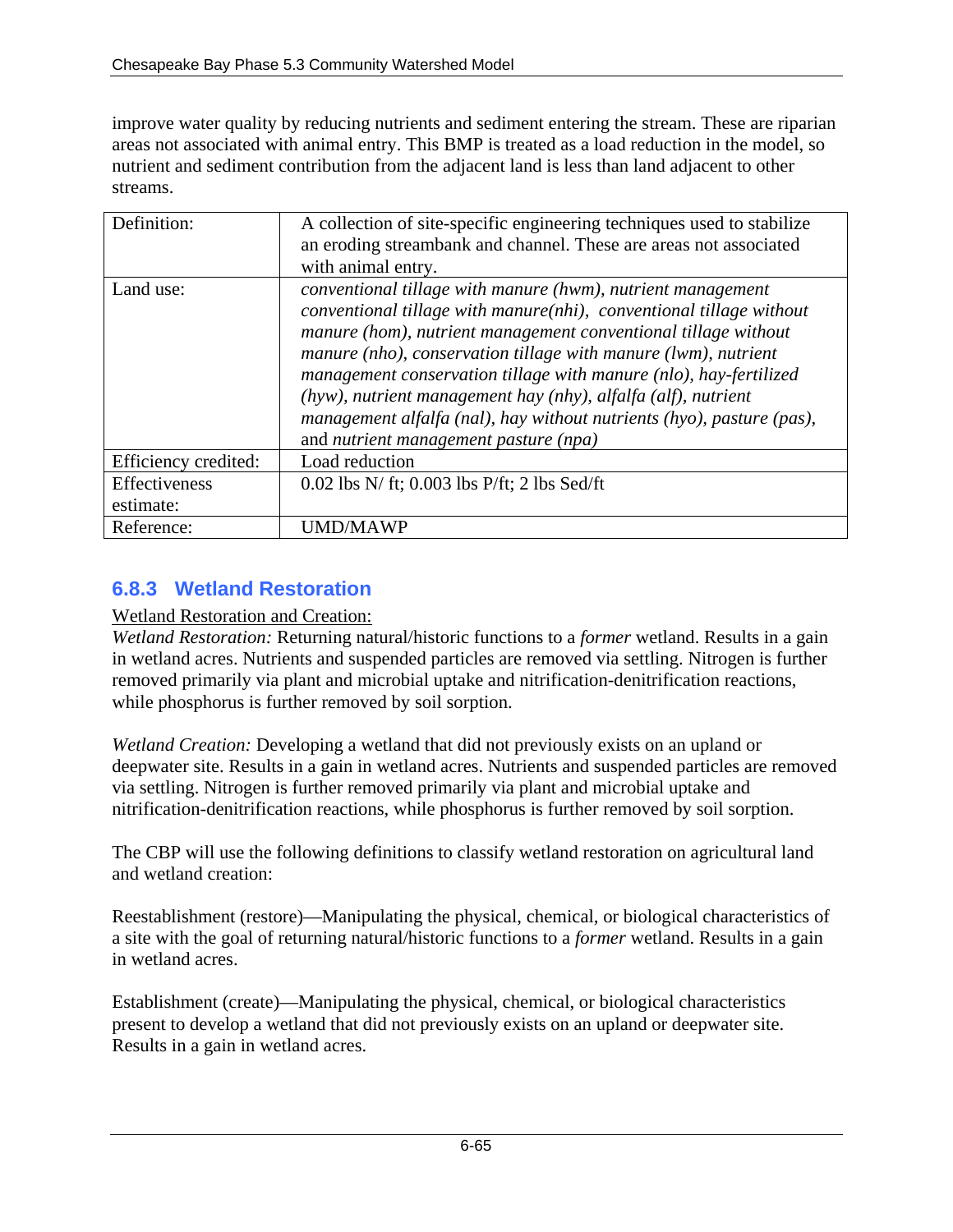This BMP report discusses the water quality benefits of wetland restoration and wetland creation. The literature search for this report captures the water quality benefits that wetlands provide and literature on the wildlife, mitigation wetlands, and natural wetlands is not discussed. In addition these systems are not designed to treat wastewater, because they are not designed like a stormwater facility nor intended to have the same maintenance as a stormwater facility.

These wetland treatment system designs have an even flow distribution and adequate retention time. The temporal variability of water flow through wetlands also results in variability of water detention times, which in turn affects the removal efficiencies. The longer water is detained in a wetland, the more material can be removed from the water within the wetland. As flow variability increases, the effective water detention time decreases and therefore the removal efficiency decreases (Jordan et al. 2003). It is intuitively clear that a wetland with steady water flow is likely to have higher removal rate than a wetland with the same amount of annual flow concentrated during a few days of high flow. Understanding such temporal flow conditions is necessary to provide estimated effectiveness.

Practice components meet criteria standards under the USDA-NRCS NHCP (http://www.nrcs.usda.gov/technical/standards/nhcp.html) and associated Field Office Technical Guides (http://www.nrcs.usda.gov/technical/efotg/) for each state. Components included in the Wetland Restoration Practices on Agricultural Land, and Wetland Creation, include the following USDA-NRCS conservation practices:

- Constructed Wetland (656)
- Wetland Creation (658)
- Wetland Restoration (657)

### Restored versus created wetlands

It is important to distinguish wetland restoration from wetland creation. Agricultural wetland restoration activities reestablish the natural hydraulic condition in a field that existed before the installation of subsurface or surface drainage. In contrast, *wetland creation* establishes a wetland in a place where none previously existed. Created wetlands can use artificial or highly engineered hydrology. Often created wetlands have regulated water inputs, with water being pumped or fed in at steady controlled rates. In contrast, restored wetlands generally have natural or unregulated water inputs, with water entering through surface or subsurface flows at variable uncontrolled rates.

| Definition: | Reestablishment (restore)—Manipulating the physical, chemical, or<br>biological characteristics of a site with the goal of returning<br>natural/historic functions to a <i>former</i> wetland. Results in a gain in<br>wetland acres.<br>Establishment (create)—Manipulating the physical, chemical, or<br>biological characteristics present to develop a wetland that did not<br>previously exist on an upland or deepwater site. Results in a gain in<br>wetland acres. |
|-------------|----------------------------------------------------------------------------------------------------------------------------------------------------------------------------------------------------------------------------------------------------------------------------------------------------------------------------------------------------------------------------------------------------------------------------------------------------------------------------|
| Land use:   | high-intensity developed impervious (imh), high-intensity developed<br>pervious (puh), low-intensity developed pervious (pul), and low-<br><i>intensity developed impervious (iml)</i>                                                                                                                                                                                                                                                                                     |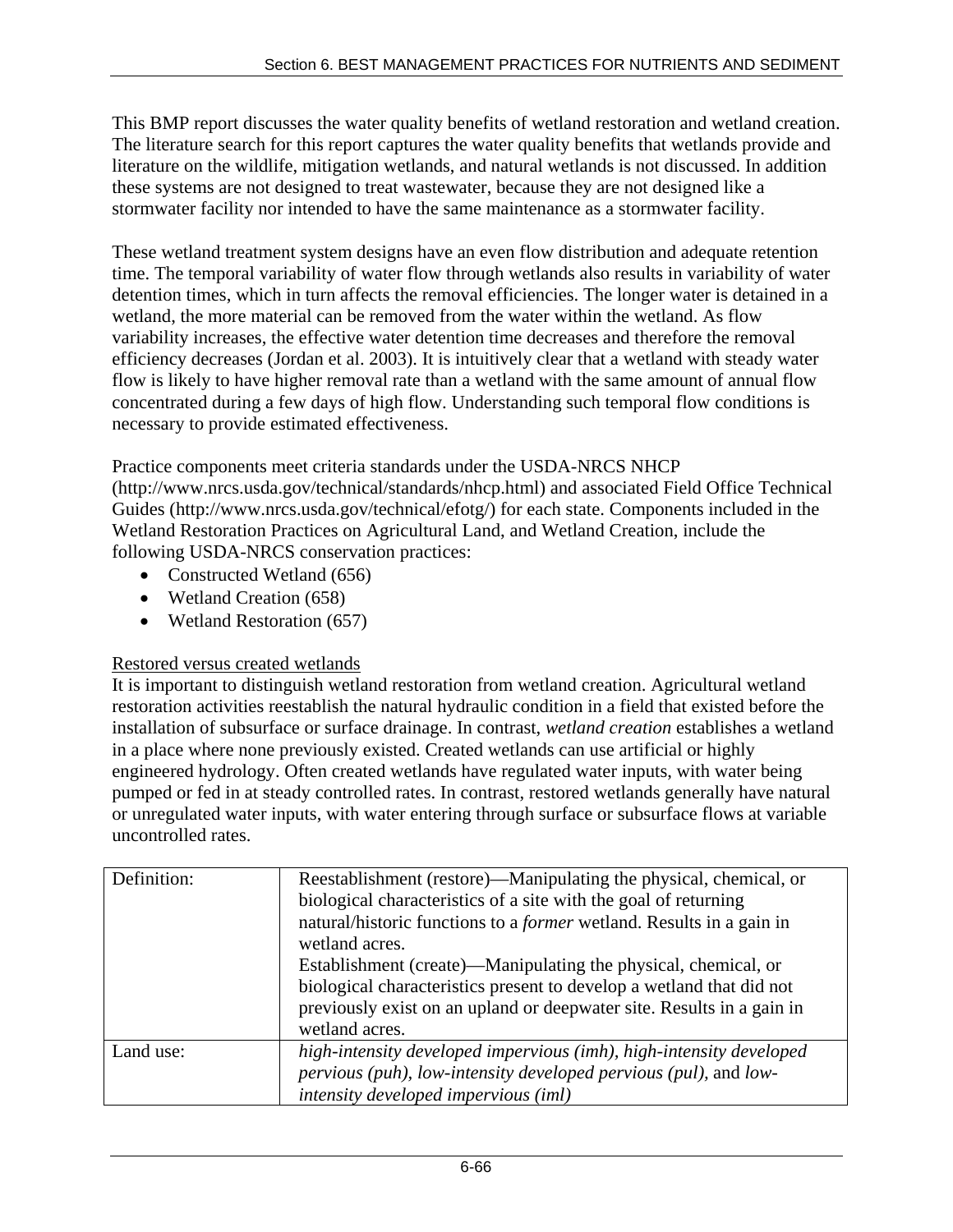| Efficiency credited: | Efficiency                               |
|----------------------|------------------------------------------|
| <b>Effectiveness</b> | Varies TN: 7-25%, TP: 12-50%, TSS: 4-15% |
| estimate:            |                                          |
| Reference:           | UMD/MAWP                                 |

### **6.8.4 Abandoned Mine Reclamation**

| Definition:          | Abandoned mine reclamation stabilizes the soil on lands mined for coal<br>or affected by mining, such as was tebanks, coal processing, or other<br>coal mining processes. |
|----------------------|---------------------------------------------------------------------------------------------------------------------------------------------------------------------------|
| Land use:            | Acreage identified as abandoned mine reclamation is taken                                                                                                                 |
|                      | proportionally out of pervious and impervious urban and added to hay                                                                                                      |
|                      | without nutrients.                                                                                                                                                        |
| Efficiency credited: | Land use change - acreage identified as abandoned mine reclamation                                                                                                        |
|                      | is taken proportionally out of pervious and impervious urban and                                                                                                          |
|                      | added to hay without nutrients.                                                                                                                                           |
| Effectiveness        | N/A                                                                                                                                                                       |
| estimate:            |                                                                                                                                                                           |
| Reference:           | <b>BMP</b> Basics                                                                                                                                                         |

## **6.8.5 Nonstructural Shoreline Control**

Shoreline management BMPs are outside the domain of the Phase 5.3 Model but are used to modify the Phase 5.3 nutrient and sediment outputs when the Phase 5.3 Model is used to load other models such as the Water Quality and Sediment Transport Model of the Chesapeake Bay (Cerco et al. 2010).

Tidal structural and nonstructural erosion control measures stabilize the eroding shoreline. Structural shore erosion controls include stone revetments and breakwaters and nonstructural erosion control practices focus on the use of native vegetation to stabilize shorelines. Where wave energy is too high for the nonstructural approach, structural methods are employed.

Structural shoreline erosion controls are designed to protect eroding shorelines by armoring the shoreline to dissipate incoming wave energy while protecting unconsolidated bank sediments. Shoreline hardening, offshore breakwaters, headland controls, and breakwater systems are applicable in areas of higher erosion rates or where wave energy is too great for vegetative alternatives.

#### **Nutrient Reduction Efficiency**

The nutrient reduction efficiency of structural shoreline erosion controls is related to the sediment control efficiency, as the sediments controlled by the BMP have associated nutrients.

| Definition: | Nonstructural tidal shoreline erosion control projects are bioengineering |  |  |  |  |  |
|-------------|---------------------------------------------------------------------------|--|--|--|--|--|
|             | techniques that create vegetated wetlands for protection of the           |  |  |  |  |  |
|             | shoreline. The controls are designed to protect eroding shorelines by     |  |  |  |  |  |
|             | creating vegetated wetlands, which dissipate incoming wave energy         |  |  |  |  |  |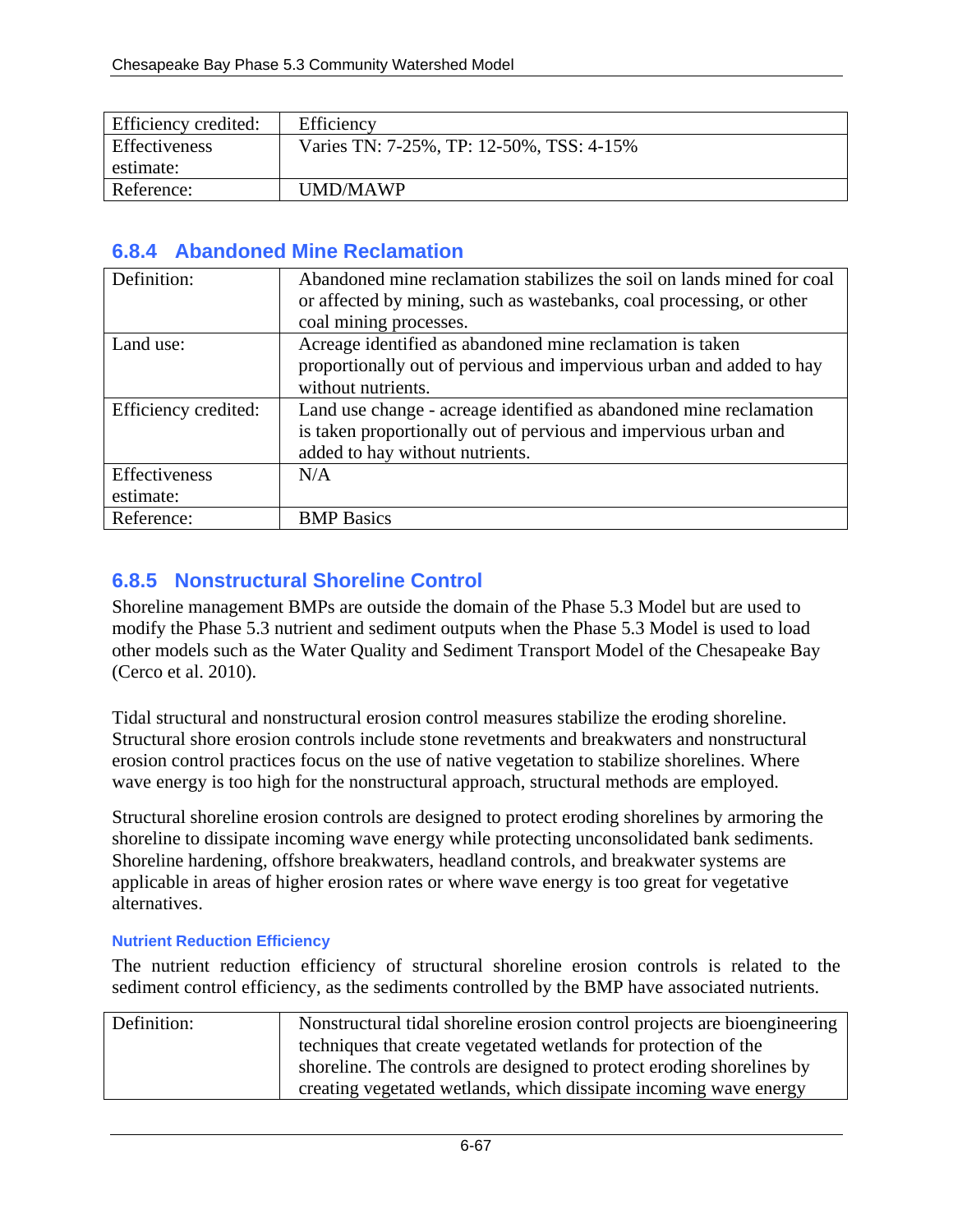|                      | while protecting unconsolidated bank sediments. A transition zone is<br>created between the erodible uplands and open water. These wetlands<br>help prevent nutrient-laden sediments from entering the waters. |
|----------------------|----------------------------------------------------------------------------------------------------------------------------------------------------------------------------------------------------------------|
| Land use:            | high-intensity developed impervious (imh), high-intensity developed<br>pervious (puh), low-intensity developed pervious (pul), and low-<br><i>intensity developed impervious (iml)</i>                         |
| Efficiency credited: | Load reduction                                                                                                                                                                                                 |
| Effectiveness        | N/A                                                                                                                                                                                                            |
| estimate:            | Possible values: TN: 75%, TP: 75%, TSS: 75%                                                                                                                                                                    |
| Reference:           | Appendix H, BMP Basics                                                                                                                                                                                         |

## **6.8.6 Structural Shoreline Control**

Shoreline hardening projects are rigid, barrier-type structures that include riprap, revetments, bulkheads, groins, and seawalls to prevent or reduce shoreline erosion particularly from wave action, but also from currents, tides runoff and other erosive flows.

Depending on the design, structural shoreline erosion controls can help shorelines withstand wave impact, trap sand, and, in general effectively prevent fastland erosion at the site of protection. However, structural shoreline erosion controls can prevent the shoreline's natural response of beaches and tidal wetlands to fastland erosion which is a migration inland. Hardened shorelines can limit the shoreline's ability to migrate while effectively starving adjacent beaches and wetlands of necessary sediment inputs. Furthermore, hard shoreline protection structures can increase bottom scour and erosion in the nearshore zone in front of the structures because they tend to reflect the oncoming wave energy (U.S. Army Corps of Engineers 2002). They also can decrease the diversity and quality of habitats on both sides of the structure and impede those natural processes that are necessary and beneficial for healthy aquatic ecosystems. The cost of structural shoreline erosion controls limits their implementation. Private landowners control approximately 85 percent of Chesapeake shoreline (Claggett 2005), and bear the majority of the financial burden for erosion controls.

If bank stability was the only consideration in the BMP efficiency, a value of 90–100 percent for sediment could be assigned to shoreline hardening. If bank stability, beach scour and adjacent and down-drift impacts are considered in the efficiency, the BMP efficiency would need to be downgraded to about 50 to 75 percent. However documentation on adjacent and down-drift impacts of properly designed and constructed measures is sparse. When reporting sediment and nutrient savings for implemented shoreline erosion control measures for Virginia tributary strategy reports, an efficiency of 75 percent was used.

| Definition: | Structural tidal shoreline erosion control is designed to protect eroding        |
|-------------|----------------------------------------------------------------------------------|
|             | shorelines by armoring the shoreline to dissipate incoming wave energy           |
|             | while protecting unconsolidated bank sediments. These practices are              |
|             | applicable in areas of higher erosion rates or where wave energy is too          |
|             | strong for vegetation alternatives. These projects are rigid, barrier-type       |
|             | structures that result in a <i>hardening</i> of the shoreline to protect against |
|             | the action of waves, currents, tides, wind driven water, runoff storms, or       |
|             | groundwater seepage that erodes shorelines.                                      |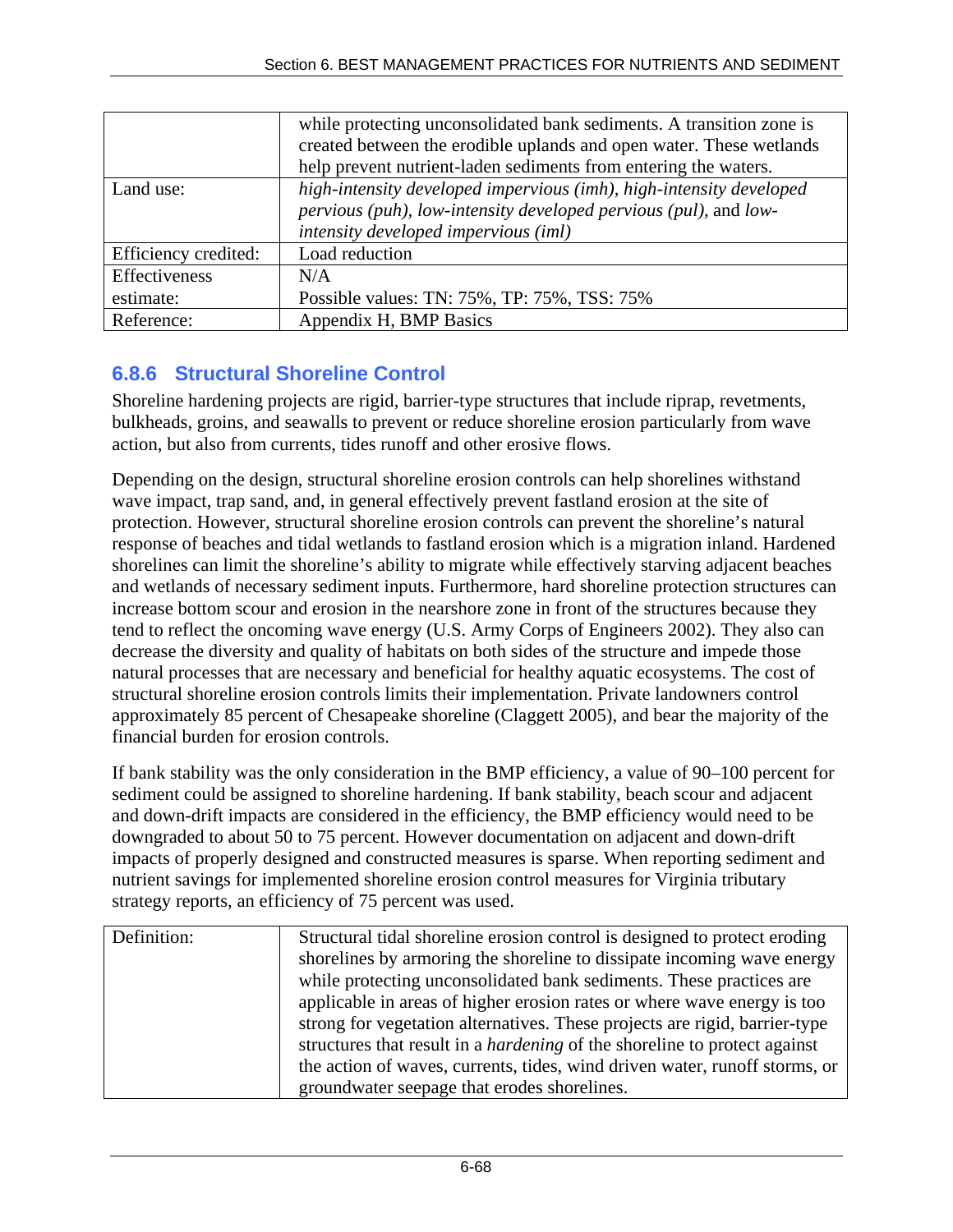| Land use:            | high-intensity developed impervious (imh), high-intensity developed<br>pervious (puh), low-intensity developed pervious (pul), and low-<br><i>intensity developed impervious (iml)</i> |  |  |  |
|----------------------|----------------------------------------------------------------------------------------------------------------------------------------------------------------------------------------|--|--|--|
| Efficiency credited: | Load reduction                                                                                                                                                                         |  |  |  |
| Effectiveness        | N/A                                                                                                                                                                                    |  |  |  |
| estimate:            | Possible values: TN: 75%, TP: 75%, TSS: 75%                                                                                                                                            |  |  |  |
| Reference:           | Appendix H, BMP Basics                                                                                                                                                                 |  |  |  |

## **6.8.7 Offshore Breakwater**

An offshore breakwater is a structure positioned a short distance from the shore to deflect the force of incoming waves to protect the shoreline from erosive wave energy.

Breakwater systems are also known as living shorelines. Breakwater systems are typically a combination of structures, practices, and vegetative measures, including beach nourishment, wetlands, and dune plantings that are positioned along a shore to deflect and dissipate the force of waves to protect the shoreline. The CBP recommends living shorelines for areas with erosion of 2 feet per year or less (Sediment Workgroup—Chesapeake Bay Program 2005).



Source: Hardaway and Byrne 1999

The efficiency of a breakwater is site specific. Breakwaters installed along a shoreline protect a portion of the shore from erosion, while the unprotected segments can continue to erode. The eroded material is deposited behind the breakwater and builds a protective beach. Over time, this erosion–deposition cycle continues until the area reaches a state of equilibrium. Once equilibrium is achieved, the erosion–deposition cycle is balanced, and the entire project area is protected. Therefore, the efficiency over time varies. In addition, the project can have adjacent and downdrift effects. Therefore, the efficiency varies, but an overall estimated 40 percent sediment reduction for offshore breakwaters is applied. The implementation of a breakwater system is effective in protecting the shoreline from erosion and minimizes adjacent and downdrift effects. Using beach nourishment in conjunction with wetlands and dune plantings eliminates the erosion/deposition cycle associated with the use of breakwaters alone. Therefore, the efficiency is 90 to 100 percent for beach nourishment in conjunction with wetlands and dune plantings. When reporting sediment and nutrient savings for implemented shoreline erosion control measures for tributary strategy reporting, an efficiency of 75 percent was used in Virginia's tributary strategies.

**Figure 6-2. Typical cross-section of a breakwater system.**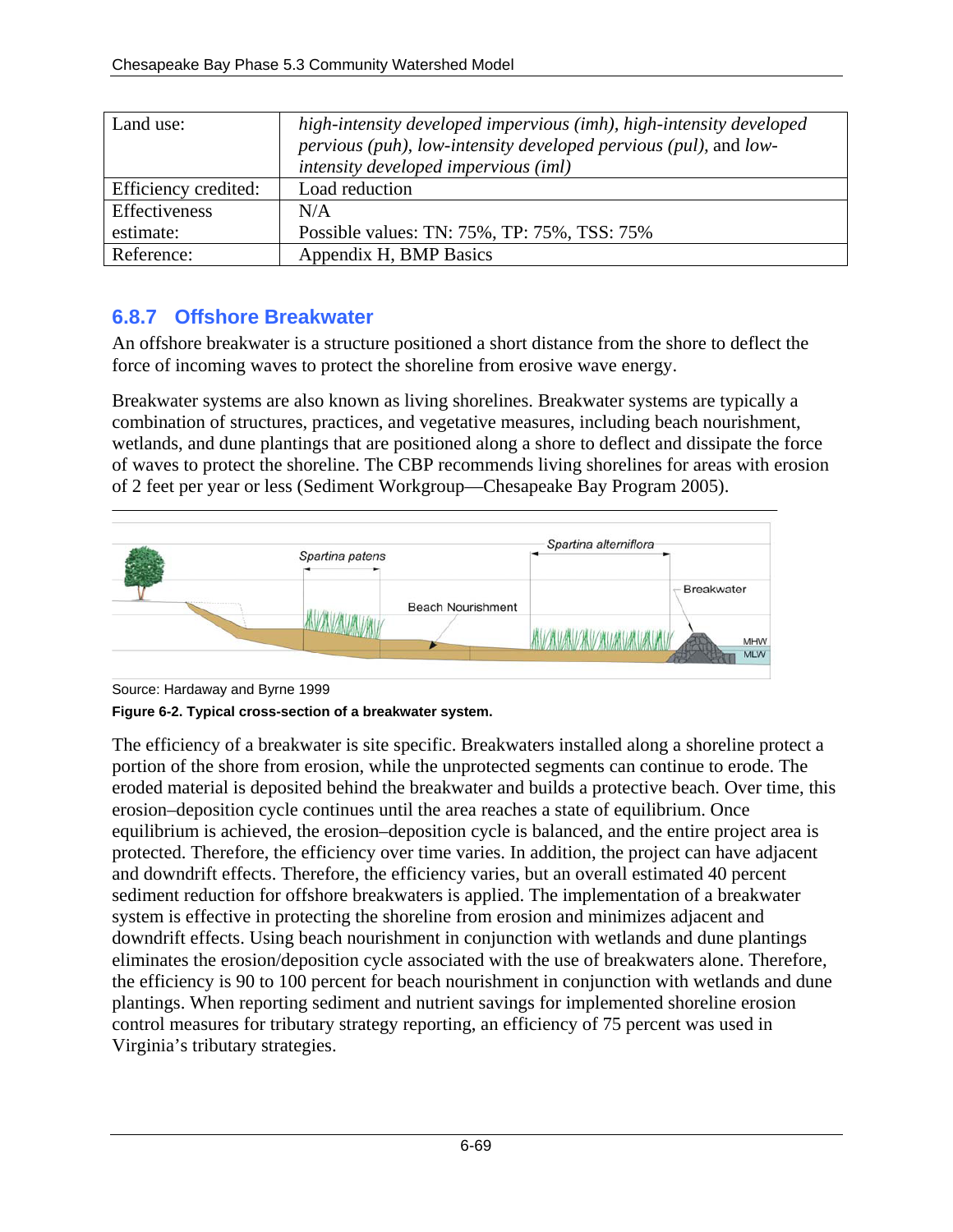### **6.8.8 Headland Control**

A headland control is a structure that creates or protects an erosion resistant point or points of land, allowing adjacent embayments to achieve a stable configuration.

Headland controls allow for long stretches of shoreline to be protected with a minimum of structures. As with breakwaters, selected points are protected, and the land between the points is allowed to erode. Ideally, over time, equilibrium is reached, and a stable embayment is created. Therefore, the efficiency of the headland control practice varies as time progresses with the formation of the stable embayment. When equilibrium is reached, the efficiency is 90 to 100 percent. For modeling purposes, the recommendation is to use an efficiency of 50 percent for the life of the measure.

## **6.9 Land Use Changes Due to BMP Implementation**

The base scenario-year land uses are modified according to the information on BMP implementation supplied by individual state agencies. Nutrient or sediment load reductions resulting from land use changes because of BMPs implementation are simulated in the Watershed Model, such as the case when higher-yielding land uses such as *conventional tillage with manure* are converted to the ones exporting lower levels of pollutants such as *conservation tillage with manure*.

Calculating the changes in land uses is carried out in a sequence, following the methodologies described above and with the noted limitations. In all cases, proportional allocations of the highyielding land use to other land use categories are determined after land use acreage are already adjusted for previously applied/listed BMPs.

- Conservation Tillage—Conservation tillage data from Maryland DNR by land-segment is used as the acreage of low-till for Maryland. Conservation tillage acreage in all other Bay watershed jurisdictions is determined through the process described above. For historic- and current-year model scenarios, if the claimed low-till acreage exceeds 75 percent of the total tilled land of the base scenario in a county-segment, only 75 percent of tilled land is allowed in conservation-tillage—a constraint established by the CBP Tributary Strategy Workgroup to reflect the inability to apply conservation tillage to all crops.
- Forested Buffers—Forest buffer acreage by land-segment is taken proportionally out of conventional tillage, conservation tillage, and hay and added to forest. Proportions of conventional tillage, conservation tillage, and hay are determined after land use acreage is adjusted for conservation tillage.
- Wetland restoration—Wetland restoration area by county-segment is taken proportionally out of conventional tillage, conservation tillage, and hay and is converted to forest in model simulation. Proportions of conventional tillage, conservation tillage, and hay are determined after land use acreage is adjusted for previously applied BMPs.
- Retirement of Erodible Land/CRP—CRP acres are taken proportionally out of conventional tillage, conservation tillage, and hay and added to mixed open by land-segment The sum of CRP land retirement, forest buffers, and wetland restoration acres cannot exceed 25 percent of the total cropland by land-segment. If this criterion is violated, CRP acreage is calculated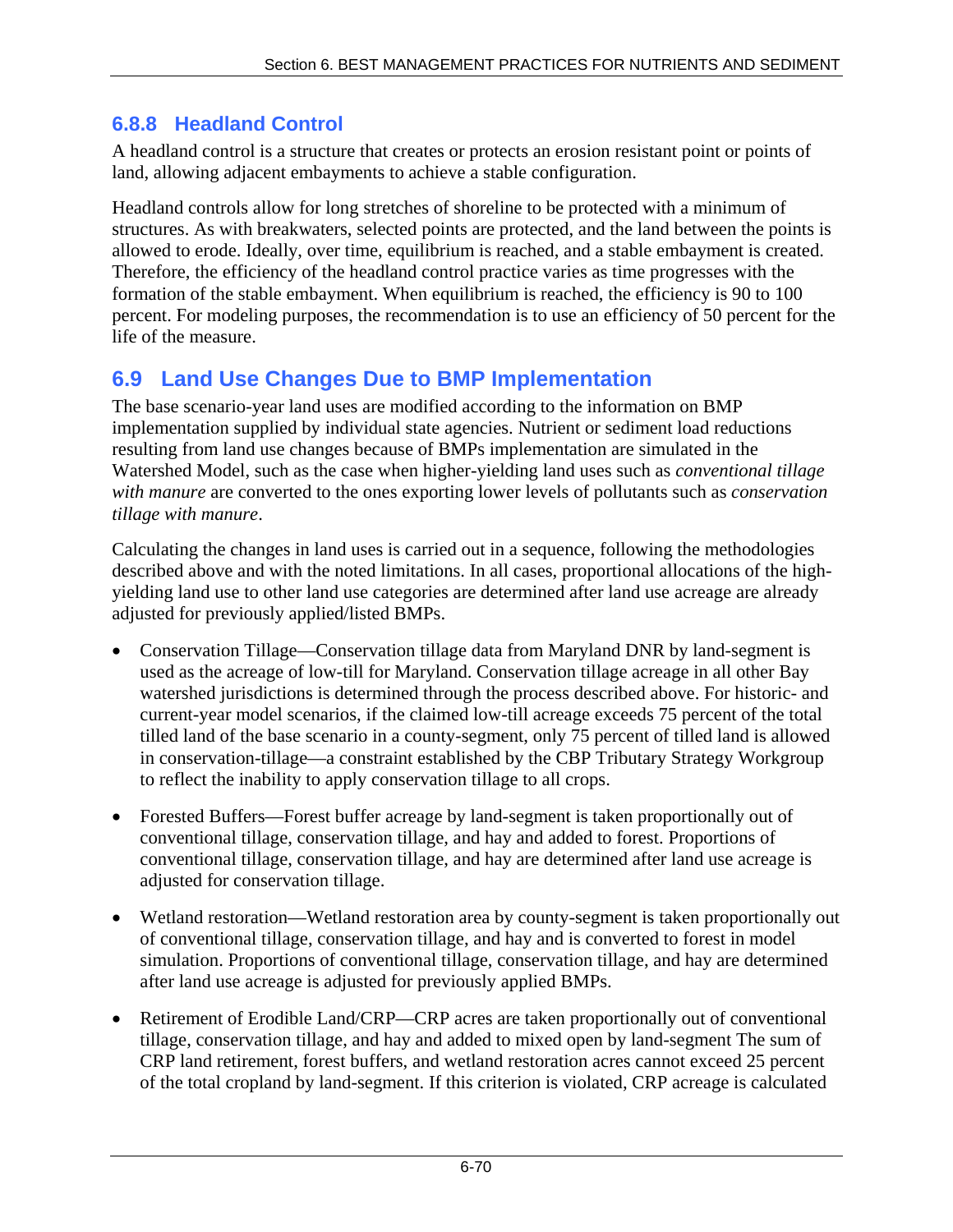as 25 percent of the total cropland acres minus forest buffer and wetland restoration acres, before proportional reductions in cropland and hay are determined.

- Grass Buffers—Grass buffer acreage by county-segment is taken proportionally out of conventional tillage and conservation tillage and added to hay without nutrients.
- Forest Conservation—Forest conservation acres are taken from pervious urban and added to forest by county-segment. If forest conservation acreage exceeds pervious urban, the excess is taken from hay without nutrients.
- Tree Planting (Agriculture)—Tree planting acres on agricultural land are taken proportionally out of conventional tillage, conservation tillage, and pasture, and added to forest by land-segment.
- Tree Planting (Mixed Open)—Tree planting acres in urban developed areas are taken from that category and added to forest by land-segment.
- Abandoned Mine Reclamation—Acreage identified as abandoned mine reclamation is taken proportionally out of pervious and impervious urban and added to hay without nutrients.

## **6.10 BMP Annual Time Series**

The structure of the Phase 5.3 Model allows annual changes in land use and in BMPs as explained in more detail in Section 12. The complete time series of information on BMPs as applied in the Phase 5.3 land-segments from 1985 to 2005 are at the Chesapeake Community Modeling Program's (CCMP) Phase 5.3 data library on the Web at http://ches.communitymodeling.org/models/CBPhase5/datalibrary.php.

Table 6-4 summarizes the Phase 5.3 Model BMPs and their efficiencies.

|                                                           |                               | ΤN                | ТP                | <b>SED</b>        |
|-----------------------------------------------------------|-------------------------------|-------------------|-------------------|-------------------|
| <b>Agriculture BMPs</b>                                   | <b>How Credited Reduction</b> |                   | <b>Reduction</b>  | <b>Reduction</b>  |
|                                                           |                               | <b>Efficiency</b> | <b>Efficiency</b> | <b>Efficiency</b> |
| Nutrient Management                                       | Landuse Change                | N/A               | N/A               | N/A               |
| Forest Buffers (varies by region; see<br>Appendix 2)      | Efficiency,<br>Landuse Change | 19-65%            | $30 - 45%$        | 40-60%            |
| Wetland Restoration (varies by region;<br>see Appendix 2) | Efficiency                    | $7 - 25%$         | 12-50%            | 4-15%             |
| <b>Land Retirement</b>                                    | Landuse Change                | N//A              | N/A               | N/A               |
| Grass Buffers (varies by region; see<br>Appendix 2)       | Efficiency,<br>Landuse Change | 13-46%            | $30 - 45%$        | 40-60%            |
| Non-Urban Stream Restoration                              | Mass<br>reduction/length      | $0.02$ lb/ft      | $0.003$ lb/ft     | $2$ lb/ft         |
| Tree Planting                                             | Landuse Change                | N/A               | N/A               | N/A               |
| Carbon Sequestration/Alternative Crops                    | Landuse Change                | N/A               | N/A               | N/A               |
| <b>Conservation Tillage</b>                               | Landuse Change                | N/A               | N/A               | N/A               |
| Continuous No-Till (varies by region; see                 | Efficiency                    | (10-15%)          | $(20-40%)$        | (70%)             |

**Table 6-4. Nonpoint source best management practices and efficiencies currently used in Scenario Builder. Values in parentheses are in process of receiving of final approval.**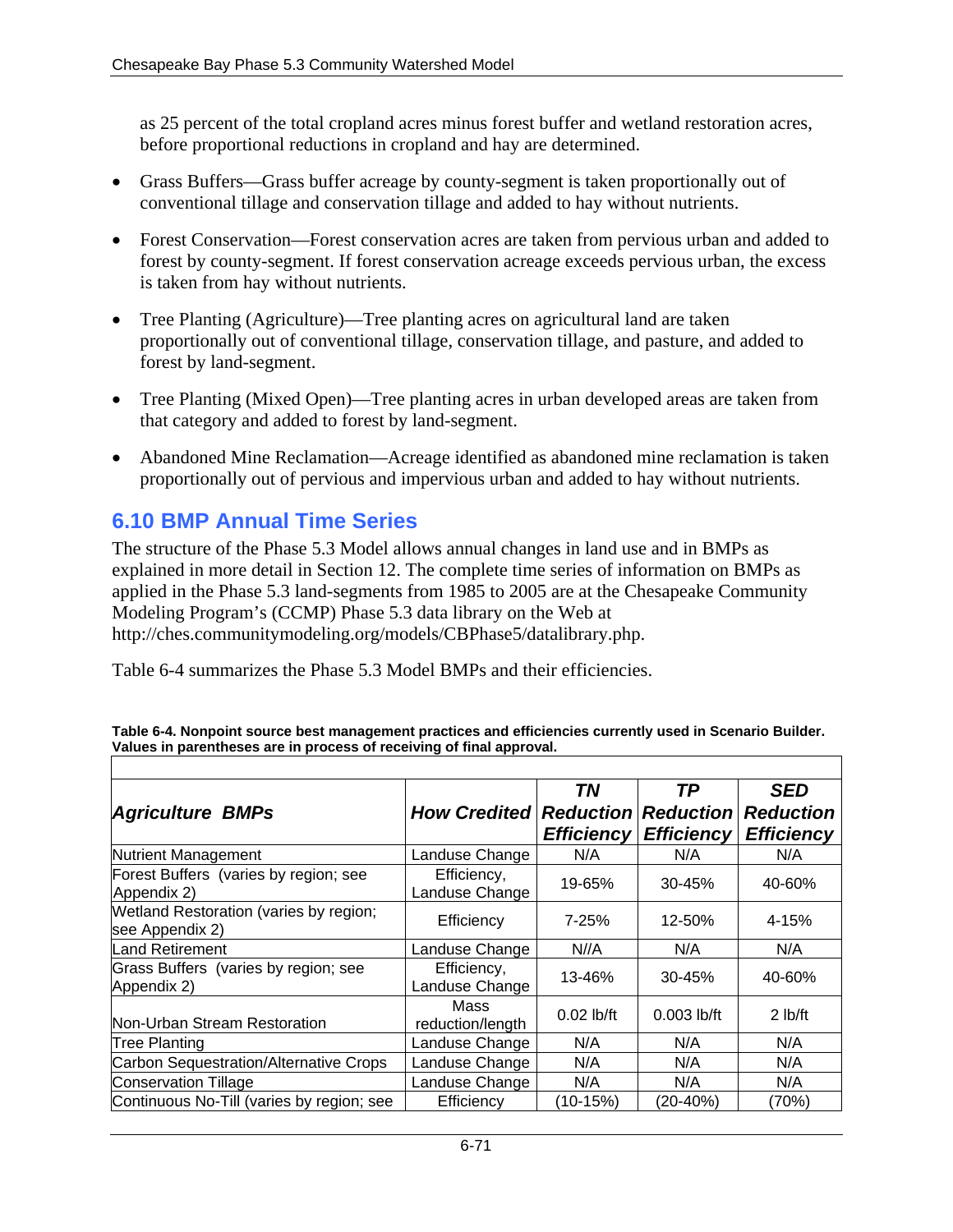| Appendix 2)                                          |           |                                                   |                   |                   |                   |
|------------------------------------------------------|-----------|---------------------------------------------------|-------------------|-------------------|-------------------|
| <b>Enhanced Nutrient Management</b>                  |           | Efficiency                                        | (7%)              | (N/A)             | (N/A)             |
| <b>Decision Agriculture</b>                          |           | Efficiency                                        | (4%)              | (N/A)             | (N/A)             |
|                                                      | High-till | Efficiency                                        | 8%                | 15%               | 25%               |
| <b>Conservation Plans</b>                            | Low-till  | Efficiency                                        | 3%                | 5%                | 8%                |
|                                                      | All hay   | Efficiency                                        | 3%                | 5%                | 8%                |
|                                                      | Pasture   | Efficiency                                        | 5%                | 10%               | 14%               |
| Cover Crops (see Appendix 1)                         |           | Efficiency                                        | Varies            | Varies            | Varies            |
| Commodity Cover Crops (see Appendix<br>2)            |           | Efficiency                                        | Varies            | Varies            | Varies            |
| Stream Access Control with Fencing                   |           | Landuse Change                                    | N/A               | N/A               | N/A               |
| <b>Alternative Watering Facility</b>                 |           | Efficiency                                        | 5%                | 8%                | 10%               |
| <b>Prescribed Grazing/PIRG</b>                       |           | Efficiency                                        | 9%                | 24%               | 30%               |
| Horse Pasture Management                             |           | Efficiency                                        | N/A               | 20%               | 40%               |
| Animal Waste Management Livestock                    |           | Efficiency                                        | 75%               | 75%               | N/A               |
| Animal Waste Management Poultry                      |           | Efficiency                                        | 75%               | 75%               | N/A               |
| <b>Barnyard Runoff Control</b>                       |           | Efficiency                                        | 20%               | 20%               | 40%               |
| Loafing Lot Management                               |           | Efficiency                                        | 20%               | 20%               | 40%               |
| <b>Mortality Composters</b>                          |           | Efficiency                                        | 40%               | 10%               | N/A               |
| <b>Water Control Structures</b>                      |           | Efficiency                                        | 33%               | N/A               | N/A               |
| <b>Poultry Phytase</b>                               |           | Application                                       | N/A               | N/A               | N/A               |
| <b>Swine Phytase</b>                                 |           | Reduction<br>Application                          | N/A               | N/A               | N/A               |
| Dairy Precision Feeding and Forage                   |           | Reduction<br>Application                          | N/A               | N/A               | N/A               |
| Management                                           |           | Reduction                                         |                   |                   |                   |
| <b>Poultry Litter Transport</b>                      |           | Application<br>Reduction                          | N/A               | N/A               | N/A               |
| Ammonia Emissions Reduction (interim)                |           | Application<br>Reduction                          | 15-60%            | N/A               | N/A               |
| Poultry Litter Injection (interim)                   |           | Efficiency                                        | 25%               | 0%                | 0%                |
| Liquid Manure Injection (interim)                    |           | Efficiency                                        | 25%               | 0%                | 0%                |
| Phosphorus Sorbing Materials in Ditches<br>(interim) |           | Efficiency                                        | 40%               | 0%                | 0%                |
|                                                      |           | <b>How Credited Reduction Reduction Reduction</b> | <b>TN</b>         | <b>TP</b>         | <b>SED</b>        |
| <b>Resource BMPs</b>                                 |           |                                                   |                   |                   |                   |
|                                                      |           |                                                   | <b>Efficiency</b> | <b>Efficiency</b> | <b>Efficiency</b> |
| <b>Forest Harvesting Practices</b>                   |           | Efficiency                                        | 50%               | 60%               | 60%               |
| Dirt & Gravel Road Erosion & Sediment                |           |                                                   |                   |                   |                   |
| Control - Driving Surface Aggregate +                |           | Mass                                              | 0                 | 0                 | 2.96 lb/ft        |
| Raising the Roadbed                                  |           | reduction/length                                  |                   |                   |                   |
| Dirt & Gravel Road Erosion & Sediment                |           | Mass                                              |                   |                   |                   |
| Control - with outlets                               |           | reduction/length                                  | 0                 | 0                 | 3.6 lb/ft         |
| Dirt & Gravel Road Erosion & Sediment                |           | Mass                                              |                   |                   |                   |
| Control - outlets only                               |           | reduction/length                                  | 0                 | 0                 | 1.76 lb/ft        |
|                                                      |           |                                                   | <b>TN</b>         | TP                | <b>SED</b>        |
| <b>Urban BMPs</b>                                    |           | <b>How Credited</b>                               | <b>Reduction</b>  | <b>Reduction</b>  | <b>Reduction</b>  |
|                                                      |           |                                                   | <b>Efficiency</b> | <b>Efficiency</b> | <b>Efficiency</b> |
| <b>Forest Conservation</b>                           |           | Landuse Change                                    | N/A               | N/A               | N/A               |
| <b>Urban Growth Reduction</b>                        |           | Landuse Change                                    | N/A               | N/A               | N/A               |
|                                                      |           |                                                   | N/A               | N/A               | N/A               |
| Impervious Urban Surface Reduction                   |           | Landuse Change                                    |                   |                   |                   |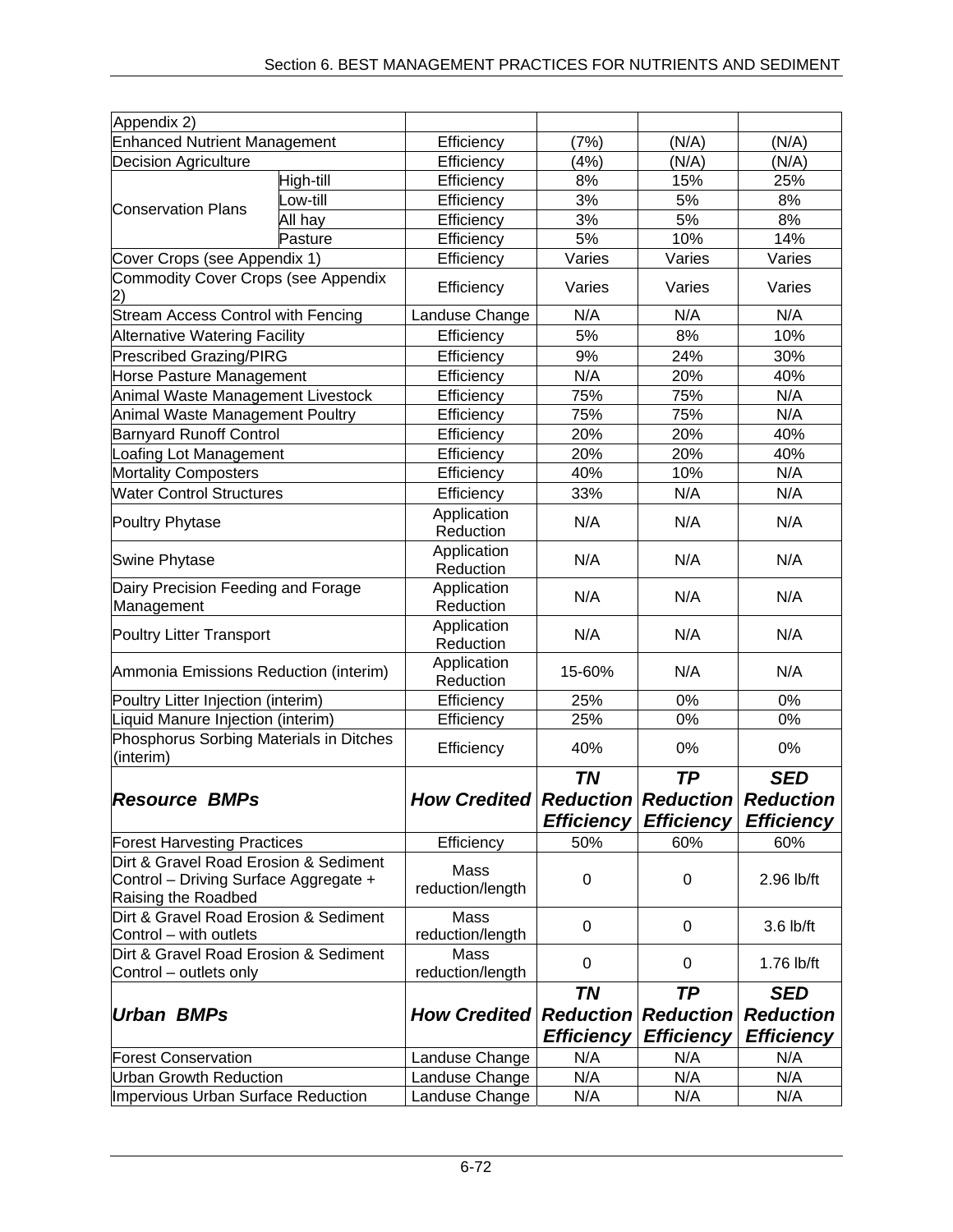|                                                           |                             | Efficiency,              |              |             |           |
|-----------------------------------------------------------|-----------------------------|--------------------------|--------------|-------------|-----------|
| <b>Forest Buffers</b>                                     |                             | 25%<br>Landuse Change    |              | 50%         | 50%       |
| <b>Tree Planting</b>                                      |                             | Landuse Change           | N/A          | N/A         | N/A       |
| <b>Abandoned Mine Reclamation</b>                         |                             | Landuse Change           | N/A          | N/A         | N/A       |
| Wet Ponds and Wetlands                                    |                             | Efficiency               | 20%          | 45%         | 60%       |
| Dry Detention Ponds and Hydrodynamic<br><b>Structures</b> |                             | Efficiency               | 5%           | 10%         | 10%       |
| Dry Extended Detention Ponds                              |                             | Efficiency               | 20%          | 20%         | 60%       |
| Infiltration Practices w/o Sand, Veg.                     |                             | Efficiency               | 80%          | 85%         | 95%       |
| Infiltration Practices w/ Sand, Veg.                      |                             | Efficiency               | 85%          | 85%         | 95%       |
| <b>Filtering Practices</b>                                |                             | Efficiency               | 40%          | 60%         | 80%       |
| <b>Erosion and Sediment Control</b>                       |                             | Efficiency               | 25%          | 40%         | 40%       |
| Nutrient Management                                       |                             | Efficiency               | 17%          | 22%         | N/A       |
| <b>Street Sweeping</b>                                    |                             | Efficiency               | 3%           | 3%          | 9%        |
| <b>Urban Stream Restoration</b>                           |                             | Load<br>reduction/length | $0.02$ lb/ft | 0.003 lb/ft | $2$ lb/ft |
| <b>Septic Connections</b>                                 |                             | <b>Systems Change</b>    | N/A          | N/A         | N/A       |
| Septic Denitrification                                    |                             | Efficiency               | 50%          | N/A         | N/A       |
| Septic Pumping                                            |                             | Efficiency               | 5%           | N/A         | N/A       |
| Bioretention                                              | C/D soils,<br>underdrain    | Efficiency               | 25%          | 45%         | 55%       |
|                                                           | A/B soils,<br>underdrain    | Efficiency               | 70%          | 75%         | 80%       |
|                                                           | A/B soils, no<br>underdrain | Efficiency               | 80%          | 85%         | 90%       |
| Vegetated Open<br>Channels                                | C/D soils, no<br>underdrain | Efficiency               | 10%          | 10%         | 50%       |
|                                                           | A/B soils, no<br>underdrain | Efficiency               | 45%          | 45%         | 70%       |
| <b>Bioswale</b>                                           |                             | Efficiency               | 70%          | 75%         | 80%       |
| Permeable Pavement<br>w/o Sand, Veg.                      | C/D soils,<br>underdrain    | Efficiency               | 10%          | 20%         | 55%       |
|                                                           | A/B soils,<br>underdrain    | Efficiency               | 45%          | 50%         | 70%       |
|                                                           | A/B soils, no<br>underdrain | Efficiency               | 75%          | 80%         | 85%       |
| Permeable Pavement<br>w/ Sand, Veg.                       | C/D soils,<br>underdrain    | Efficiency               | 20%          | 20%         | 55%       |
|                                                           | A/B soils,<br>underdrain    | Efficiency               | 50%          | 50%         | 70%       |
|                                                           | A/B soils, no<br>underdrain | Efficiency               | 80%          | 80%         | 85%       |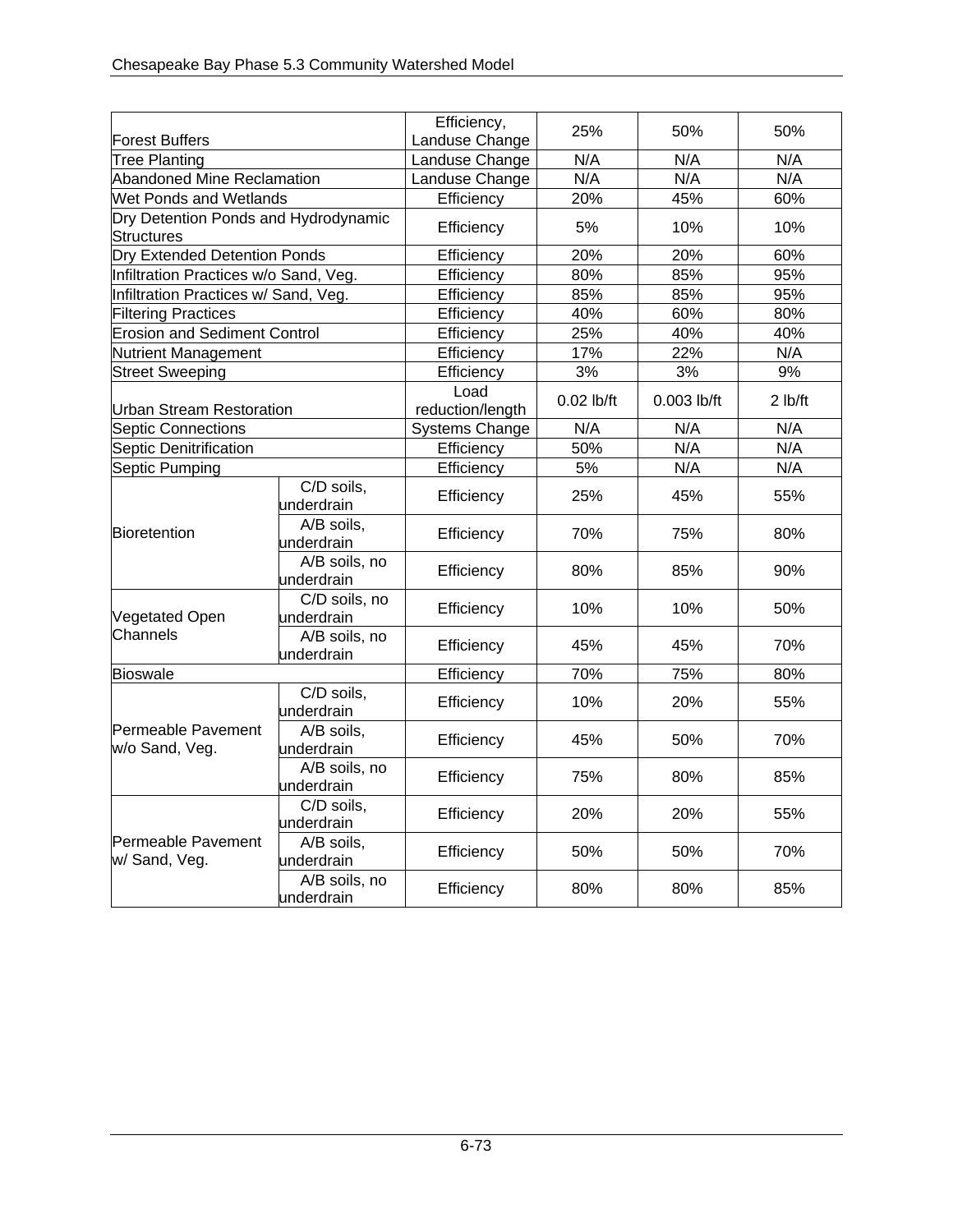## **References**

- Brix, H. 1993. Wastewater treatment in constructed wetlands: system design, removal processes, and treatment performance. Pages 9-22. In Constructed wetlands for water quality improvement, ed. G.A. Moshiri.. Lewis Publishers, Boca Raton, FL.
- Brown, K.W., and J.C. Thomas. 1978. Uptake of N by grass from septic fields in three soils. *Agronomy Journal* 70:1037–1040.
- Claggett, P. Personal Communication November 2004. Chesapeake Bay Program Office, Annapolis, MD.
- CTIC (Conservation Technology Information Center). 1989-2004. *National Crop Residue Management Survey*. <www.ctic.purdue.edu/Core4/Core4Main.html>. Accessed August 24, 2007.
- Dinnes, D.L. 2004. *Assessments of Practices to Reduce Nitrogen and Phosphorus Nonpoint Source Pollution of Iowa's Surface Waters*. Iowa Department of Natural Resources, Des Moines, IA.
- Glozier, N.E., J.A. Elliott, B. Holliday, J. Yarotski, and B. Harker. 2006. *Water quality trends and characteristics in a small agricultural watershed: South Tobacco Creek, Manitoba 1992- 2001*. Environment Canada, Ottawa, Ontario.
- Hardaway, C.S., and R. J. Byrne. 1999. *Shoreline Management in Chesapeake Bay*. Virginia Sea Grant Publication VSG-99-11.
- Hopkins, K., B. Brown, L.C. Linker, andR.L. Mader. 2000. *Chesapeake Bay Watershed Model Land Use and Model Linkages to the Airshed and Estuarine Models*, U.S. Environmental Protection Agency Chesapeake Bay Program, Annapolis, MD.
- Ibison, N.A., J.C. Baumer, C.L. Hill, N.H. Burger, and J.E. Frye. 1992. *Eroding Bank Nutrient Verification Study for the Lower Chesapeake Bay*. Virginia Department of Conservation and Recreation, Gloucester Point, VA.
- Ibison, N.A., C.W. Frye, J.E. Frye, C.L. Hill, and N.H. Burger. 1990. *Sediment and Nutrient Contributions of Selected Eroding Banks of the Chesapeake Bay Estuarine System*. Virginia Department of Conservation and Recreation, Gloucester Point, VA.
- Jordan, T.E., D.F. Whigham, K.H. Hofmockel, and M.A. Pittek. 2003. Nutrient and sediment removal by a restored wetland receiving agricultural runoff. *Journal of Environmental Quality* 32:1534–1547.
- Kadlec, R.H. and R.L. Knight. 1996. Treatment Wetlands. In DeBusk, W.F. 1999. *Wastewater Treatment Wetlands: Applications and Treatment Efficiency*. University of Florida, IFAS Extension. <http://edis.ifas.ufl.edu/pdffiles/SS/SS29400.pdf >. Accessed July 17, 2008.
- Koon, J. 1995. Evaluation of Water Quality Ponds and Swales in the Issaquah/East Lake Sammamish Basins. King County Surface Water Management Division, Seattle, WA. In Shoemaker, L., M. Lahlou, A. Doll, and P. Cazenas. 2002. *Stormwater Best Management Practices in an Ultra-Urban Setting: Selection and Monitoring: Fact Sheet Detention Ponds*.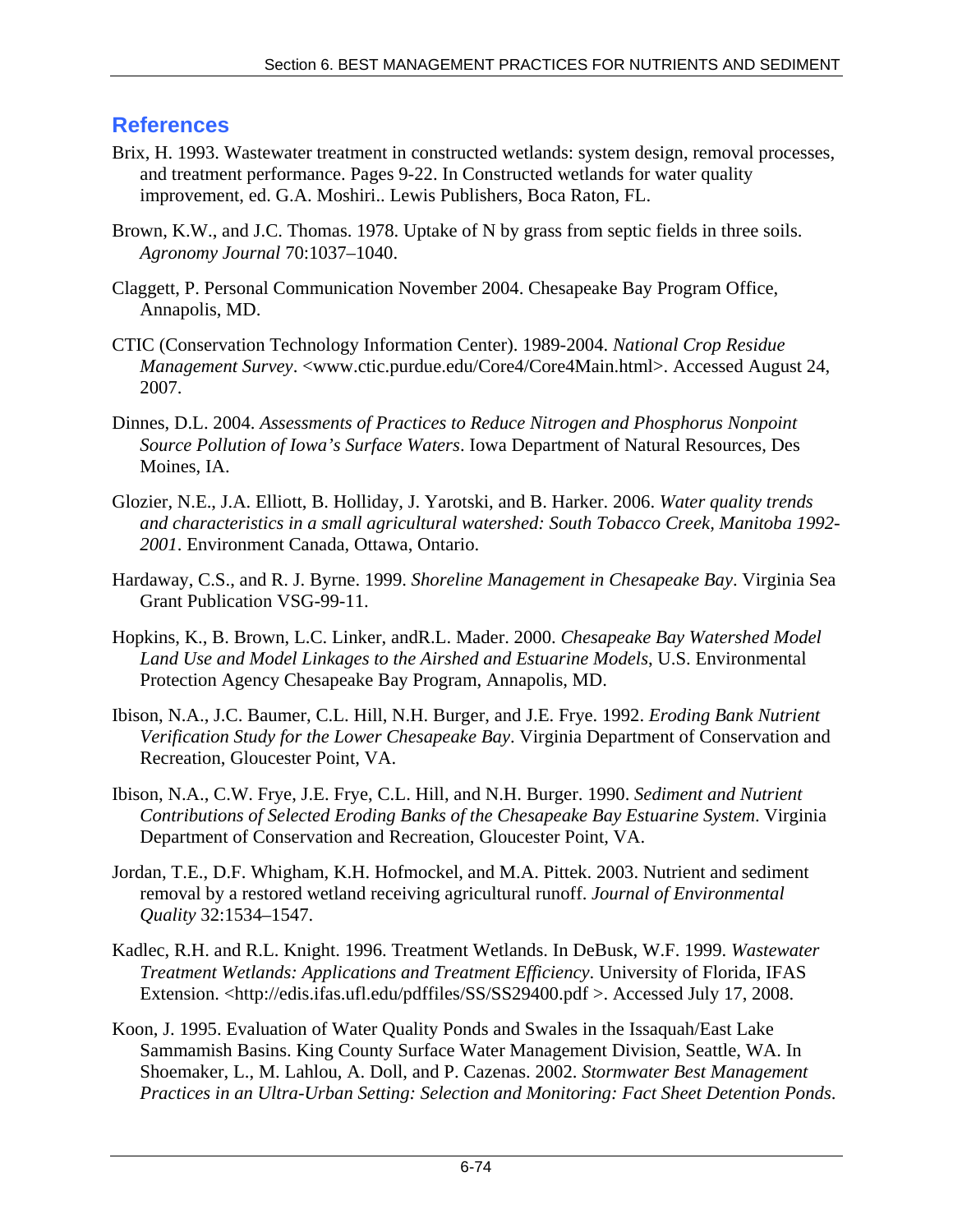Federal Highway Administration, Landover, MD. <http://www.fhwa.dot.gov/environment/ultraurb/index.htm>. Accessed September 10, 2008.

- Lindsey, B.D, S.W. Phillips, C.A. Donnelly, G.K. Speiran, L.N. Plummer, J.K. Bohlke, M.J. Focazio, W.C. Burton, and E. Busenberg, E. 2003. *Residence Times and Nitrate Transport in Ground Water Discharging to Streams in the Chesapeake Bay Watershed*. Water-Resources Investigations Report 03-4035, 201p.
- Livingston, E.H., E. Shaver, J.J. Skupien, and R.R. Horner. 1997. *Operation, Maintenance, and Management of Stormwater Management Systems*. Watershed Management Institute,Ingleside, MD.
- Loomis, R.S., and D.J. Conner. 1992. *Crop Ecology: Productivity and Management in Agricultural Systems*. Cambridge University Press, Cambridge, UK.
- Maryland Department of Natural Resources. 2003. *Technical Reference for Maryland's Tributary Strategies*. Documentation for Data Sources and Methodologies Used in Developing Nutrient Reduction and Cost Estimates for Maryland's Tributary Strategies. Maryland Department of Natural Resources, Annapolis, MD.
- Mitsch, W.J., and J.G. Gosselink. 2000. *Wetlands*. 3rd ed. John Wiley & Sons, New York, NY.
- Maizel, M.S., G. Muehlbach, P. Baynham, J. Zoerkler, D. Monds, T. Iivari, P. Welle, J. Robbin, and J. Wiles. 1997. *The Potential for Nutrient Loading from Septic Systems to Ground and Surface Water Resources and the Chesapeake Bay*. Prepared for the Chesapeake Bay Program Office, by National Center for Resource Innovation, Annapolis, MD.
- Maule, C.P., and J.A. Elliott. 2005. *Effect of hog manure injection upon soil productivity and water quality; Part I, Perdue site, 1999-2004*. ADF Project 98000094. Saskatchewan Agriculture Development Fund, Regina.
- Nicolai, R.E., and K.A. Janni. 1998. *Comparison of Biofilter Retention Time*. Paper No. 974053. American Society of Agricultural and Biological Engineers, St. Joseph, MI.
- NC State (North Carolina State). 2005. *Urban Waterways: Mosquito Control for Stormwater Facilities*. North Carolina State University and North Carolina A&T State University, North Carolina Cooperative Extension Service.
- Palace, M.W., J.E. Hannawald, L.C. Linker, G.W. Shenk, J.M. Storrick, and M.L. Clipper. 1998. *Chesapeake Bay Watershed Model Application and Calculation of Nutrient and Sediment Loadings*. Appendix H: Tracking Best Management Practice Nutrient Reductions in the Chesapeake Bay Program. EPA 903-R-98-009, CBP/TRS 201/98. U.S. Environmental Protection Agency Chesapeake Bay Program, Annapolis, MD.
- Robertson, W.D., J.A. Cherry, and E.A. Sudicky. 1991. Ground-water contamination from two small septic systems on sand aquifers. *Groundwater* 29(1):82–92.
- Robertson, W.D., and J.A. Cherry. 1992. Hydrogeology of an unconfined sand aquifer and its effect on the behavior of nitrogen from a large-flux septic system. *Applied Hydrogeology*  $0(0):32-44.$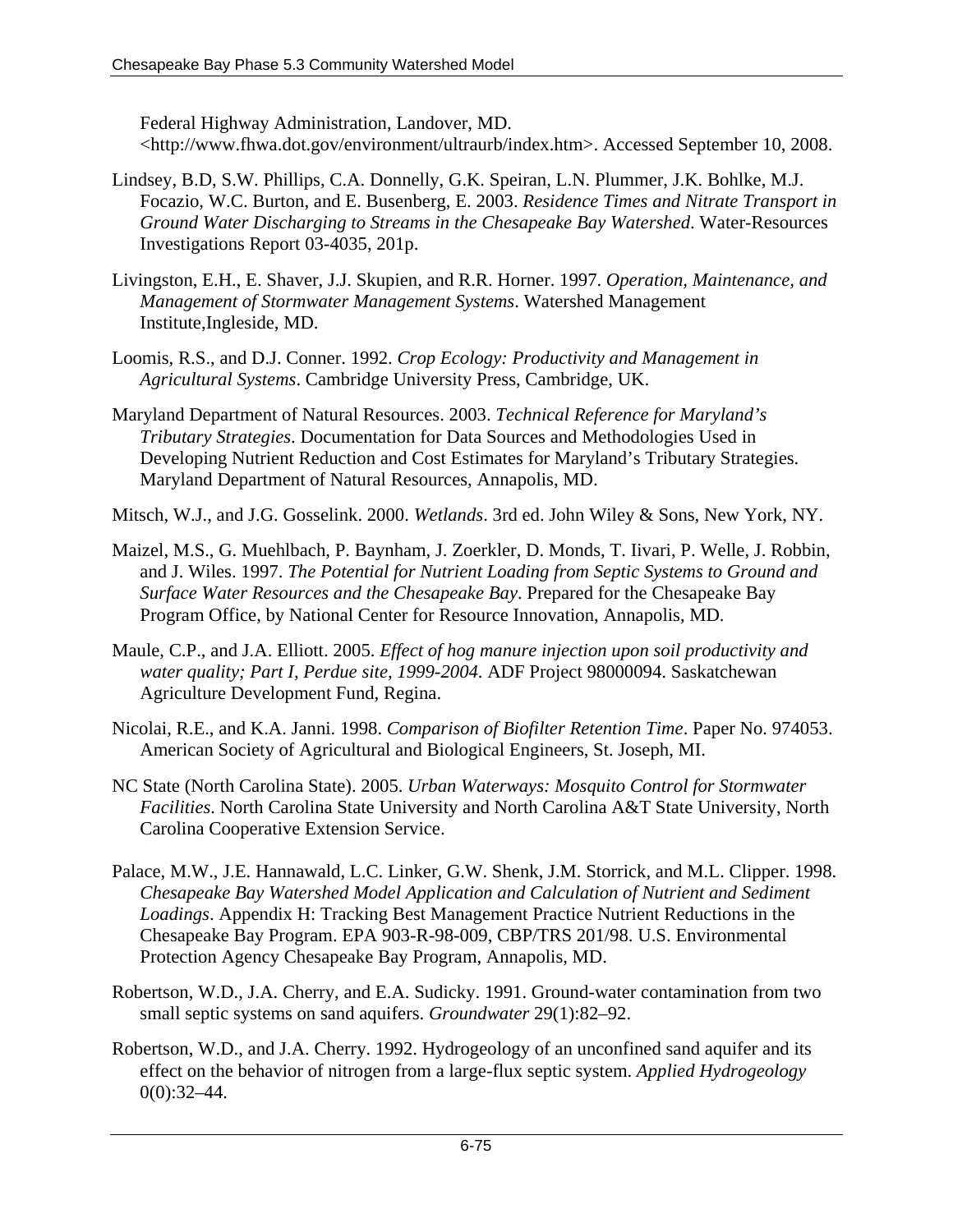- Robillard, P.D. and K.S. Martin. 1990a. *Septic Tank Pumping*. F-162. Pennsylvania State University, College of Agricultural Sciences-Cooperative Extension, University Park, PA
- Robillard, P.D. and K.S. Martin. 1990b. *Preventing On-lot Septic System Failures*. SW- 163. Pennsylvania State University, College of Agricultural Sciences-Cooperative Extension, University Park, PA
- Salvato, J.A. 1982. *Environmental Engineering And Sanitation.* 3rd ed. Wiley-Interscience, New York, NY.
- Schueler T.R. 1992. *Design of stormwater wetland systems: guidelines for creating diverse and effective stormwater wetlands in the mid-Atlantic region*. Metropolitan Washington Council of Governments, Department of Environmental Programs, Anacostia Restoration Team, Washington, DC.
- Schueler, T.R. 1994. Review of pollution removal performance of stormwater ponds and wetlands. *Watershed Protection Techniques* 1(1):17–18.
- Sediment Workgroup—Chesapeake Bay Program. 2005. Sediment in the Chesapeake Bay and Management Issues: Tidal Erosion Processes. <http://www.chesapeakebay.net/pubs/doctidalerosionChesBay.pdf>. Accessed September 10, 2008.
- Simpson, T.W., C.A. Musgrove, and R.F. Korcak. 2003. *Innovation in Agricultural Conservation for the Chesapeake Bay: Evaluation Progress and Assessing Future Challenges*. Scientific and Technical Advisory Committee, Chesapeake Bay Program, Annapolis, MD. <http://www.chesapeake.org/stac/stacpubs.html>. Accessed September 10, 2008.
- Simpson, T.W., and S. E. Weammert. 2007. The Chesapeake Bay Experience: Learning About Adaptive Management the Hard Way. In *Managing Agricultural Landscapes for Environmental Quality: Strengthening the Science Base*, ed. M. Schnepf and C. Cox, pp. 159–169. Soil and Water Conservation Society, Ankeny, IA.
- Simpson, T.W., and S.E. Weammert. 2008. Definitions and Effectiveness Estimates for Best Management Practices. <http://www.mawaterquality.org/bmp\_reports.htm> Accessed September 10, 2008.
- Titus, J. 1998. Rising Seas, Coastal Erosion and the Taking Clause: How to Save Wetlands and Beaches without Hurting Property Owners. *Maryland Law Review* 57(4):1281–1399.
- Todd, A. H. 2002. Nutrient Load Removal Efficiencies for Riparian Buffers and Wetland Restoration. Forestry Workgroup, Chesapeake Bay Program, Annapolis, MD.
- U.S. Army Corps of Engineers. 2002. Coastal Engineering Manual. 1110-2-1100. U.S. Army Corps of Engineers, Vicksburg, MS
- U.S. Census Bureau. Economics and Statistics Administration. 1982. *1982 Census of Agriculture*. (Geographic Area Series 1C). Government Printing Office, Washington, DC.
- U.S. Census Bureau. Economics and Statistics Administration. 1987. *1987 Census of Agriculture*. (Geographic Area Series 1C). Government Printing Office, Washington, DC.